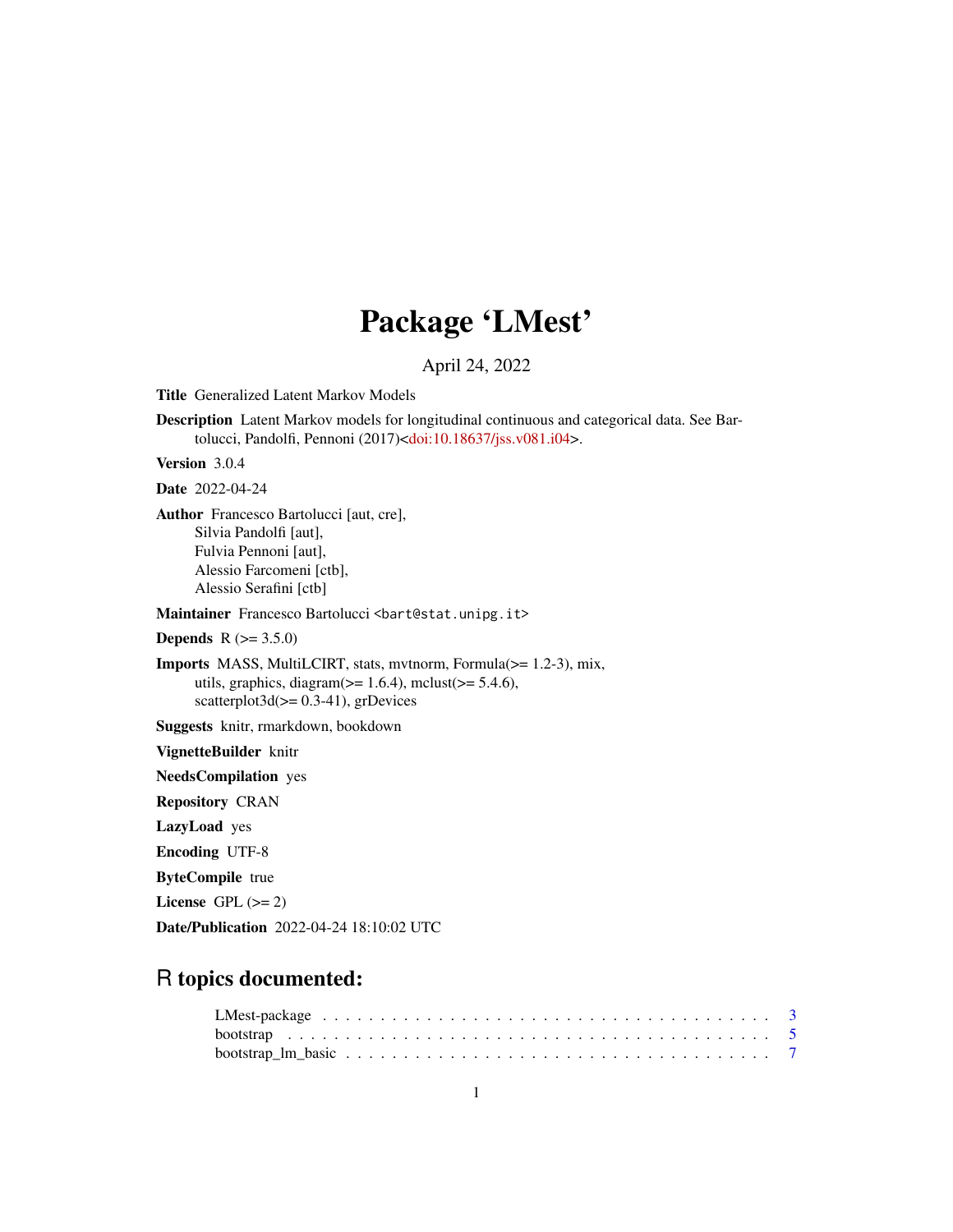|                                                                                                                              | 8 |
|------------------------------------------------------------------------------------------------------------------------------|---|
|                                                                                                                              | 9 |
| 11                                                                                                                           |   |
| 12                                                                                                                           |   |
| 13                                                                                                                           |   |
| 14                                                                                                                           |   |
| 15                                                                                                                           |   |
| 16                                                                                                                           |   |
| 18                                                                                                                           |   |
| 19                                                                                                                           |   |
| 21                                                                                                                           |   |
|                                                                                                                              |   |
|                                                                                                                              |   |
|                                                                                                                              |   |
|                                                                                                                              |   |
|                                                                                                                              |   |
|                                                                                                                              |   |
|                                                                                                                              |   |
|                                                                                                                              |   |
|                                                                                                                              |   |
|                                                                                                                              |   |
| $est\_lm\_cov\_latent\_cont \dots \dots \dots \dots \dots \dots \dots \dots \dots \dots \dots \dots \dots \dots \dots \dots$ |   |
| 40                                                                                                                           |   |
| 43                                                                                                                           |   |
| 44                                                                                                                           |   |
|                                                                                                                              |   |
| 47                                                                                                                           |   |
|                                                                                                                              |   |
| 50                                                                                                                           |   |
| 55                                                                                                                           |   |
| 58                                                                                                                           |   |
| 61                                                                                                                           |   |
| 63                                                                                                                           |   |
| 66                                                                                                                           |   |
| $lmeshMixed \dots \dots \dots \dots \dots \dots \dots \dots \dots \dots \dots \dots \dots \dots \dots \dots$<br>69           |   |
| 71                                                                                                                           |   |
| 74                                                                                                                           |   |
| 75                                                                                                                           |   |
| 76                                                                                                                           |   |
| 77                                                                                                                           |   |
| 78                                                                                                                           |   |
| 79                                                                                                                           |   |
| 80                                                                                                                           |   |
| 81                                                                                                                           |   |
| MCcov-class<br>82                                                                                                            |   |
| 83                                                                                                                           |   |
| 84<br>plot                                                                                                                   |   |
| 86                                                                                                                           |   |
|                                                                                                                              |   |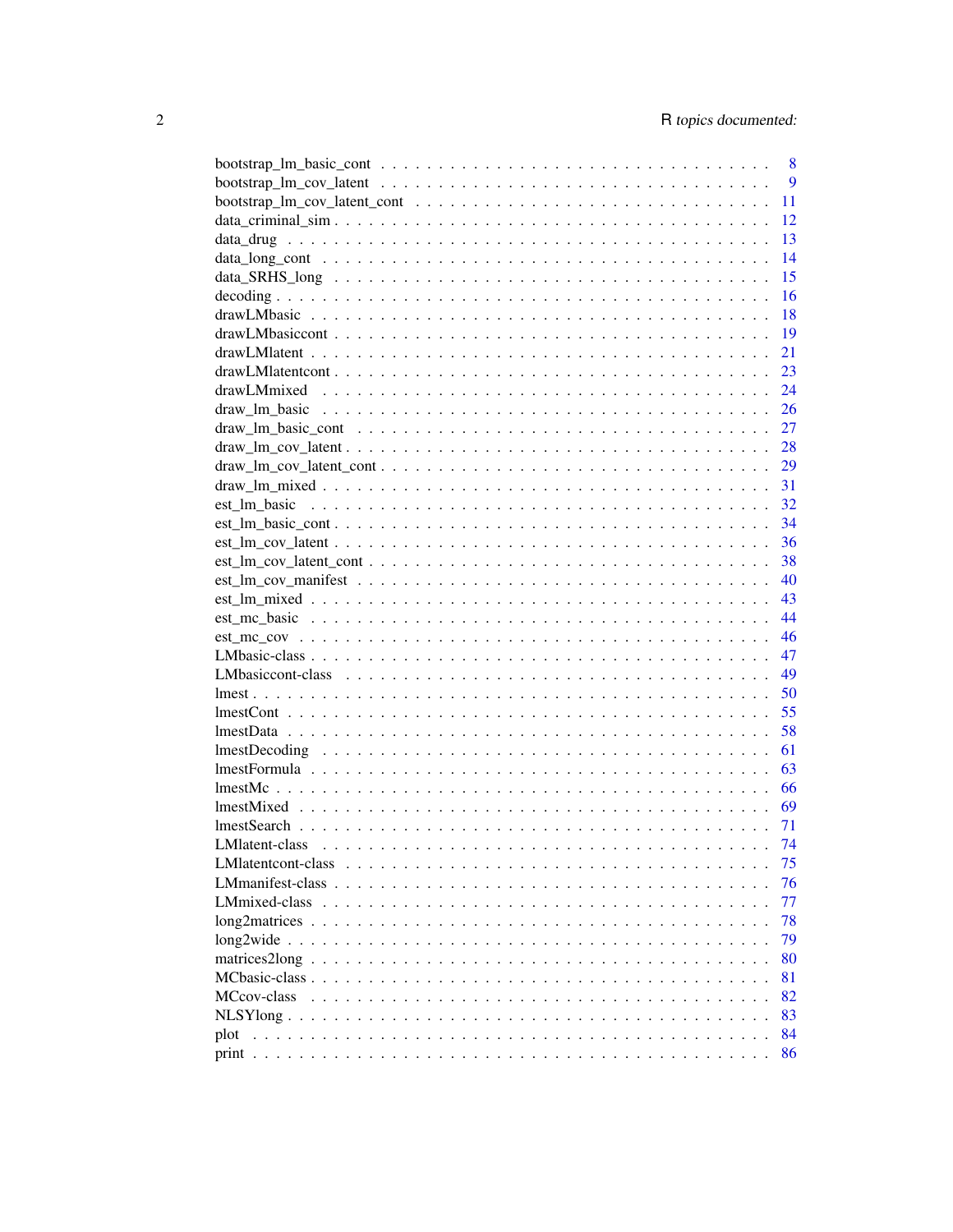# <span id="page-2-0"></span>LMest-package 3

| Index | 96 |
|-------|----|
|       |    |
|       |    |
|       |    |
|       |    |
|       |    |
|       |    |
|       |    |
|       |    |

LMest-package *Overview of the Package LMest*

#### Description

The package LMest is a framework for specifying and fitting Latent (or Hidden) Markov (LM) models for the analysis of longitudinal continuous and categorical data. Covariates are also included in the model specification through suitable parameterizations.

#### Details

Different LM models are estimated through specific functions requiring a data frame in long format. Responses are mainly categorical, the functions referred to continous responses are specified with Cont. The functions are the following:

[lmest](#page-49-1) Function to estimate LM models for categorical responses generating the following classes:

- [LMbasic-class](#page-46-1) for the basic LM model without covariates.
- [LMmanifest-class](#page-75-1) for the LM model with covariates in the measurement submodel.
- [LMlatent-class](#page-73-1) for the LM model with covariates in the latent model.

[lmestCont](#page-54-1) Function to estimate LM models for continuous outcomes generating the following classes:

- [LMbasiccont-class](#page-48-1) for the basic LM model for continuous responses without covariates.
- [LMlatentcont-class](#page-74-1) for the LM model for continuous responses with covariates in the latent model.

[lmestMixed](#page-68-1) Function to estimate Mixed LM models for categorical responses with discrete random effects in the latent model generating the following class:

- [LMmixed-class](#page-76-1) for the mixed LM model.
- [lmestMc](#page-65-1) Function to estimate Markov Chain models for categorical responses generating the following classes:
	- [MCbasic-class](#page-80-1) for the Markov Chain (MC) model without covariates.
	- [MCcov-class](#page-81-1) for the MC model with covariates.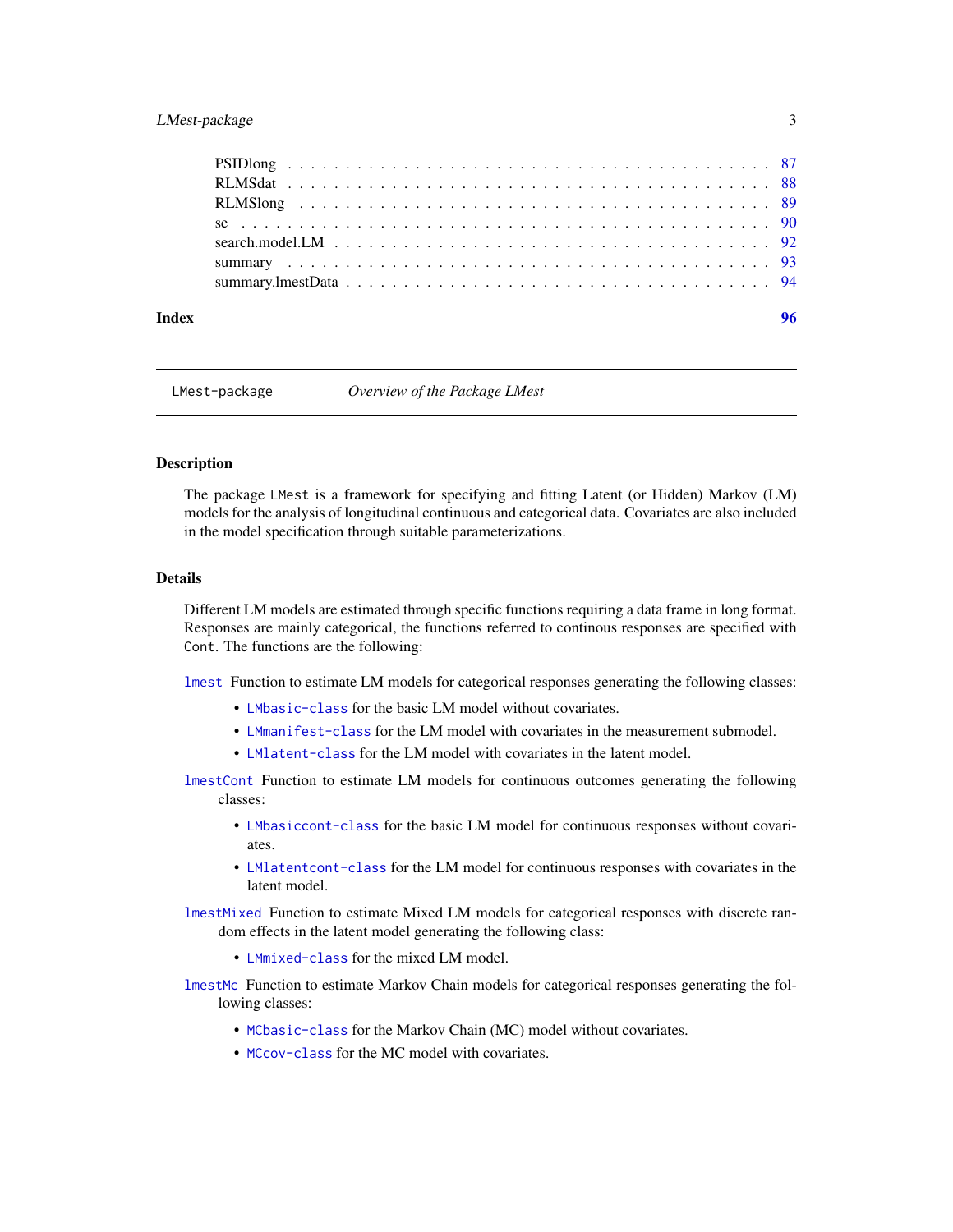Maximum likelihood estimation of model parameters is performed through the Expectation-Maximization algorithm, which is implemented by relying on Fortran routines.

Model selection is provided by [lmest](#page-49-1) and [lmestCont](#page-54-1) functions. In addition, function [lmestSearch](#page-70-1) allows us to deal with both model selection and multimodality of the likelihood function. Two main criteria are provided to select the number of latent states: the Akaike Information Criterion and the Bayesian Information Criterion.

Prediction of the latent states is performed by the function [lmestDecoding](#page-60-1): for local and global decoding (Viterbi algorithm) from the output of functions lmest, lmestCont and lmestMixed.

The package allows us to deal with missing responses, including drop-out and non-monotonic missingness, under the missing-at-random assumption.

Standard errors for the parameter estimates are obtained by the function [se](#page-89-1) through exact computation of the information matrix or by reliable numerical approximations of this matrix.

The [print](#page-85-1) method shows some convergence information, and the [summary](#page-92-1) method shows the estimation results.

The package also provides some real and simulated data sets that are listed using the function data(package = "LMest").

#### Author(s)

Francesco Bartolucci [aut,cre], Silvia Pandolfi [aut], Fulvia Pennoni [aut], Alessio Farcomeni [ctb], and Alessio Serafini [ctb]

Maintainer: Francesco Bartolucci <br/>bart@stat.unipg.it>

#### References

Bartolucci, F., Pandolfi, S. and Pennoni, F. (2017). LMest: An R Package for Latent Markov Models for Longitudinal Categorical Data, *Journal of Statistical Software*, 81, 1-38, doi:10.18637/jss.v081.i04.

Bartolucci, F., Farcomeni, A. and Pennoni, F. (2013). *Latent Markov Models for Longitudinal Data*, Chapman and Hall/CRC press.

Bartolucci, F., Farcomeni, A., and Pennoni, F. (2014). Latent Markov models: A review of a general framework for the analysis of longitudinal data with covariates (with discussion). *TEST*, 23, 433- 465.

#### See Also

[lmest](#page-49-1), [lmestCont](#page-54-1), [lmestMc](#page-65-1), [lmestMixed](#page-68-1), [LMmixed-class](#page-76-1), [LMbasic-class](#page-46-1),[LMbasiccont-class](#page-48-1), [LMlatent-class](#page-73-1),[LMlatentcont-class](#page-74-1), [LMmanifest-class](#page-75-1)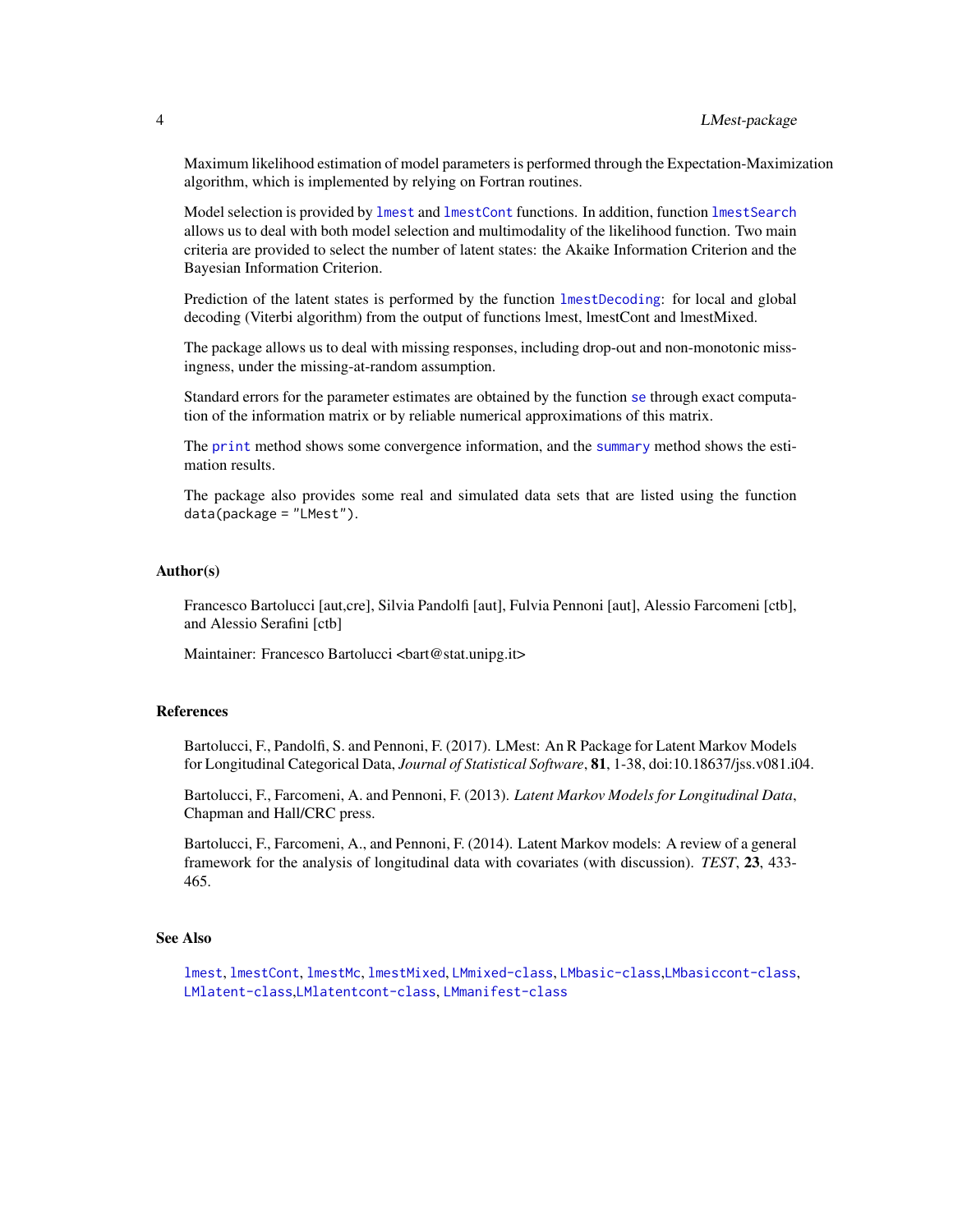<span id="page-4-1"></span><span id="page-4-0"></span>

#### Description

Function that performs bootstrap parametric resampling to compute standard errors for the parameter estimates.

# Usage

```
bootstrap(est, ...)
## S3 method for class 'LMbasic'
bootstrap(est, n = 1000, B = 100, seed = NULL, ...)
## S3 method for class 'LMbasiccont'
bootstrap(est, n = 1000, B=100, seed = NULL, ...)
## S3 method for class 'LMlatent'
bootstrap(est, B = 100, seed = NULL, ...)
## S3 method for class 'LMlatentcont'
bootstrap(est, B = 100, seed = NULL, ...)
```
#### Arguments

| est  | an object obtained from a call to lmest and lmestCont   |
|------|---------------------------------------------------------|
| n    | sample size                                             |
| R    | number of bootstrap samples                             |
| seed | an integer value with the random number generator state |
|      | further arguments                                       |

#### Value

Average of bootstrap estimates and standard errors for the model parameters in est object.

#### Author(s)

Francesco Bartolucci, Silvia Pandolfi, Fulvia Pennoni, Alessio Farcomeni, Alessio Serafini

```
## Not run:
# LM model for categorical responses with covariates on the latent model
data("data_SRHS_long")
SRHS <- data_SRHS_long[1:2400,]
# Categories rescaled to vary from 0 ("poor") to 4 ("excellent")
```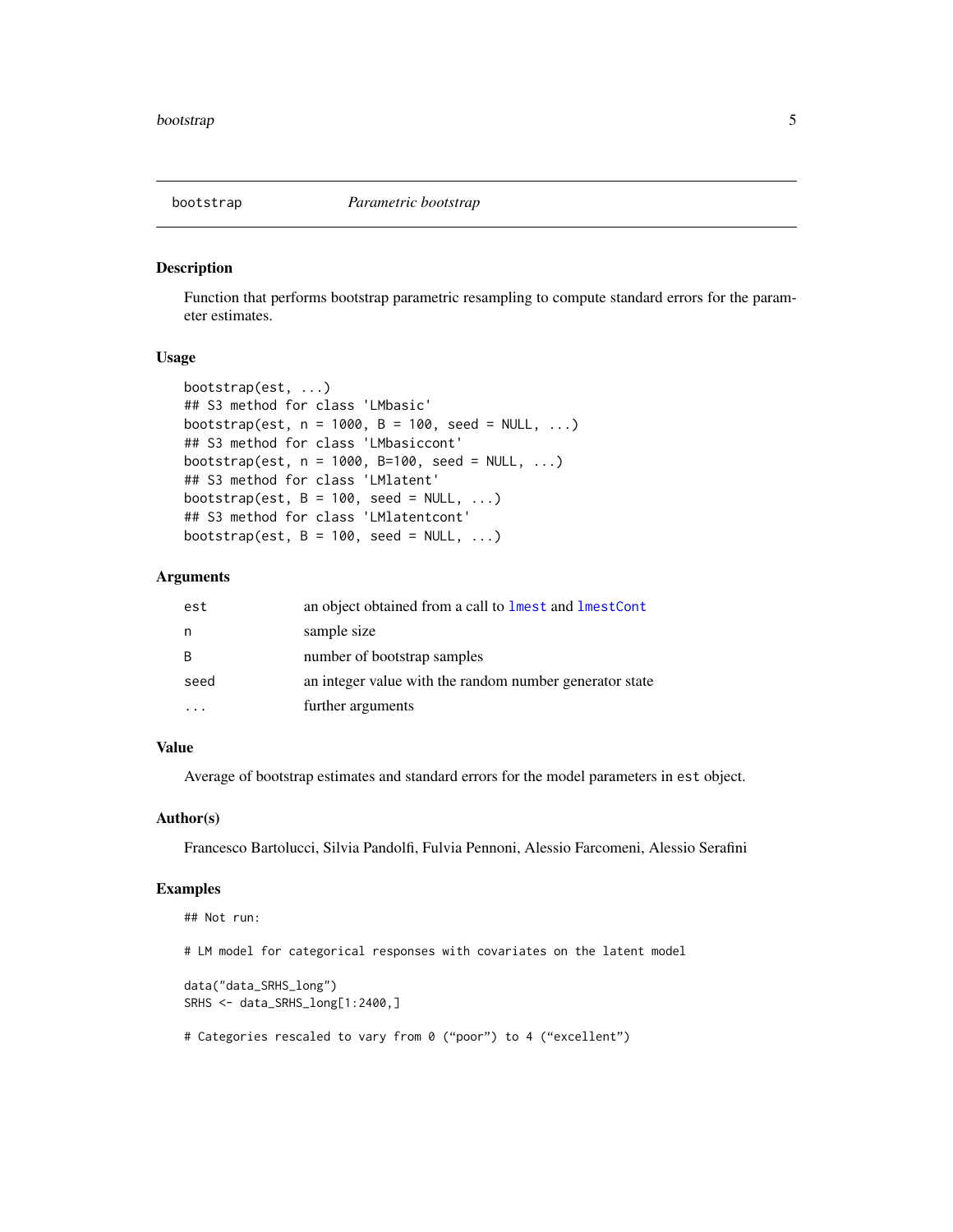```
SRHS$srhs <- 5 - SRHS$srhs
out1 <- lmest(responsesFormula = srhs ~ NULL,
              index = c("id", "t"),
              data = SRHS,
              k = 3,
              tol = 1e-8,start = 1,
              modBasic = 1,
              out_se = TRUE,
              seed = 123)
boot1 <- bootstrap(out1)
out2 <- lmest(responsesFormula = srhs ~ NULL,
              latentFormula = \simI(gender - 1) +I( 0 + (race == 2) + (race == 3)) +I(\emptyset + (education == 4)) +I(\emptyset + (education == 5)) +I(age - 50) + I((age - 50)^2/100),index = c("id", "t"),
              data = SRHS,
              k = 2,paramLatent = "multilogit",
              start = 0)boot2 <- bootstrap(out2)
# LM model for continous responses without covariates
data(data_long_cont)
out3 <- lmestCont(responsesFormula = Y1 + Y2 + Y3 ~ NULL,
                  index = c("id", "time"),data = data_long_cont,
                  k = 3,
                  modBasic=1,
                  tol=10^-5)
boot3 <- bootstrap(out3)
# LM model for continous responses with covariates
out4 <- lmestCont(responsesFormula = Y1 + Y2 + Y3 ~ NULL,
                  latentFormula = ~\sim X1 + X2,
                  index = c("id", "time"),data = data_long_cont,
                  k = 3,
                  output=TRUE)
boot4 <- bootstrap(out4)
```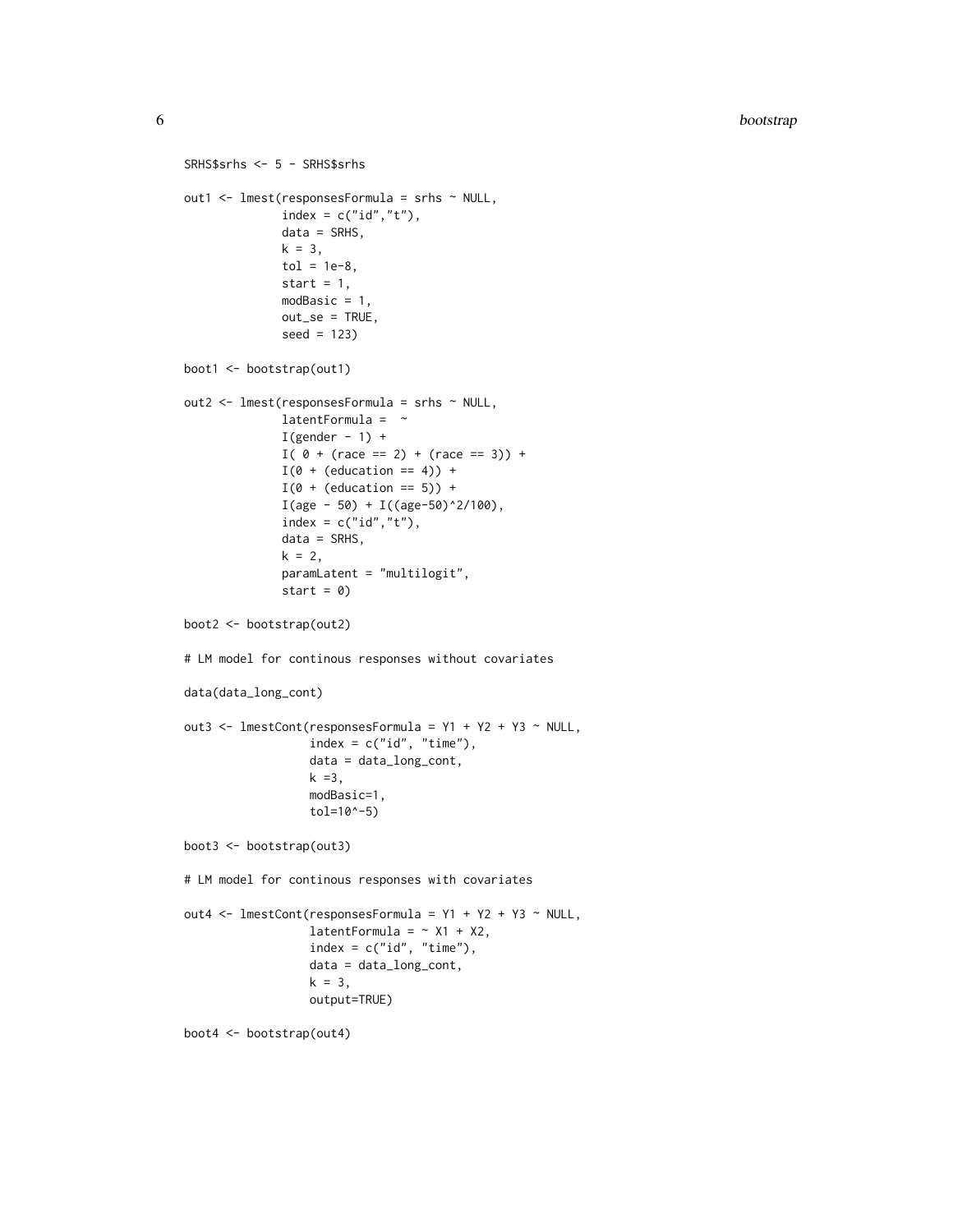<span id="page-6-0"></span>## End(Not run)

bootstrap\_lm\_basic *Parametric bootstrap for the basic LM model*

# Description

Function that performs bootstrap parametric resampling to compute standard errors for the parameter estimates.

# The function is no longer maintained. Please look at [bootstrap](#page-4-1) function.

## Usage

```
bootstrap_lm_basic(piv, Pi, Psi, n, B = 100, start = 0, mod = 0, tol = 10^-6)
```
# Arguments

| piv   | initial probability vector                                                                                                     |
|-------|--------------------------------------------------------------------------------------------------------------------------------|
| Pi    | probability transition matrices $(k \times k \times TT)$                                                                       |
| Psi   | matrix of conditional response probabilities (mb $x$ k $x$ r)                                                                  |
| n     | sample size                                                                                                                    |
| B     | number of bootstrap samples                                                                                                    |
| start | type of starting values $(0 =$ deterministic, $1 =$ random)                                                                    |
| mod   | model on the transition probabilities (0 for time-heter., 1 for time-homog., from<br>2 to (TT-1) partial homog. of that order) |
| tol   | tolerance level for convergence                                                                                                |

# Value

| mPsi  | average of bootstrap estimates of the conditional response probabilities |
|-------|--------------------------------------------------------------------------|
| mpiv  | average of bootstrap estimates of the initial probability vector         |
| mPi   | average of bootstrap estimates of the transition probability matrices    |
| sePsi | standard errors for the conditional response probabilities               |
| sepiv | standard errors for the initial probability vector                       |
| sePi  | standard errors for the transition probability matrices                  |

## Author(s)

Francesco Bartolucci, Silvia Pandolfi, University of Perugia (IT), http://www.stat.unipg.it/bartolucci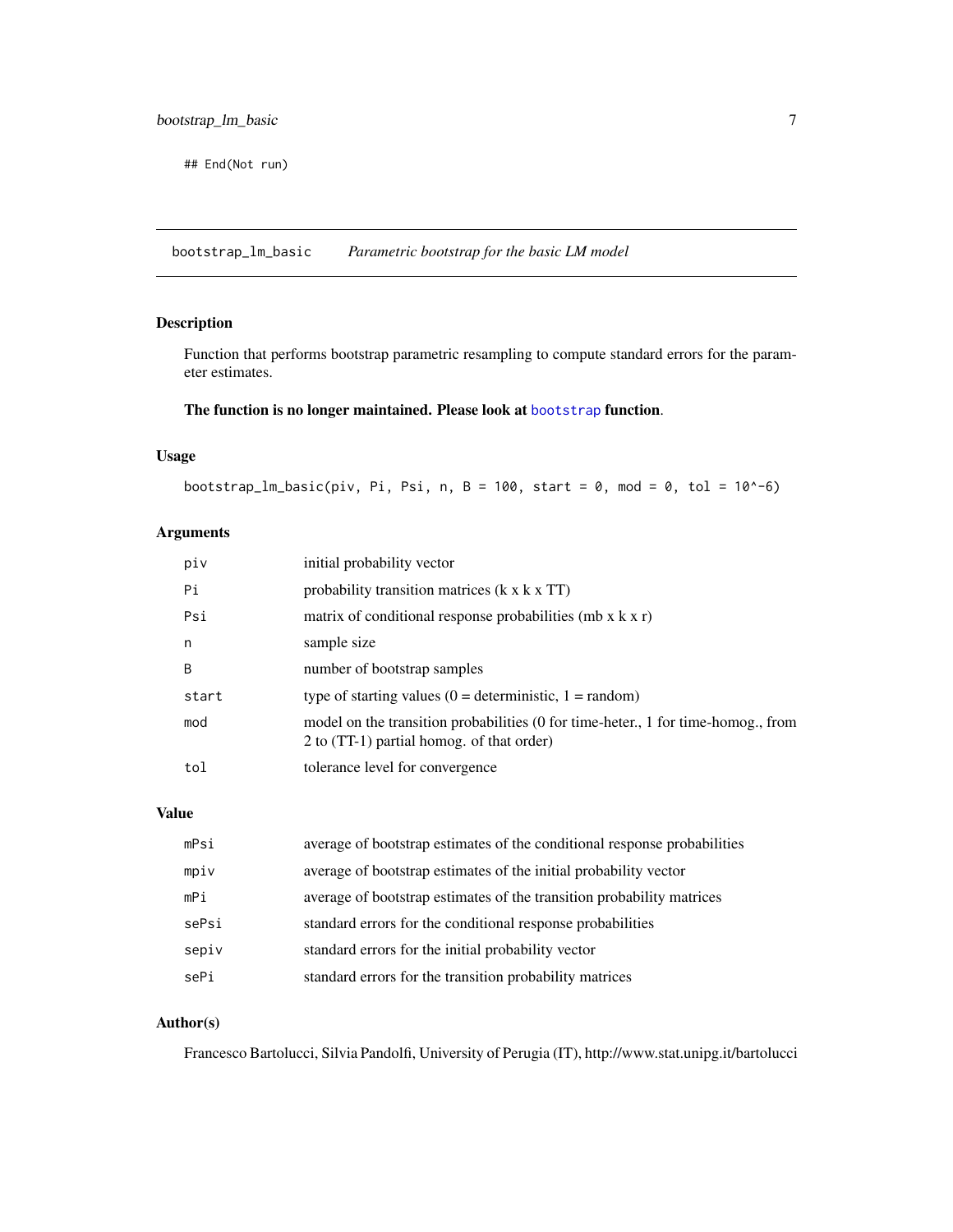# Examples

```
## Not run:
# Example of drug consumption data
# load data
data(data_drug)
data_drug <- as.matrix(data_drug)
S \leq - data_drug[,1:5]-1
yv <- data_drug[,6]
n \leq -\text{sum}(yv)# fit of the Basic LM model
k < -3out1 <- est_lm_basic(S, yv, k, mod = 1, out_se = TRUE)
out2 <- bootstrap_lm_basic(out1$piv, out1$Pi, out1$Psi, n, mod = 1, B = 1000)
## End(Not run)
```
bootstrap\_lm\_basic\_cont

*Parametric bootstrap for the basic LM model for continuous outcomes*

# Description

Function that performs bootstrap parametric resampling to compute standard errors for the parameter estimates.

# The function is no longer maintained. Please look at [bootstrap](#page-4-1) function.

# Usage

bootstrap\_lm\_basic\_cont(piv, Pi, Mu, Si, n, B = 100, start = 0, mod = 0, tol = 10^-6)

| piv   | initial probability vector                                                                                                     |
|-------|--------------------------------------------------------------------------------------------------------------------------------|
| Pi    | probability transition matrices $(k \times k \times TT)$                                                                       |
| Mu    | matrix of conditional means for the response variables $(r \times k)$                                                          |
| Si    | var-cov matrix common to all states $(r x r)$                                                                                  |
| n     | sample size                                                                                                                    |
| B     | number of bootstrap samples                                                                                                    |
| start | type of starting values $(0 =$ deterministic, $1 =$ random)                                                                    |
| mod   | model on the transition probabilities (0 for time-heter., 1 for time-homog., from<br>2 to (TT-1) partial homog. of that order) |
| tol   | tolerance level for convergence                                                                                                |

<span id="page-7-0"></span>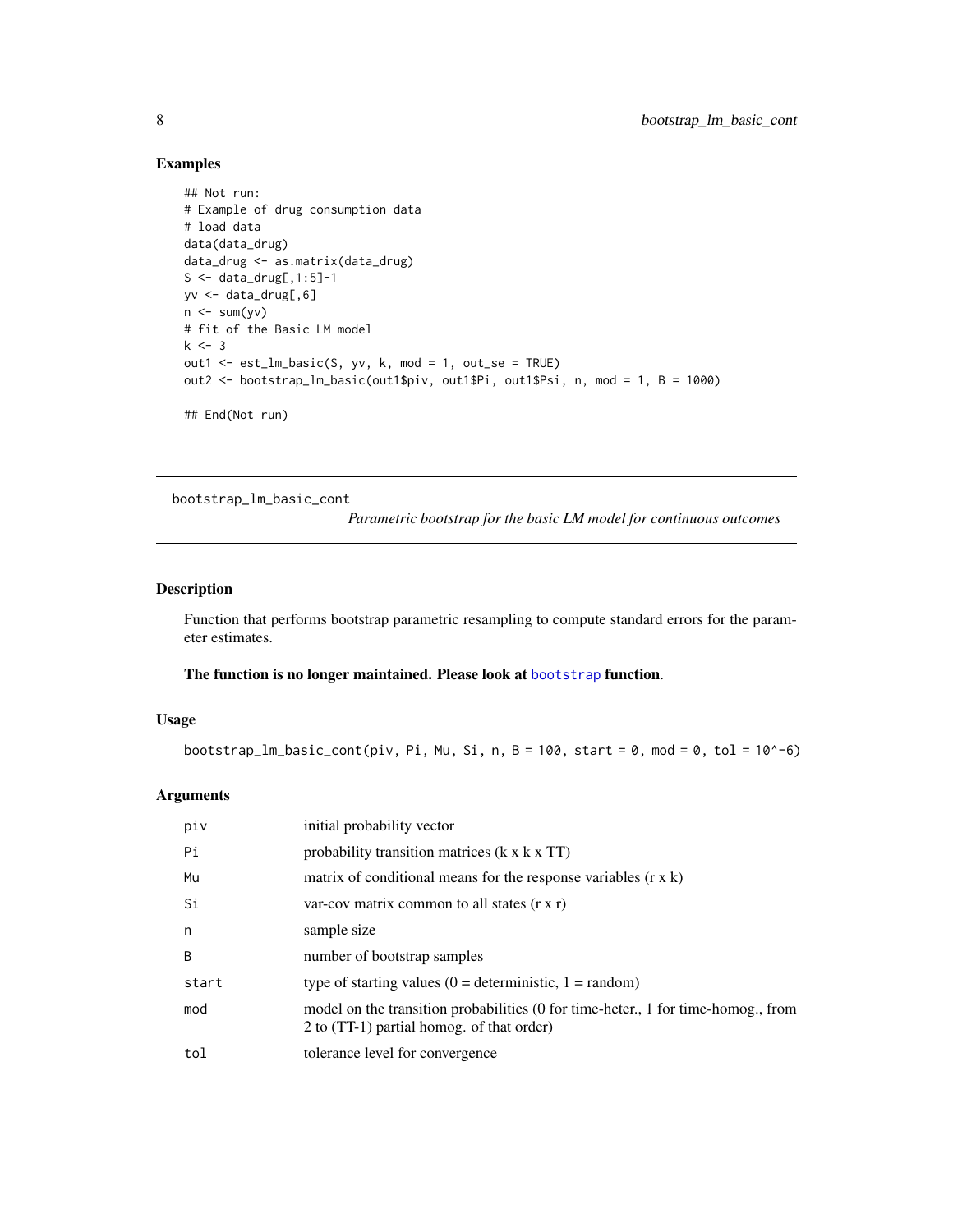<span id="page-8-0"></span>

| mMu   | average of bootstrap estimates of the conditional means of the response variables |
|-------|-----------------------------------------------------------------------------------|
| mSi   | average of bootstrap estimates of the var-cov matrix                              |
| mpiv  | average of bootstrap estimates of the initial probability vector                  |
| mPi   | average of bootstrap estimates of the transition probability matrices             |
| seMu  | standard errors for the conditional means of the response variables               |
| seSi  | standard errors for the var-cov matrix                                            |
| sepiv | standard errors for the initial probability vector                                |
| sePi  | standard errors for the transition probability matrices                           |

#### Author(s)

Francesco Bartolucci, Silvia Pandolfi, University of Perugia (IT), http://www.stat.unipg.it/bartolucci

#### Examples

```
## Not run:
# Example based on multivariate longitudinal continuous data
data(data_long_cont)
res <- long2matrices(data_long_cont$id, X = cbind(data_long_cont$X1, data_long_cont$X2),
      Y = cbind(data_long_cont$Y1, data_long_cont$Y2,data_long_cont$Y3))
Y <- res$YY
n < - dim(Y)[1]
# fit of the Basic LM model for continuous outcomes
k < -3out1 <- est_lm_basic_cont(Y, k, mod = 1)
out2 <- bootstrap_lm_basic_cont(out1$piv, out1$Pi, out1$Mu, out1$Si, n, mod = 1, B = 1000)
```
## End(Not run)

bootstrap\_lm\_cov\_latent

*Parametric bootstrap for LM models with individual covariates in the latent model*

# Description

Function that performs bootstrap parametric resampling to compute standard errors for the parameter estimates.

The function is no longer maintained. Please look at [bootstrap](#page-4-1) function.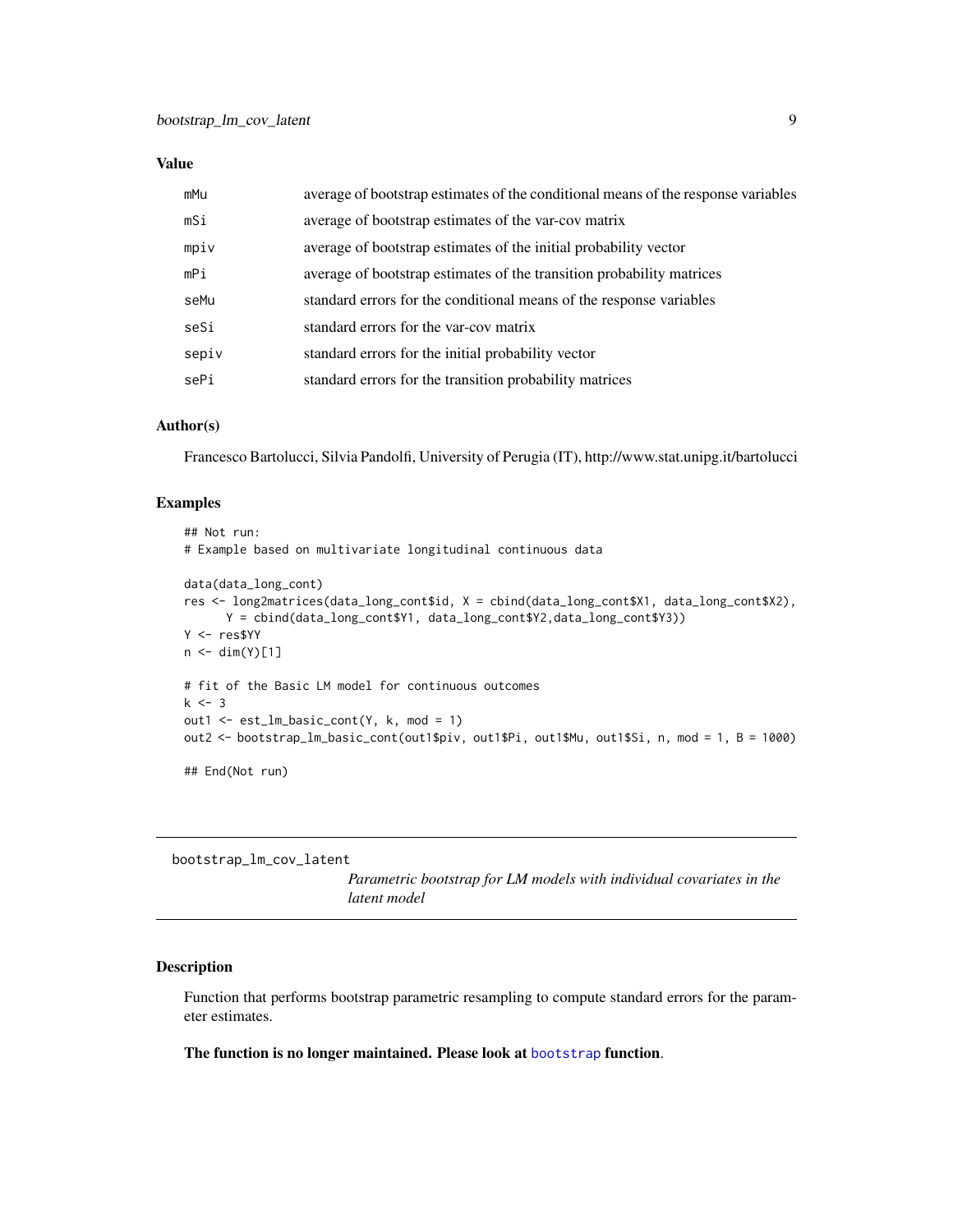# Usage

bootstrap\_lm\_cov\_latent(X1, X2, param = "multilogit", Psi, Be, Ga, B = 100,  $fort = TRUE$ )

# Arguments

| X1             | matrix of covariates affecting the initial probabilities (n x nc1)                                                                                                                                                                          |
|----------------|---------------------------------------------------------------------------------------------------------------------------------------------------------------------------------------------------------------------------------------------|
| X <sub>2</sub> | array of covariates affecting the transition probabilities ( $n \times TT-1 \times nc2$ )                                                                                                                                                   |
| param          | type of parametrization for the transition probabilities ("multilogit" = standard<br>multinomial logit for every row of the transition matrix, "difflogit" = multino-<br>mial logit based on the difference between two sets of parameters) |
| Psi            | array of conditional response probabilities (mb $x$ k $x$ r)                                                                                                                                                                                |
| Be             | parameters affecting the logit for the initial probabilities                                                                                                                                                                                |
| Ga             | parametes affecting the logit for the transition probabilities                                                                                                                                                                              |
| <sup>B</sup>   | number of bootstrap samples                                                                                                                                                                                                                 |
| fort           | to use fortran routine when possible (FALSE for not use fortran)                                                                                                                                                                            |

# Value

| mPsi  | average of bootstrap estimates of the conditional response probabilities                                   |
|-------|------------------------------------------------------------------------------------------------------------|
| mBe   | average of bootstrap estimates of the parameters affecting the logit for the initial<br>probabilities      |
| mGa   | average of bootstrap estimates of the parameters affecting the logit for the tran-<br>sition probabilities |
| sePsi | standard errors for the conditional response probabilities                                                 |
| seBe  | standard errors for the parameters in Be.                                                                  |
| seGa  | standard errors for the parameters in Ga                                                                   |

#### Author(s)

Francesco Bartolucci, Silvia Pandolfi - University of Perugia (IT)

```
## Not run:
# Example based on self-rated health status (SRHS) data
# load SRHS data
data(data_SRHS_long)
dataSRHS <- data_SRHS_long
TT < - 8head(dataSRHS)
res <- long2matrices(dataSRHS$id, X = cbind(dataSRHS$gender-1,
dataSRHS$race == 2 \mid dataSRHS$race == 3, dataSRHS$education == 4,
dataSRHS$education == 5, dataSRHS$age-50, (dataSRHS$age-50)^2/100),
Y = dataSRHS$srhs)
```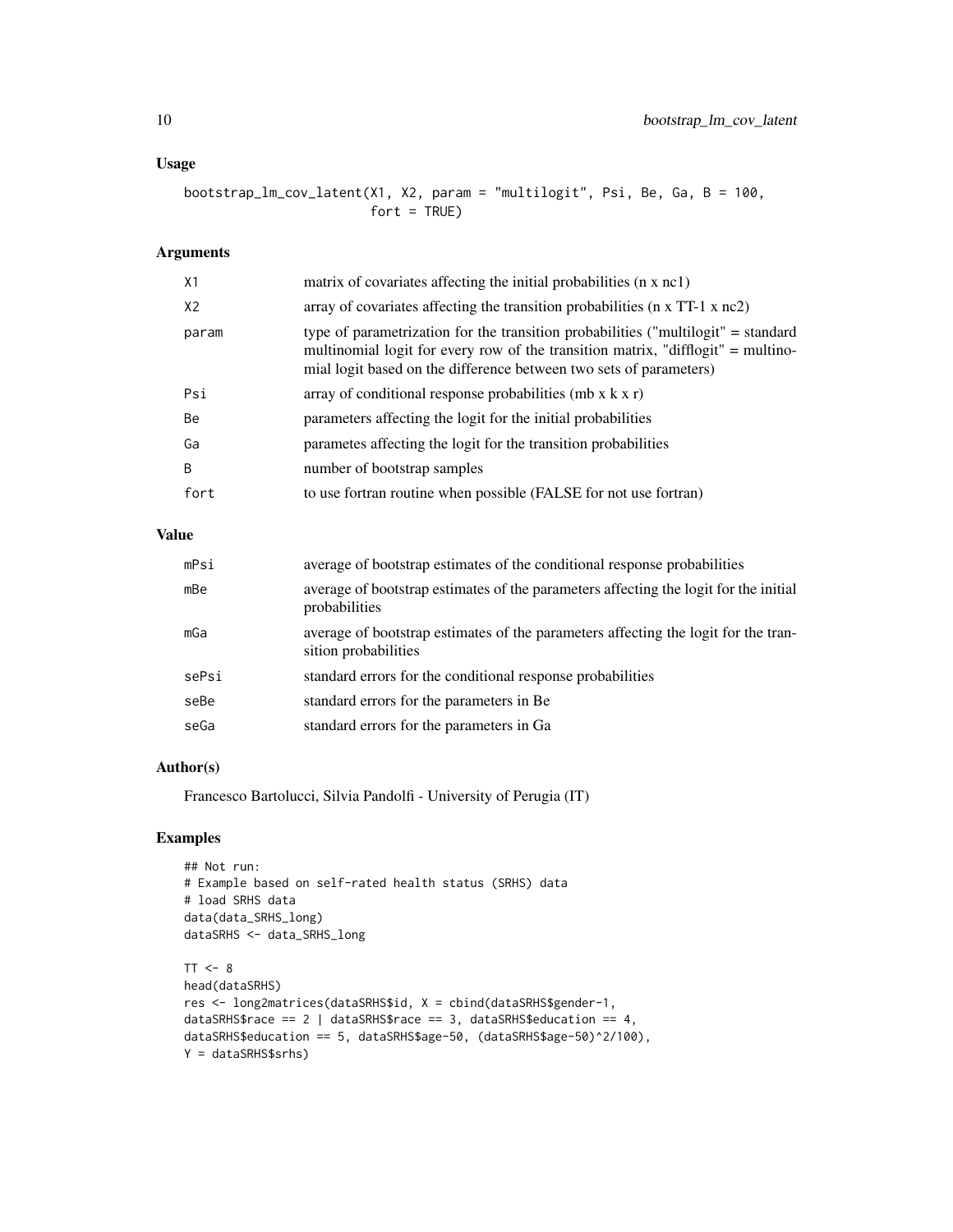```
# matrix of responses (with ordered categories from 0 to 4)
S <- 5-res$YY
# matrix of covariates (for the first and the following occasions)
# colums are: gender,race,educational level (2 columns),age,age^2)
X1 <- res$XX[,1,]\X2 <- res$XX[,2:TT,]
# estimate the model
out1 <- est_lm_cov_latent(S, X1, X2, k = 2, output = TRUE, out_se = TRUE)
out2 <- bootstrap_lm_cov_latent(X1, X2, Psi = out1$Psi, Be = out1$Be, Ga = out1$Ga, B = 1000)
## End(Not run)
```
bootstrap\_lm\_cov\_latent\_cont

*Parametric bootstrap for LM models for continuous outcomes with individual covariates in the latent model*

#### Description

Function that performs bootstrap parametric resampling to compute standard errors for the parameter estimates.

#### The function is no longer maintained. Please look at [bootstrap](#page-4-1) function.

# Usage

bootstrap\_lm\_cov\_latent\_cont(X1, X2, param = "multilogit", Mu, Si, Be, Ga, B = 100)

| X1    | matrix of covariates affecting the initial probabilities (n x nc1)                                                                                                                                                                          |
|-------|---------------------------------------------------------------------------------------------------------------------------------------------------------------------------------------------------------------------------------------------|
| X2    | array of covariates affecting the transition probabilities ( $n \times TT-1 \times nc2$ )                                                                                                                                                   |
| param | type of parametrization for the transition probabilities ("multilogit" = standard<br>multinomial logit for every row of the transition matrix, "difflogit" = multino-<br>mial logit based on the difference between two sets of parameters) |
| Mu    | matrix of conditional means for the response variables $(r \times k)$                                                                                                                                                                       |
| Si    | var-cov matrix common to all states $(r x r)$                                                                                                                                                                                               |
| Be    | parameters affecting the logit for the initial probabilities                                                                                                                                                                                |
| Ga    | parametes affecting the logit for the transition probabilities                                                                                                                                                                              |
| B     | number of bootstrap samples                                                                                                                                                                                                                 |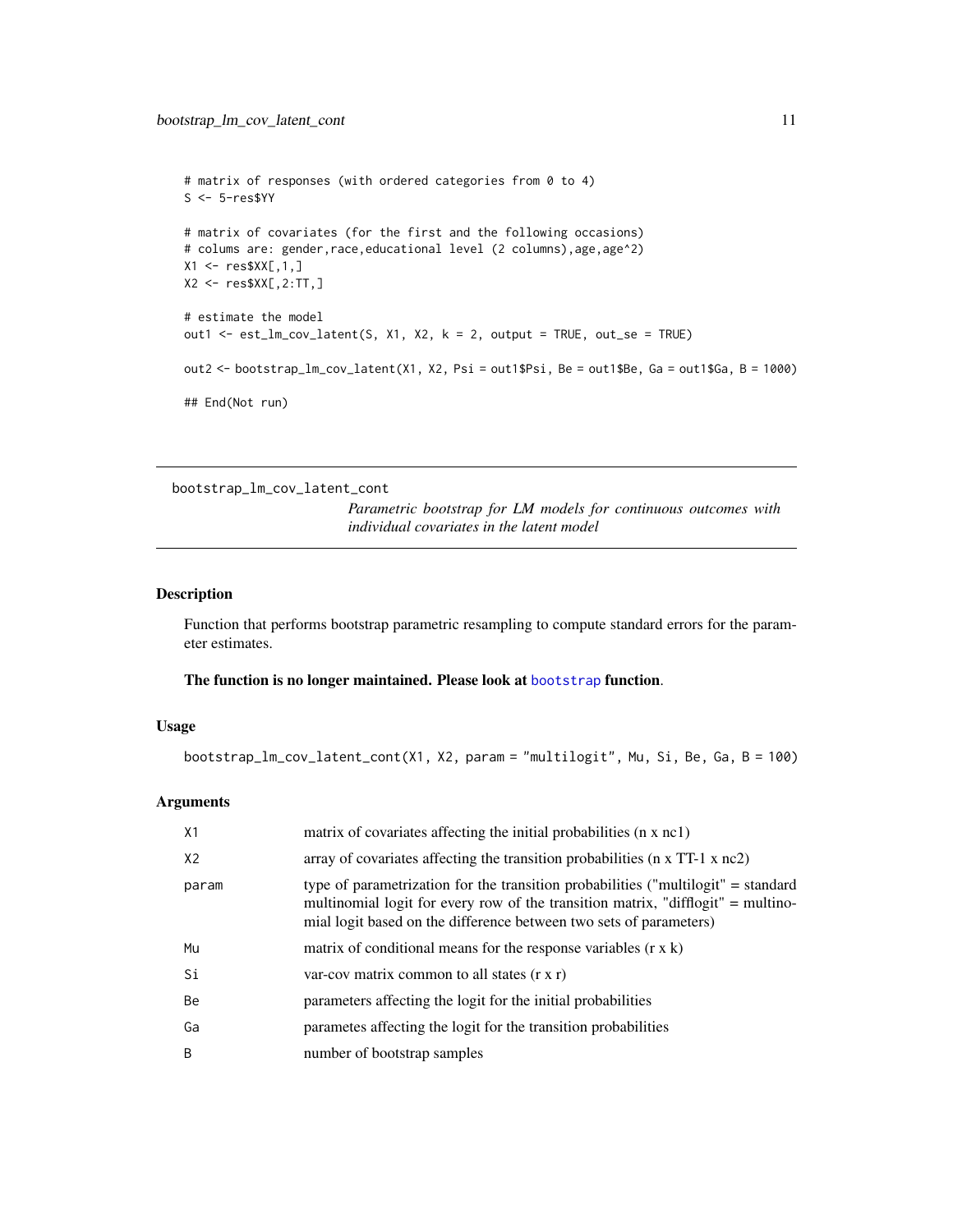<span id="page-11-0"></span>

| mMu  | average of bootstrap estimates of the conditional means for the response vari-<br>ables                    |
|------|------------------------------------------------------------------------------------------------------------|
| mSi  | average of bootstrap estimates of the var-cov matrix                                                       |
| mBe  | average of bootstrap estimates of the parameters affecting the logit for the initial<br>probabilities      |
| mGa  | average of bootstrap estimates of the parameters affecting the logit for the tran-<br>sition probabilities |
| seMu | standard errors for the conditional means                                                                  |
| seSi | standard errors for the var-cov matrix                                                                     |
| seBe | standard errors for the parameters in Be.                                                                  |
| seGa | standard errors for the parameters in Ga                                                                   |
|      |                                                                                                            |

# Author(s)

Francesco Bartolucci, Silvia Pandolfi - University of Perugia (IT)

# Examples

```
## Not run:
# Example based on multivariate longitudinal continuous data
data(data_long_cont)
TT < -5res <- long2matrices(data_long_cont$id, X = cbind(data_long_cont$X1, data_long_cont$X2),
                    Y = cbind(data_long_cont$Y1, data_long_cont$Y2,data_long_cont$Y3))
Y <- res$YY
X1 \leftarrow \text{res}$XX[,1,]
X2 <- res$XX[,2:TT,]
# estimate the model
est \le est_lm_cov_latent_cont(Y, X1, X2, k = 3, output = TRUE)
out <- bootstrap_lm_cov_latent_cont(X1, X2, Mu = est$Mu, Si = est$Si,
                                     Be = est$Be, Ga = est$Ga, B = 1000)
## End(Not run)
```
data\_criminal\_sim *Criminal dataset*

# Description

Simulated dataset about crimes committed by a cohort of subjects.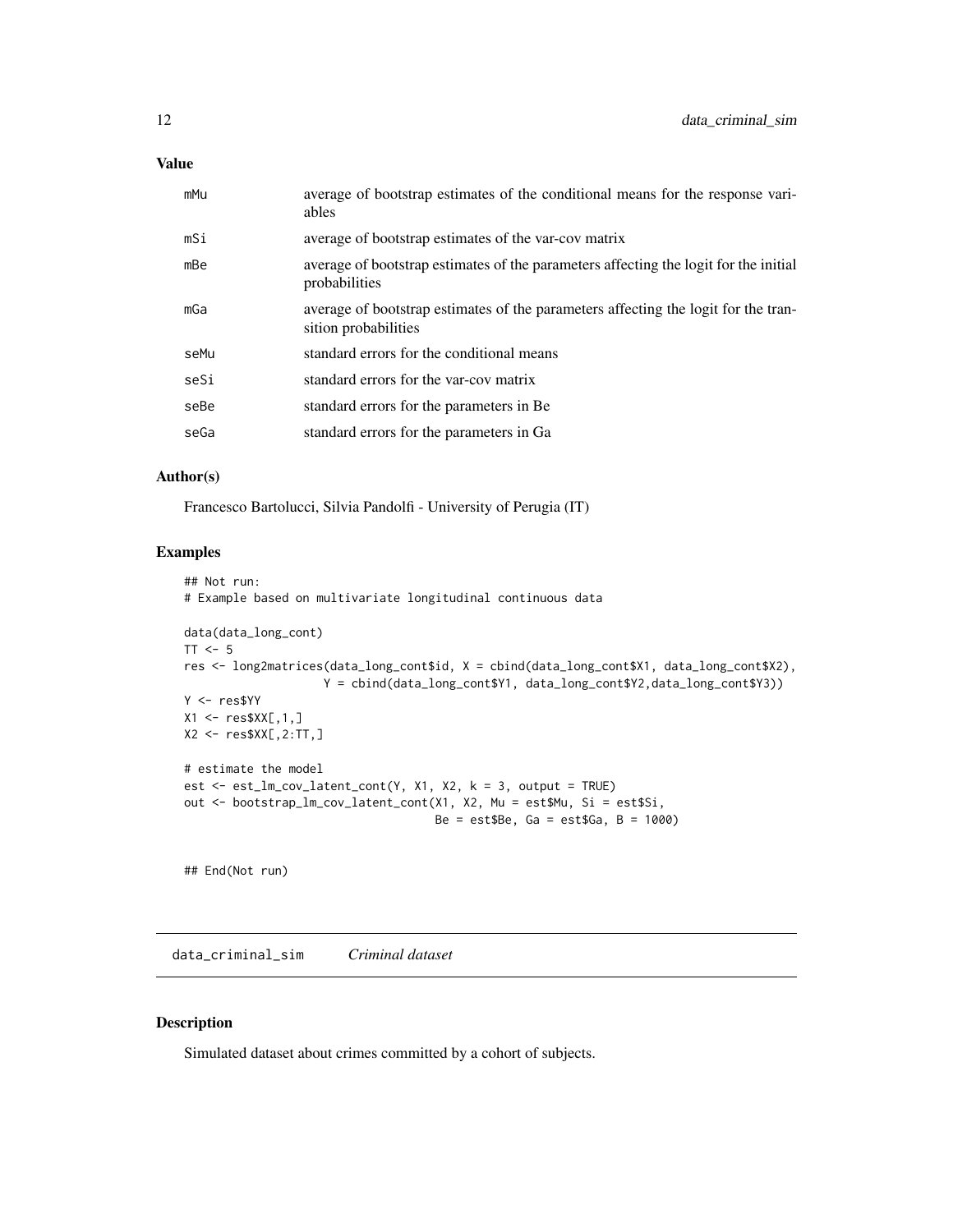#### <span id="page-12-0"></span>data\_drug 13

#### Usage

data(data\_criminal\_sim)

#### Format

A data frame with 60000 observations on the following 13 variables.

- id subject id
- sex gender of the subject
- time occasion of observation
- y1 crime of type 1 (violence against the person)
- y2 crime of type 2 (sexual offences)
- y3 crime of type 3 (burglary)
- y4 crime of type 4 (robbery)
- y5 crime of type 5 (theft and handling stolen goods)
- y6 crime of type 6 (fraud and forgery)
- y7 crime of type 7 (criminal demage)
- y8 crime of type 8 (drug offences)
- y9 crime of type 9 (motoring offences)
- y10 crime of type 10 (other offences)

# References

Bartolucci, F., Pennoni, F. and Francis, B. (2007), A latent Markov model for detecting patterns of criminal activity, *Journal of the Royal Statistical Society, series A*, 170, pp. 115-132.

# Examples

```
data(data_criminal_sim)
```
data\_drug *Dataset about marijuana consumption*

# Description

Longitudinal dataset derived from the National Youth Survey about marijuana consumption measured by ordinal variables with 3 categories with increasing levels of consumption (1 "never in the past year", 2 "no more than once in a month in the past year", 3 "more than once a month in the past year").

#### Usage

data(data\_drug)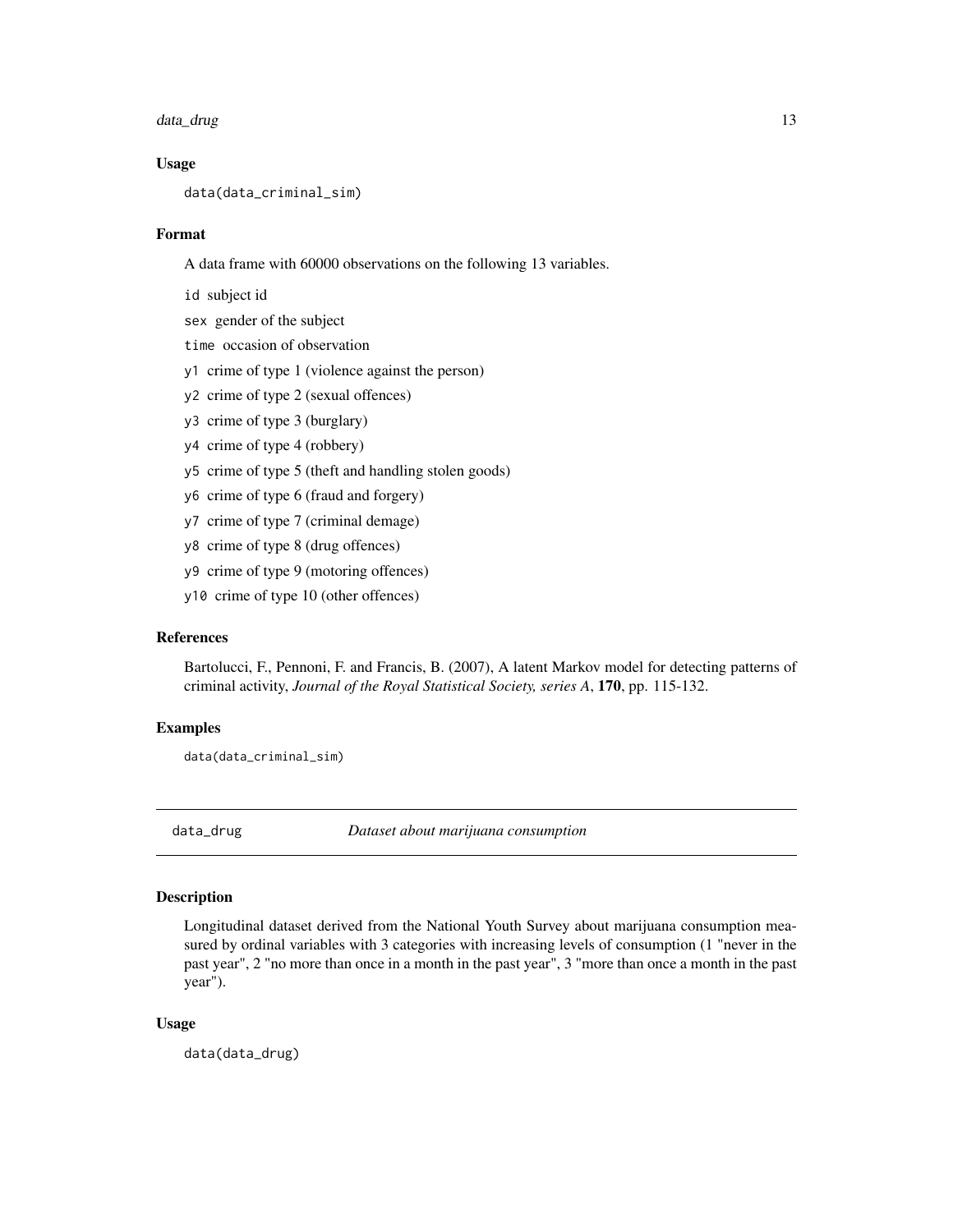#### Format

A data frame with 51 observations on the following 6 variables.

- V1 reported drug use at the 1st occasion
- V2 reported drug use at the 2nd occasion
- V3 reported drug use at the 3rd occasion
- V4 reported drug use at the 4th occasion
- V5 reported drug use at the 5th occasion
- V6 frequency of the response configuration

#### Source

Elliot, D. S., Huizinga, D. and Menard, S. (1989) *Multiple Problem Youth: Delinquency, Substance Use, and Mental Health Problems.* New York: Springer.

#### References

Bartolucci, F. (2006) Likelihood inference for a class of latent Markov models under linear hypotheses on the transition probabilities. *Journal of the Royal Statistical Society, series B*, 68, 155-178.

#### Examples

data(data\_drug)

data\_long\_cont *Multivariate Longitudinal Continuous (Gaussian) Data*

# Description

Simulated multivariate longitudinal continuous dataset assuming that there are 500 subjects in the study whose data are collected at 5 equally-spaced time points.

#### Usage

```
data(data_long_cont)
```
#### Format

A data frame with 2500 observations on the following 7 variables.

id subject id.

time occasion of observation.

- Y1 a numeric vector for the first longitudinal response.
- Y2 a numeric vector for the second longitudinal response.
- Y3 a numeric vector for the third longitudinal response.
- X1 a numeric vector for the first covariate.
- X2 a numeric vector for the second covariate.

<span id="page-13-0"></span>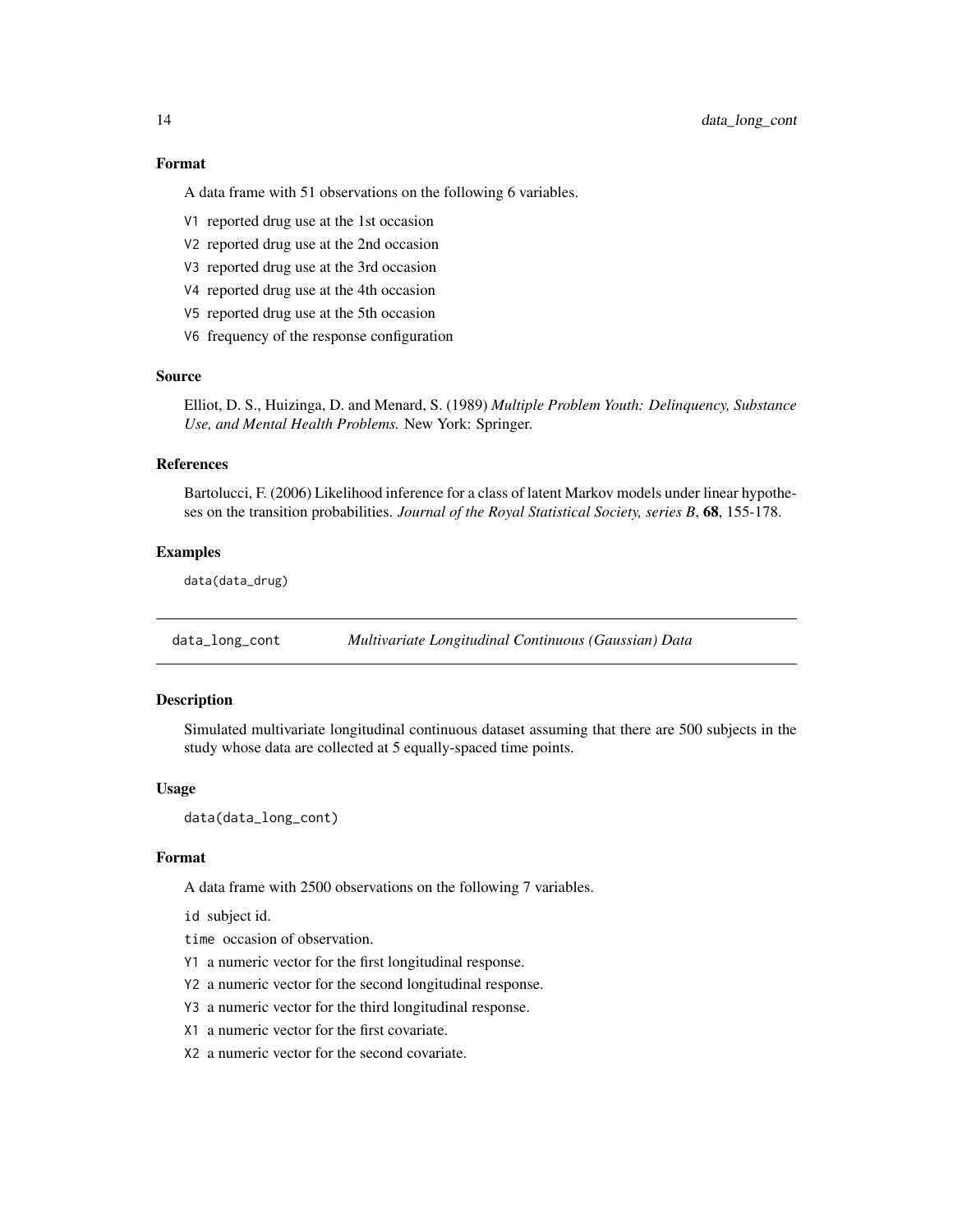# <span id="page-14-0"></span>data\_SRHS\_long 15

#### Examples

data(data\_long\_cont)

data\_SRHS\_long *Self-reported health status dataset*

#### Description

Dataset about self-reported health status derived from the Health and Retirement Study conducted by the University of Michigan.

#### Usage

data(data\_SRHS\_long)

#### Format

A data frame with 56592 observations on the following 6 variables.

t occasion of observation

id subject id

gender sex of the subject coded as 1 for "male", 2 for "female"

race race coded as 1 for "white", 2 for "black", 3 for "others"

- education educational level coded as 1 for "high school", 2 for "general educational diploma", 3 for "high school graduate", 4 for "some college", 5 for "college and above"
- age age at the different time occasions
- srhs self-reported health status at the different time occasions coded as 1 for "excellent", 2 for "very good", 3 for "good", 4 for "fair", 5 for "poor"

#### References

Bartolucci, F., Bacci, S. and Pennoni, F. (2014) Longitudinal analysis of the self-reported health status by mixture latent autoregressive models, *Journal of the Royal Statistical Society - series C*, 63, pp. 267-288

#### Examples

data(data\_SRHS\_long)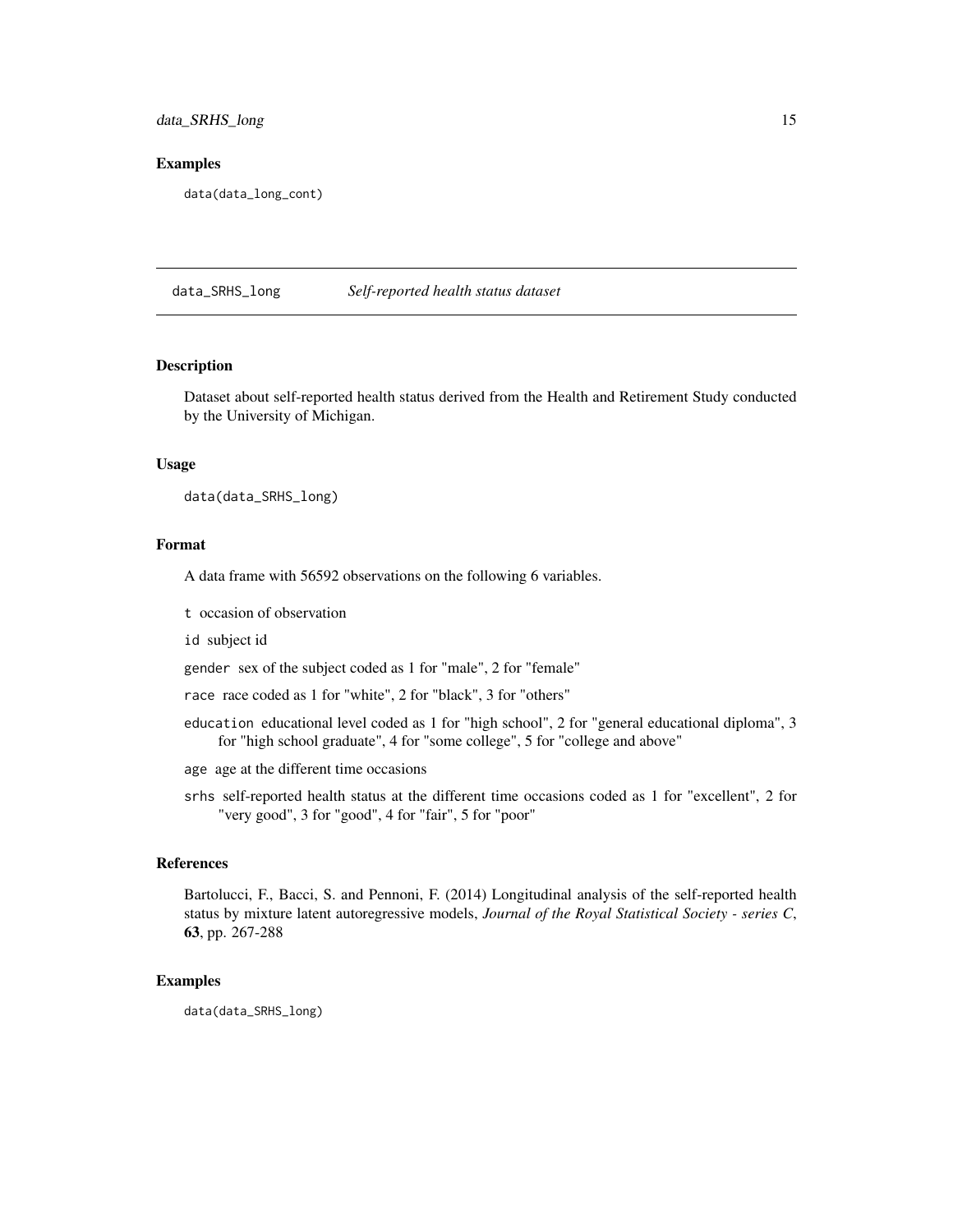<span id="page-15-0"></span>

# Description

Function that performs local and global decoding (Viterbi) from the output of est\_lm\_basic, est\_lm\_cov\_latent, est\_lm\_cov\_manifest, and est\_lm\_mixed.

#### The function is no longer maintained. Please look at [lmestDecoding](#page-60-1) function

#### Usage

decoding(est,  $Y$ ,  $X1 = NULL$ ,  $X2 = NULL$ , fort = TRUE)

#### Arguments

| est  | output from est_lm_basic, est_lm_cov_latent, est_lm_cov_manifest, or<br>est_lm_mixed                               |
|------|--------------------------------------------------------------------------------------------------------------------|
|      | single vector or matrix of responses                                                                               |
| X1   | matrix of covariates on the initial probabilities (est_lm_cov_latent) or on the<br>responses (est_lm_cov_manifest) |
| X2   | array of covariates on the transition probabilities                                                                |
| fort | to use Fortran routines                                                                                            |
|      |                                                                                                                    |

# Value

| Ul. | matrix of local decoded states corresponding to each row of Y  |
|-----|----------------------------------------------------------------|
| Ug  | matrix of global decoded states corresponding to each row of Y |

# Author(s)

Francesco Bartolucci, Silvia Pandolfi, University of Perugia (IT), http://www.stat.unipg.it/bartolucci

# References

Viterbi A. (1967) Error Bounds for Convolutional Codes and an Asymptotically Optimum Decoding Algorithm. *IEEE Transactions on Information Theory*, 13, 260-269.

Juan B., Rabiner L. (1991) Hidden Markov Models for Speech Recognition. *Technometrics*, 33, 251-272.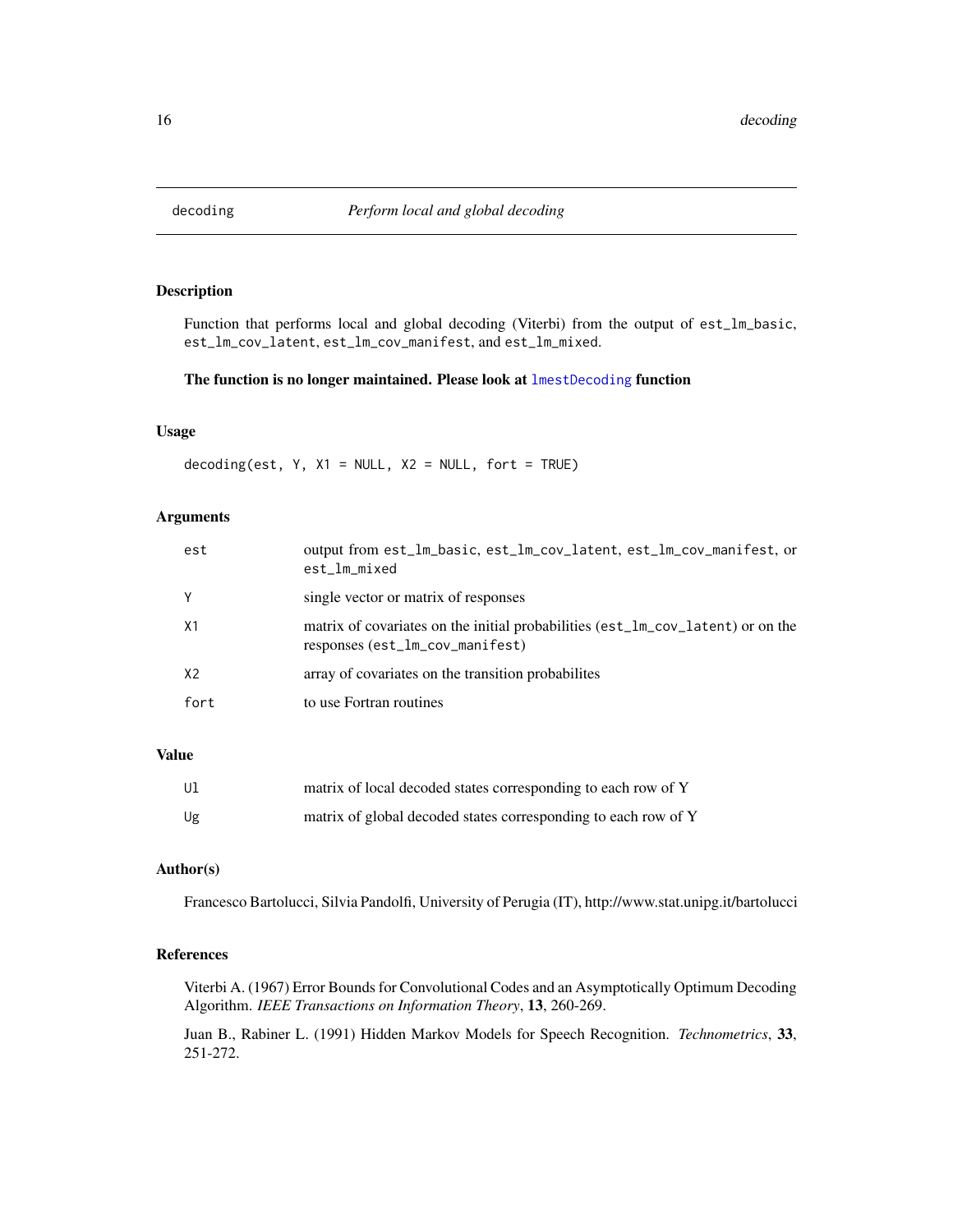#### decoding the control of the control of the control of the control of the control of the control of the control of the control of the control of the control of the control of the control of the control of the control of the

```
## Not run:
# example for the output from est_lm_basic
data(data_drug)
data_drug <- as.matrix(data_drug)
S \leq - data_drug[,1:5]-1
yv <- data_drug[,6]
n \leq -\text{sum}(yv)# fit the Basic LM model
k < -3est \le est_lm_basic(S, yv, k, mod = 1)
# decoding for a single sequence
out1 <- decoding(est, S[1,])
# decoding for all sequences
out2 <- decoding(est, S)
# example for the output from est_lm_cov_latent with difflogit parametrization
data(data_SRHS_long)
dataSRHS <- data_SRHS_long[1:1600,]
TT < - 8head(dataSRHS)
res <- long2matrices(dataSRHS$id, X = cbind(dataSRHS$gender-1,
dataSRHS$race == 2 | dataSRHS$race == 3, dataSRHS$education == 4,
dataSRHS$education == 5, dataSRHS$age-50,(dataSRHS$age-50)^2/100),
Y= dataSRHS$srhs)
# matrix of responses (with ordered categories from 0 to 4)
S <- 5-res$YY
# matrix of covariates (for the first and the following occasions)
# colums are: gender, race, educational level (2 columns), age, age^2)
X1 <- res$XX[,1,]
X2 \leq res$XX[,2:TT,]
# estimate the model
est <- est_lm_cov_latent(S, X1, X2, k = 2, output = TRUE, param = "difflogit")
# decoding for a single sequence
out1 <- decoding(est, S[1,,], X1[1,], X2[1,,])
# decoding for all sequences
out2 <- decoding(est, S, X1, X2)
## End(Not run)
```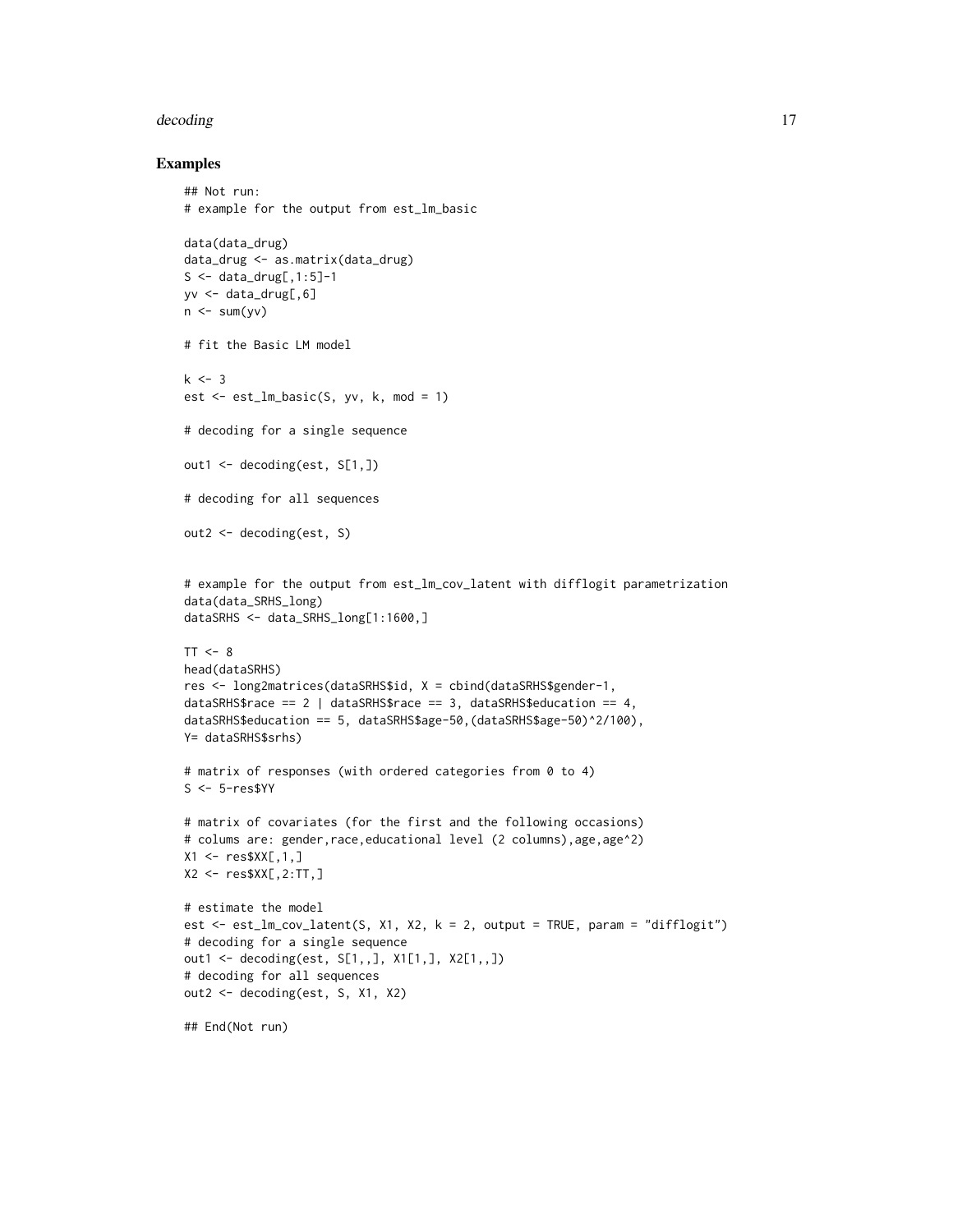<span id="page-17-1"></span><span id="page-17-0"></span>

# Description

Function that draws samples from the basic LM model.

# Usage

```
drawLMbasic(piv, Pi, Psi, n, est = NULL, format = c("long","matrices"), seed = NULL)
```
# Arguments

| piv    | vector of initial probabilities of the latent Markov chain       |
|--------|------------------------------------------------------------------|
| Pi     | set of transition probabilities matrices (k x k x TT)            |
| Psi    | array of conditional response probabitlies (mb $x$ k $x$ r)      |
| n      | sample size                                                      |
| est    | object of class LMbasic (LMbasic-class)                          |
| format | character string indicating the format of final responses matrix |
| seed   | an integer value with the random number generator state          |

# Value

| γ   | matrix of response configurations unit by unit               |
|-----|--------------------------------------------------------------|
| S   | matrix of distinct response configurations                   |
| yv  | corresponding vector of frequencies                          |
| piv | vector of initial probabilities of the latent Markov chain   |
| Pi  | set of transition probabilities matrices (k x k x TT)        |
| Psi | array of conditional response probabit lies (mb $x$ k $x$ r) |
| n   | sample size                                                  |
| est | object of class LMbasic (LMbasic-class)                      |

# Author(s)

Francesco Bartolucci, Silvia Pandolfi, Fulvia Pennoni, Alessio Farcomeni, Alessio Serafini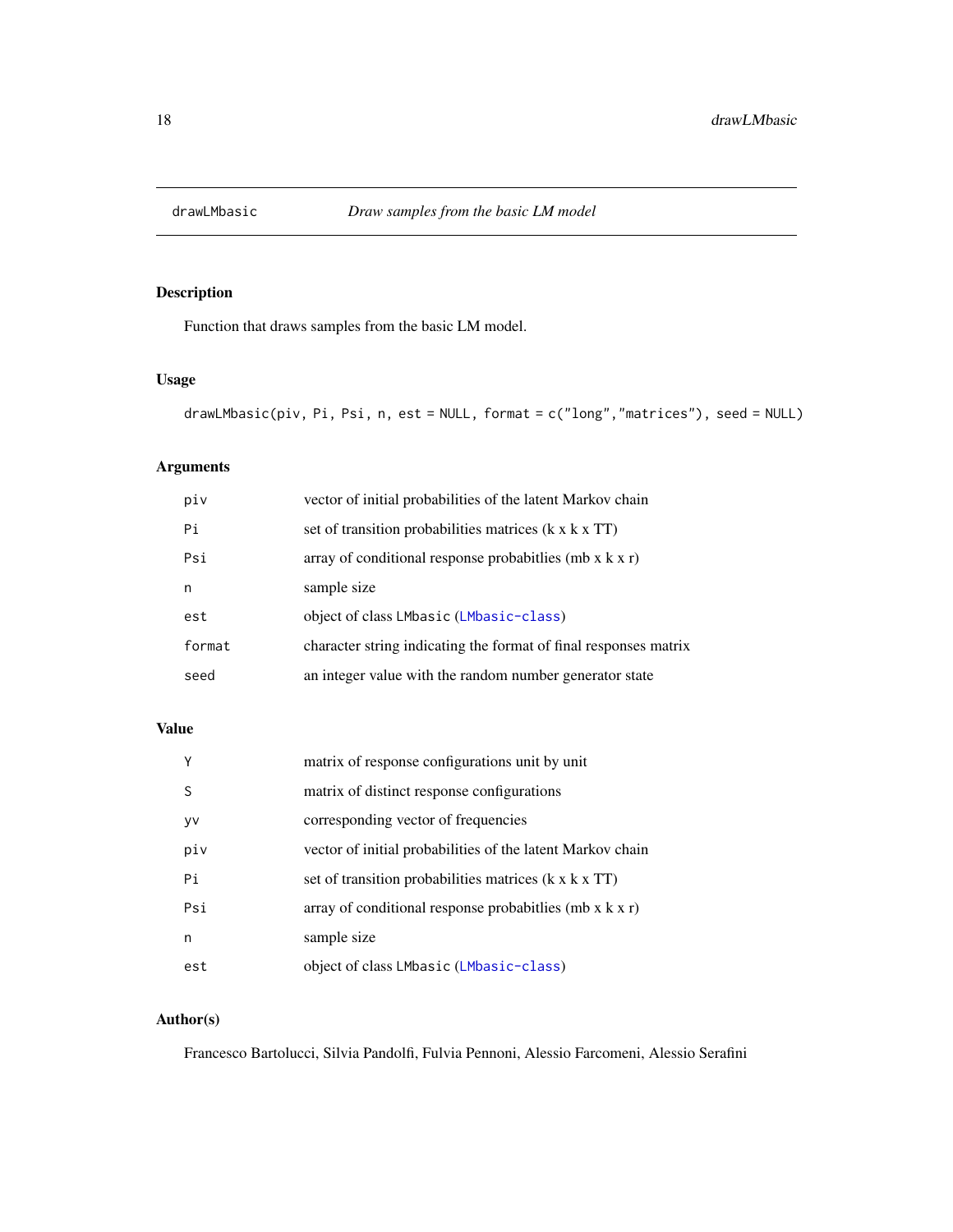# <span id="page-18-0"></span>drawLMbasiccont 19

# Examples

## Not run:

```
# draw a sample for 1000 units and only one response variable
n < -1000TT < - 6k < -2r <- 1 #number of response variables
mb <- 3 #maximum number of response categories
piv <- c(0.7, 0.3)Pi <- matrix(c(0.9,0.1,0.1,0.9), k, k)
Pi <- array(Pi, c(k, k, TT))
Pi[,, 1] <- 0
Psi <- matrix(c(0.7,0.2,0.1,0.5,0.4,0.1), mb, k)
Psi <- array(Psi, c(mb, k, r))
out <- drawLMbasic(piv, Pi, Psi, n = 1000)
data("data_SRHS_long")
SRHS <- data_SRHS_long[1:2400,]
SRHS$srhs <- 5 - SRHS$srhs
est <- lmest(responsesFormula = srhs ~ NULL,
             index = c("id", "t"),data = SRHS,
             k = 3out1 <- drawLMbasic(est = est, format = "matrices", seed = 4321, n = 100)
## End(Not run)
```
<span id="page-18-1"></span>drawLMbasiccont *Draw samples from the basic LM model for continuous outcomes*

# Description

Function that draws samples from the basic LM model for continuous outcomes with specific parameters.

#### Usage

```
drawLMbasiccont(piv, Pi, Mu, Si, n, est = NULL,
                format = c("long","matrices"), seed = NULL)
```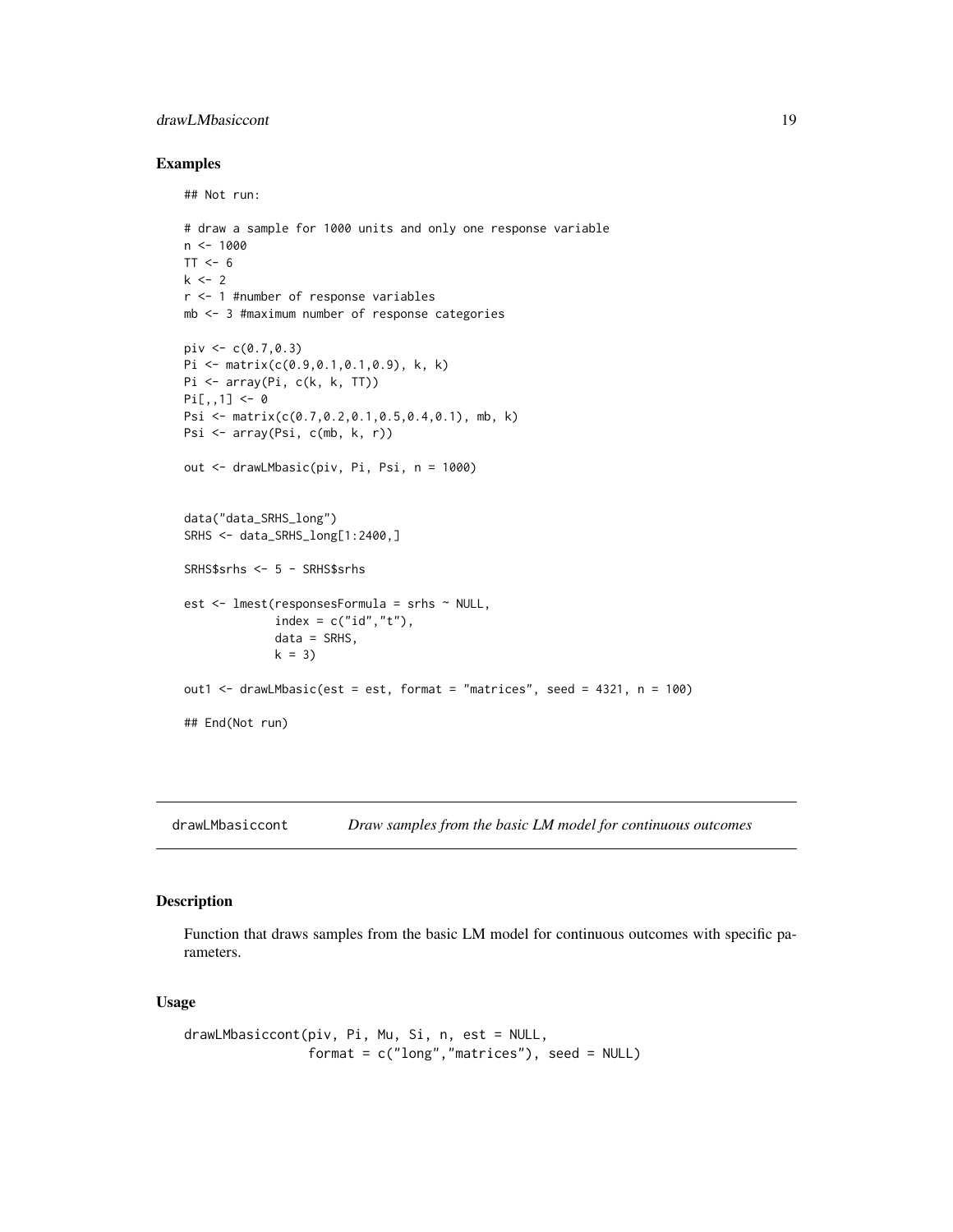# Arguments

| piv    | vector of initial probabilities of the latent Markov chain            |
|--------|-----------------------------------------------------------------------|
| Pi     | set of transition probabilities matrices (k x k x TT)                 |
| Mu     | matrix of conditional means for the response variables $(r \times k)$ |
| Si     | var-cov matrix common to all states $(r x r)$                         |
| n      | sample size                                                           |
| est    | object of class LMbasiccont (LMbasiccont-class)                       |
| format | character string indicating the format of final responses matrix      |
| seed   | an integer value with the random number generator state               |

#### Value

| Y   | array of continuous outcomes $(n \times TT \times r)$                 |
|-----|-----------------------------------------------------------------------|
| piv | vector of initial probabilities of the latent Markov chain            |
| Pi  | set of transition probabilities matrices (k x k x TT)                 |
| Mu  | matrix of conditional means for the response variables $(r \times k)$ |
| Si  | var-cov matrix common to all states $(r \times r)$                    |
| n   | sample size                                                           |
| est | object of class LMbasiccont (LMbasiccont-class)                       |

# Author(s)

Francesco Bartolucci, Silvia Pandolfi, Fulvia Pennoni, Alessio Farcomeni, Alessio Serafini

```
## Not run:
# draw a sample for 1000 units and 3 response variable
n < - 1000TT < -5k \le -2r <- 3 #number of response variables
pi \, v \leftarrow c(0.7, 0.3)Pi <- matrix(c(0.9,0.1,0.1,0.9), k, k)
Pi <- array(Pi, c(k, k, TT))
Pi[,, 1] < -0Mu <- matrix(c(-2,-2,0,0,2,2), r, k)
Si \leftarrow diag(r)
out <- drawLMbasiccont(piv, Pi, Mu, Si, n)
data(data_long_cont)
est \le - lmestCont(responsesFormula = Y1 + Y2 + Y3 \sim NULL,
                  index = c("id", "time"),data = data_long_cont,
```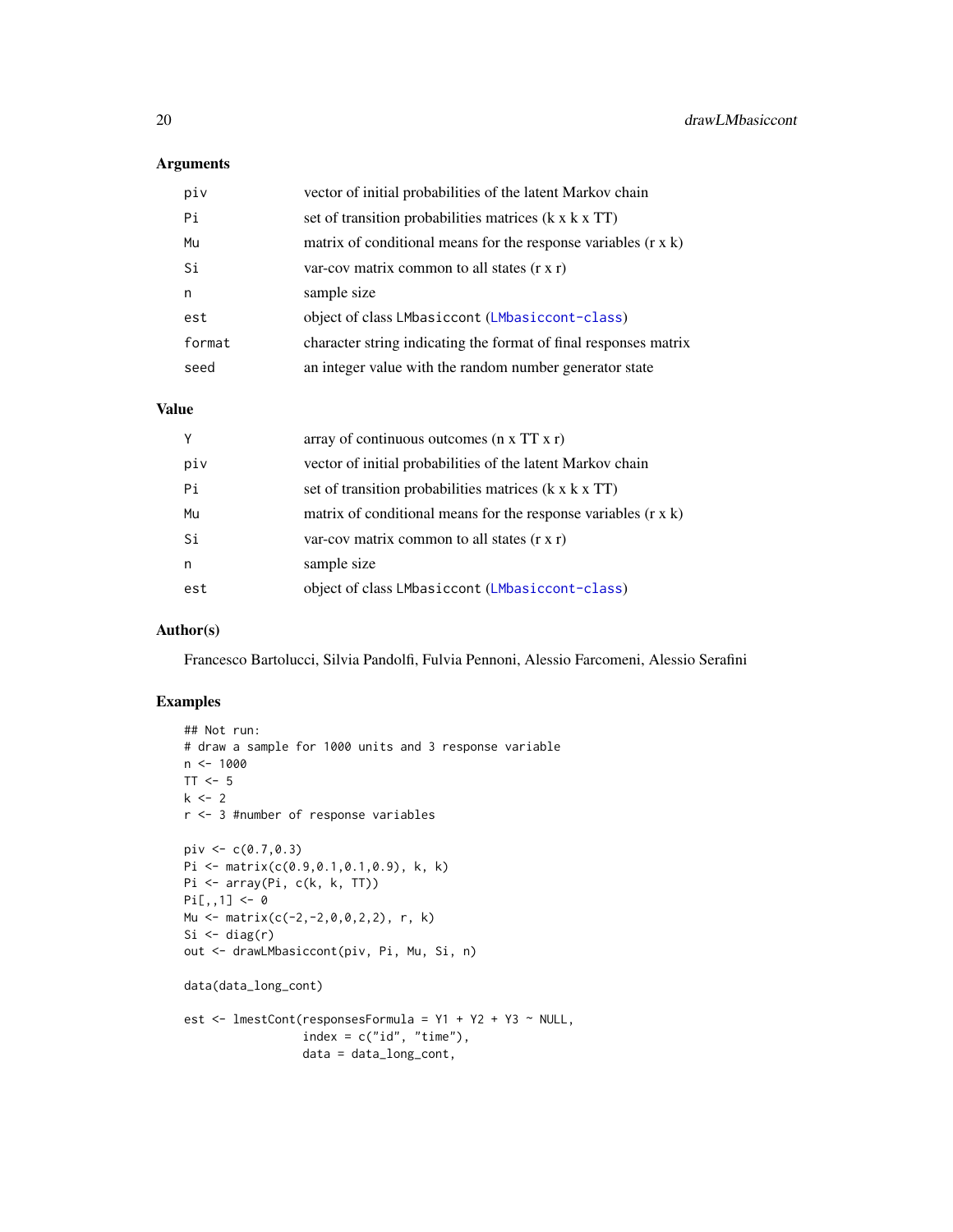```
k = 3,modBasic = 1,
                  tol = 10^{\wedge} -5)out2 <- drawLMbasiccont(est = est, n = 100, format = "long", seed = 4321)
## End(Not run)
```
<span id="page-20-1"></span>drawLMlatent *Draw samples from LM model with covariates in the latent model*

# Description

Function that draws samples from the LM model with individual covariates with specific parameters.

# Usage

```
drawLMlatent(Psi, Be, Ga, latentFormula, data, index,
             paramLatent = c("multilogit","difflogit"), est = NULL,
             format = c("long","matrices"), fort = TRUE, seed = NULL)
```

| Psi           | array of conditional response probabilities (mb $x$ k $x$ r)                                                                                                                                                                                |
|---------------|---------------------------------------------------------------------------------------------------------------------------------------------------------------------------------------------------------------------------------------------|
| Be            | parameters affecting the logit for the initial probabilities                                                                                                                                                                                |
| Ga            | parametes affecting the logit for the transition probabilities                                                                                                                                                                              |
| latentFormula | a symbolic description of the model to be fitted. Detailed description is given in<br>lmest                                                                                                                                                 |
| data          | a data frame in long format, with rows corresponding to observations and columns<br>corresponding to variables, a column corresponding to time occasions and a col-<br>umn containing the unit identifier                                   |
| index         | a character vector with two elements indicating the name of the "id" column as<br>first element and the "time" column as second element                                                                                                     |
| paramLatent   | type of parametrization for the transition probabilities ("multilogit" = standard<br>multinomial logit for every row of the transition matrix, "difflogit" = multino-<br>mial logit based on the difference between two sets of parameters) |
| est           | object of class LMlatent (LMlatent-class)                                                                                                                                                                                                   |
| format        | character string indicating the format of final responses matrix                                                                                                                                                                            |
| fort          | to use fortran routine when possible (FALSE for not use fortran)                                                                                                                                                                            |
| seed          | an integer value with the random number generator state                                                                                                                                                                                     |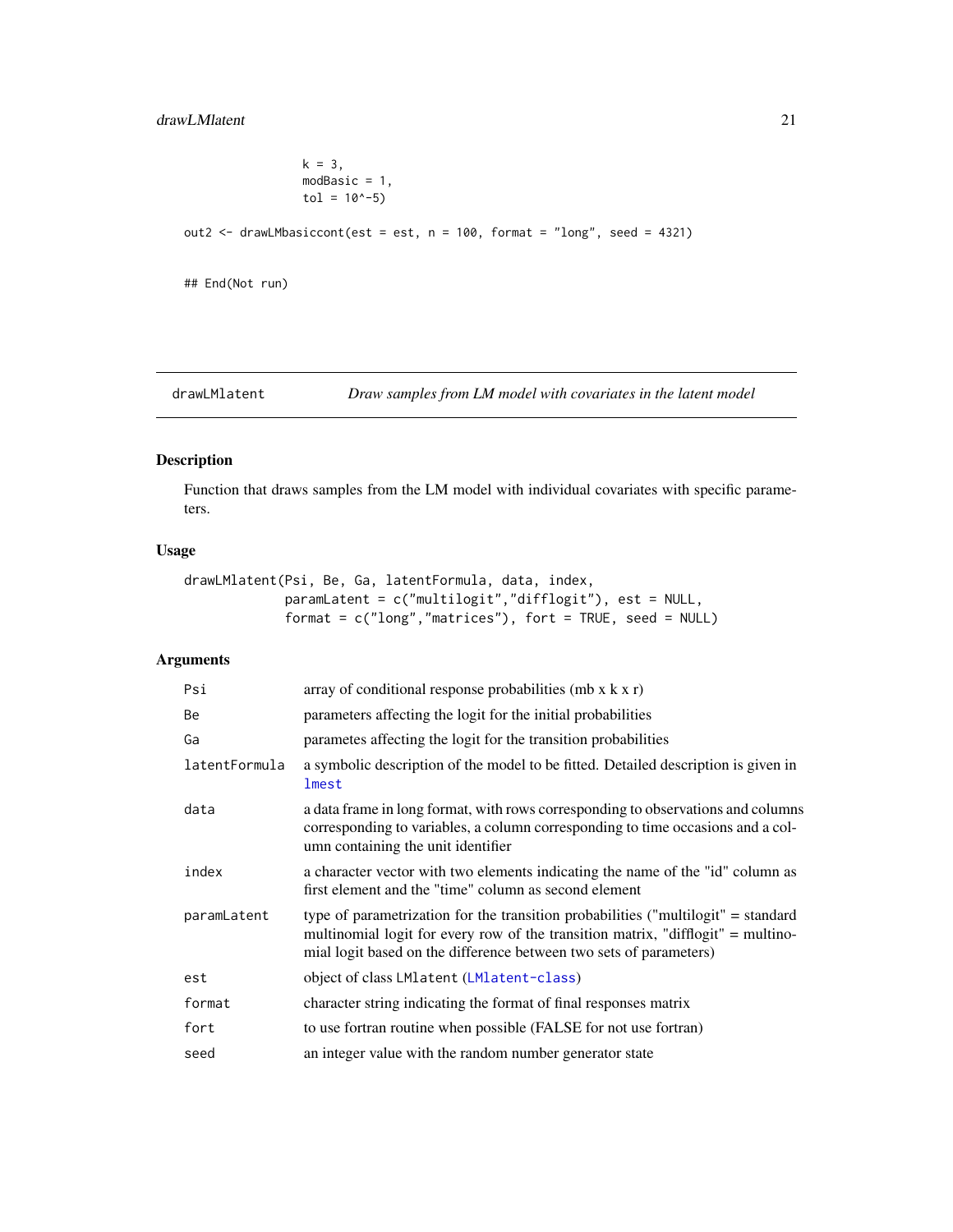| Y             | matrix of response configurations                                                                                                                                                                         |
|---------------|-----------------------------------------------------------------------------------------------------------------------------------------------------------------------------------------------------------|
| U             | matrix containing the sequence of latent states (n x TT)                                                                                                                                                  |
| Psi           | array of conditional response probabilities (mb $x$ k $x$ r)                                                                                                                                              |
| <b>Be</b>     | parameters affecting the logit for the initial probabilities                                                                                                                                              |
| Ga            | parametes affecting the logit for the transition probabilities                                                                                                                                            |
| latentFormula | a symbolic description of the model to be fitted. Detailed description is given in<br>lmest                                                                                                               |
| data          | a data frame in long format, with rows corresponding to observations and columns<br>corresponding to variables, a column corresponding to time occasions and a col-<br>umn containing the unit identifier |
| est           | object of class LMlatent (LMlatent-class)                                                                                                                                                                 |

#### Author(s)

Francesco Bartolucci, Silvia Pandolfi, Fulvia Pennoni, Alessio Farcomeni, Alessio Serafini

```
## Not run:
data(data_SRHS_long)
dataSRHS <- data_SRHS_long
data_SRHS_long$srhs <- 5 - data_SRHS_long$srhs
est <- lmest(responsesFormula = srhs ~ NULL,
              latentFormula = \simI(gender - 1) +I( 0 + (race == 2) + (race == 3)) +I(\emptyset + (education == 4)) +I(\emptyset + (education == 5)) +I(age - 50) + I((age - 50)^2/100),index = c("id", "t"),
              data = data_SRHS_long,
              k = 2,paramLatent = "multilogit",
              start = 0)out \leq drawLMlatent(est = est, format = "matrices", seed = 4321)
out1 <- drawLMlatent(Psi = est$Psi,Be = est$Be,Ga = est$Ga,
                     data = data_SRHS_long, index = c("id","t"),
                     latentFormula = \simI(gender - 1) +I( 0 + (race == 2) + (race == 3)) +I(\emptyset + (education == 4)) +I(\emptyset + (education == 5)) +I(age - 50) + I((age - 50)^2/100),paramLatent = "multilogit", format = "matrice",
                      seed = 4321)
```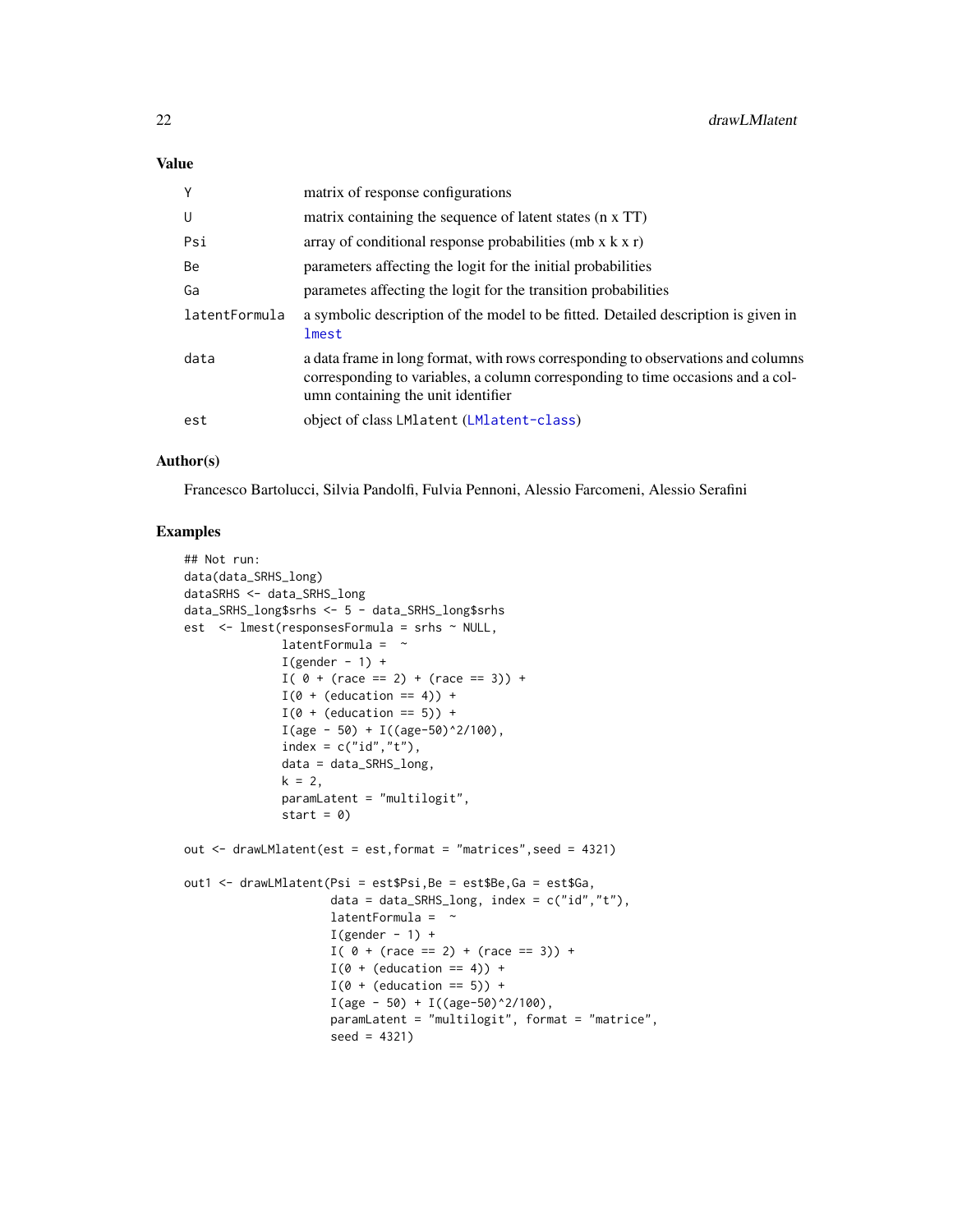<span id="page-22-0"></span>## End(Not run)

<span id="page-22-1"></span>drawLMlatentcont *Draw samples from LM model for continuous outcomes with covariates in the latent model*

# Description

Function that draws samples from the LM model for continuous outcomes with individual covariates with specific parameters.

# Usage

drawLMlatentcont(Mu, Si, Be, Ga, latentFormula, data, index, paramLatent = c("multilogit","difflogit"), est = NULL, format = c("long","matrices"), fort = TRUE, seed = NULL)

| Mu            | array of conditional means for the response variables $(r \times k)$                                                                                                                                                                        |
|---------------|---------------------------------------------------------------------------------------------------------------------------------------------------------------------------------------------------------------------------------------------|
| Si            | var-cov matrix common to all states (r x r)                                                                                                                                                                                                 |
| Be            | parameters affecting the logit for the initial probabilities                                                                                                                                                                                |
| Ga            | parametes affecting the logit for the transition probabilities                                                                                                                                                                              |
| latentFormula | a symbolic description of the model to be fitted. A detailed description is given<br>in 1mestCont                                                                                                                                           |
| data          | a data frame in long format, with rows corresponding to observations and columns<br>corresponding to variables, a column corresponding to time occasions and a col-<br>umn containing the unit identifier                                   |
| index         | a character vector with two elements indicating the name of the "id" column as<br>first element and the "time" column as second element                                                                                                     |
| paramLatent   | type of parametrization for the transition probabilities ("multilogit" = standard<br>multinomial logit for every row of the transition matrix, "difflogit" = multino-<br>mial logit based on the difference between two sets of parameters) |
| est           | object of class LMlatentcont (LMlatentcont-class)                                                                                                                                                                                           |
| format        | character string indicating the format of final responses matrix                                                                                                                                                                            |
| fort          | to use fortran routine when possible (FALSE for not use fortran)                                                                                                                                                                            |
| seed          | an integer value with the random number generator state                                                                                                                                                                                     |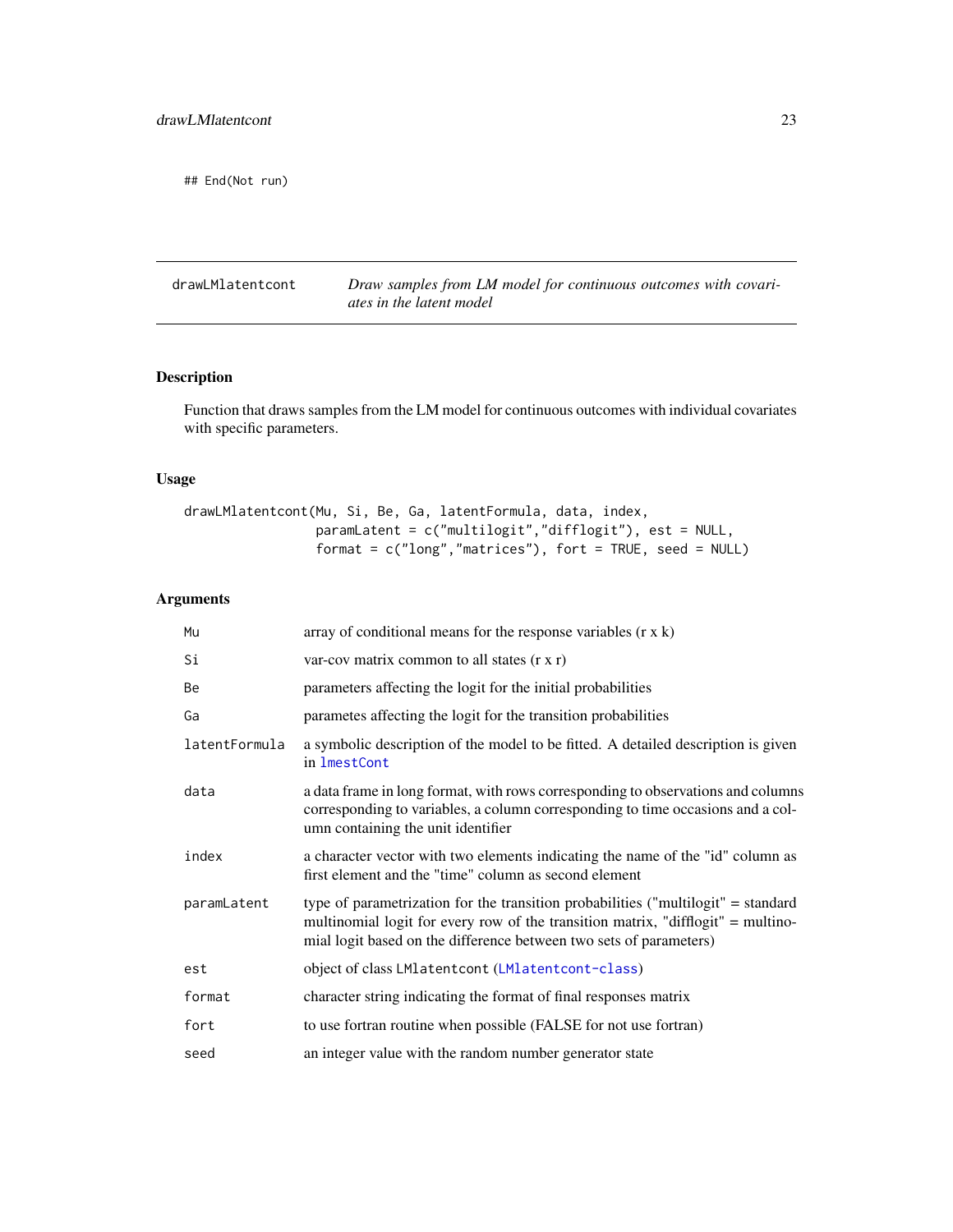| Y             | array of continuous outcomes $(n \times TT \times r)$                                                                                                                                                     |
|---------------|-----------------------------------------------------------------------------------------------------------------------------------------------------------------------------------------------------------|
| U             | matrix containing the sequence of latent states (n x TT)                                                                                                                                                  |
| Mu            | array of conditional means for the response variables $(r \times k)$                                                                                                                                      |
| Si            | var-cov matrix common to all states $(r x r)$                                                                                                                                                             |
| Be            | parameters affecting the logit for the initial probabilities                                                                                                                                              |
| Ga            | parametes affecting the logit for the transition probabilities                                                                                                                                            |
| latentFormula | a symbolic description of the model to be fitted. A detailed description is given<br>in lmestCont                                                                                                         |
| data          | a data frame in long format, with rows corresponding to observations and columns<br>corresponding to variables, a column corresponding to time occasions and a col-<br>umn containing the unit identifier |
| est           | object of class LM1atentcont (LM1atentcont-class)                                                                                                                                                         |

#### Author(s)

Francesco Bartolucci, Silvia Pandolfi, Fulvia Pennoni, Alessio Farcomeni, Alessio Serafini

# Examples

```
## Not run:
data(data_long_cont)
est <- lmestCont(responsesFormula = Y1 + Y2 + Y3~ NULL,
                 latentFormula = ~\sim X1 + X2,
                 index = c("id", "time"),data = data_long_cont,
                 k = 3out <- drawLMlatentcont(est = est,format = "matrices", seed = 4321)
out1 <- drawLMlatentcont(latentFormula = \sim X1 + X2, data = data_long_cont,
                         index = c("id", "time"),Mu = est$Mu,Si = est$Si,
                     Be = est$Be,Ga = est$Ga, fort=TRUE, seed = 4321, format = "matrices")
```
## End(Not run)

<span id="page-23-1"></span>drawLMmixed *Draws samples from the mixed LM model*

# Description

Function that draws samples from the mixed LM model with specific parameters.

<span id="page-23-0"></span>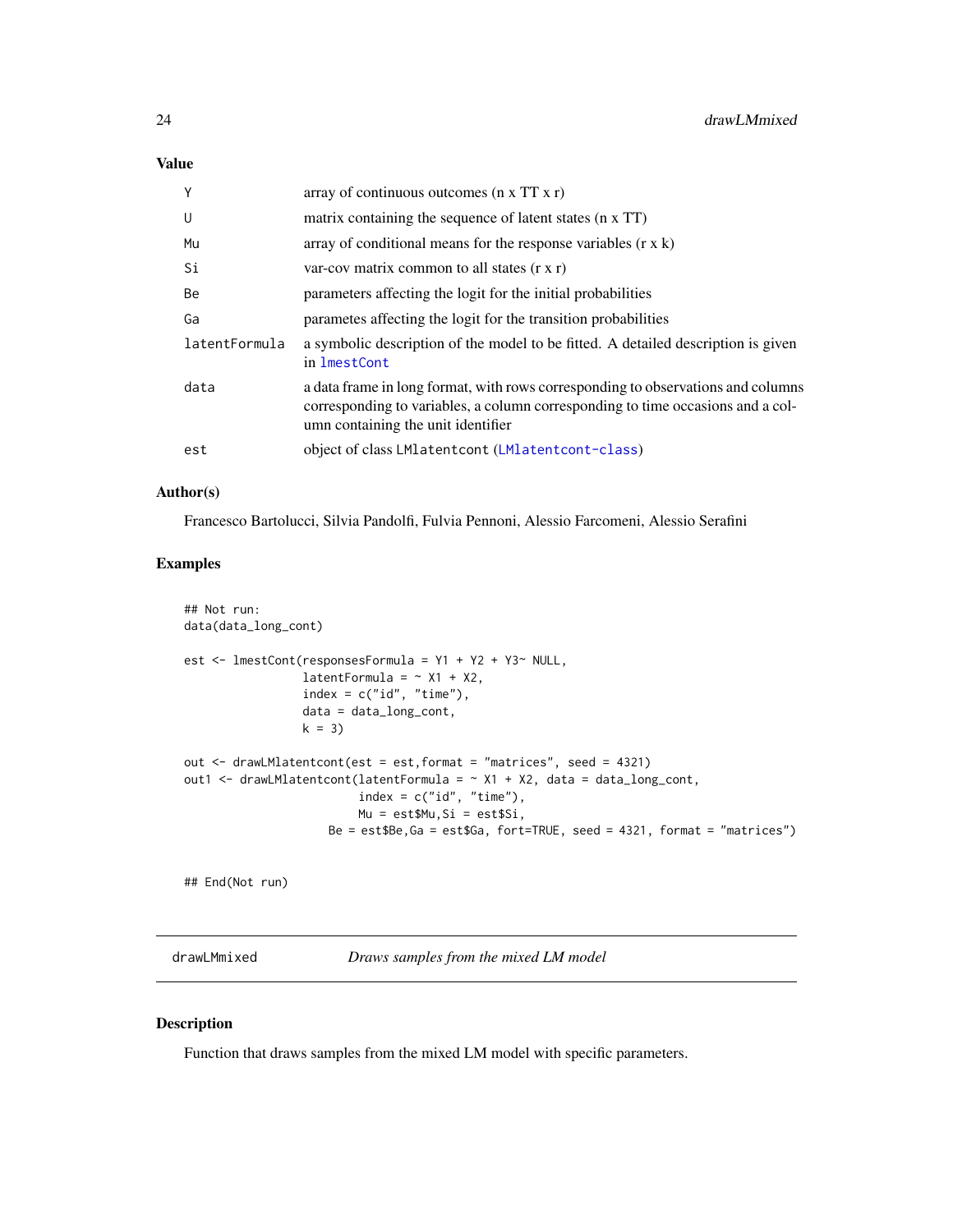# drawLMmixed 25

# Usage

drawLMmixed(la, Piv, Pi, Psi, n, TT, est = NULL, format = c("long","matrices"), seed = NULL)

# Arguments

| la        | vector of mass probabilities for the first latent variable                  |
|-----------|-----------------------------------------------------------------------------|
| Piv       | matrix of initial probabilities of the latent Markov chain $(k2 \times k1)$ |
| Pi        | set of transition matrices $(k2 \times k2 \times k1)$                       |
| Psi       | array of conditional response probabit lies (mb $x$ k2 $x$ r)               |
| n         | sample size                                                                 |
| <b>TT</b> | number of time occasions                                                    |
| est       | object of class LMmixed (LMmixed-class)                                     |
| format    | character string indicating the format of final responses matrix            |
| seed      | an integer value with the random number generator state                     |

# Value

| Y            | matrix of response configurations unit by unit                              |
|--------------|-----------------------------------------------------------------------------|
| <sup>S</sup> | matrix of distinct response configurations                                  |
| <b>VV</b>    | corresponding vector of frequencies                                         |
| la           | vector of mass probabilities for the first latent variable                  |
| Piv          | matrix of initial probabilities of the latent Markov chain $(k2 \times k1)$ |
| Pi           | set of transition matrices $(k2 \times k2 \times k1)$                       |
| Psi          | array of conditional response probabit lies (mb x $k2 x r$ )                |
| n            | sample size                                                                 |
| <b>TT</b>    | number of time occasions                                                    |
| est          | object of class LMmixed (LMmixed-class)                                     |

# Author(s)

Francesco Bartolucci, Silvia Pandolfi, Fulvia Pennoni, Alessio Farcomeni, Alessio Serafini

```
# draw a sample for 1000 units and only one response variable and 5 time occasions
k1 < -2k2 < -3la <- rep(1/k1, k1)
Piv <- matrix(1/k2, k2, k1)
Pi <- array(0, c(k2, k2, k1))
Pi[,,1] <- diag(k2)
Pi[,,2] <- 1/k2Psi <- cbind(c(0.6,0.3,0.1), c(0.1,0.3,0.6), c(0.3,0.6,0.1))
```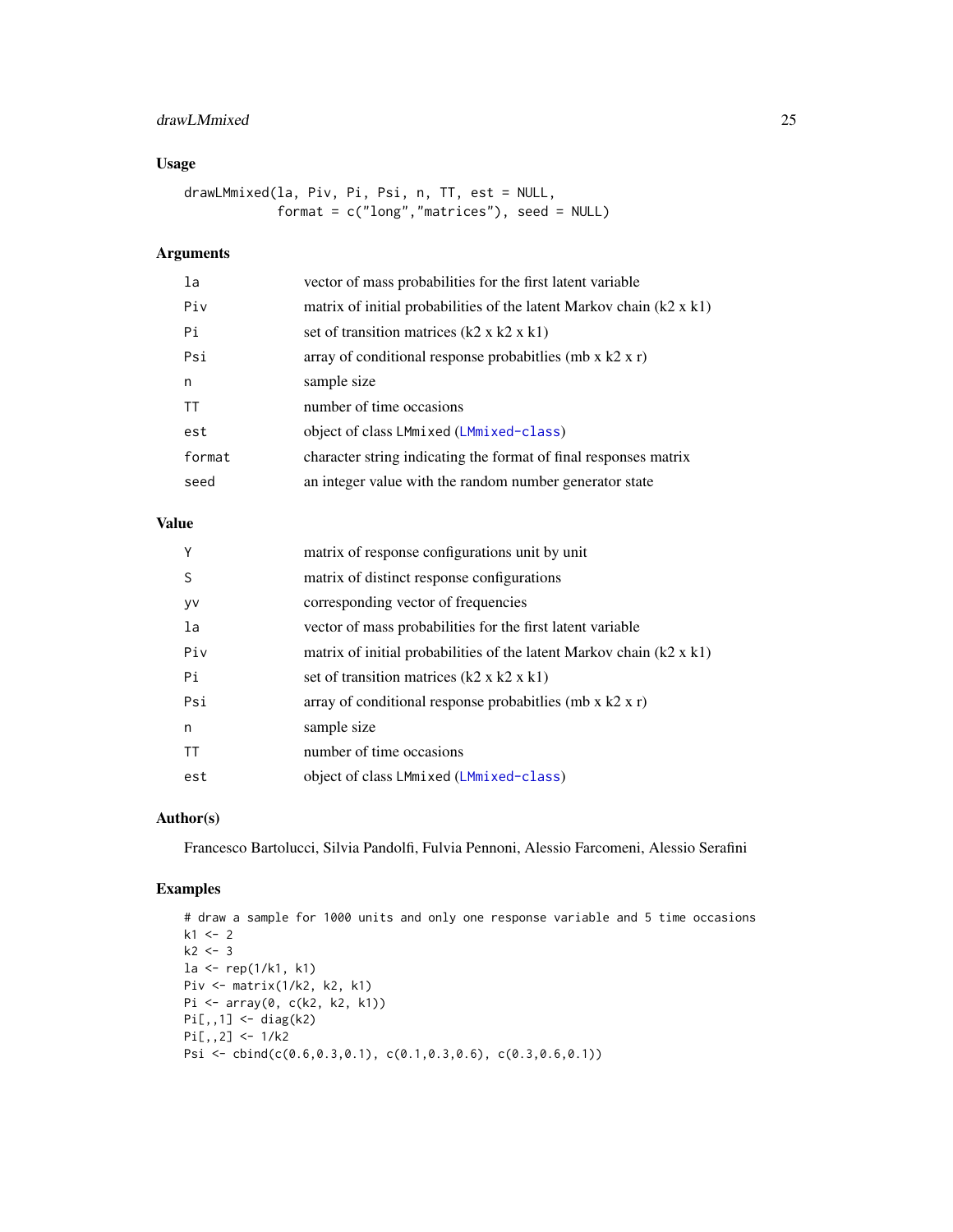```
out \leq drawLMmixed(la, Piv, Pi, Psi, n = 1000, TT = 5)
## Not run:
# Example based on criminal data
data(data_criminal_sim)
data_criminal_sim = data.frame(data_criminal_sim)
# Estimate mixed LM model for females
responsesFormula <- lmestFormula(data = data_criminal_sim,
                                  response = "y")$responsesFormula
est <- lmestMixed(responsesFormula = responsesFormula,
                  index = c("id", "time"),k1 = 2,
                  k2 = 2,
                  data = data_criminal_sim[data_criminal_sim$sex == 2,])
out \le drawLMmixed(est = est, n = 100, seed = 4321)
## End(Not run)
```
draw\_lm\_basic *Draw samples from the basic LM model*

#### Description

Function that draws samples from the basic LM model with specific parameters.

#### The function is no longer maintained. Please look at [drawLMbasic](#page-17-1) function.

# Usage

draw\_lm\_basic(piv, Pi, Psi, n)

#### Arguments

| piv | vector of initial probabilities of the latent Markov chain        |
|-----|-------------------------------------------------------------------|
| Pi  | set of transition probabilities matrices $(k \times k \times TT)$ |
| Psi | array of conditional response probabilies (mb $x k x r$ )         |
|     | sample size                                                       |

#### Value

| Υ  | matrix of response configurations unit by unit |
|----|------------------------------------------------|
| S  | matrix of distinct response configurations     |
| yv | corresponding vector of frequencies            |

<span id="page-25-0"></span>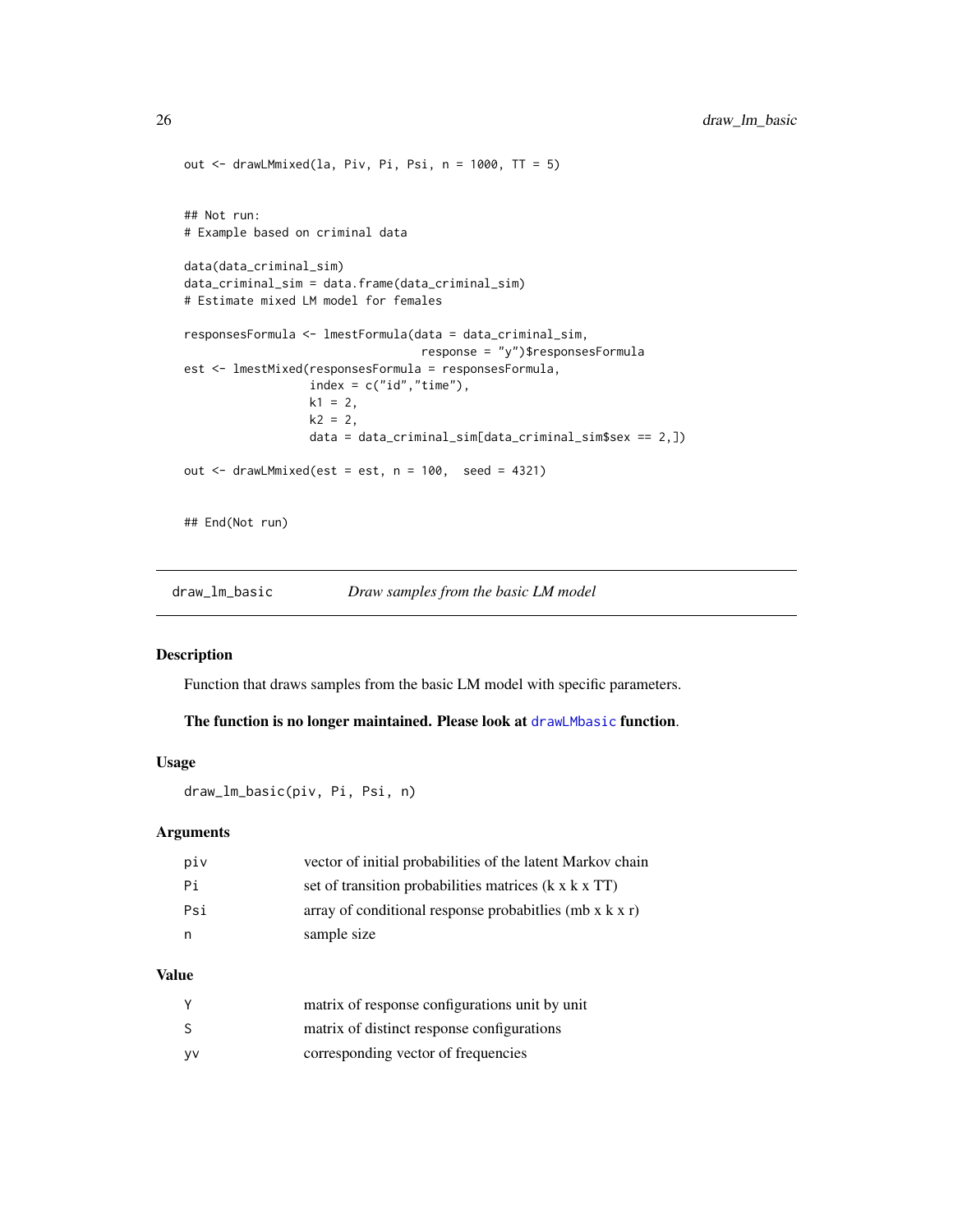#### <span id="page-26-0"></span>Author(s)

Francesco Bartolucci, Silvia Pandolfi, University of Perugia (IT), http://www.stat.unipg.it/bartolucci

#### Examples

```
## Not run:
# draw a sample for 1000 units and only one response variable
n < -1000TT < -6k < -2r <- 1 #number of response variables
mb <- 3 #maximum number of response categories
piv \leq -c(0.7, 0.3)Pi <- matrix(c(0.9,0.1,0.1,0.9), k, k)
Pi <- array(Pi, c(k, k, TT))
Pi[,,1] <- 0
Psi <- matrix(c(0.7,0.2,0.1,0.5,0.4,0.1), mb, k)
Psi <- array(Psi, c(mb, k, r))
out <- draw_lm_basic(piv, Pi, Psi, n = 1000)
## End(Not run)
```
draw\_lm\_basic\_cont *Draw samples from the basic LM model for continuous outcomes*

# Description

Function that draws samples from the basic LM model for continuous outcomes with specific parameters.

#### The function is no longer maintained. Please look at [drawLMbasiccont](#page-18-1) function.

#### Usage

```
draw_lm_basic_cont(piv, Pi, Mu, Si, n)
```
#### Arguments

| piv | vector of initial probabilities of the latent Markov chain            |
|-----|-----------------------------------------------------------------------|
| Pi  | set of transition probabilities matrices (k x k x TT)                 |
| Mu  | matrix of conditional means for the response variables $(r \times k)$ |
| Si  | var-cov matrix common to all states $(r \times r)$                    |
|     | sample size                                                           |

#### Value

Y array of continuous outcomes (n x TT x r)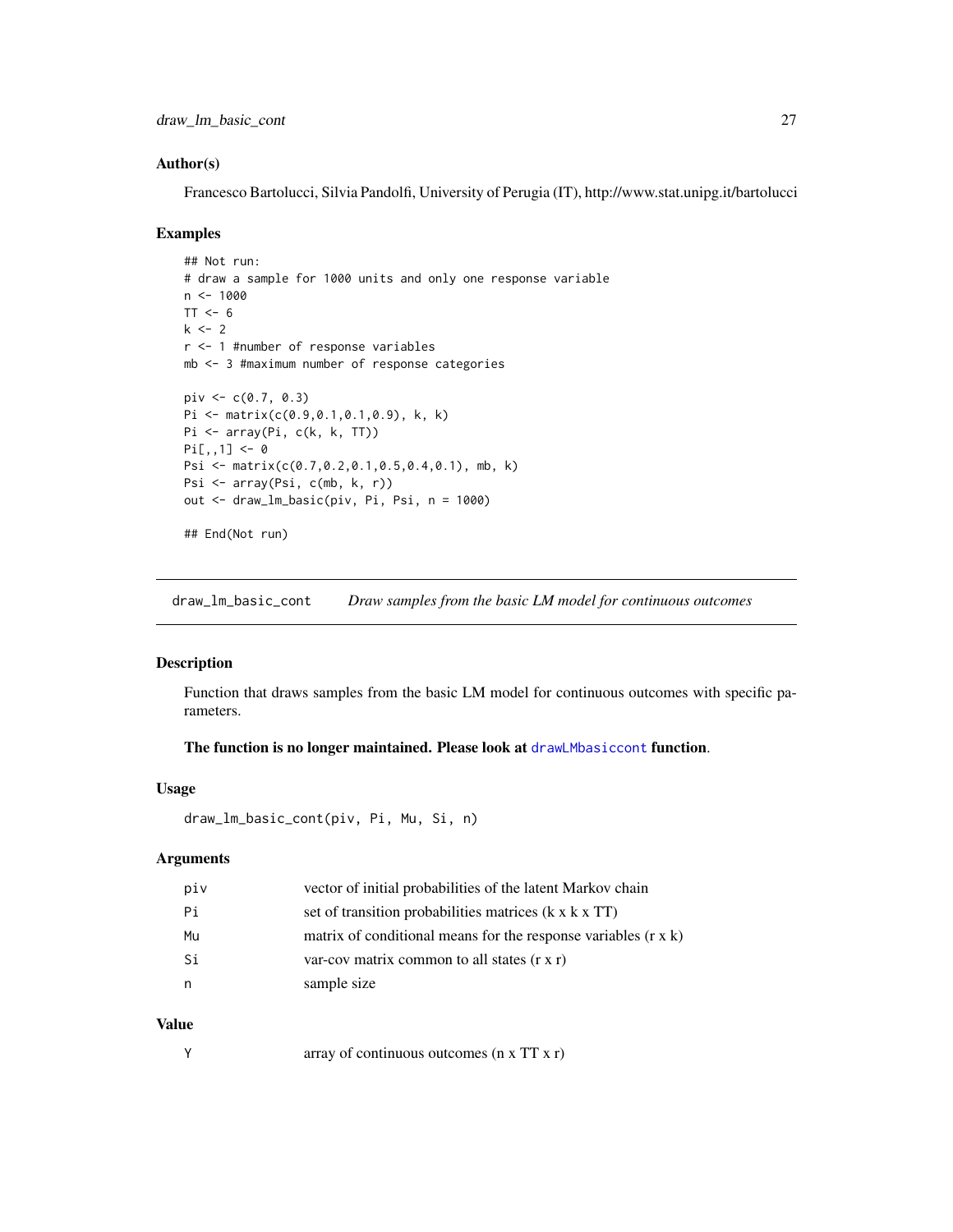#### <span id="page-27-0"></span>Author(s)

Francesco Bartolucci, Silvia Pandolfi, University of Perugia (IT), http://www.stat.unipg.it/bartolucci

#### Examples

```
## Not run:
# draw a sample for 1000 units and 3 response variable
n < -1000TT < -5k < -2r <- 3 #number of response variables
piv <-c(0.7, 0.3)Pi <- matrix(c(0.9,0.1,0.1,0.9), k, k)
Pi <- array(Pi, c(k, k, TT))
Pi[,, 1] < -0Mu <- matrix(c(-2,-2,0,0,2,2), r, k)
Si \le diag(r)
out <- draw_lm_basic_cont(piv, Pi, Mu, Si, n)
## End(Not run)
```
draw\_lm\_cov\_latent *Draw samples from LM model with covariaates in the latent model*

#### Description

Function that draws samples from the LM model with individual covariates with specific parameters.

#### The function is no longer maintained. Please look at [drawLMlatent](#page-20-1) function.

#### Usage

```
draw_lm_cov_latent(X1, X2, param = "multilogit", Psi, Be, Ga, fort = TRUE)
```

| X1             | desing matrix for the covariates on the initial probabilities $(n \times n c)$                                                                                                                                                              |
|----------------|---------------------------------------------------------------------------------------------------------------------------------------------------------------------------------------------------------------------------------------------|
| X <sub>2</sub> | desing matrix for the covariates on the transition probabilities $(n \times TT-1 \times nc2)$                                                                                                                                               |
| param          | type of parametrization for the transition probabilities ("multilogit" = standard<br>multinomial logit for every row of the transition matrix, "difflogit" = multino-<br>mial logit based on the difference between two sets of parameters) |
| Psi            | array of conditional response probabilities (mb $x k x r$ )                                                                                                                                                                                 |
| Be             | parameters affecting the logit for the initial probabilities                                                                                                                                                                                |
| Ga             | parametes affecting the logit for the transition probabilities                                                                                                                                                                              |
| fort           | to use fortran routine when possible (FALSE for not use fortran)                                                                                                                                                                            |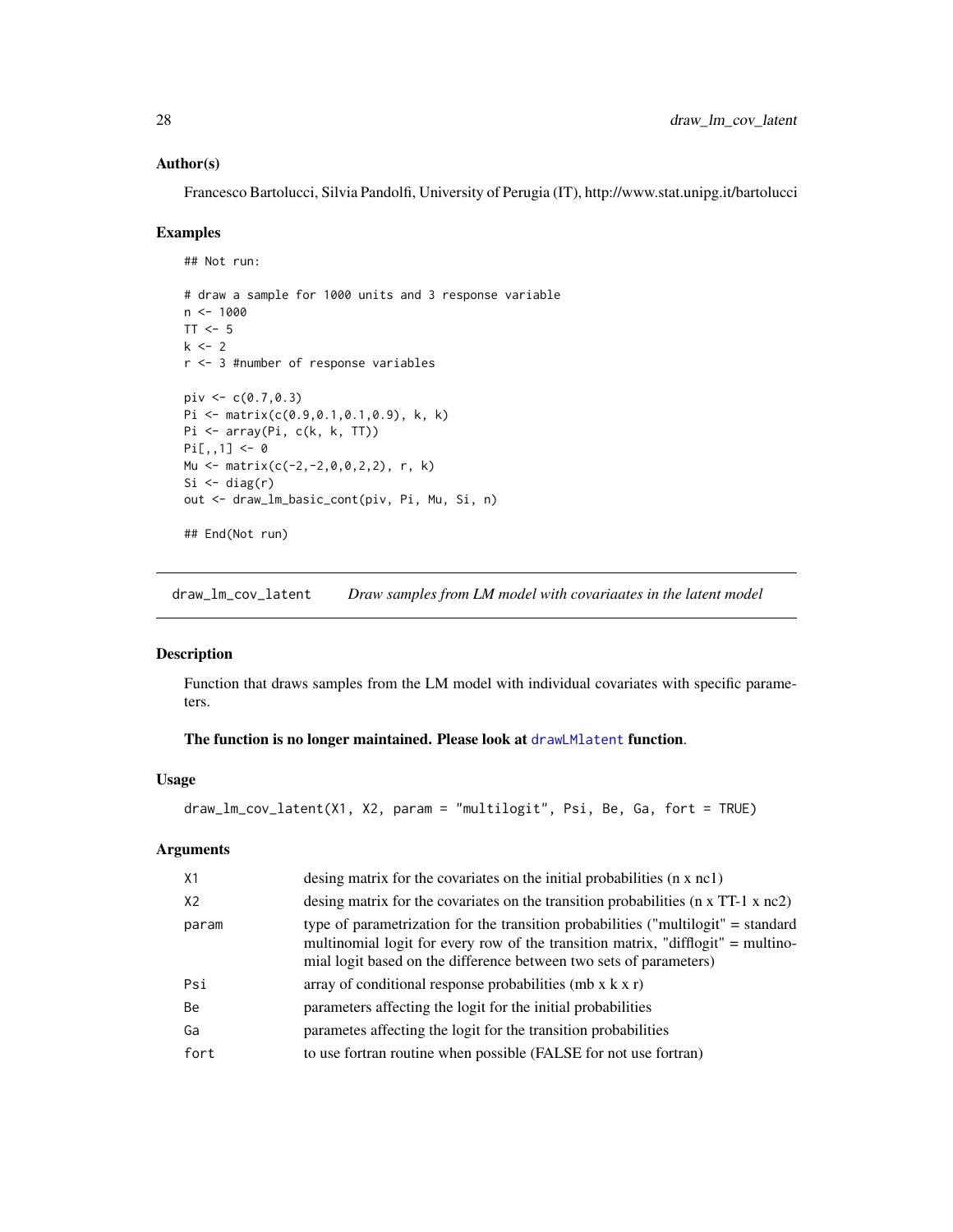<span id="page-28-0"></span>

|     | matrix of response configurations unit by unit ( $n \times TT \times r$ ) |
|-----|---------------------------------------------------------------------------|
| -11 | matrix containing the sequence of latent states (n x TT)                  |

#### Author(s)

Francesco Bartolucci, Silvia Pandolfi, University of Perugia (IT), http://www.stat.unipg.it/bartolucci

#### Examples

## Not run:

```
# draw a sample for 1000 units, 10 response variable and 2 covariates
n < -1000TT < -5k \le -2nc <- 2 #number of covariates
r <- 10 #number of response variables
mb <- 2 #maximum number of response categories
fort <- TRUE
```

```
Psi <- matrix(c(0.9,0.1,0.1,0.9), mb, k)
Psi <- array(Psi, c(mb, k, r))
Ga <- matrix(c(-log(0.9/0.1),0.5,1), (nc+1)*(k-1), k)
Be \leq array(c(0,0.5,1), (nc+1)*(k-1))
#Simulate covariates
X1 \leftarrow matrix(0, n, nc)for(j in 1:nc) X1[, j] <- rnorm(n)
X2 <- array(0,c(n, TT-1, nc))
for (t in 1:(TT-1)) for(j in 1:nc){
if(t==1){
X2[, t, j] <- 0.5*X1[, j] + rnorm(n)
}else{
X2[, t, j] <- 0.5 *X2[,t-1,j] + rnorm(n)
}
}
out <- draw_lm_cov_latent(X1, X2, Psi = Psi, Be = Be, Ga = Ga, fort = fort)
## End(Not run)
```
draw\_lm\_cov\_latent\_cont

*Draw samples from LM model for continuous outcomes with covariaates in the latent model*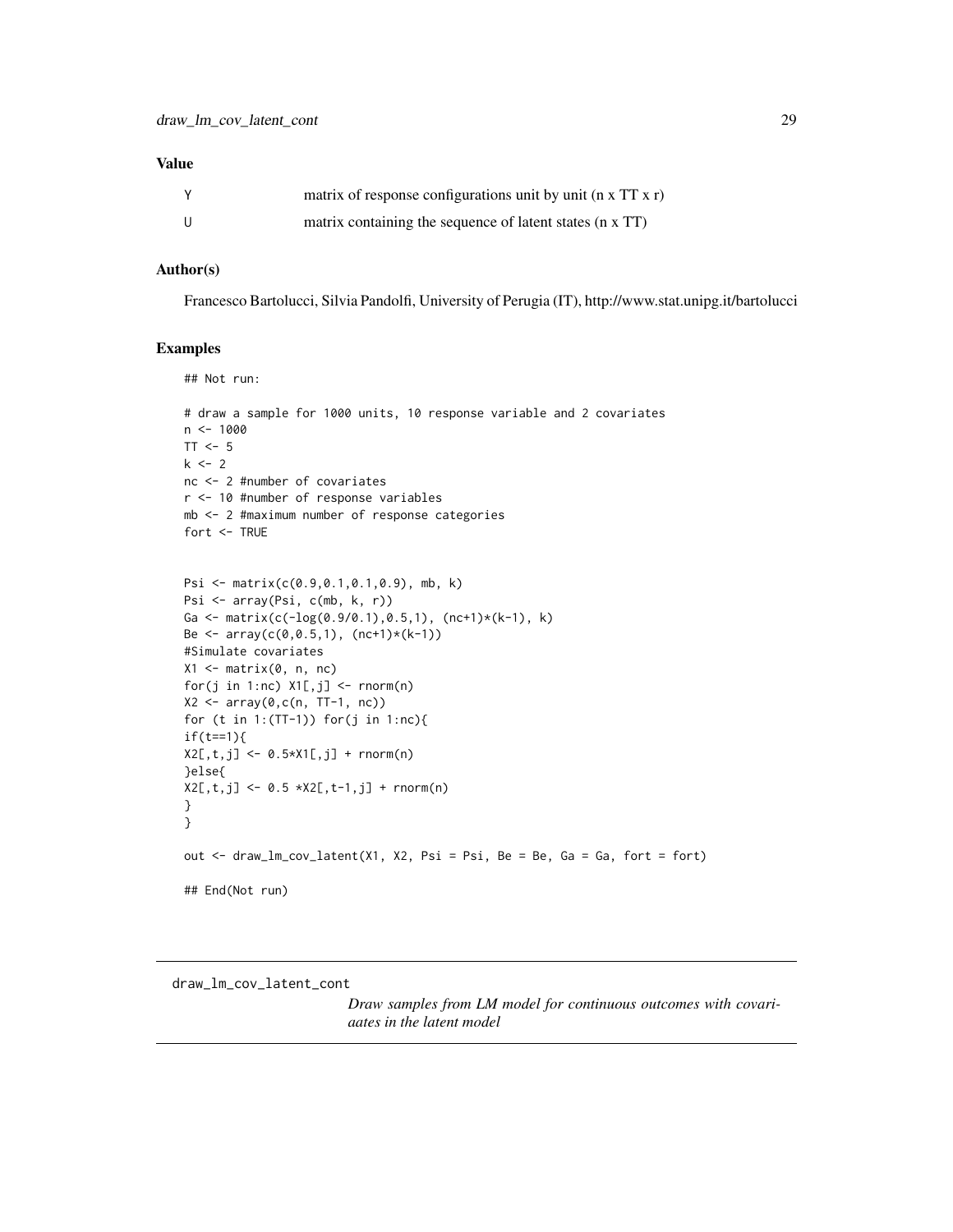# Description

Function that draws samples from the LM model for continuous outcomes with individual covariates with specific parameters.

# The function is no longer maintained. Please look at [drawLMlatentcont](#page-22-1) function.

# Usage

draw\_lm\_cov\_latent\_cont(X1, X2, param = "multilogit", Mu, Si, Be, Ga, fort = TRUE)

#### Arguments

| X1             | desing matrix for the covariates on the initial probabilities $(n \times n c)$                                                                                                                                                              |
|----------------|---------------------------------------------------------------------------------------------------------------------------------------------------------------------------------------------------------------------------------------------|
| X <sub>2</sub> | desing matrix for the covariates on the transition probabilities $(n \times TT-1 \times nc2)$                                                                                                                                               |
| param          | type of parametrization for the transition probabilities ("multilogit" = standard<br>multinomial logit for every row of the transition matrix, "difflogit" = multino-<br>mial logit based on the difference between two sets of parameters) |
| Mu             | array of conditional means for the response variables $(r \times k)$                                                                                                                                                                        |
| Si             | var-cov matrix common to all states $(r \times r)$                                                                                                                                                                                          |
| Be             | parameters affecting the logit for the initial probabilities                                                                                                                                                                                |
| Ga             | parametes affecting the logit for the transition probabilities                                                                                                                                                                              |
| fort           | to use fortran routine when possible (FALSE for not use fortran)                                                                                                                                                                            |
|                |                                                                                                                                                                                                                                             |

# Value

| array of continuous outcomes $(n \times TT \times r)$    |
|----------------------------------------------------------|
| matrix containing the sequence of latent states (n x TT) |

# Author(s)

Francesco Bartolucci, Silvia Pandolfi, University of Perugia (IT), http://www.stat.unipg.it/bartolucci

```
## Not run:
# draw a sample for 1000 units, 10 response variable and 2 covariates
n <- 1000
TT <-5k \leq -2nc <- 2 #number of covariates
r <- 3 #number of response variables
fort <- TRUE
Mu <- matrix(c(-2,-2,0,0,2,2), r, k)
Si \leftarrow diag(r)
Ga <- matrix(c(-\log(0.9/0.1),0.5,1), (nc+1)*(k-1), k)
Be \leq array(c(0,0.5,1), (nc+1)*(k-1))
```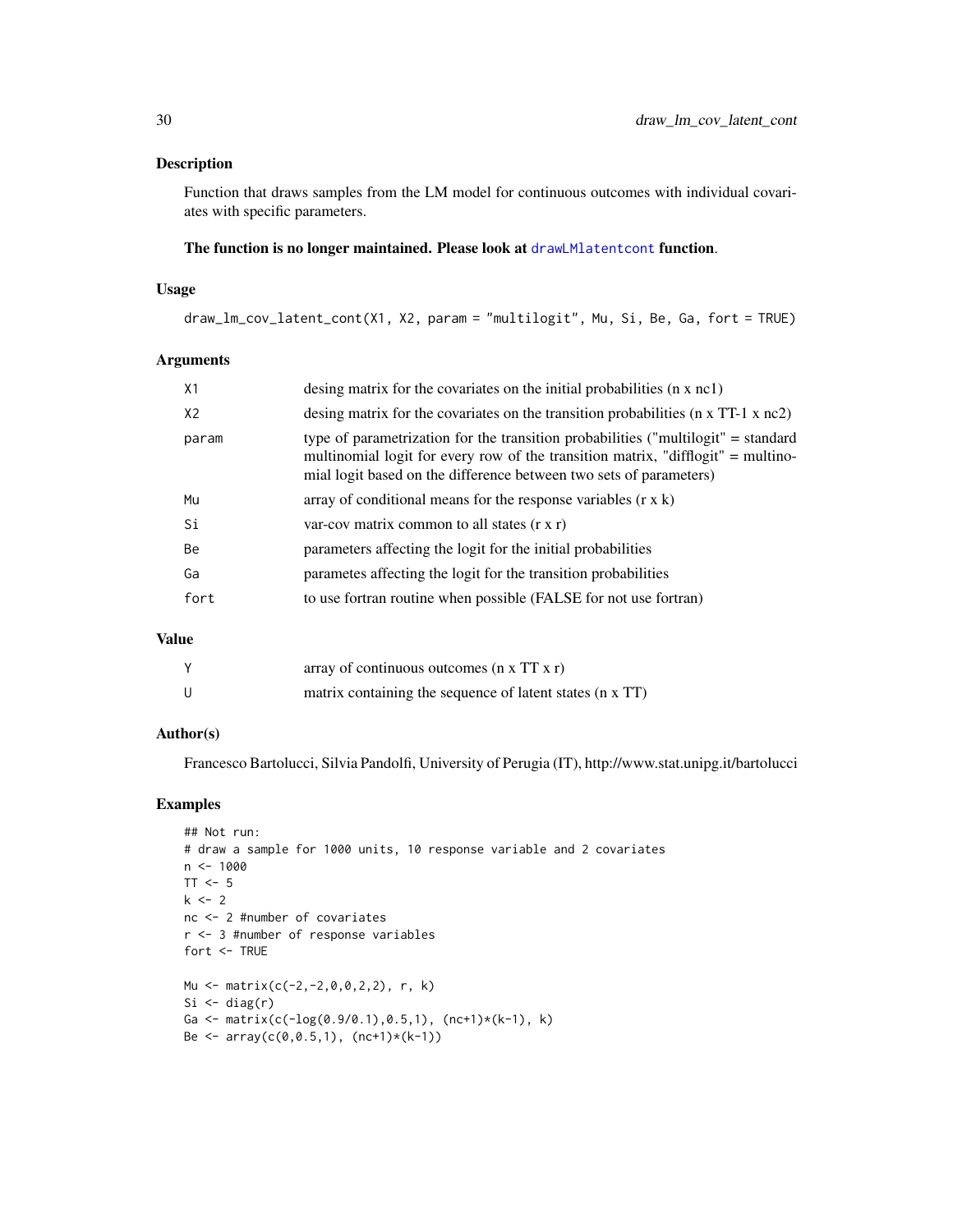# <span id="page-30-0"></span>draw\_lm\_mixed 31

```
#Simulate covariates
X1 \leftarrow matrix(0, n, nc)for(j in 1:nc) X1[, j] <- rnorm(n)
X2 \leq -\arctan(\emptyset, c(n, TT-1, nc))for (t in 1: (TT-1)) for(j in 1:nc){
if(t==1){
X2[, t, j] <- 0.5*X1[,j] + rnorm(n)
}else{
X2[, t, j] <- 0.5*X2[, t-1, j] + rnorm(n)
}
}
out <- draw_lm_cov_latent_cont(X1, X2, param = "multilogit", Mu, Si, Be, Ga, fort = fort)
## End(Not run)
```
draw\_lm\_mixed *Draws samples from the mixed LM model*

# Description

Function that draws samples from the mixed LM model with specific parameters.

The function is no longer maintained. Please look at [drawLMmixed](#page-23-1) function.

#### Usage

```
draw_lm_mixed(la, Piv, Pi, Psi, n, TT)
```
#### Arguments

| la  | vector of mass probabilities for the first latent variable                  |
|-----|-----------------------------------------------------------------------------|
| Piv | matrix of initial probabilities of the latent Markov chain $(k2 \times k1)$ |
| Pi  | set of transition matrices $(k2 \times k2 \times k1)$                       |
| Psi | array of conditional response probabit lies (mb $x$ k2 $x$ r)               |
| n   | sample size                                                                 |
|     | number of time occasions                                                    |
|     |                                                                             |

# Value

|      | matrix of response configurations unit by unit |
|------|------------------------------------------------|
|      | matrix of distinct response configurations     |
| - VV | corresponding vector of frequencies            |

#### Author(s)

Francesco Bartolucci, Silvia Pandolfi, University of Perugia (IT), http://www.stat.unipg.it/bartolucci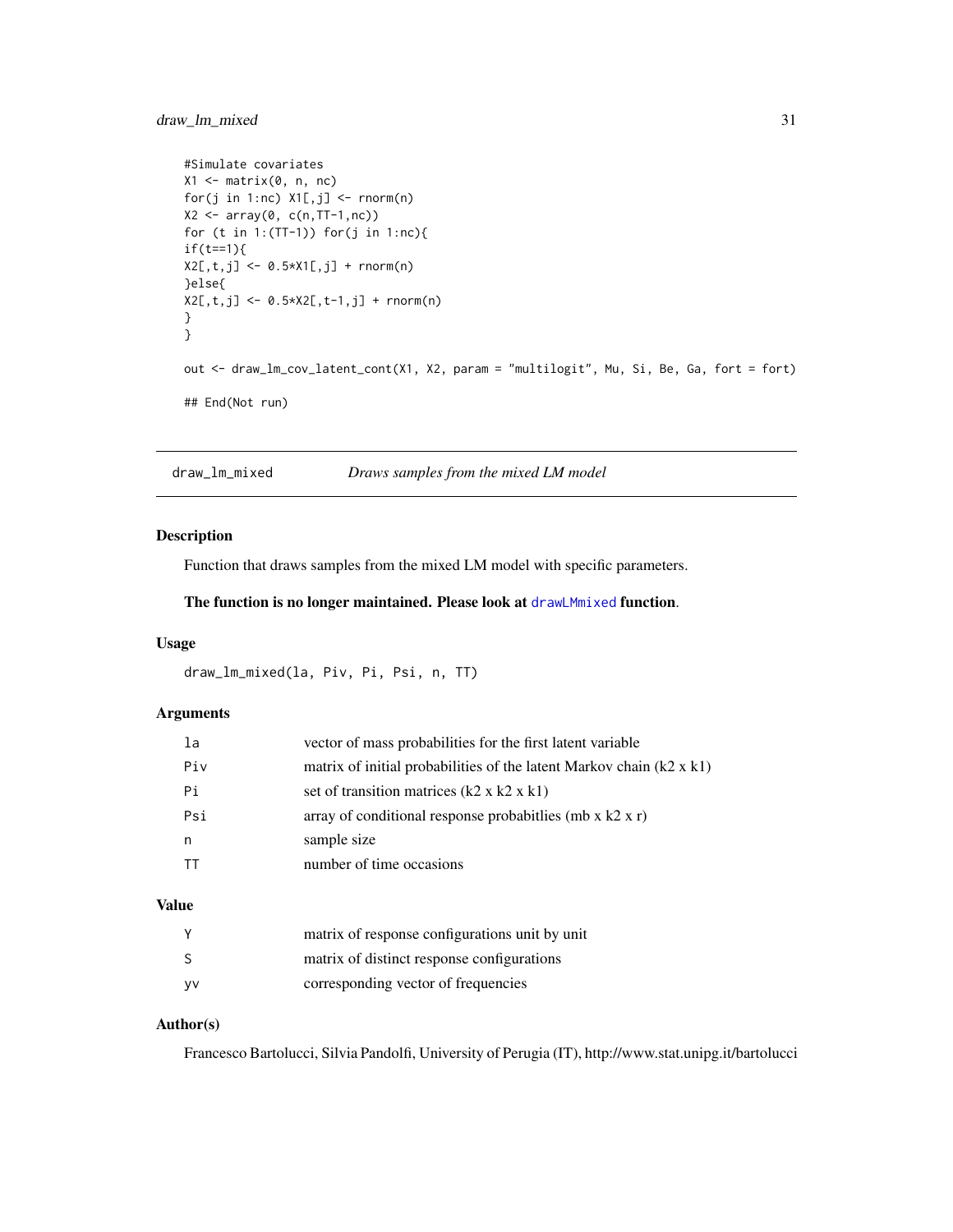# Examples

```
## Not run:
# draw a sample for 1000 units and only one response variable and 5 time occasions
k1 < -2k2 < -3la <- rep(1/k1,k1)
Piv <- matrix(1/k2,k2,k1)
Pi <- array(0,c(k2,k2,k1))
Pi[,,1] <- diag(k2)
Pi[,,2] <- 1/k2Psi <- cbind(c(0.6,0.3,0.1),c(0.1,0.3,0.6),c(0.3,0.6,0.1))
out <- draw_lm_mixed(la,Piv,Pi,Psi,n=1000,TT=5)
```
## End(Not run)

est\_lm\_basic *Estimate basic LM model*

# Description

Main function for estimating the basic LM model.

#### The function is no longer maintained. Please look at [lmest](#page-49-1) function.

#### Usage

est\_lm\_basic(S, yv, k, start = 0, mod = 0, tol =  $10^{\circ}$ -8, maxit = 1000,  $out\_se = FALSE, piv = NULL, Pi = NULL, Psi = NULL)$ 

| S         | array of available configurations ( $n \times TT \times r$ ) with categories starting from 0 (use<br>NA for missing responses) |
|-----------|--------------------------------------------------------------------------------------------------------------------------------|
| <b>VV</b> | vector of frequencies of the available configurations                                                                          |
| k         | number of latent states                                                                                                        |
| start     | type of starting values (0 = deterministic, 1 = random, 2 = initial values in input)                                           |
| mod       | model on the transition probabilities (0 for time-heter., 1 for time-homog., from<br>2 to (TT-1) partial homog. of that order) |
| tol       | tolerance level for convergence                                                                                                |
| maxit     | maximum number of iterations of the algorithm                                                                                  |
| out_se    | to compute the information matrix and standard errors                                                                          |
| piv       | initial value of the initial probability vector (if start=2)                                                                   |
| Pi        | initial value of the transition probability matrices $(k \times k \times TT)$ (if start=2)                                     |
| Psi       | initial value of the conditional response probabilities (mb x $k \times r$ ) (if start=2)                                      |

<span id="page-31-0"></span>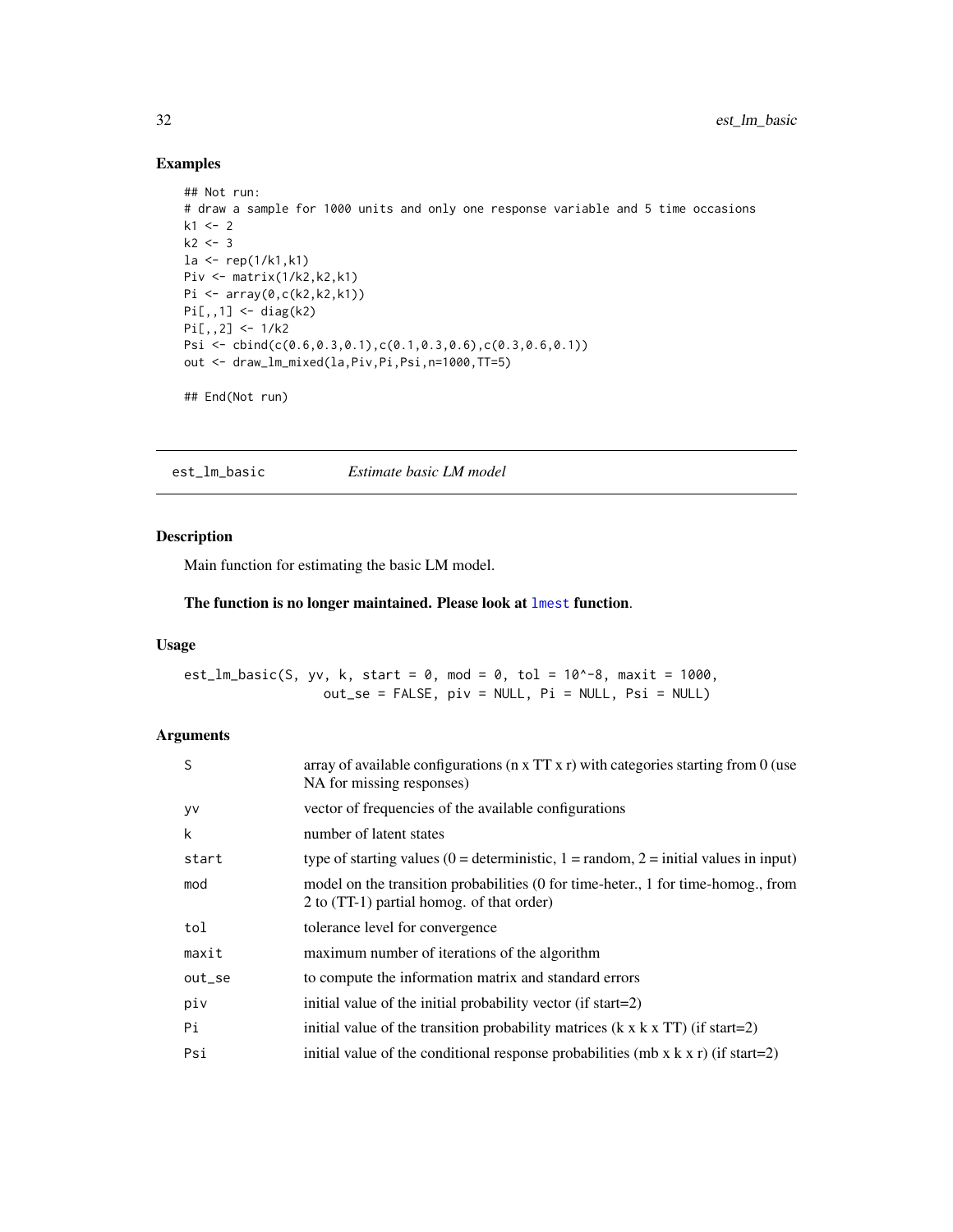| 1k    | maximum log-likelihood                                                                                                |
|-------|-----------------------------------------------------------------------------------------------------------------------|
| piv   | estimate of initial probability vector                                                                                |
| Pi    | estimate of transition probability matrices                                                                           |
| Psi   | estimate of conditional response probabilities                                                                        |
| np    | number of free parameters                                                                                             |
| aic   | value of AIC for model selection                                                                                      |
| bic   | value of BIC for model selection                                                                                      |
| lkv   | log-likelihood trace at every step                                                                                    |
| V     | array containing the posterior distribution of the latent states for each response<br>configuration and time occasion |
| sepiv | standard errors for the initial probabilities                                                                         |
| sePi  | standard errors for the transition probabilities                                                                      |
| sePsi | standard errors for the conditional response probabilities                                                            |
| call  | command used to call the function                                                                                     |
|       |                                                                                                                       |

# Author(s)

Francesco Bartolucci, Silvia Pandolfi, University of Perugia (IT), http://www.stat.unipg.it/bartolucci

#### References

Bartolucci, F., Farcomeni, A. and Pennoni, F. (2013) *Latent Markov Models for Longitudinal Data*, Chapman and Hall/CRC press.

```
## Not run:
# Example of drug consumption data
# load data
data(data_drug)
data_drug <- as.matrix(data_drug)
S \leq - data_drug[, 1:5]-1
yv <- data_drug[,6]
# fit of the Basic LM model
k \le -3out <- est_lm_basic(S, yv, k, mod = 1)
summary(out)
# Example based on criminal data
# load criminal data
data(data_criminal_sim)
out <- long2wide(data_criminal_sim, "id" , "time" , "sex",
```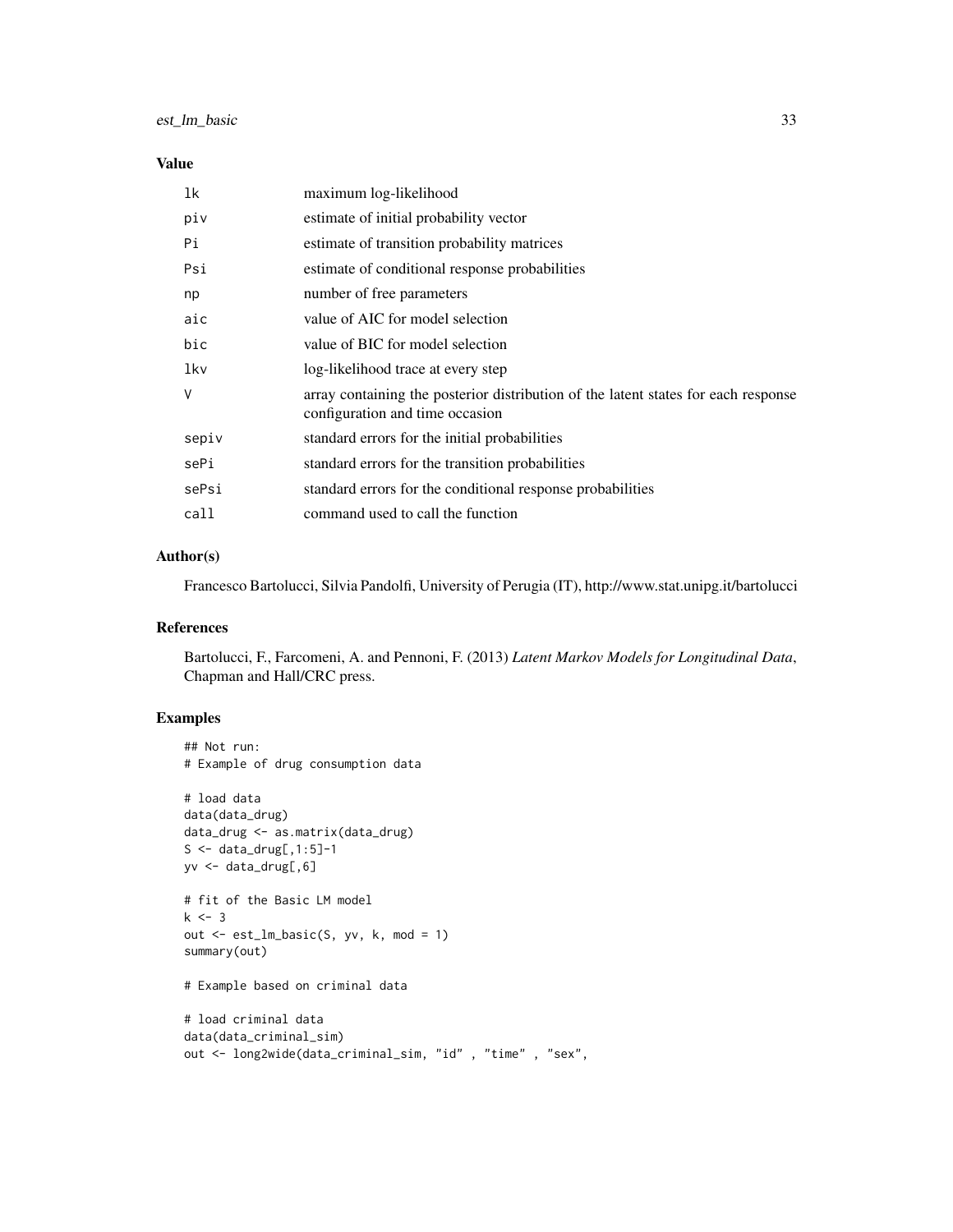```
c("y1", "y2", "y3", "y4", "y5", "y6", "y7", "y8", "y9", "y10"),<br/>aggr = T, full = 999)XX <- out$XX
YY <- out$YY
freq <- out$freq
# fit basic LM model with increasing number of states to select the most suitable
Res0 <- vector("list", 7)
for(k in 1:7){
    Res0[[k]] \leftarrow est_lm_basic(YY, freq, k, mod = 1, tol = 10^{\wedge}-4)save(list <- ls(), file = "example_criminal_temp.RData")
}
out1 <- Res0[[6]]
## End(Not run)
```
est\_lm\_basic\_cont *Estimate basic LM model for continuous outcomes*

# Description

Main function for estimating the basic LM model for continuous outcomes.

# The function is no longer maintained. Please look at [lmestCont](#page-54-1) function.

# Usage

est\_lm\_basic\_cont(Y, k, start =  $0$ , mod =  $0$ , tol =  $10^{\circ}$ -8, maxit = 1000, out\_se = FALSE, piv = NULL, Pi = NULL, Mu = NULL, Si = NULL)

| Y      | array of continuous outcomes (n x TT x r)                                                                                      |
|--------|--------------------------------------------------------------------------------------------------------------------------------|
| k      | number of latent states                                                                                                        |
| start  | type of starting values (0 = deterministic, 1 = random, 2 = initial values in input)                                           |
| mod    | model on the transition probabilities (0 for time-heter., 1 for time-homog., from<br>2 to (TT-1) partial homog. of that order) |
| tol    | tolerance level for convergence                                                                                                |
| maxit  | maximum number of iterations of the algorithm                                                                                  |
| out_se | to compute the information matrix and standard errors                                                                          |
| piv    | initial value of the initial probability vector (if start=2)                                                                   |
| Pi     | initial value of the transition probability matrices $(k \times k \times TT)$ (if start=2)                                     |
| Mu     | initial value of the conditional means $(r \times k)$ (if start=2)                                                             |
| Si     | initial value of the var-cov matrix common to all states $(r \times r)$ (if start=2)                                           |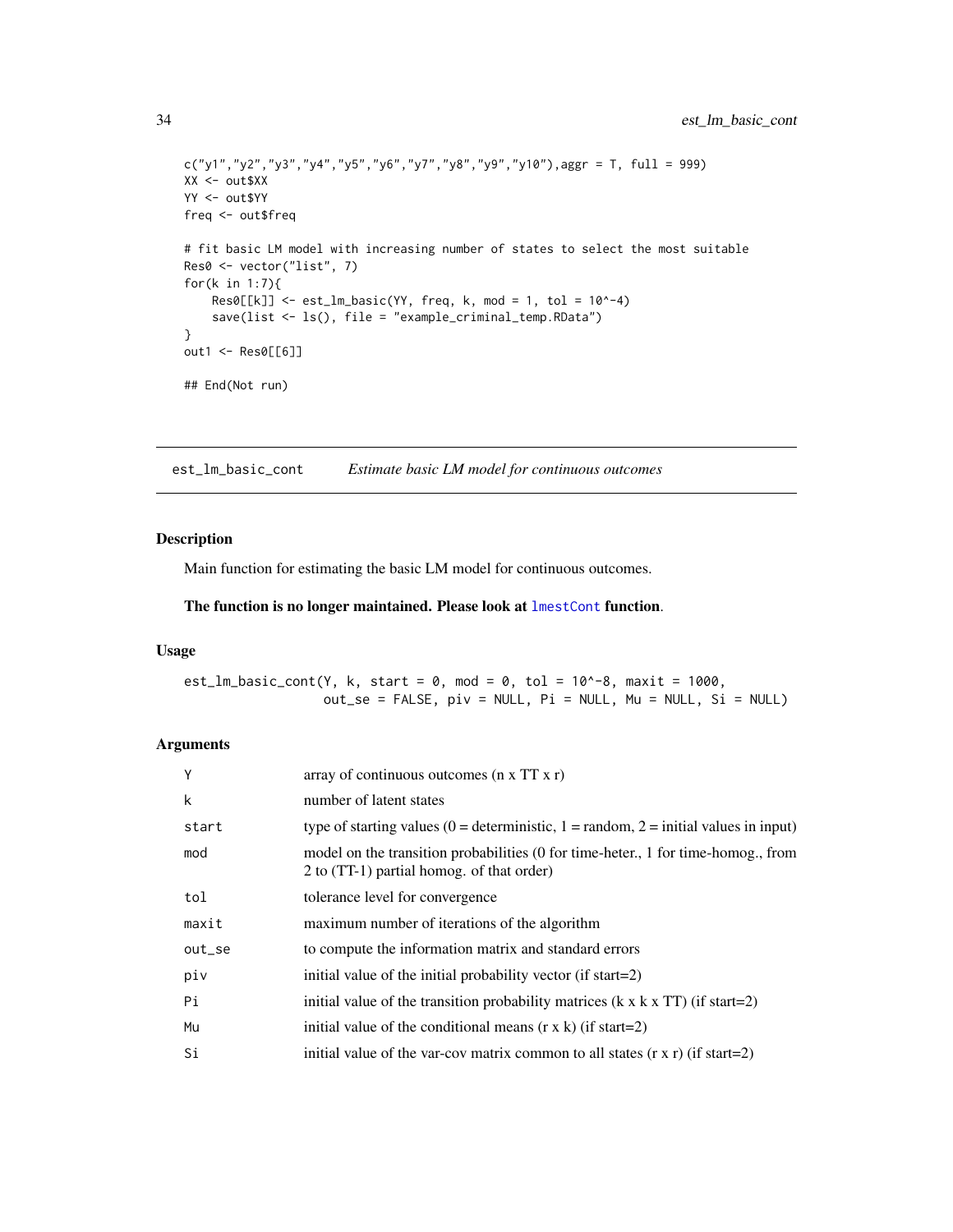| 1k   | maximum log-likelihood                                                                               |
|------|------------------------------------------------------------------------------------------------------|
| piv  | estimate of initial probability vector                                                               |
| Pi   | estimate of transition probability matrices                                                          |
| Mu   | estimate of conditional means of the response variables                                              |
| Si   | estimate of var-cov matrix common to all states                                                      |
| np   | number of free parameters                                                                            |
| aic  | value of AIC for model selection                                                                     |
| bic  | value of BIC for model selection                                                                     |
| lkv  | log-likelihood trace at every step                                                                   |
| V    | array containing the posterior distribution of the latent states for each units and<br>time occasion |
| call | command used to call the function                                                                    |

# Author(s)

Francesco Bartolucci, Silvia Pandolfi, University of Perugia (IT), http://www.stat.unipg.it/bartolucci

# References

Bartolucci, F., Farcomeni, A. and Pennoni, F. (2013) *Latent Markov Models for Longitudinal Data*, Chapman and Hall/CRC press.

```
## Not run:
# Example based on multivariate longitudinal continuous data
data(data_long_cont)
res <- long2matrices(data_long_cont$id,X=cbind(data_long_cont$X1,data_long_cont$X2),
      Y=cbind(data_long_cont$Y1, data_long_cont$Y2, data_long_cont$Y3))
Y <- res$YY
# fit of the Basic LM model for continuous outcomes
k < -3out \le est_lm_basic_cont(Y, k, mod = 1, tol = 10^-5)
summary(out)
## End(Not run)
```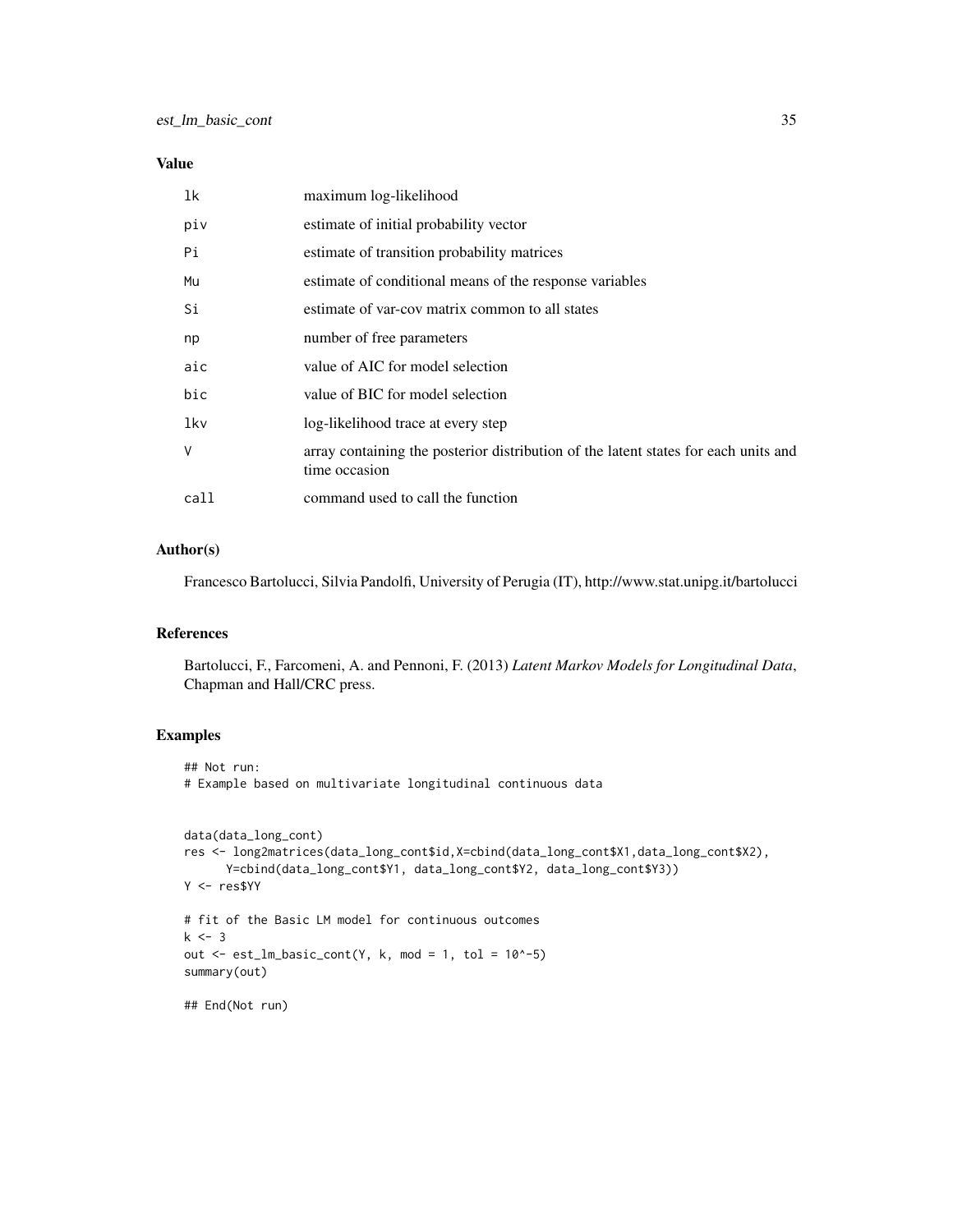<span id="page-35-0"></span>est\_lm\_cov\_latent *Estimate LM model with covariates in the latent model*

# Description

Main function for estimating the LM model with covariates in the latent model.

# The function is no longer maintained. Please look at [lmest](#page-49-1) function.

#### Usage

```
est_lm_cov_latent(S, X1=NULL, X2=NULL, yv = rep(1,nrow(S)), k, start = 0, tol = 10^-8,
                  maxit = 1000, param = "multilogit", Psi, Be, Ga, fort = TRUE,
                  output = FALSE, out_se = FALSE, fixPsi = FALSE)
```

| S              | array of available configurations ( $n \times TT \times r$ ) with categories starting from 0 (use<br>NA for missing responses)                                                                                                              |
|----------------|---------------------------------------------------------------------------------------------------------------------------------------------------------------------------------------------------------------------------------------------|
| X1             | matrix of covariates affecting the initial probabilities (n x nc1)                                                                                                                                                                          |
| X <sub>2</sub> | array of covariates affecting the transition probabilities (n x TT-1 x nc2)                                                                                                                                                                 |
| <b>yv</b>      | vector of frequencies of the available configurations                                                                                                                                                                                       |
| k              | number of latent states                                                                                                                                                                                                                     |
| start          | type of starting values ( $0 =$ deterministic, $1 =$ random, $2 =$ initial values in input)                                                                                                                                                 |
| tol            | tolerance level for checking convergence of the algorithm                                                                                                                                                                                   |
| maxit          | maximum number of iterations of the algorithm                                                                                                                                                                                               |
| param          | type of parametrization for the transition probabilities ("multilogit" = standard<br>multinomial logit for every row of the transition matrix, "difflogit" = multino-<br>mial logit based on the difference between two sets of parameters) |
| Psi            | intial value of the array of the conditional response probabilities (mb $x k x r$ )                                                                                                                                                         |
| Be             | intial value of the parameters affecting the logit for the initial probabilities (if<br>start= $2)$                                                                                                                                         |
| Ga             | intial value of the parametes affecting the logit for the transition probabilities (if<br>start= $2)$                                                                                                                                       |
| fort           | to use fortran routine when possible (FALSE for not use fortran)                                                                                                                                                                            |
| output         | to return additional output (V,PI,Piv,Ul)                                                                                                                                                                                                   |
| out_se         | to compute the information matrix and standard errors                                                                                                                                                                                       |
| fixPsi         | TRUE if Psi is given in input and is not updated anymore                                                                                                                                                                                    |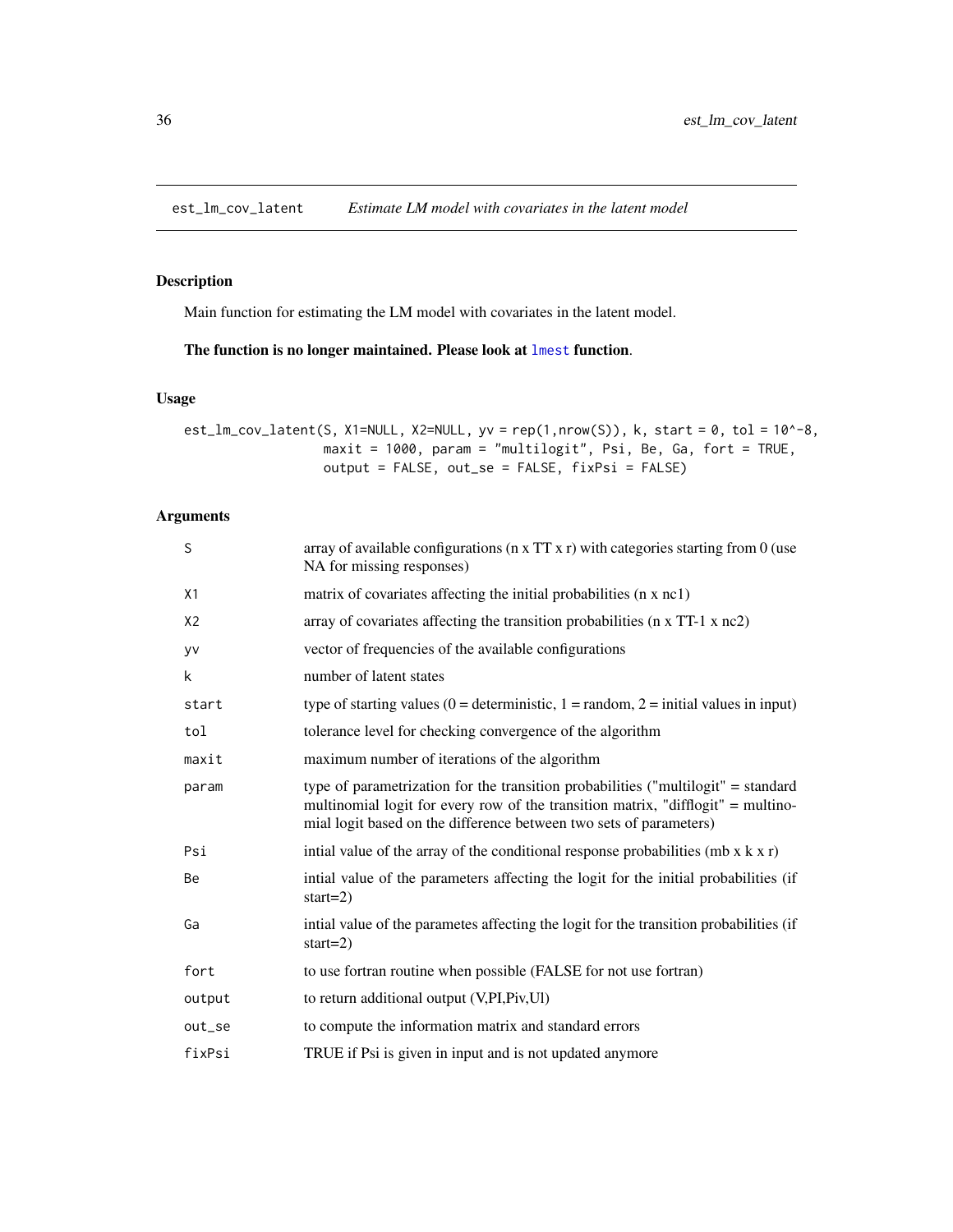### Value

| 1k    | maximum log-likelihood                                                                                                |
|-------|-----------------------------------------------------------------------------------------------------------------------|
| Be    | estimated array of the parameters affecting the logit for the initial probabilities                                   |
| Ga    | estimated array of the parameters affecting the logit for the transition probabili-<br>ties                           |
| Piv   | estimate of initial probability matrix                                                                                |
| PI    | estimate of transition probability matrices                                                                           |
| Psi   | estimate of conditional response probabilities                                                                        |
| np    | number of free parameters                                                                                             |
| aic   | value of AIC for model selection                                                                                      |
| bic   | value of BIC for model selection                                                                                      |
| lkv   | log-likelihood trace at every step                                                                                    |
| V     | array containing the posterior distribution of the latent states for each response<br>configuration and time occasion |
| Ul    | matrix containing the predicted sequence of latent states by the local decoding<br>method                             |
| sePsi | standard errors for the conditional response matrix                                                                   |
| seBe  | standard errors for Be                                                                                                |
| seGa  | standard errors for Ga                                                                                                |
| call  | command used to call the function                                                                                     |

## Author(s)

Francesco Bartolucci, Silvia Pandolfi, University of Perugia, http://www.stat.unipg.it/bartolucci

## References

Bartolucci, F., Farcomeni, A. and Pennoni, F. (2013) *Latent Markov Models for Longitudinal Data*, Chapman and Hall/CRC press.

```
## Not run:
# Example based on self-rated health status (SRHS) data
# load SRHS data
data(data_SRHS_long)
dataSRHS = data_SRHS_long
TT < - 8head(dataSRHS)
res <- long2matrices(dataSRHS$id, X = cbind(dataSRHS$gender-1,
dataSRHS$race == 2 | dataSRHS$race == 3, dataSRHS$education == 4,
dataSRHS$education == 5, dataSRHS$age-50, (dataSRHS$age-50)^2/100),
Y = dataSRHS$srhs)
```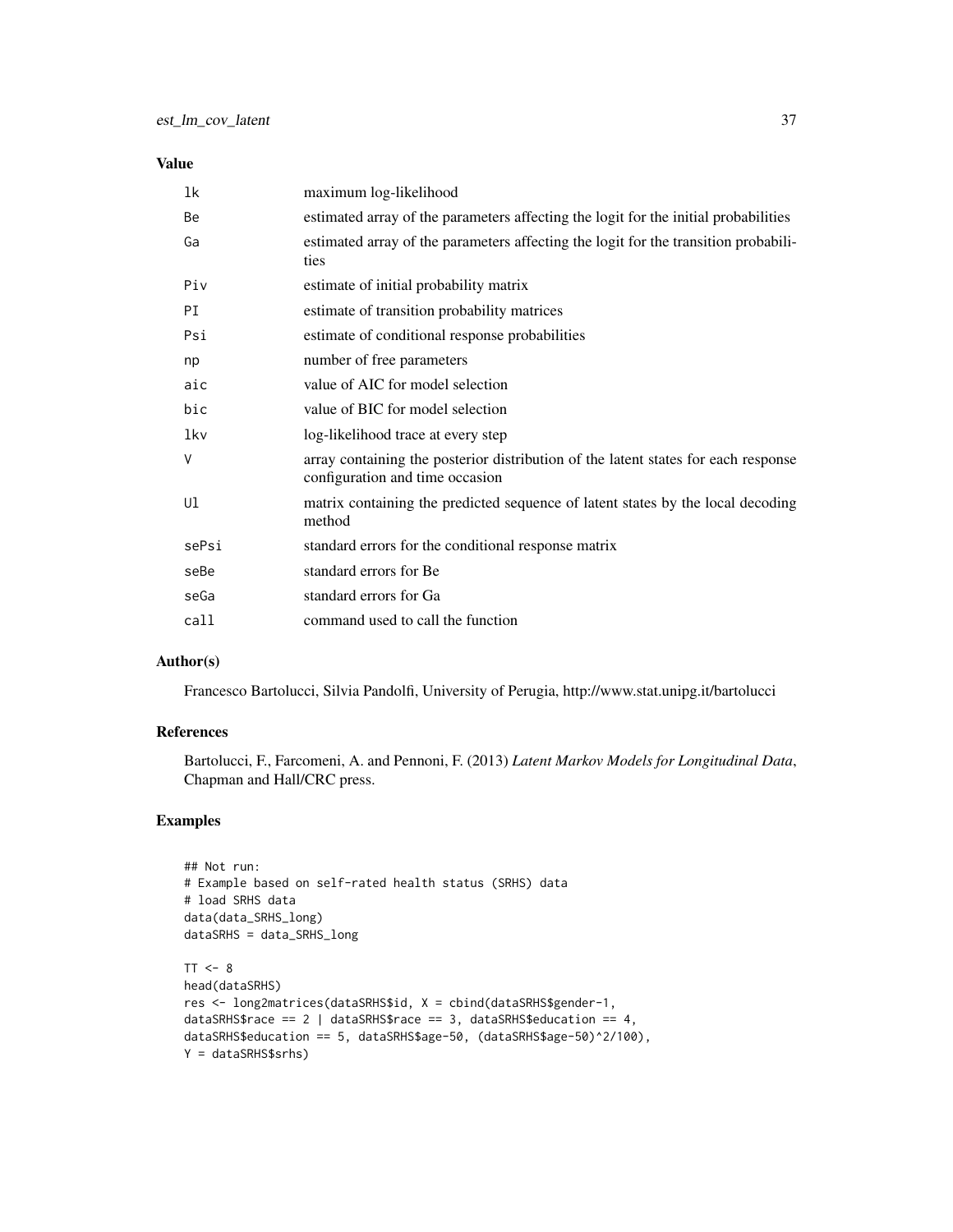```
# matrix of responses (with ordered categories from 0 to 4)
S <- 5-res$YY
n \leftarrow \text{dim}(S)[1]# matrix of covariates (for the first and the following occasions)
# colums are: gender,race,educational level (2 columns),age,age^2)
X1 <- res$XX[,1,]\X2 <- res$XX[,2:TT,]
# estimate the model
est2f \leq -est\_lm\_cov\_latent(S, X1, X2, k = 2, output = TRUE, out\_se = TRUE)summary(est2f)
# average transition probability matrix
PI <- round(apply(est2f$PI[,,,2:TT], c(1,2), mean), 4)
# Transition probability matrix for white females with high educational level
ind1 <- X1[,1] == 1 & X1[,2] == 0 & X1[,4] == 1)
PI1 <- round(apply(est2f$PI[,,ind1,2:TT], c(1,2), mean), 4)
# Transition probability matrix for non-white male, low educational level
ind2 <- (X1[,1] == 0 & X1[,2] == 1 & X1[,3] == 0 & X1[,4] == 0PI2 <- round(apply(est2f$PI[,,ind2,2:TT], c(1,2), mean), 4)
```
## End(Not run)

```
est_lm_cov_latent_cont
```
*Estimate LM model for continuous outcomes with covariates in the latent model*

### Description

Main function for estimating the LM model for continuous outcomes with covariates in the latent model.

The function is no longer maintained. Please look at [lmestCont](#page-54-0) function.

#### Usage

```
est_lm_cov_latent_cont(Y, X1 = NULL, X2 = NULL, yv = rep(1,nrow(Y)), k, start = 0,
                        tol = 10^{\circ}-8, maxit = 1000, param = "multilogit",
                        Mu = NULL, Si = NULL, Be = NULL, Ga = NULL,
                        output = FALSE, out_se = FALSE)
```
#### Arguments

Y array of continuous outcomes (n x TT x r)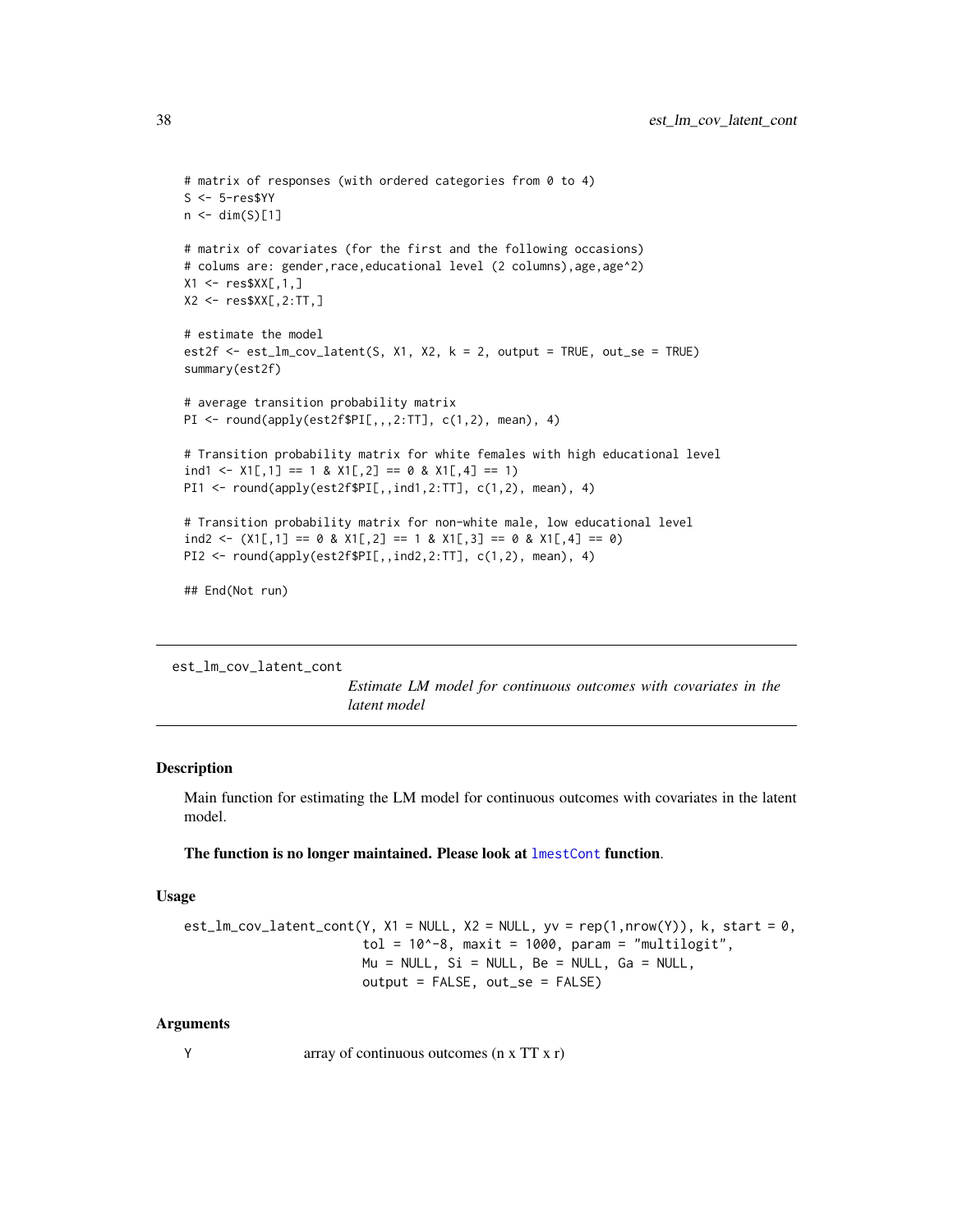| X1     | matrix of covariates affecting the initial probabilities (n x nc1)                                                                                                                                                                          |
|--------|---------------------------------------------------------------------------------------------------------------------------------------------------------------------------------------------------------------------------------------------|
| X2     | array of covariates affecting the transition probabilities (n x TT-1 x nc2)                                                                                                                                                                 |
| yv     | vector of frequencies of the available configurations                                                                                                                                                                                       |
| k      | number of latent states                                                                                                                                                                                                                     |
| start  | type of starting values (0 = deterministic, 1 = random, 2 = initial values in input)                                                                                                                                                        |
| tol    | tolerance level for checking convergence of the algorithm                                                                                                                                                                                   |
| maxit  | maximum number of iterations of the algorithm                                                                                                                                                                                               |
| param  | type of parametrization for the transition probabilities ("multilogit" = standard<br>multinomial logit for every row of the transition matrix, "difflogit" = multino-<br>mial logit based on the difference between two sets of parameters) |
| Mu     | initial value of the conditional means $(r \times k)$ (if start=2)                                                                                                                                                                          |
| Si     | initial value of the var-cov matrix common to all states $(r \times r)$ (if start=2)                                                                                                                                                        |
| Be     | intial value of the parameters affecting the logit for the initial probabilities (if<br>start= $2)$                                                                                                                                         |
| Ga     | intial value of the parametes affecting the logit for the transition probabilities (if<br>start= $2)$                                                                                                                                       |
| output | to return additional output (V, PI, Piv, UI)                                                                                                                                                                                                |
| out_se | to compute the information matrix and standard errors                                                                                                                                                                                       |

# Value

| 1k   | maximum log-likelihood                                                                      |
|------|---------------------------------------------------------------------------------------------|
| Be   | estimated array of the parameters affecting the logit for the initial probabilities         |
| Ga   | estimated array of the parameters affecting the logit for the transition probabili-<br>ties |
| Mu   | estimate of conditional means of the response variables                                     |
| Si   | estimate of var-cov matrix common to all states                                             |
| np   | number of free parameters                                                                   |
| aic  | value of AIC for model selection                                                            |
| bic  | value of BIC for model selection                                                            |
| lkv  | log-likelihood trace at every step                                                          |
| Piv  | estimate of initial probability matrix                                                      |
| PI   | estimate of transition probability matrices                                                 |
| Ul   | matrix containing the predicted sequence of latent states by the local decoding<br>method   |
| call | command used to call the function                                                           |

# Author(s)

Francesco Bartolucci, Silvia Pandolfi, University of Perugia, http://www.stat.unipg.it/bartolucci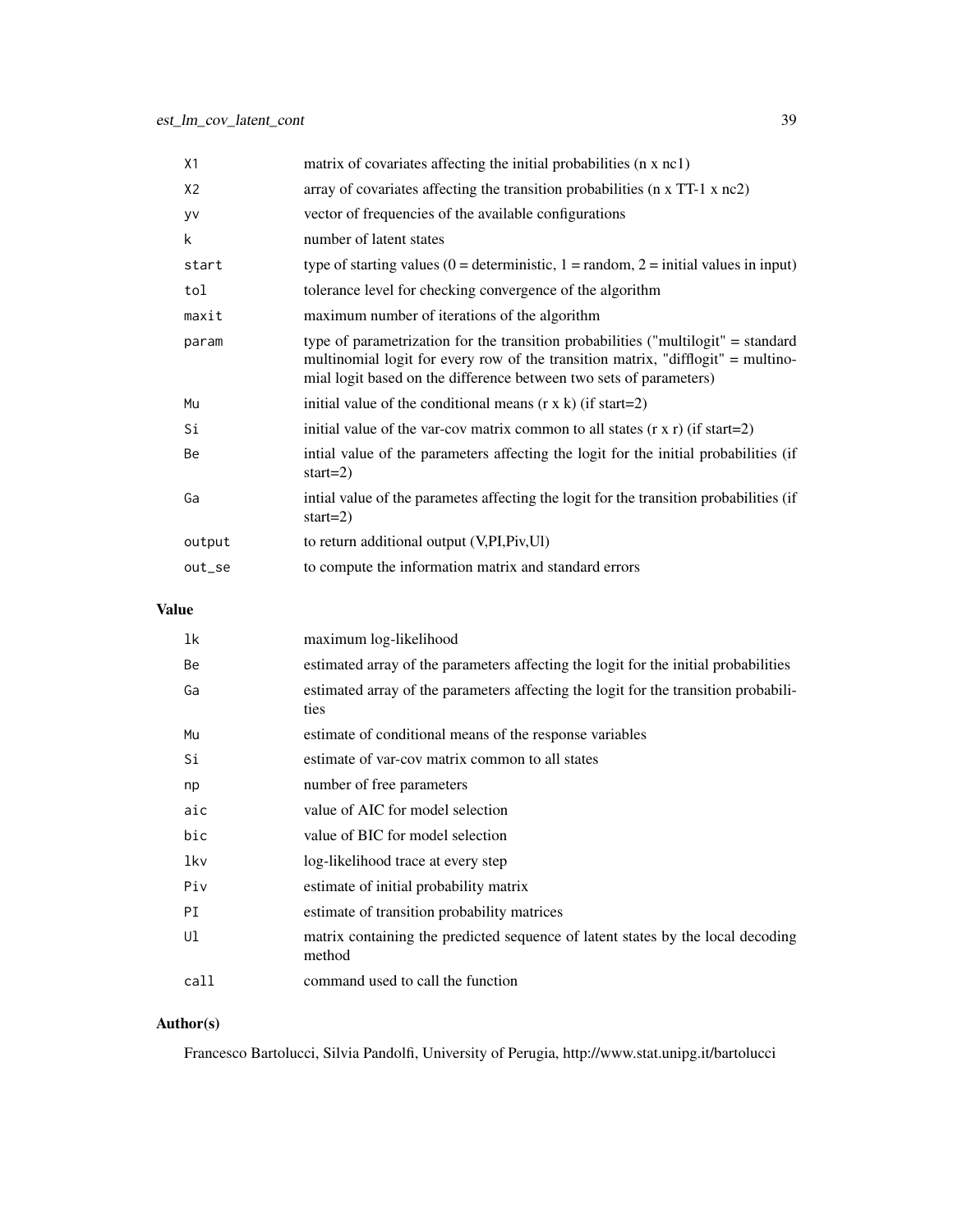### References

Bartolucci, F., Farcomeni, A. and Pennoni, F. (2013) *Latent Markov Models for Longitudinal Data*, Chapman and Hall/CRC press.

#### Examples

```
## Not run:
# Example based on multivariate longitudinal continuous data
data(data_long_cont)
TT < -5res <- long2matrices(data_long_cont$id, X = cbind(data_long_cont$X1, data_long_cont$X2),
      Y = cbind(data_long_cont$Y1, data_long_cont$Y2, data_long_cont$Y3))
Y <- res$YY
X1 \leftarrow \text{res}$XX[, 1, ]X2 \leq -\text{res}$XX[, 2:TT, ]
# estimate the model
est \le est_lm_cov_latent_cont(Y, X1, X2, k = 3, output = TRUE)
summary(est)
# average transition probability matrix
PI \le round(apply(est$PI[,,,2:TT], c(1,2), mean), 4)
PI
## End(Not run)
```
est\_lm\_cov\_manifest *Estimate LM model with covariates in the measurement model*

### **Description**

Main function for estimating LM model with covariates in the measurement model based on a global logit parameterization.

#### The function is no longer maintained. Please look at [lmest](#page-49-0) function.

### Usage

 $est_l_m_{cov_m}$ anifest(S, X, yv = rep(1,nrow(S)), k, q = NULL, mod = c("LM", "FM"),  $tol = 10^{\circ}-8$ , maxit = 1000, start = 0, mu = NULL, al = NULL,  $be = NULL, si = NULL, rho = NULL, la = NULL, PI = NULL,$ output = FALSE, out\_se = FALSE)

#### Arguments

|   | array of available configurations ( $n \times TT$ ) with categories starting from 0           |
|---|-----------------------------------------------------------------------------------------------|
| X | array ( $\pi$ x TT x $\pi$ ) of covariates with eventually includes lagged response ( $\pi$ = |
|   | number of covariates)                                                                         |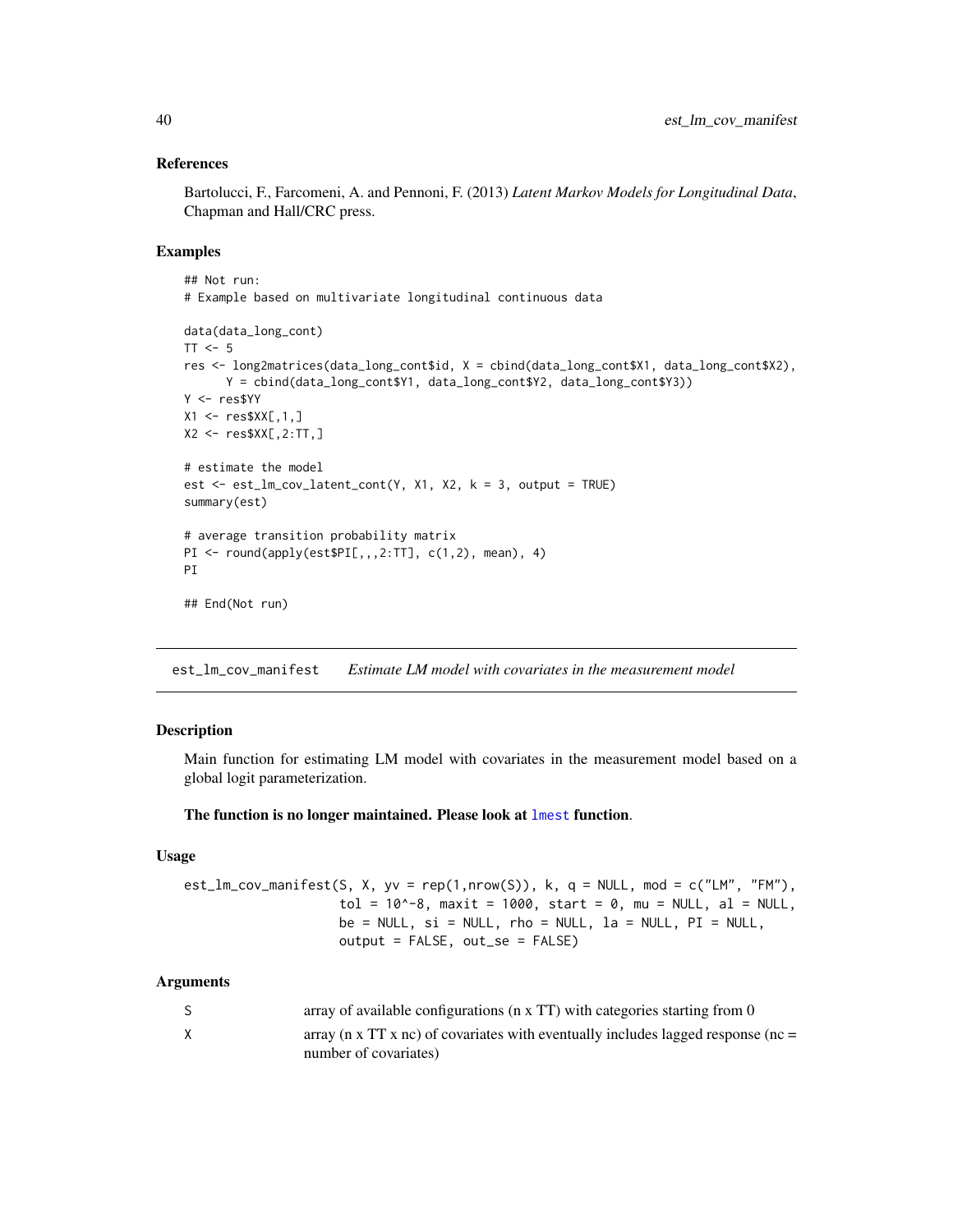| yv     | vector of frequencies of the available configurations                                                       |
|--------|-------------------------------------------------------------------------------------------------------------|
| k      | number of latent states                                                                                     |
| q      | number of support points for the $AR(1)$ process                                                            |
| mod    | model ("LM" = Latent Markov with stationary transition, "FM" = finite mixture)                              |
| tol    | tolerance for the convergence (optional) and tolerance of conditional probability<br>if to $>1$ then return |
| maxit  | maximum number of iterations of the algorithm                                                               |
| start  | type of starting values (0 = deterministic, 1 = random, 2 = initial values in input)                        |
| mu     | starting value for mu (optional)                                                                            |
| al     | starting value for al (optional)                                                                            |
| be     | starting value for be (optional)                                                                            |
| si     | starting value for si when mod="FM" (optional)                                                              |
| rho    | starting value for rho when mod="FM" (optional)                                                             |
| la     | starting value for la (optional)                                                                            |
| PI     | starting value for PI (optional)                                                                            |
| output | to return additional output (PRED0, PRED1)                                                                  |
| out_se | TRUE for computing information matrix and standard errors                                                   |
|        |                                                                                                             |

# Value

| mu     | vector of cutpoints                                  |
|--------|------------------------------------------------------|
| al     | support points for the latent states                 |
| be     | estimate of the vector of regression parameters      |
| si     | sigma of the $AR(1)$ process (mod = "FM")            |
| rho    | parameter vector for AR(1) process (mod = "FM")      |
| la     | vector of initial probabilities                      |
| РI     | transition matrix                                    |
| 1k     | maximum log-likelihood                               |
| np     | number of parameters                                 |
| aic    | value of AIC index                                   |
| bic    | value of BIC index                                   |
| PRED0  | prediction of latent state                           |
| PRED1  | prediction of the overall latent effect              |
| sebe   | standard errors for the regression parameters be     |
| selrho | standard errors for logit type transformation of rho |
| J1     | information matrix                                   |
| call   | command used to call the function                    |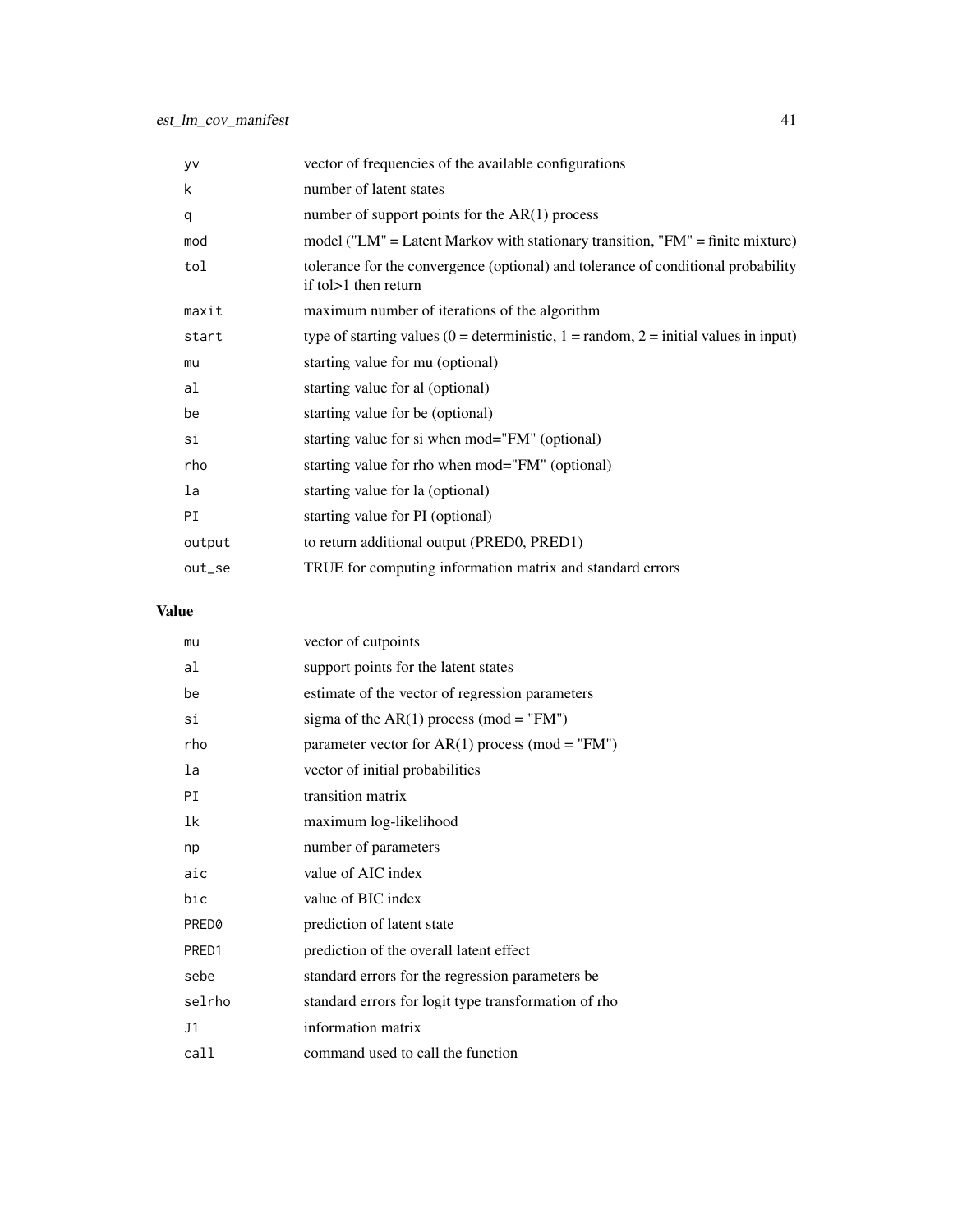### Author(s)

Francesco Bartolucci, Silvia Pandolfi - University of Perugia (IT)

#### References

Bartolucci, F., Farcomeni, A. and Pennoni, F. (2013) *Latent Markov Models for Longitudinal Data*, Chapman and Hall/CRC press.

Bartolucci, F., Bacci, S. and Pennoni, F. (2014) Longitudinal analysis of the self-reported health status by mixture latent autoregressive models, *Journal of the Royal Statistical Society - series C*, 63, pp. 267-288

```
## Not run:
# Example based on self-rated health status (SRHS) data
# load SRHS data
data(data_SRHS_long)
dataSRHS <- data_SRHS_long
head(dataSRHS)
res <- long2matrices(dataSRHS$id, X = cbind(dataSRHS$gender-1,
dataSRHS$race == 2 \mid dataSRHS$race == 3, dataSRHS$education == 4,
dataSRHS$education == 5, dataSRHS$age-50, (dataSRHS$age-50)^2/100),
Y = dataSRHS$srhs)
X < - res$XX
S <- 5-res$YY
# *** fit stationary LM model
res0 <- vector("list", 10)
tol <- 10^{\circ}-6;
for(k in 1:10){
  res0[[k]] <- est_lm_cov_manifest(S, X, k, 1, mod = "LM", tol)
   save.image("example_SRHS.RData")
}
# *** fit the mixture latent auto-regressive model
tol < -0.005res <- vector("list",4)
k \leq -1q \le -51res[[k]] <- est_lm_cov_manifest(S, X, k, q, mod = "FM", tol, output = TRUE)
for(k in 2:4) res[[k]] \le - est_lm_cov_manifest(S, X, k, q = 61, mod = "FM", tol, output = TRUE)## End(Not run)
```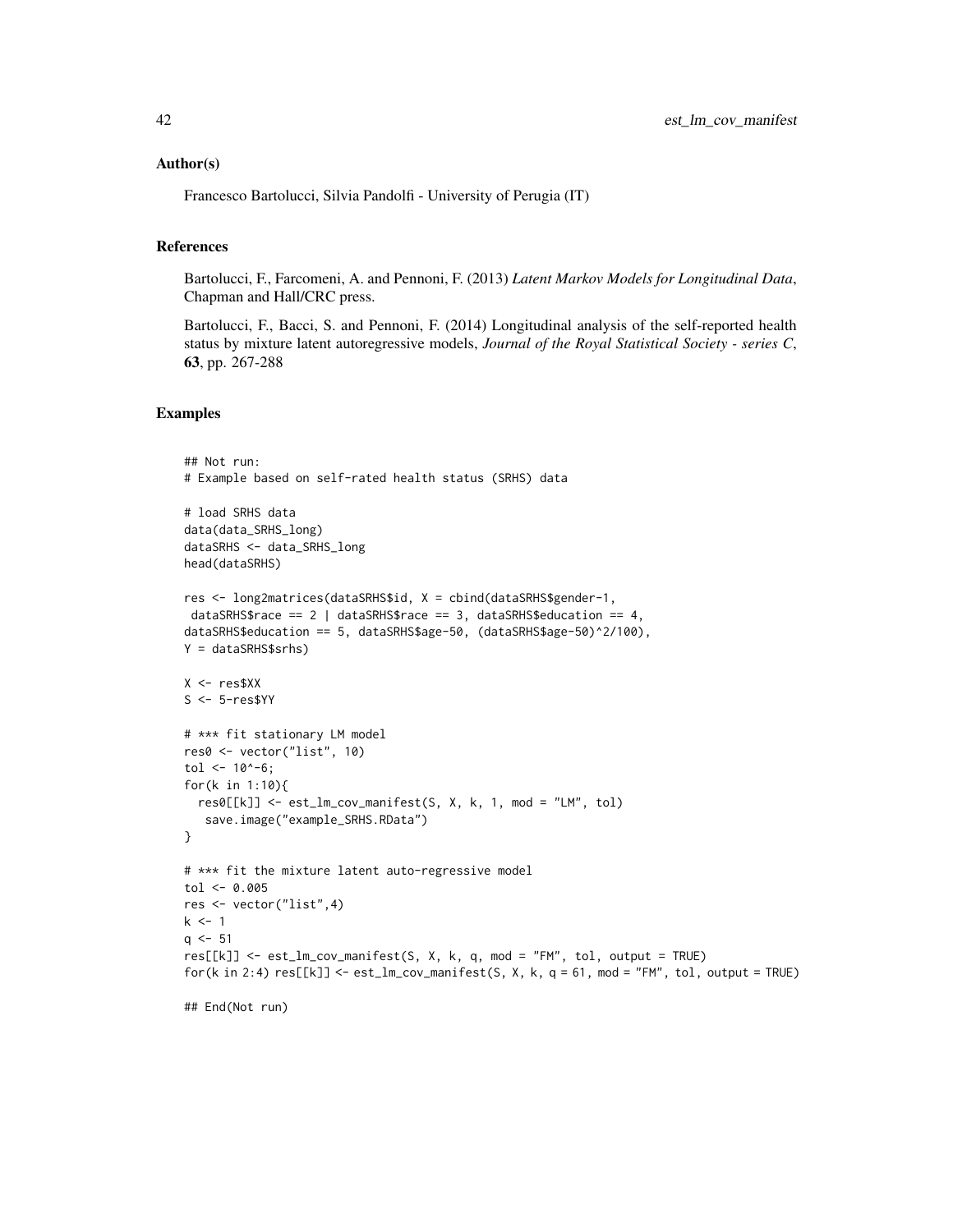## Description

Main function for estimating the mixed LM model with discrete random effect in the latent model.

## The function is no longer maintained. Please look at [lmestMixed](#page-68-0) function

### Usage

est\_lm\_mixed(S, yv = rep(1,nrow(S)), k1, k2, start = 0, tol =  $10^{\circ}$ -8, maxit = 1000, out\_se = FALSE)

## Arguments

|           | array of available response configurations ( $n \times TT \times r$ ) with categories starting<br>from 0 |
|-----------|----------------------------------------------------------------------------------------------------------|
| yv        | vector of frequencies of the available configurations                                                    |
| k1        | number of latent classes                                                                                 |
| k2        | number of latent states                                                                                  |
| start     | type of starting values $(0 =$ deterministic, $1 =$ random)                                              |
| tol       | tolerance level for convergence                                                                          |
| maxit     | maximum number of iterations of the algorithm                                                            |
| $out\_se$ | to compute standard errors                                                                               |
|           |                                                                                                          |

# Value

| la   | estimate of the mass probability vector (distribution of the random effects) |
|------|------------------------------------------------------------------------------|
| Piv  | estimate of initial probabilities                                            |
| Рi   | estimate of transition probability matrices                                  |
| Psi  | estimate of conditional response probabilities                               |
| 1k   | maximum log-likelihood                                                       |
| W    | posterior probabilities of the random effect                                 |
| np   | number of free parameters                                                    |
| bic  | value of BIC for model selection                                             |
| call | command used to call the function                                            |

## Author(s)

Francesco Bartolucci, Silvia Pandolfi - University of Perugia (IT)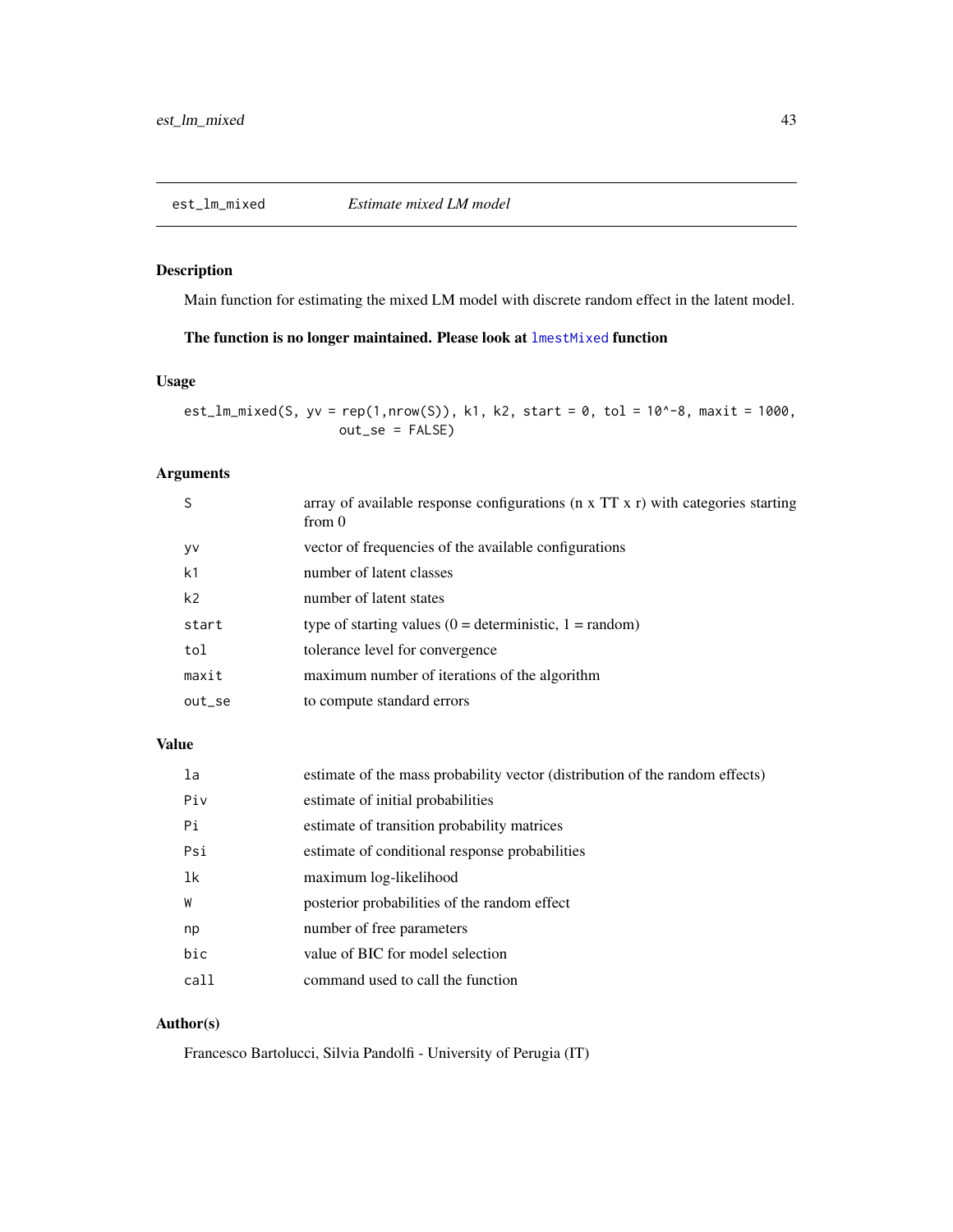### References

Bartolucci, F., Farcomeni, A. and Pennoni, F. (2013) *Latent Markov Models for Longitudinal Data*, Chapman and Hall/CRC press.

#### Examples

```
## Not run:
# Example based of criminal data
# load data
data(data_criminal_sim)
out <- long2wide(data_criminal_sim, "id", "time", "sex",
c("y1", "y2", "y3", "y4", "y5", "y6", "y7", "y8", "y9", "y10"), aggr = T, full = 999)XX <- out$XX
YY <- out$YY
freq <- out$freq
n1 \leq -sum(freq[XX[, 1] == 1])n2 \leq -sum(freq[XX[, 1] == 2])n <- sum(freq)
# fit mixed LM model only for females
YY < -YY[XX[, 1] == 2, ,]freq \leq freq[XX[,1] == 2]
k1 < -2k2 < -2res <- est_lm_mixed(YY, freq, k1, k2, tol = 10^-8)
summary(res)
## End(Not run)
```
est\_mc\_basic *Estimate basic Markov chain (MC) model*

### Description

Main function for estimating the basic MC model.

#### The function is no longer maintained. Please look at [lmestMc](#page-65-0) function.

#### Usage

```
est_mc_basic(S, yv, mod = 0, tol = 10^3-8, maxit = 1000, out_se = FALSE)
```
#### **Arguments**

|           | matrix (n x TT) of available configurations of the response variable with cate- |
|-----------|---------------------------------------------------------------------------------|
|           | gories starting from 0                                                          |
| <b>VV</b> | vector of frequencies of the available configurations                           |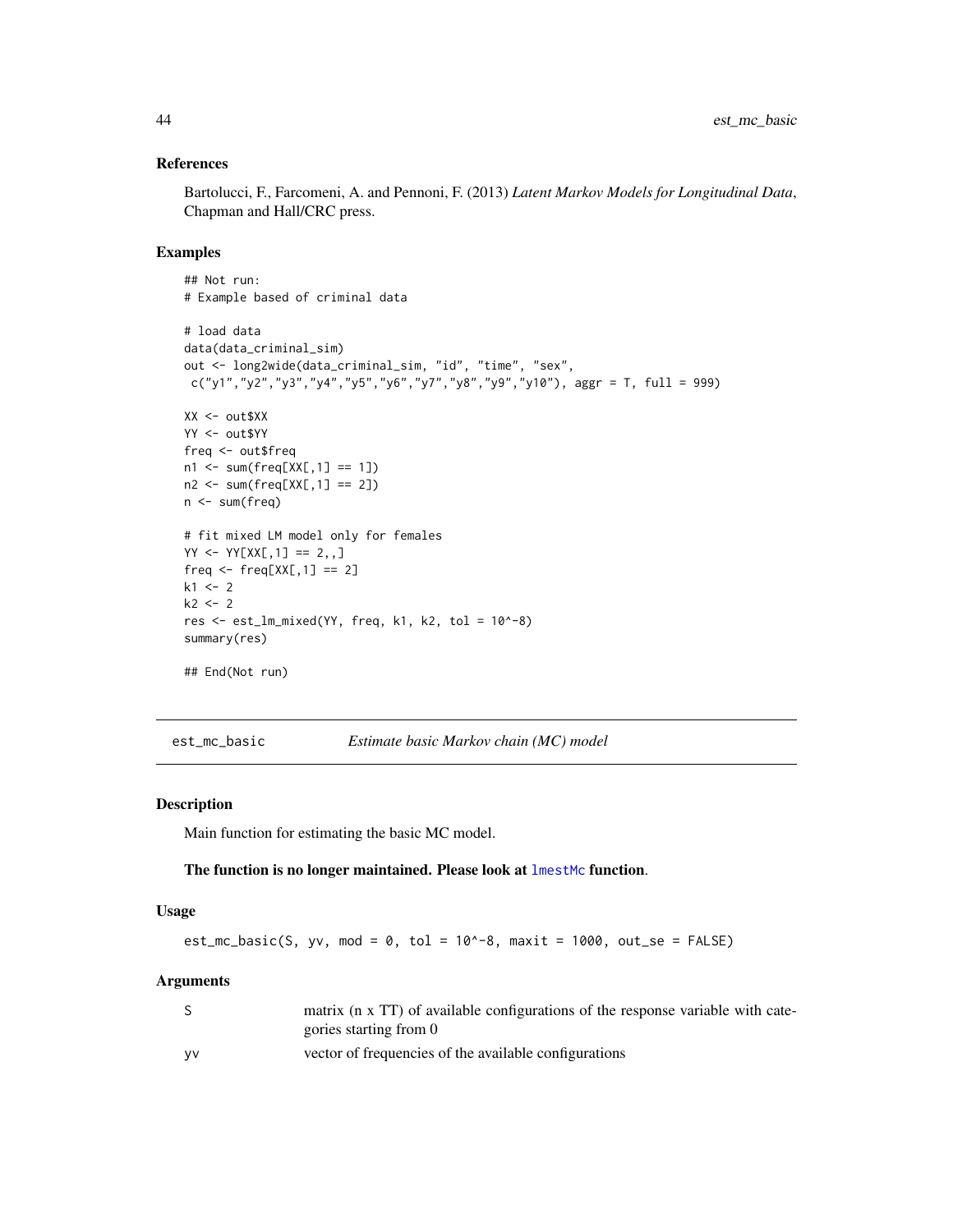## est\_mc\_basic 45

| mod    | model on the transition probabilities (0 for time-heter., 1 for time-homog., from<br>2 to (TT-1) partial homog, of that order) |
|--------|--------------------------------------------------------------------------------------------------------------------------------|
| tol    | tolerance level for convergence                                                                                                |
| maxit  | maximum number of iterations of the algorithm                                                                                  |
| out_se | to compute the information matrix and standard errors                                                                          |

# Value

| 1k    | maximum log-likelihood                                                          |
|-------|---------------------------------------------------------------------------------|
| piv   | estimate of initial probability vector                                          |
| Pi    | estimate of transition probability matrices                                     |
| np    | number of free parameters                                                       |
| aic   | value of AIC for model selection                                                |
| bic   | value of BIC for model selection                                                |
| Fy    | estimated marginal distribution of the response variable for each time occasion |
| sepiv | standard errors for the initial probabilities                                   |
| sePi  | standard errors for the transition probabilities                                |
| call  | command used to call the function                                               |

# Author(s)

Francesco Bartolucci, Silvia Pandolfi, University of Perugia (IT), http://www.stat.unipg.it/bartolucci

## References

Bartolucci, F., Farcomeni, A. and Pennoni, F. (2013) *Latent Markov Models for Longitudinal Data*, Chapman and Hall/CRC press.

```
# Example of drug consumption data
```

```
# load data
data(data_drug)
data_drug <- as.matrix(data_drug)
S \leq data_drug[, 1:5]-1
yv <- data_drug[,6]
# fit of the Basic MC model
out \leq est_mc_basic(S, yv, mod = 1, out_se = TRUE)
summary(out)
```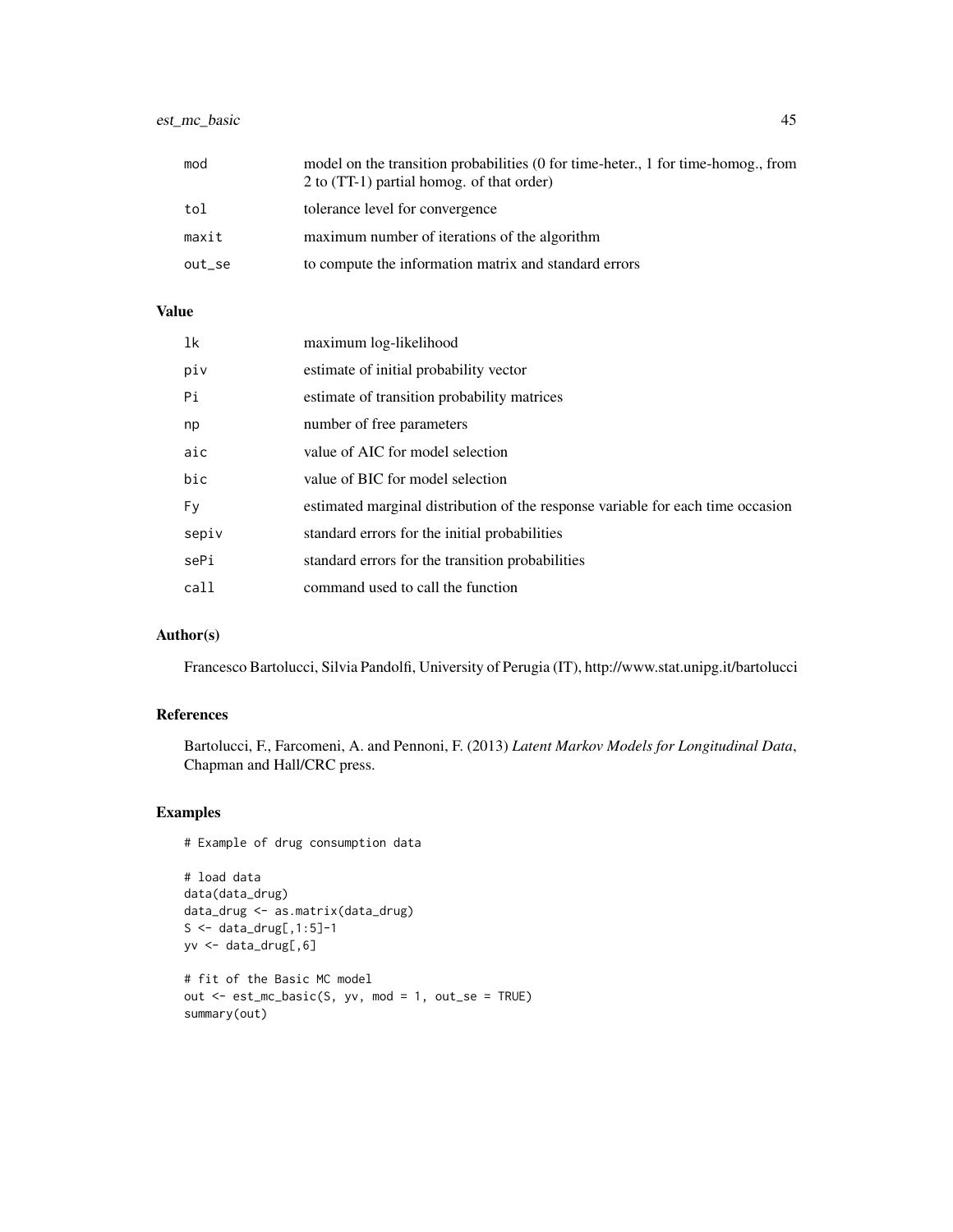## Description

Main function for estimating the MC model with covariates.

## The function is no longer maintained. Please look at [lmestMc](#page-65-0) function.

## Usage

est\_mc\_cov(S,  $X1 = NULL$ ,  $X2 = NULL$ ,  $yv = rep(1,nrow(S))$ , start = 0, tol = 10^-8, maxit = 1000, out\_se = FALSE, output = FALSE, fort = TRUE)

## Arguments

| S              | matrix of available configurations of the response variable (n x TT) with cate-<br>gories starting from 0 |
|----------------|-----------------------------------------------------------------------------------------------------------|
| X1             | matrix of covariates affecting the initial probabilities (n x nc1)                                        |
| X <sub>2</sub> | array of covariates affecting the transition probabilities ( $n \times TT-1 \times nc2$ )                 |
| yv             | vector of frequencies of the available configurations                                                     |
| start          | type of starting values $(0 =$ deterministic, $1 =$ random)                                               |
| tol            | tolerance level for checking convergence of the algorithm                                                 |
| maxit          | maximum number of iterations of the algorithm                                                             |
| out_se         | to compute the information matrix and standard errors                                                     |
| output         | to return additional output (PI, Piv)                                                                     |
| fort           | to use fortran routine when possible (FALSE for not use fortran)                                          |
|                |                                                                                                           |

## Value

| 1k   | maximum log-likelihood                                                                      |
|------|---------------------------------------------------------------------------------------------|
| Be   | estimated array of the parameters affecting the logit for the initial probabilities         |
| Ga   | estimated array of the parameters affecting the logit for the transition probabili-<br>ties |
| np   | number of free parameters                                                                   |
| aic  | value of AIC for model selection                                                            |
| bic  | value of BIC for model selection                                                            |
| seBe | standard errors for Be                                                                      |
| seGa | standard errors for Ga                                                                      |
| Piv  | estimate of initial probability matrix                                                      |
| PI   | estimate of transition probability matrices                                                 |
| call | command used to call the function                                                           |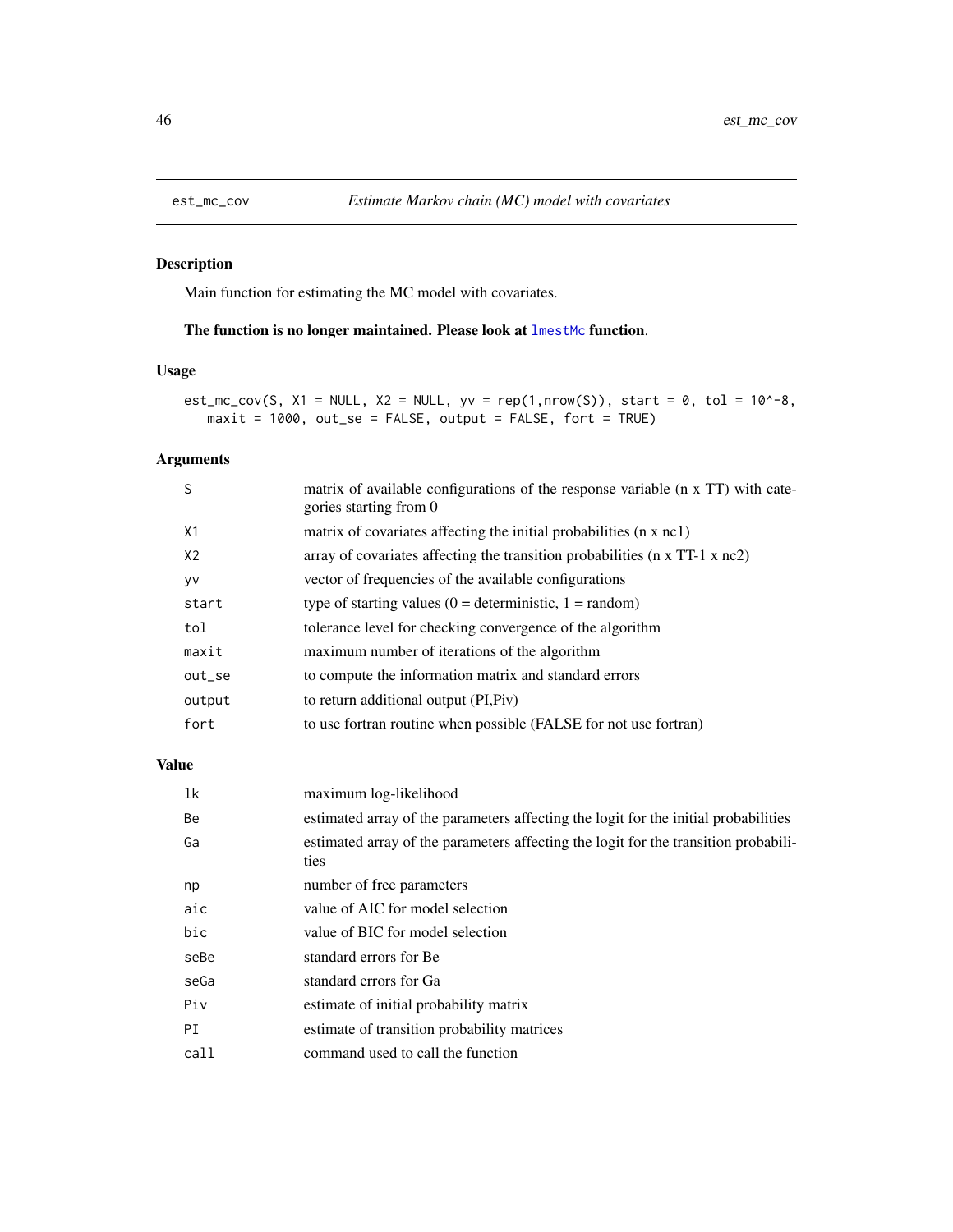### LMbasic-class 47

### Author(s)

Francesco Bartolucci, Silvia Pandolfi, University of Perugia, http://www.stat.unipg.it/bartolucci

## References

Bartolucci, F., Farcomeni, A. and Pennoni, F. (2013) *Latent Markov Models for Longitudinal Data*, Chapman and Hall/CRC press.

#### Examples

```
## Not run:
# Example based on criminal data
# load criminal data
data(data_criminal_sim)
#We consider the response variable referring of crime of type 5
out <- long2wide(data_criminal_sim, "id", "time", "sex",
"y5", aggr = T, full = 999)
XX < - out$XX-1
YY <- out$YY
freq <- out$freq
TT < -6X1 \leftarrow as.matrix(XX[,1])X2 <- as.matrix(XX[,2:TT])
# estimate the model
res \le est_mc_cov(S = YY, yv = freq, X1 = X1, X2 = X2, output = TRUE)
summary(res)
# Initial probability for female
Piv0 <- round(colMeans(res$Piv[X1 == 0,]), 4)
# Initial probability for male
Piv1 <- round(colMeans(res$Piv[X1 == 1,]), 4)
```
<span id="page-46-0"></span>LMbasic-class *Class* 'LMbasic'

#### Description

## End(Not run)

An S3 class object created by [lmest](#page-49-0) function for basic Latent Markov (LM) model.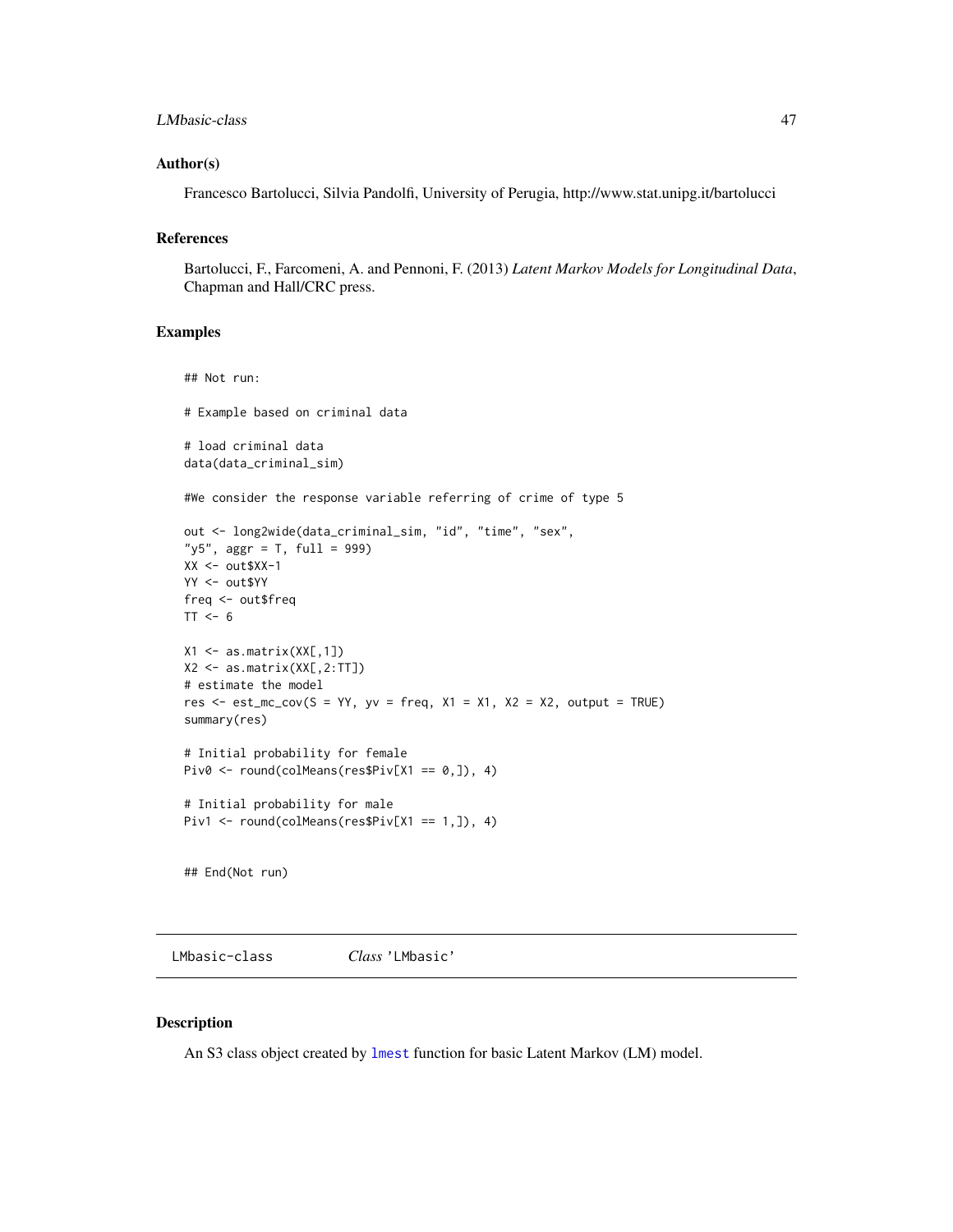# Value

| 1k       | maximum log-likelihood at convergence of the EM algorithm                                                                                                                                                                                                      |
|----------|----------------------------------------------------------------------------------------------------------------------------------------------------------------------------------------------------------------------------------------------------------------|
| piv      | estimate of initial probability vector                                                                                                                                                                                                                         |
| Pi       | estimate of transition probability matrices (k x k x TT)                                                                                                                                                                                                       |
| Psi      | estimate of conditional response probabilities (mb $x k x r$ )                                                                                                                                                                                                 |
| np       | number of free parameters                                                                                                                                                                                                                                      |
| k.       | optimal number of latent states                                                                                                                                                                                                                                |
| aic      | value of the Akaike Information Criterion for model selection                                                                                                                                                                                                  |
| bic      | value of the Bayesian Information Criterion for model selection                                                                                                                                                                                                |
| lkv      | log-likelihood trace at every step                                                                                                                                                                                                                             |
| V        | array containing the estimated posterior probabilities of the latent states for each<br>response configuration and time occasion                                                                                                                               |
| n        | number of observations in the data                                                                                                                                                                                                                             |
| TT       | number of time occasions                                                                                                                                                                                                                                       |
| modBasic | model on the transition probabilities: default 0 for time-heterogeneous transition<br>matrices, 1 for time-homogeneous transition matrices, 2 for partial time homo-<br>geneity based on two transition matrices one from 2 to (TT-1) and the other for<br>TT. |
| sepiv    | standard errors for the initial probabilities                                                                                                                                                                                                                  |
| sePi     | standard errors for the transition probabilities                                                                                                                                                                                                               |
| sePsi    | standard errors for the conditional response probabilities                                                                                                                                                                                                     |
| Lk       | vector containing the values of the log-likelihood of the LM model with each k<br>(latent states)                                                                                                                                                              |
| Bic      | vector containing the values of the BIC for each k                                                                                                                                                                                                             |
| Aic      | vector containing the values of the AIC for each k                                                                                                                                                                                                             |
| call     | command used to call the function                                                                                                                                                                                                                              |
| data     | data.frame given in input                                                                                                                                                                                                                                      |

# Author(s)

Francesco Bartolucci, Silvia Pandolfi, Fulvia Pennoni, Alessio Farcomeni, Alessio Serafini

## See Also

[lmest](#page-49-0)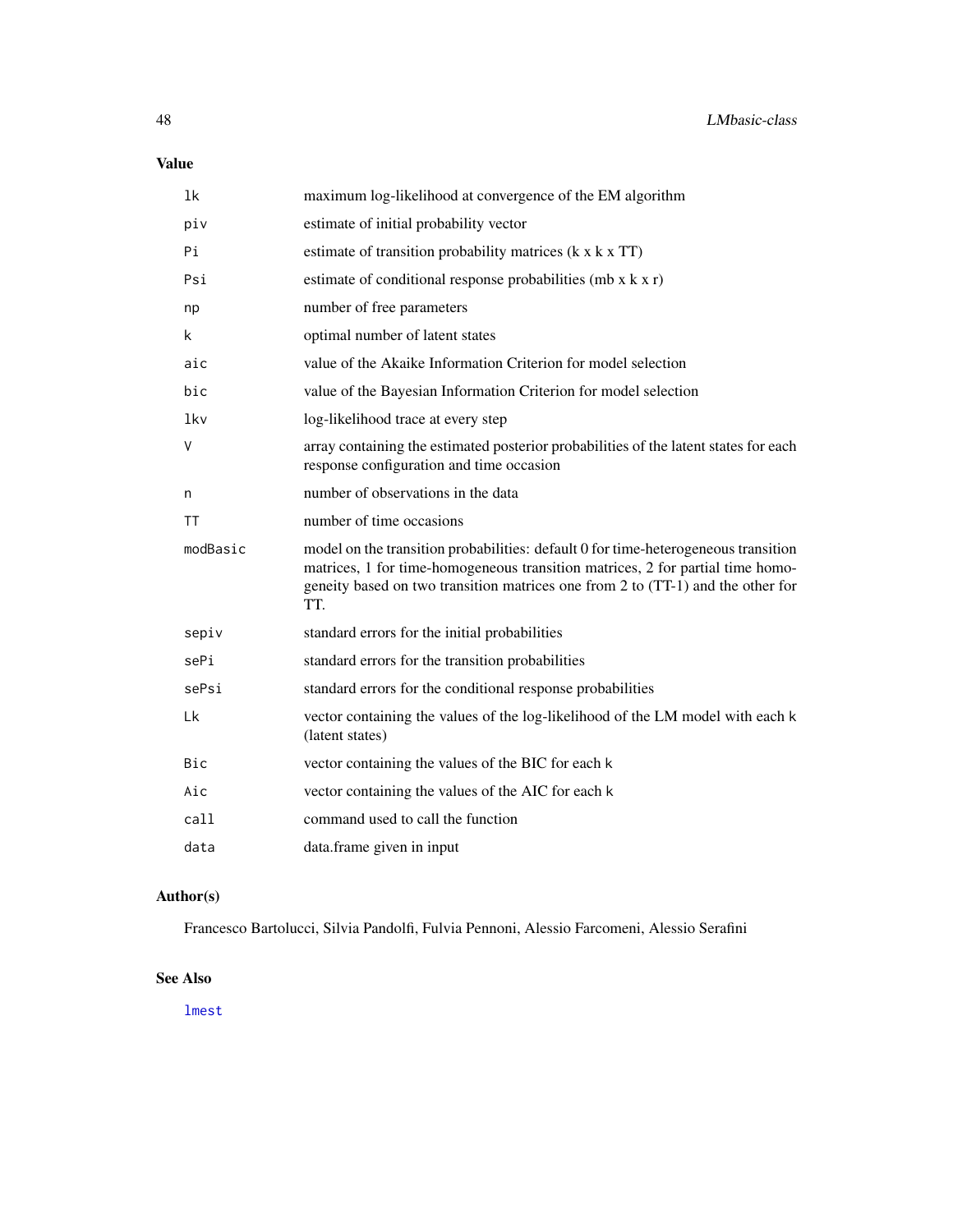# <span id="page-48-0"></span>Description

An S3 class object created by [lmestCont](#page-54-0) function for the latent Markov (LM) model for continuous responses in long format.

## Value

| 1 <sup>k</sup> | maximum log-likelihood                                                                                                                                                                                                                                        |
|----------------|---------------------------------------------------------------------------------------------------------------------------------------------------------------------------------------------------------------------------------------------------------------|
| piv            | estimate of initial probability vector                                                                                                                                                                                                                        |
| Рi             | estimate of transition probability matrices (k x k x TT)                                                                                                                                                                                                      |
| Mu             | estimate of conditional means of the response variables $(r \times k)$                                                                                                                                                                                        |
| Si             | estimate of var-cov matrix common to all states $(r x r)$                                                                                                                                                                                                     |
| np             | number of free parameters                                                                                                                                                                                                                                     |
| k.             | optimal number of latent states                                                                                                                                                                                                                               |
| aic            | value of the Akaike Information Criterion for model selection                                                                                                                                                                                                 |
| bic            | value of the Bayesian Information Criterion for model selection                                                                                                                                                                                               |
| lkv            | log-likelihood trace at every step                                                                                                                                                                                                                            |
| ٧              | array containing the posterior distribution of the latent states for each units and<br>time occasion                                                                                                                                                          |
| n              | number of observations in the data                                                                                                                                                                                                                            |
| ΤT             | number of time occasions                                                                                                                                                                                                                                      |
| modBasic       | model on the transition probabilities: default 0 for time-heterogeneous transition<br>matrices, 1 for time-homogeneous transition matrices, 2 for partial time homo-<br>geneity based on two transition matrices one from 2 to (TT-1) and the other for<br>TT |
| sepiv          | standard errors for the initial probabilities                                                                                                                                                                                                                 |
| sePi           | standard errors for the transition probabilities                                                                                                                                                                                                              |
| seMu           | standard errors for the conditional means                                                                                                                                                                                                                     |
| seSi           | standard errors for the var-cov matrix                                                                                                                                                                                                                        |
| Lk             | vector containing the values of the log-likelihood of the LM model with each k<br>(latent states)                                                                                                                                                             |
| Bic            | vector containing the values of the BIC of the LM model with each k (latent<br>states)                                                                                                                                                                        |
| Aic            | vector containing the values of the AIC of the LM model with each k (latent<br>states)                                                                                                                                                                        |
| call           | command used to call the function                                                                                                                                                                                                                             |
| data           | data frame given in input                                                                                                                                                                                                                                     |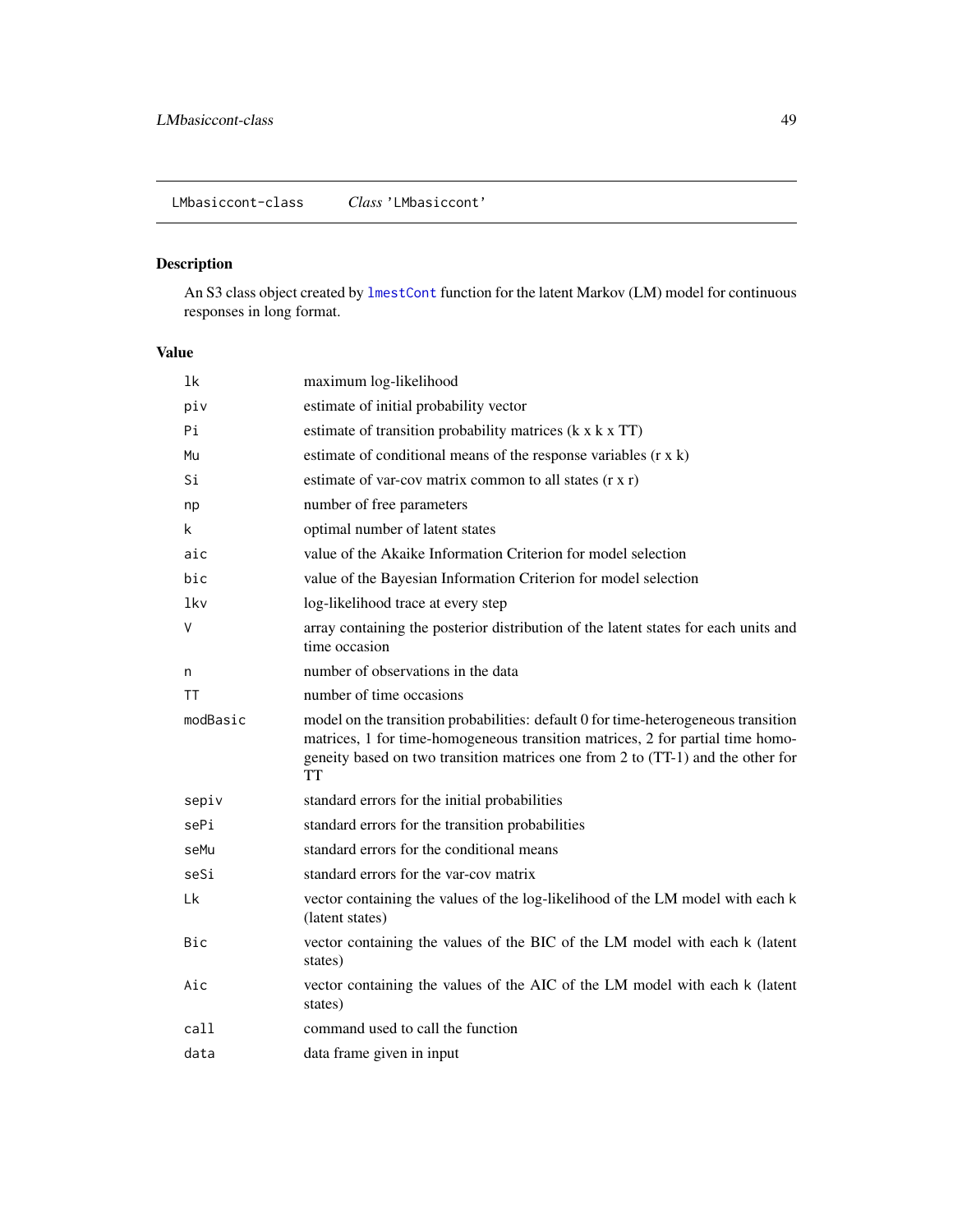### Author(s)

Francesco Bartolucci, Silvia Pandolfi, Fulvia Pennoni, Alessio Farcomeni, Alessio Serafini

#### See Also

[lmestCont](#page-54-0)

<span id="page-49-0"></span>lmest *Estimate Latent Markov models for categorical responses*

# Description

Main function for estimating Latent Markov (LM) models for categorical responses.

### Usage

```
lmest(responsesFormula = NULL, latentFormula = NULL,
     data, index, k = 1:4, start = 0,
     modSel = c("BIC", "AIC"), modBasic = 0,modManifest = c("LM", "FM"),
     paramLatent = c("multilogit", "difflogit"),
     weights = NULL, tol = 10^{\circ}-8, maxit = 1000,
     out_se = FALSE, q = NULL, output = FALSE,
     parInit = list(piv = NULL, Pi = NULL, Psi = NULL,Be = NULL, Ga = NULL, mu = NULL,al = NULL, be = NULL, si = NULL,rho = NULL, la = NULL, PI = NULL,fixPsi = FALSE),
     fort = TRUE, seed = NULL)
```
### Arguments

| responsesFormula |                                                                                                                                                    |
|------------------|----------------------------------------------------------------------------------------------------------------------------------------------------|
|                  | a symbolic description of the model to fit. A detailed description is given in the<br>'Details' section                                            |
| latentFormula    | a symbolic description of the model to fit. A detailed description is given in the<br>'Details' section                                            |
| data             | a data. frame in long format                                                                                                                       |
| index            | a character vector with two elements, the first indicating the name of the unit<br>identifier, and the second the time occasions                   |
| k                | an integer vector specifying the number of latent states (default: $1:4$ )                                                                         |
| start            | type of starting values (0 = deterministic, 1 = random, 2 = initial values in input)                                                               |
| modSel           | a string indicating the model selection criteria: "BIC" for Bayesian Information<br>Criterion and "AIC" for Akaike Information Criterion Criterion |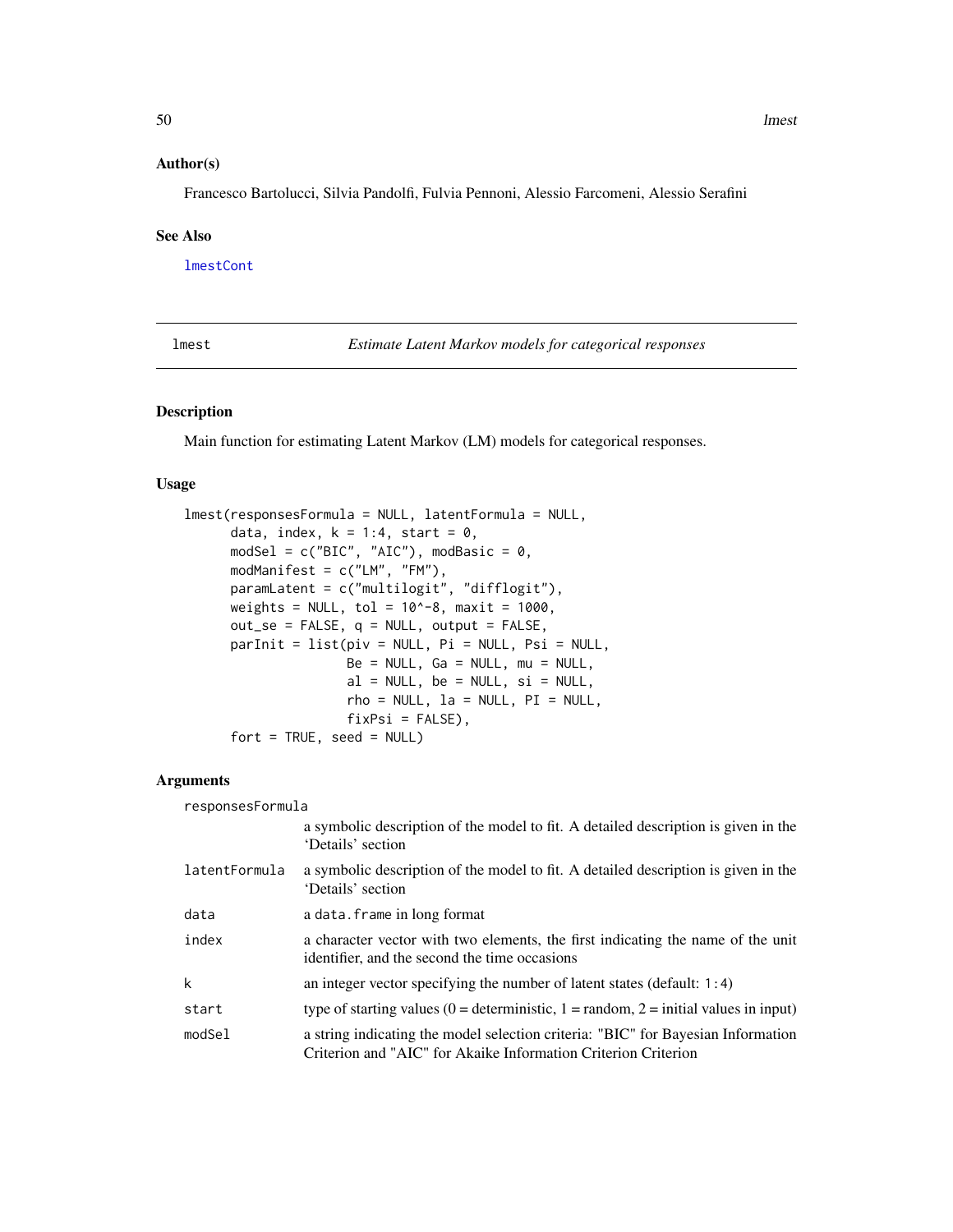lmest 51

| modBasic    | model on the transition probabilities (0 for time-heterogeneity, 1 for time-homogeneity,<br>from 2 to (TT-1) partial time-homogeneity of a certain order)                                                                                   |
|-------------|---------------------------------------------------------------------------------------------------------------------------------------------------------------------------------------------------------------------------------------------|
| modManifest | model for manifest distribution ("LM" = Latent Markov with stationary transi-<br>tion, "FM" = finite mixture model) where a mixture of $AR(1)$ processes is esti-<br>mated with common variance and specific correlation coefficients.      |
| paramLatent | type of parametrization for the transition probabilities ("multilogit" = standard<br>multinomial logit for every row of the transition matrix, "difflogit" = multino-<br>mial logit based on the difference between two sets of parameters) |
| weights     | an optional vector of weights for the available responses                                                                                                                                                                                   |
| tol         | tolerance level for convergence                                                                                                                                                                                                             |
| maxit       | maximum number of iterations of the algorithm                                                                                                                                                                                               |
| out_se      | to compute the information matrix and standard errors                                                                                                                                                                                       |
| q           | number of support points for the $AR(1)$ process (if modManifest = "FM")                                                                                                                                                                    |
| output      | to return additional output: PRED0, PRED1 for the LM model with covariates in<br>the measurement model (LMmanifest-class) and V, Ul for the LM with covari-<br>ates on the latent model (LMlatent-class)                                    |
| parInit     | list of initial model parameters when "start $= 2$ ". For the list of parameters<br>look at LMbasic-class, LMlatent-class and LMmanifest-class                                                                                              |
| fort        | to use fortran routines when possible                                                                                                                                                                                                       |
| seed        | an integer value with the random number generator state                                                                                                                                                                                     |

#### Details

lmest is a general function for estimating LM models for categorical responses. The function requires data in long format and two additional columns indicating the unit identifier and the time occasions.

Covariates are allowed to affect manifest distribution (measurement model) or the initial and transition probabilities (latent model). Two different formulas are employed to specify the different LM models, responsesFormula and latentFormula:

- responsesFormula is used to specify the measurament model:
	- $-$  responsesFormula = y1 + y2  $\sim$  NULL the LM model without covariates and two responses (y1 and y2) is specified;
	- responsesFormula = NULL all the columns in the data except the "id" and "time" columns are used as responses to estimate the LM model without covariates;
	- $-$  responsesFormula =  $y1 + y2 x1 + x2$ the LM model with two responses (y1 and y2) and two covariates  $(x1$  and  $x2)$  in the measurement model is specified;
- latentFormula is used to specify the LM model with covariates in the latent model:
	- $-$  responsesFormula = y1 + y2  $\sim$  NULL latentFormula =  $~x1 + x2$  |  $x3 + x4$ the LM model with two responses (y1 and y2) and two covariates affecting the initial probabilities (x1 and x2) and other two affecting the transition probabilities (x3 and x4) is specified;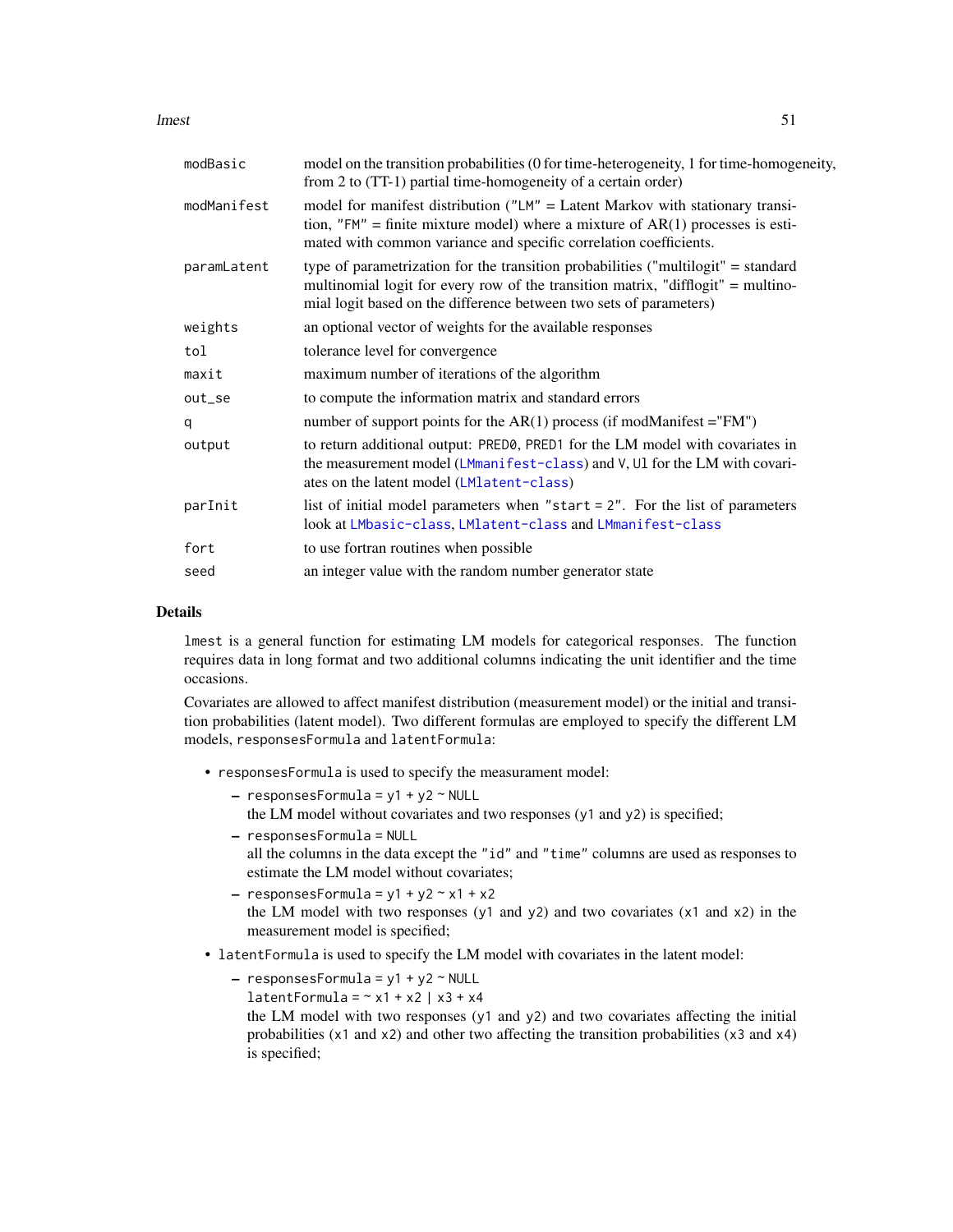- $-$  responsesFormula = y1 + y2  $\sim$  NULL latentFormula =  $~1$  | x1 + x2 (or latentFormula =  $~\sim$  NULL | x1 + x2) the covariates affect only the transition probabilities and an intercept is specified for the intial probabilities;
- $-$  responsesFormula = y1 + y2  $\sim$  NULL  $latentFormula = ~ x1 + x2$ the LM model with two covariates (x1 and x2) affecting both the initial and transition probabilities is specified;
- $-$  responsesFormula = y1 + y2  $\sim$  NULL latentFormula = ~ NULL | NULL (or latentFormula =  $\sim$  1 | 1) the LM model with only an intercept on the initial and transition probabilities is specified.

The function also allows us to deal with missing responses, including drop-out and non-monotonic missingness, under the missing-at-random assumption. Missing values for the covariates are not allowed. The LM model with individual covariates in the measurement model is estimated only for complete univariate responses.

For continuous outcomes see the function [lmestCont](#page-54-0).

#### Value

Returns an object of class 'LMbasic' for the model without covariates (see [LMbasic-class](#page-46-0)), or an object of class 'LMmanifest' for the model with covariates on the manifest model (see [LMmanifest-class](#page-75-0)), or an object of class 'LMlatent' for the model with covariates on the latent model (see [LMlatent-class](#page-73-0)).

#### Author(s)

Francesco Bartolucci, Silvia Pandolfi, Fulvia Pennoni, Alessio Farcomeni, Alessio Serafini

## References

Bartolucci F., Pandolfi S., Pennoni F. (2017) LMest: An R Package for Latent Markov Models for Longitudinal Categorical Data, *Journal of Statistical Software*, 81(4), 1-38.

Bartolucci, F., Farcomeni, A. and Pennoni, F. (2013) *Latent Markov Models for Longitudinal Data*, Chapman and Hall/CRC press.

#### Examples

```
### Basic LM model
```
data("data\_SRHS\_long") SRHS <- data\_SRHS\_long[1:2400,]

# Categories rescaled to vary from 0 ("poor") to 4 ("excellent")

SRHS\$srhs <- 5 - SRHS\$srhs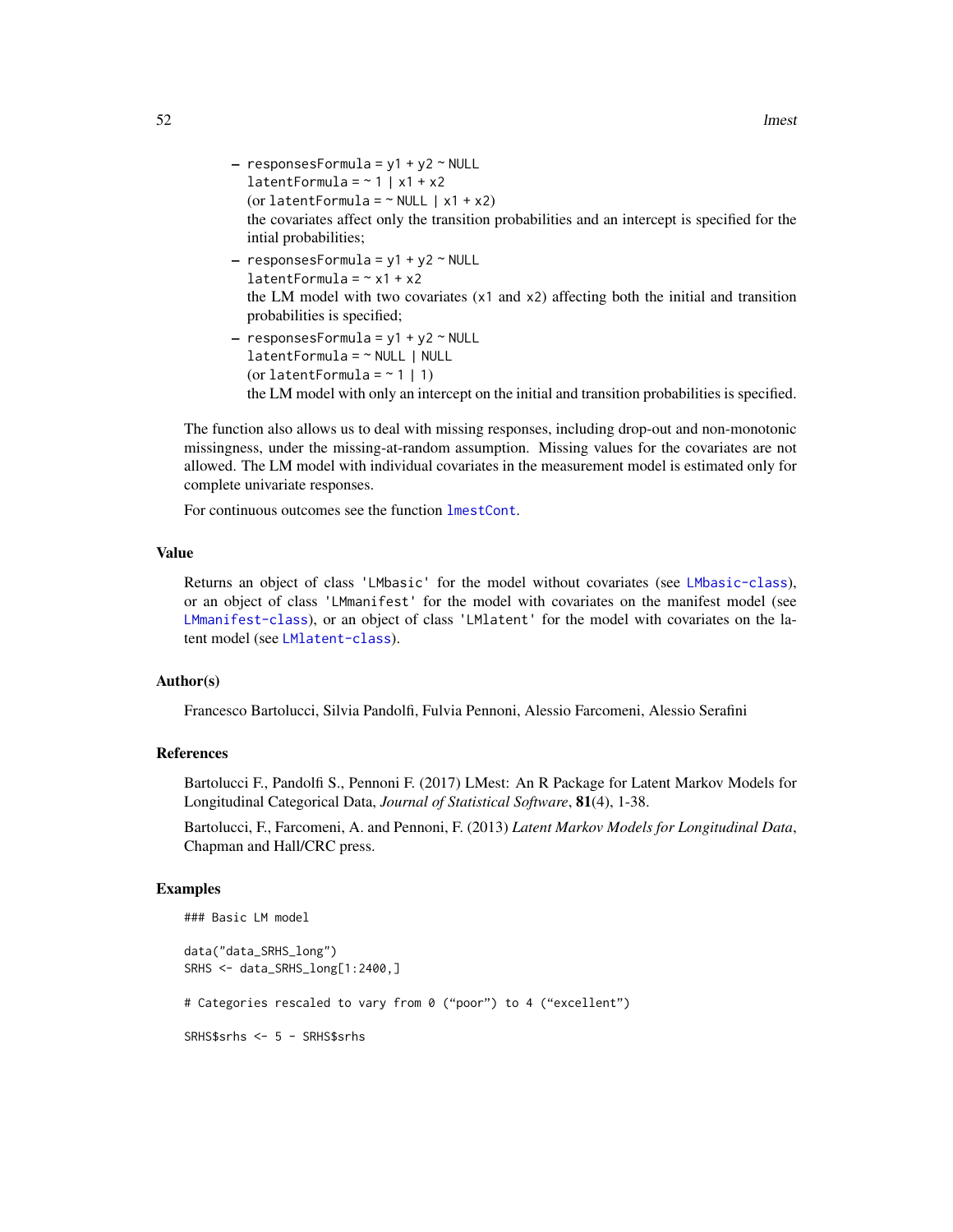lmest 53

```
out <- lmest(responsesFormula = srhs ~ NULL,
             index = c("id", "t"),
             data = SRHS,
             k = 3,start = 1,modBasic = 1,
             seed = 123)
out
summary(out)
## Not run:
## Basic LM model with model selection using BIC
out1 <- lmest(responsesFormula = srhs ~ NULL,
              index = c("id", "t"),
              data = SRHS,
              k = 1:5,
              tol = 1e-8.
              modBasic = 1,
              seed = 123)
out1
out1$Bic
# Basic LM model with model selection using AIC
out2 <- lmest(responsesFormula = srhs ~ NULL,
              index = c("id", "t"),
              data = SRHS,
              k = 1:5,
              tol = 1e-8,modBasic = 1,
              modSel = "AIC",
              seed = 123)
out2
out2$Aic
# Criminal data
data(data_criminal_sim)
data_criminal_sim = data.frame(data_criminal_sim)
responsesFormula <- lmestFormula(data = data_criminal_sim,response = "y")$responsesFormula
out3 <- lmest(responsesFormula = responsesFormula,
              index = c("id", "time"),data =data_criminal_sim,
```
 $k = 1:7$ , modBasic = 1,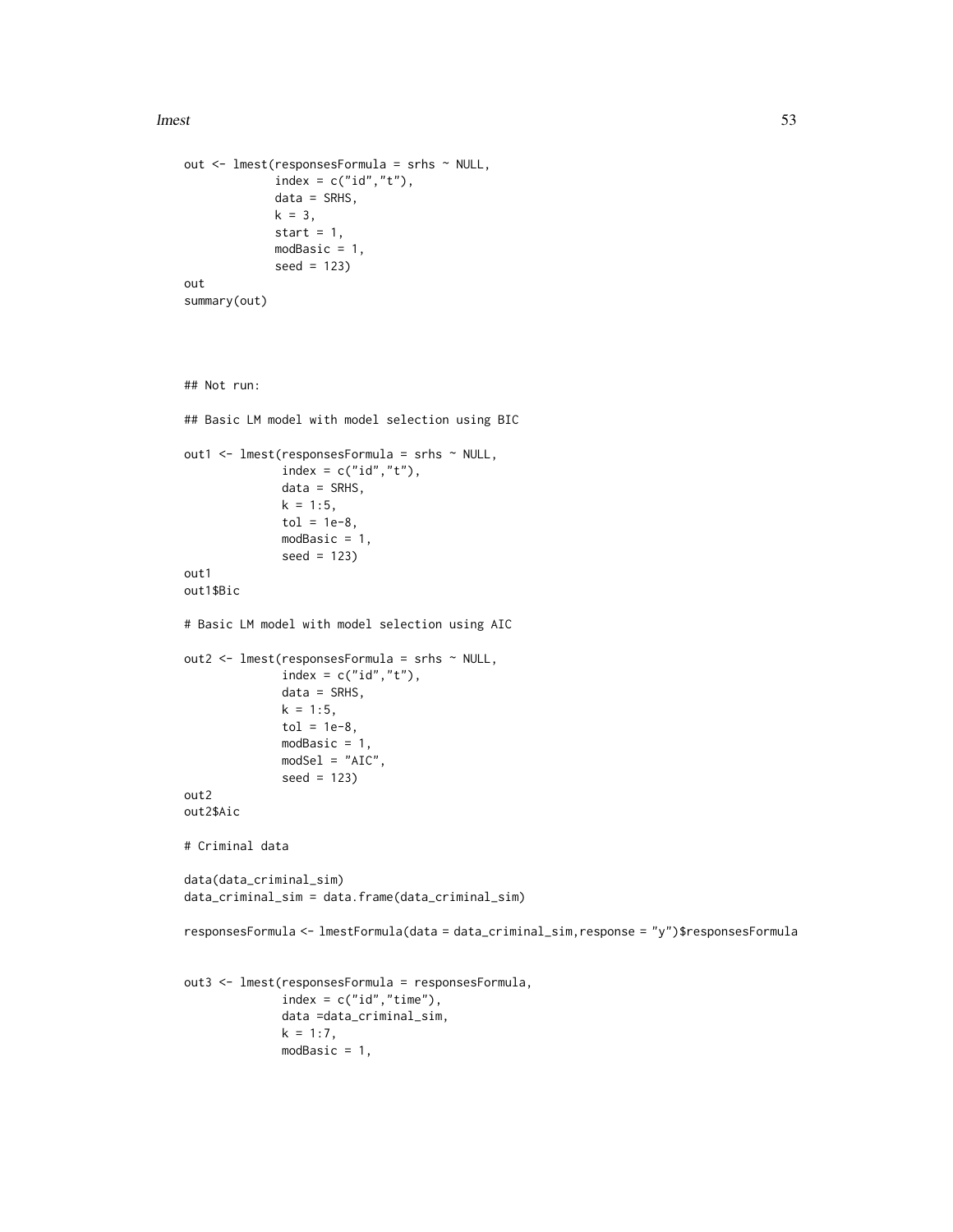```
tol = 10^{\wedge} - 4out3
# Example of drug consumption data
data("data_drug")
long <- data_drug[,-6]-1
long <- data.frame(id = 1:nrow(long),long)
long <- reshape(long,direction = "long",
                idvar = "id",
                varying = list(2:ncol(long)))
out4 \leq lmest(index = c("id","time"),
              k = 3,
              data = long,
              weights = data_drug[, 6],modBasic = 1)
out4
summary(out4)
### LM model with covariates in the latent model
# Covariates: gender, race, educational level (2 columns), age and age^2
out5 <- lmest(responsesFormula = srhs ~ NULL,
              latentFormula = \simI(gender - 1) +I( 0 + (race == 2) + (race == 3)) +I(\emptyset + (education == 4)) +I(\emptyset + (education == 5)) +I(age - 50) + I((age - 50)^2/100),index = c("id", "t"),data = SRHS,
              k = 2,
              paramLatent = "multilogit",
              start = 0)
out5
summary(out5)
### LM model with the above covariates in the measurement model
out6 <- lmest(responsesFormula = srhs ~ -1 +
              I(gender - 1) +I( 0 + (race == 2) + (race == 3)) +I(\emptyset + (education == 4)) +I(\emptyset + (education == 5)) + I(age - 50) +I((age-50)^2/100),
              index = c("id", "t"),data = SRHS,
              k = 2,
              modManifest = "LM",
              out_se = TRUE,
```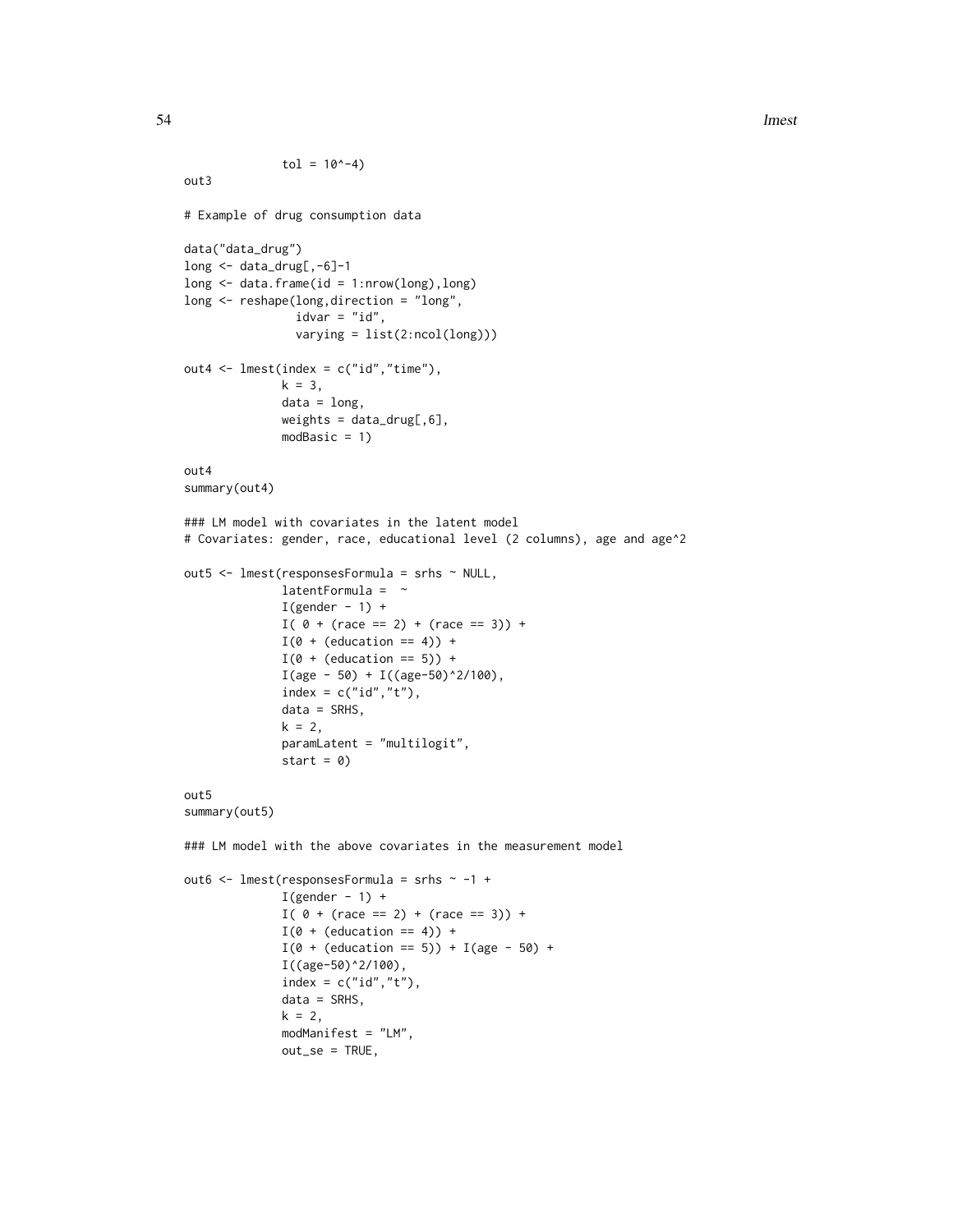#### lmestCont 55

```
tol = 1e-8,start = 1,seed = 123)
out6
summary(out6)
## End(Not run)
```
<span id="page-54-0"></span>lmestCont *Estimate Latent Markov models for continuous responses*

## Description

Main function for estimating Latent Markov (LM) models for continuous responses.

## Usage

```
lmestCont(responsesFormula = NULL, latentFormula = NULL,
          data, index, k = 1:4, start = 0,
         models1 = c("BIC", "AIC"), modBasic = 0,
          paramLatent = c("multilogit", "difflogit"),
          weights = NULL, tol = 10^{\circ}-10,
          maxit = 5000, out\_se = FALSE, output = FALSE,
          parInit = list(piv = NULL, Pi = NULL,
                         Mu = NULL, Si = NULL,Be = NULL, Ga = NULL),
          fort = TRUE, seed = NULL)
```
### Arguments

| responsesFormula |                                                                                                                                                    |  |
|------------------|----------------------------------------------------------------------------------------------------------------------------------------------------|--|
|                  | a symbolic description of the model to be fitted. A detailed description is given<br>in the 'Details' section                                      |  |
| latentFormula    | a symbolic description of the model to be fitted. A detailed description is given<br>in the 'Details' section                                      |  |
| data             | a data. frame in long format                                                                                                                       |  |
| index            | a character vector with two elements, the first indicating the name of the unit<br>identifier, and the second the time occasions                   |  |
| k                | an integer vector specifying the number of latent states (default: $1:4$ )                                                                         |  |
| start            | type of starting values (0 = deterministic, 1 = random, 2 = initial values in input)                                                               |  |
| modSel           | a string indicating the model selection criteria: "BIC" for Bayesian Information<br>Criterion and "AIC" for Akaike Information Criterion Criterion |  |
| modBasic         | model on the transition probabilities (0 for time-heter., 1 for time-homog., from<br>2 to (TT-1) partial homog. of that order)                     |  |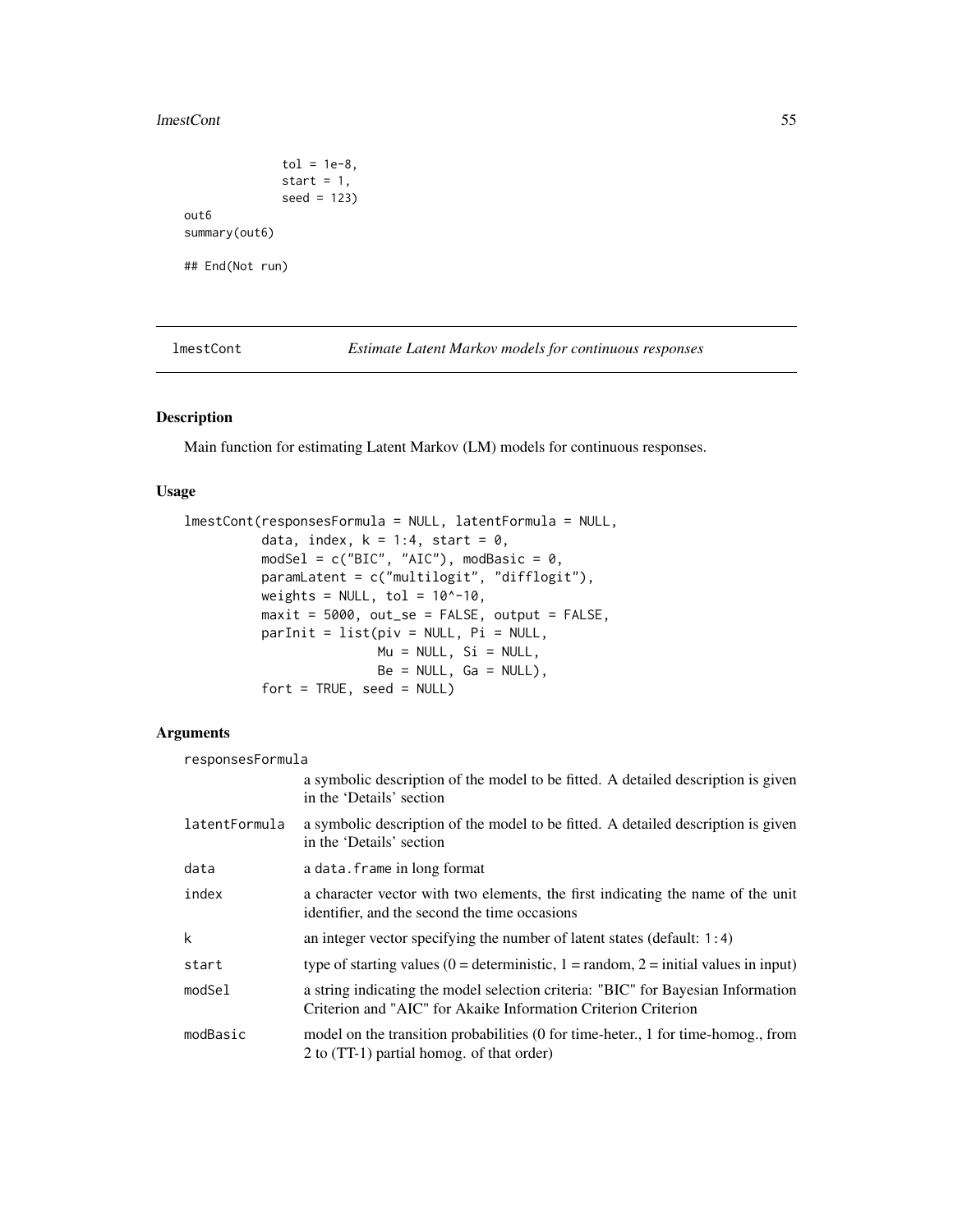| paramLatent | type of parametrization for the transition probabilities ("multilogit" = standard<br>multinomial logit for every row of the transition matrix, "difflogit" = multino-<br>mial logit based on the difference between two sets of parameters) |
|-------------|---------------------------------------------------------------------------------------------------------------------------------------------------------------------------------------------------------------------------------------------|
| weights     | an optional vector of weights for the available responses                                                                                                                                                                                   |
| tol         | tolerance level for convergence                                                                                                                                                                                                             |
| maxit       | maximum number of iterations of the algorithm                                                                                                                                                                                               |
| out_se      | to compute the information matrix and standard errors (By default is set to<br>FALSE)                                                                                                                                                       |
| output      | to return additional output $(V, UI)$ (LMlatentcont-class)                                                                                                                                                                                  |
| parInit     | list of initial model parameters when "start $= 2$ ". For the list of parameters<br>look at LMbasiccont-class and LMlatentcont-class                                                                                                        |
| fort        | to use fortran routines when possible (By default is set to TRUE)                                                                                                                                                                           |
| seed        | an integer value with the random number generator state                                                                                                                                                                                     |
|             |                                                                                                                                                                                                                                             |

### Details

The function lmestCont is a general function for estimating LM models for continuous responses. The function requires data in long format and two additional columns indicating the unit identifier and the time occasions.

Covariates are allowed on the initial and transition probabilities (latent model). Two different formulas are employed to specify the different LM models, responsesFormula and latentFormula:

- responsesFormula is used to specify the measurament model:
	- $-$  responsesFormula =  $x1 + x2$  ~ NULL
	- the LM model without covariates and two responses (x1 and x2) is specified;
	- responsesFormula = NULL all the columns in the data except the "id" and "time" columns are used as responses to estimate the LM model without covariates;
- latentFormula is used to specify the LM model with covariates in the latent model:
	- $-$  responsesFormula = y1 + y2  $\sim$  NULL
	- latentFormula =  $~x1 + x2$  |  $x3 + x4$

the LM model with two responses  $(y1$  and  $y2)$  and two covariates affecting the initial probabilities (x1 and x2) and other two affecting the transition probabilities (x3 and x4) is specified;

```
- responsesFormula = y1 + y2 \sim \text{NULL}latentFormula = ~1 | x1 + x2
  (or latentFormula = \sim NULL | x1 + x2)
  the covariates affect only the transition probabilities and an intercept is specified for the
  intial probabilities;
```
 $-$  responsesFormula =  $y1 + y2 \sim$  NULL  $latentFormula = ~ x1 + x2$ the LM model with two covariates (x1 and x2) affecting both the initial and transition probabilities is specified;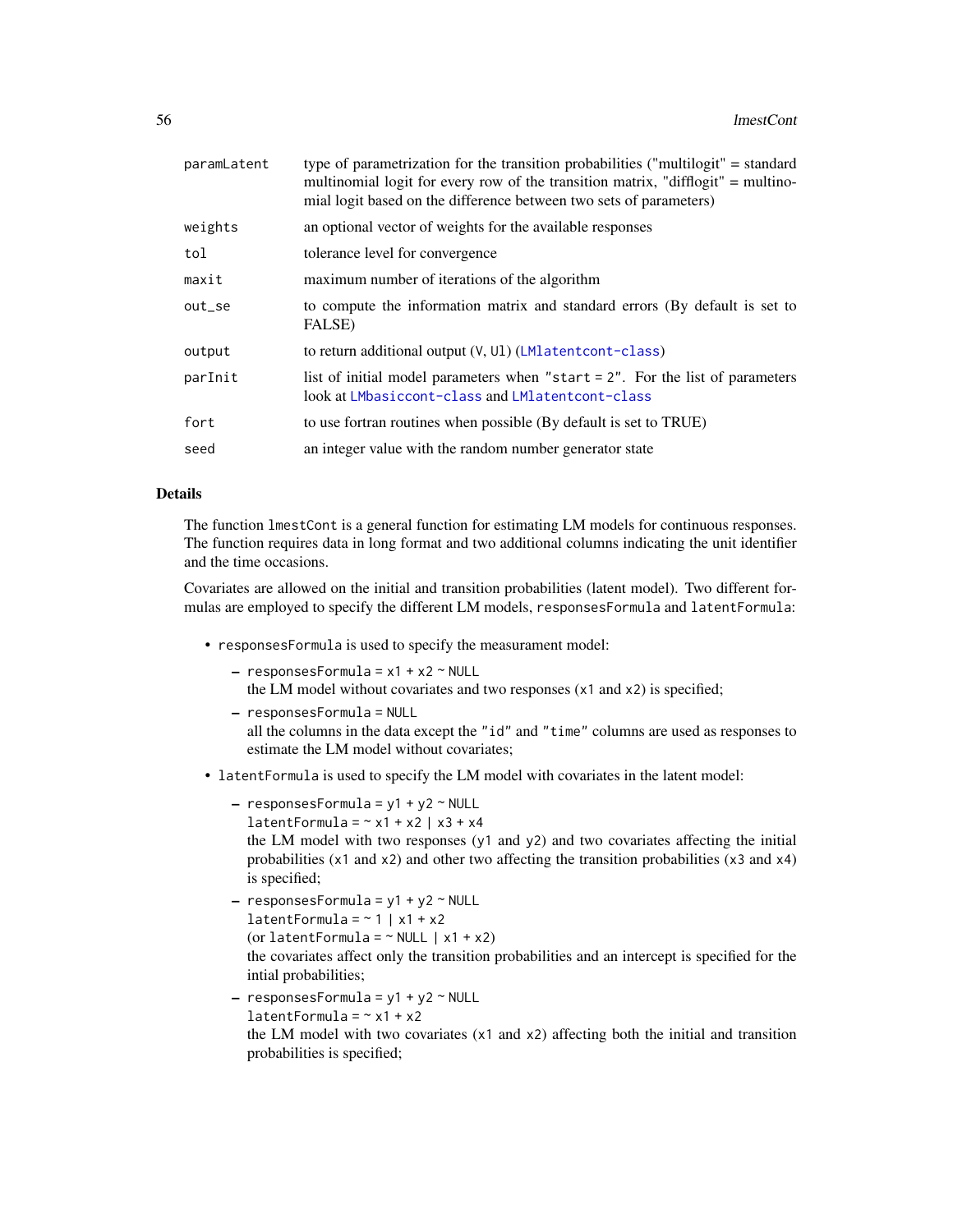#### lmestCont 57

 $-$  responsesFormula = y1 + y2  $\sim$  NULL latentFormula = ~ NULL | NULL (or latentFormula =  $\sim$  1 | 1) the LM model with only an intercept on the initial and transition probabilities is specified.

The function also allows us to deal with missing responses using the mix package for imputing the missing values. Missing values for the covariates are not allowed.

For categorical outcomes see the function [lmest.](#page-49-0)

## Value

Returns an object of class 'LMbasiccont' for the model without covariates (see [LMbasiccont-class](#page-48-0)), or an object of class 'LMlatentcont' for the model with covariates on the latent model (see [LMlatentcont-class](#page-74-0)).

# Author(s)

Francesco Bartolucci, Silvia Pandolfi, Fulvia Pennoni, Alessio Farcomeni, Alessio Serafini

#### References

Bartolucci F., Pandolfi S., Pennoni F. (2017) LMest: An R Package for Latent Markov Models for Longitudinal Categorical Data, *Journal of Statistical Software*, 81(4), 1-38.

Bartolucci, F., Farcomeni, A. and Pennoni, F. (2013) *Latent Markov Models for Longitudinal Data*, Chapman and Hall/CRC press.

#### See Also

[lmestFormula](#page-62-0)

```
## Not run:
data(data_long_cont)
# Basic LM model
out \le - lmestCont(responsesFormula = Y1 + Y2 + Y3 \sim NULL,
                  index = c("id", "time"),
                  data = data_long_cont,
                  k = 3,modBasic = 1,
                  tol = 10^{\circ} - 5)out
summary(out)
# Basic LM model with model selection using BIC
out1 <- lmestCont(responsesFormula = Y1 + Y2 + Y3 ~ NULL,
```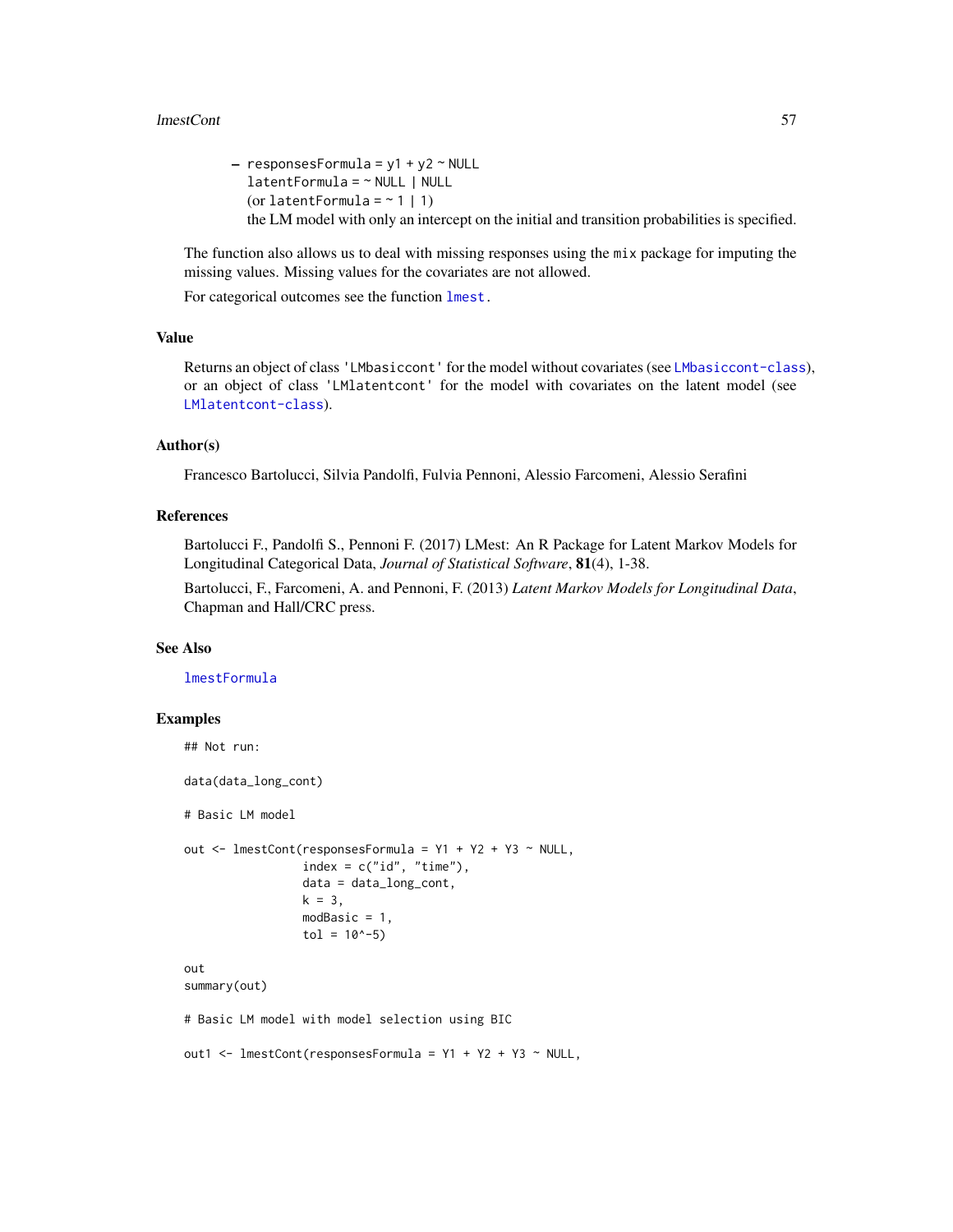```
index = c("id", "time"),data = data_long_cont,
                  k = 1:5,
                  modBasic = 1,
                  tol = 10^{\circ} - 5)out1
out1$Bic
# Basic LM model with model selection using AIC
out2 <- lmestCont(responsesFormula = Y1 + Y2 + Y3 ~ NULL,
                  index = c("id", "time"),data = data_long_cont,
                  k = 1:5,
                  modBasic = 1,
                  modSel = "AIC",
                  tol = 10^{\wedge} -5)out2
out2$Aic
# LM model with covariates in the latent model
out3 <- lmestCont(responsesFormula = Y1 + Y2 + Y3 ~ NULL,
                  latentFormula = ~\sim X1 + X2,
                  index = c("id", "time"),
                  data = data_long_cont,
                  k = 3,
                  output = TRUE)
out3
summary(out3)
out4 <- lmestCont(responsesFormula = Y1 + Y2 + Y3 ~ NULL,
                  latentFormula = \sim X1 + X2 | X1 + X2,
                  index = c("id", "time"),data = data_long_cont,
                  k = 3,output = TRUE)
out4
summary(out4)
## End(Not run)
```
lmestData *Data for* LMest *functions*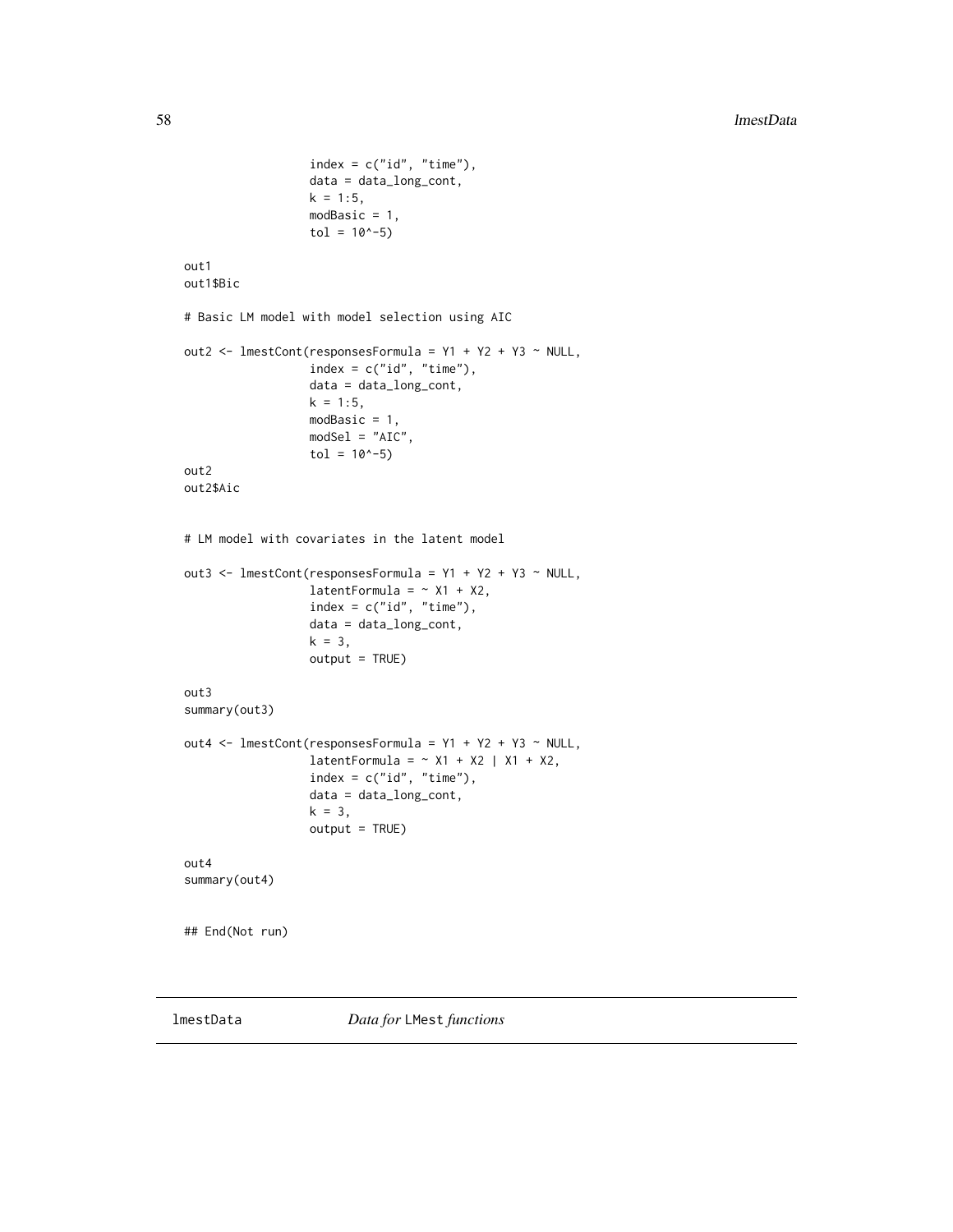#### lmestData 59

# Description

An object of class lmestData containing data in long format, some necessary information on the data structure and objects for the estimation functions.

## Usage

```
lmestData(data, id = NULL, time = NULL,
         idAsFactor = TRUE, timeAsFactor = TRUE,
         responsesFormula = NULL, latentFormula = NULL,
         na.rm = FALSE, check.names = FALSE)
```
## Arguments

| a matrix or data frame in long format of observation                                                                                                                                                                          |  |  |
|-------------------------------------------------------------------------------------------------------------------------------------------------------------------------------------------------------------------------------|--|--|
| a numeric vector or a string indicating the column with the unit identifier. If<br>NULL, the first column is considered                                                                                                       |  |  |
| a numeric vector or a string indicating the column with the time occasions. If<br>NULL, the second column is considered, and if the id is not NULL, the function<br>will automatically add the column with the time occasions |  |  |
| a logical value indicating whether or not the column with the ids is converted to<br>a factor. (By default is set to TRUE)                                                                                                    |  |  |
| a logical value indicating whether or not the column with the time occasions is<br>converted in a factor. (By default is set to TRUE)                                                                                         |  |  |
| responsesFormula                                                                                                                                                                                                              |  |  |
| A detailed description is given in lmest, lmestCont                                                                                                                                                                           |  |  |
| A detailed description is given in lmest, lmestCont                                                                                                                                                                           |  |  |
| a logical value indicating whether or not the observation with at least a missing<br>value is removed (By default is set to FALSE)                                                                                            |  |  |
| a logical value indicating whether or not the names of the variables are syntacti-<br>cally valid, and adjusted if necessary. (By default is set to FALSE)                                                                    |  |  |
|                                                                                                                                                                                                                               |  |  |

## Value

An object of class 'lmestData' with the following objects:

| data      | a data.frame object to use in the estimation functions                               |
|-----------|--------------------------------------------------------------------------------------|
| id        | a integer vector with the unit identifier                                            |
| time      | a integer vector with the time occasions                                             |
| n         | the number of observation                                                            |
| <b>TT</b> | an integer value indicating number of time occasions                                 |
| d         | an interger value indicating the number of variables (columns except id and<br>time) |
| Υ         | the response variables                                                               |
| Xmanifest | the variables affecting the measurement model if specified in responses Formula      |
|           |                                                                                      |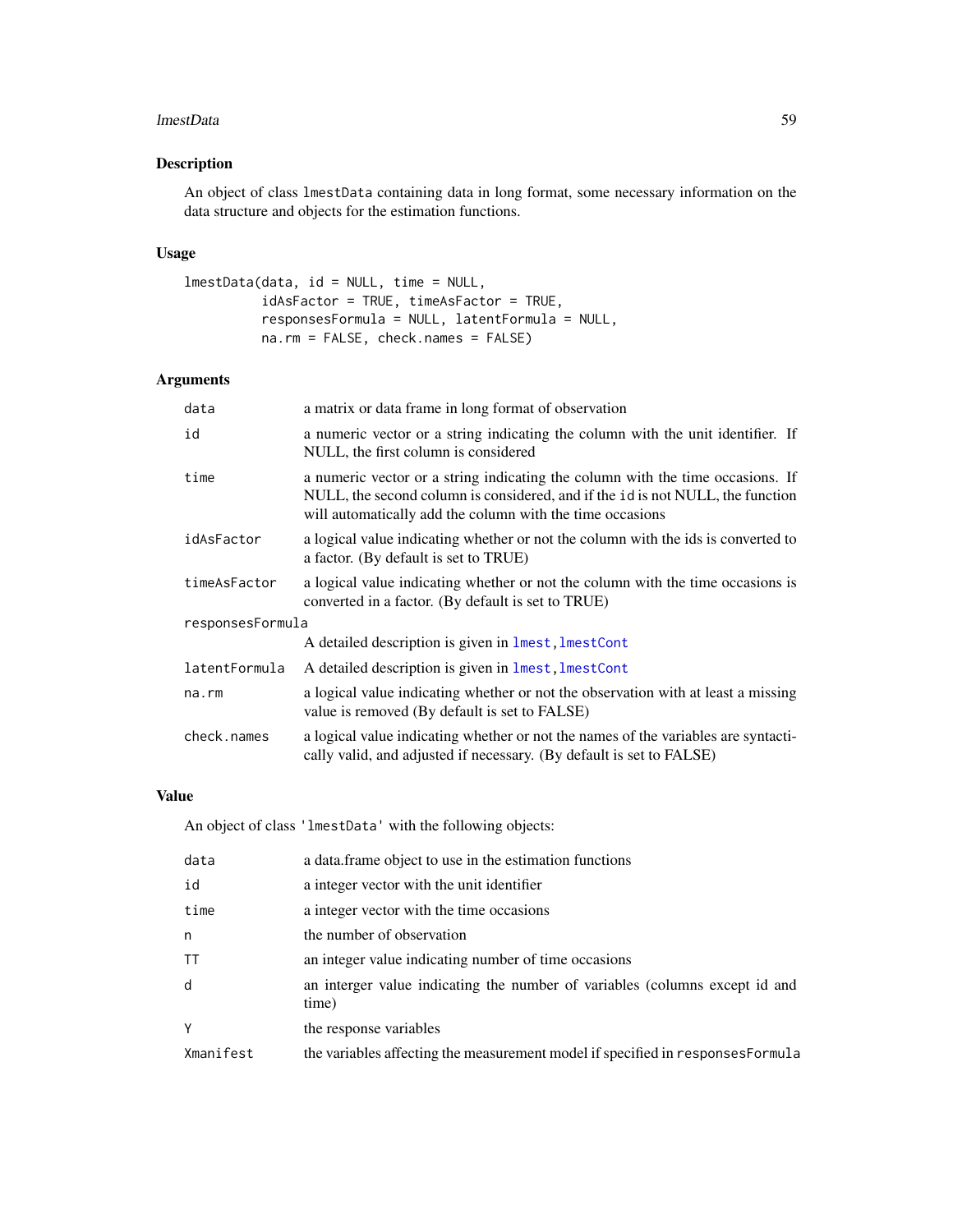60 lmestData and the contract of the contract of the contract of the contract of the contract of the contract of the contract of the contract of the contract of the contract of the contract of the contract of the contract

| Xinitial | the variables affecting the initial probabilities of the latent model if specified in<br>latentFormula    |
|----------|-----------------------------------------------------------------------------------------------------------|
| Xtrans   | the variables affecting the transition probabilities of the latent model if specified<br>in latentFormula |

#### Author(s)

Francesco Bartolucci, Silvia Pandolfi, Fulvia Pennoni, Alessio Farcomeni, Alessio Serafini

```
data(data_long_cont)
str(data_long_cont)
## Data with continous resposes
dt \leq lmestData(data = data_long_cont, id = "id", time="time")
str(dt)
## Summary of each variable and for each time
summary(dt)
## Summary of each variable
summary(dt, type = "cross")## Summary of each variable by time
summary(dt, type = "year")
plot(dt)
plot(dt, typePlot = "sh")
#######################
## Not run:
data("data_criminal_sim")
dt1 \le lmestData(data = data_criminal_sim, id = "id", time = "time")
str(dt1)
summary(dt1, varType = rep("d",ncol(dt1$Y)))
dt2 <- lmestData(data = data_criminal_sim, id = "id", time = "time",
                 responsesFormula = y1 + y2 ~ y3, latentFormula = ~ y7 + y8 | y9 + y10)
str(dt2)
## Summary for responses, covariates on the manifest distribution,
## covariates on intial and transition probabilities
```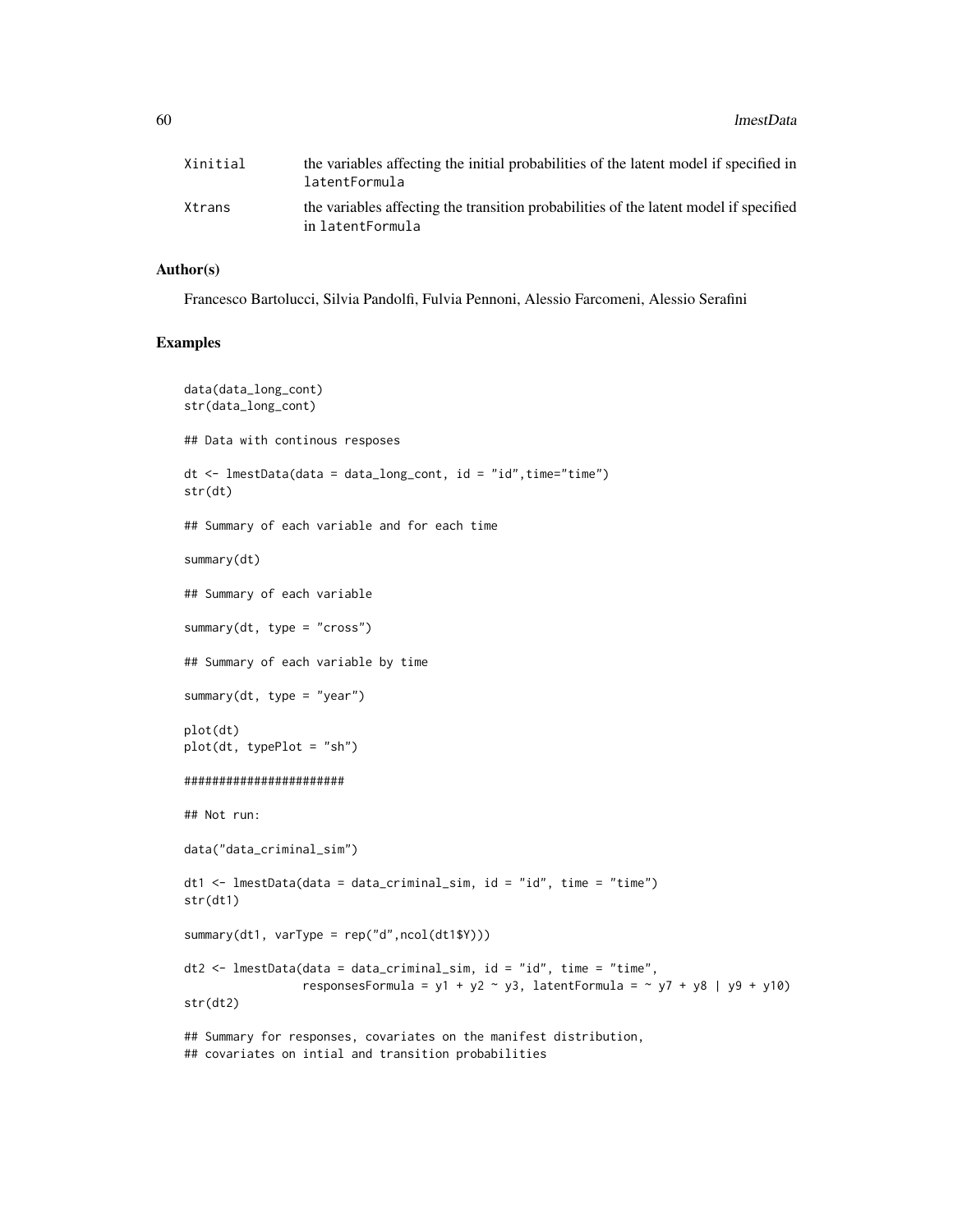```
summary(dt2, dataSummary = "responses",varType = rep("d",ncol(dt2$Y)))
summary(dt2, dataSummary = "manifest",varType = rep("d",ncol(dt2$Xmanifest)))
summary(dt2, dataSummary = "initial",varType = rep("d",ncol(dt2$Xinitial)))
summary(dt2, dataSummary = "transition", varType = rep("d", ncol(dt2$Xtrans)))
```

```
## End(Not run)
```
lmestDecoding *Perform local and global decoding*

### Description

Function that performs local and global decoding (Viterbi algorithm) from the output of lmest, lmestCont, and lmestMixed.

### Usage

```
lmestDecoding(est, sequence = NULL, fort = TRUE, ...)
## S3 method for class 'LMbasic'
lmestDecoding(est, sequence = NULL,fort = TRUE, ...)
## S3 method for class 'LMmanifest'
lmestDecoding(est, sequence = NULL, fort = TRUE, ...)
## S3 method for class 'LMlatent'
lmestDecoding(est, sequence = NULL, fort = TRUE,...)
## S3 method for class 'LMbasiccont'
lmestDecoding(est, sequence = NULL, fort = TRUE,...)
## S3 method for class 'LMmixed'
lmestDecoding(est, sequence = NULL, fort = TRUE,...)
```
#### Arguments

| est      | an object obtained from a call to lmest, lmestCont, and lmestMixed                                                                       |
|----------|------------------------------------------------------------------------------------------------------------------------------------------|
| sequence | an integer vector indicating the units for the decoding. If NULL the whole obser-<br>vations are considered. (By default is set to NULL) |
| fort     | to use fortran routines when possible                                                                                                    |
| $\cdots$ | further arguments                                                                                                                        |
|          |                                                                                                                                          |

### Value

| Ul | matrix of local decoded states corresponding to each row of Y  |
|----|----------------------------------------------------------------|
| Ug | matrix of global decoded states corresponding to each row of Y |

### Author(s)

Francesco Bartolucci, Silvia Pandolfi, Fulvia Pennoni, Alessio Farcomeni, Alessio Serafini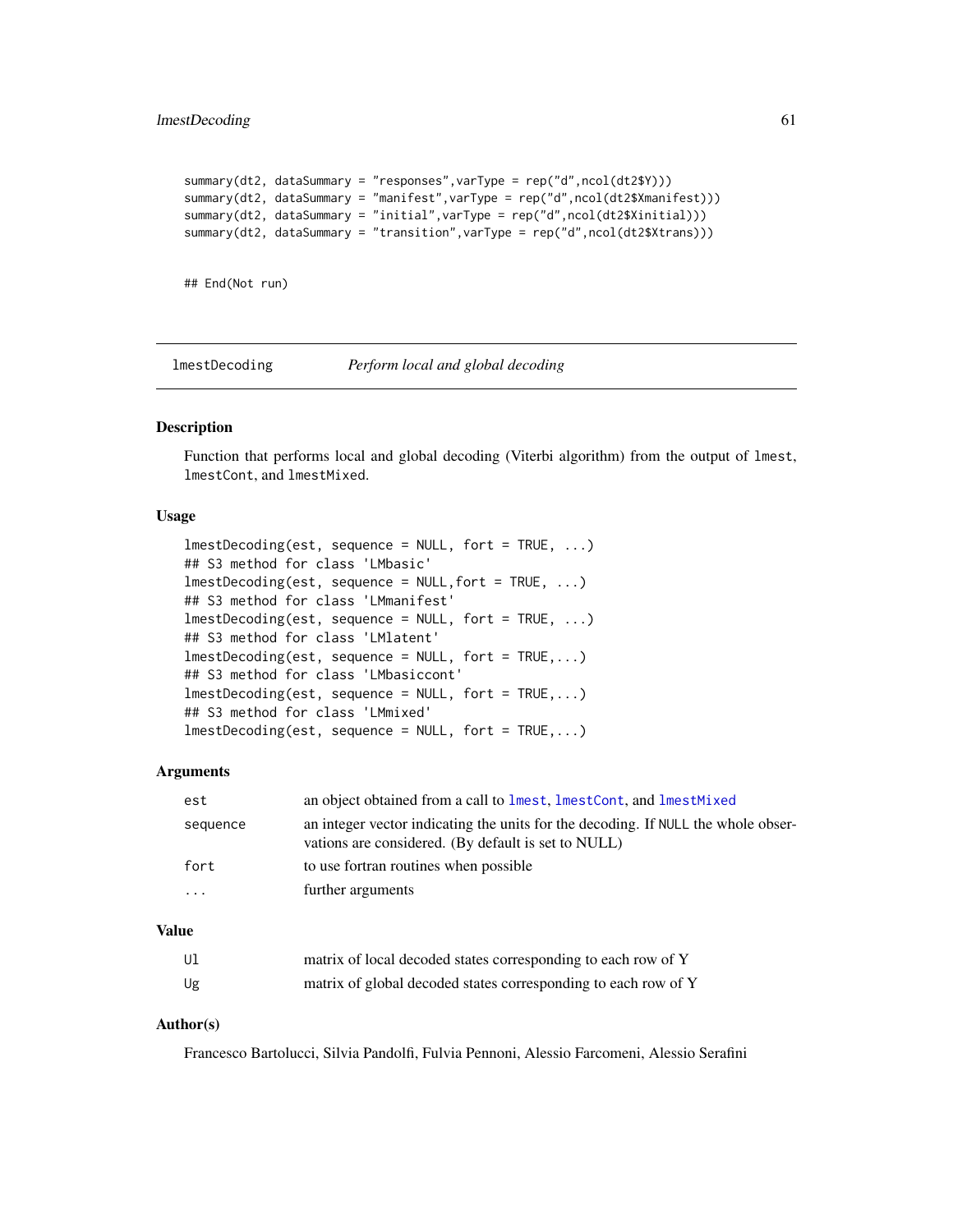#### References

Viterbi A. (1967) Error Bounds for Convolutional Codes and an Asymptotically Optimum Decoding Algorithm. *IEEE Transactions on Information Theory*, 13, 260-269.

Juan B., Rabiner L. (1991) Hidden Markov Models for Speech Recognition. *Technometrics*, 33, 251-272.

```
# Decoding for basic LM model
data("data_drug")
long \leftarrow data_drug[, -6]-1long \leq data.frame(id = 1:nrow(long), long)
long <- reshape(long,direction = "long",
                idvar = "id",varying = list(2:ncol(long)))est \leq lmest(index = c("id","time"),
             k = 3,
             data = long,
             weights = data_drug[,6],
             modBasic = 1)
# Decoding for a single sequence
out1 <- lmestDecoding(est, sequence = 1)
out2 <- lmestDecoding(est, sequence = 1:4)
# Decoding for all sequences
out3 <- lmestDecoding(est)
## Not run:
# Decoding for LM model with covariates on the initial and transition probabilities
data("data_SRHS_long")
SRHS <- data_SRHS_long[1:2400,]
# Categories rescaled to vary from 0 ("poor") to 4 ("excellent")
SRHS$srhs <- 5 - SRHS$srhs
est2 <- lmest(responsesFormula = srhs ~ NULL,
              latentFormula = \simI(gender - 1) +I( 0 + (race == 2) + (race == 3)) +I(\emptyset + (education == 4)) +I(\emptyset + (education == 5)) +
```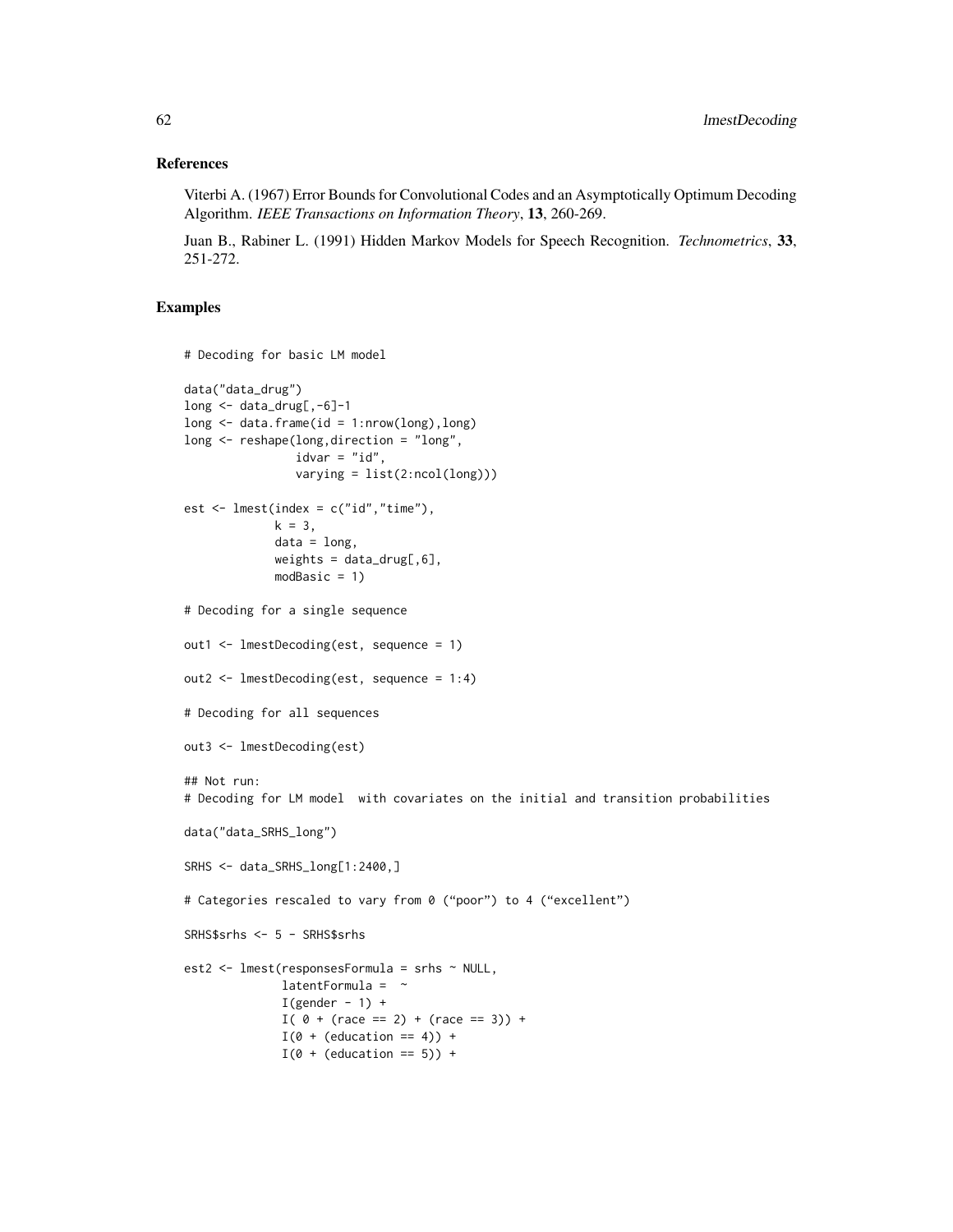## lmestFormula 63

```
I(age - 50) + I((age - 50)^2/100),index = c("id", "t"),data = SRHS,
              k = 2,paramLatent = "difflogit",
              output = TRUE)
# Decoding for a single sequence
out3 <- lmestDecoding(est2, sequence = 1)
# Decoding for the first three sequences
out4 <- lmestDecoding(est2, sequence = 1:3)
# Decoding for all sequences
out5 <- lmestDecoding(est2)
## End(Not run)
```
<span id="page-62-0"></span>lmestFormula *Formulas for* LMest *functions*

#### Description

Bulding formulas for [lmest](#page-49-0), [lmestCont](#page-54-0), [lmestMixed](#page-68-0), and [lmestMc](#page-65-0).

#### Usage

```
lmestFormula(data,
              response, manifest = NULL,
```

```
LatentInitial = NULL, LatentTransition = NULL,
AddInterceptManifest = FALSE,
AddInterceptInitial = TRUE,
AddInterceptTransition = TRUE, responseStart = TRUE,
manifestStart = TRUE, LatentInitialStart = TRUE,
LatentTransitionStart = TRUE)
```
### Arguments

| data     | a data frame or a matrix of data                                                                                               |
|----------|--------------------------------------------------------------------------------------------------------------------------------|
| response | a numeric or character vector indicating the column indices or the names for the<br>response variables                         |
| manifest | a numeric or character vector indicating the column indices or the names for the<br>covariates affecting the measurement model |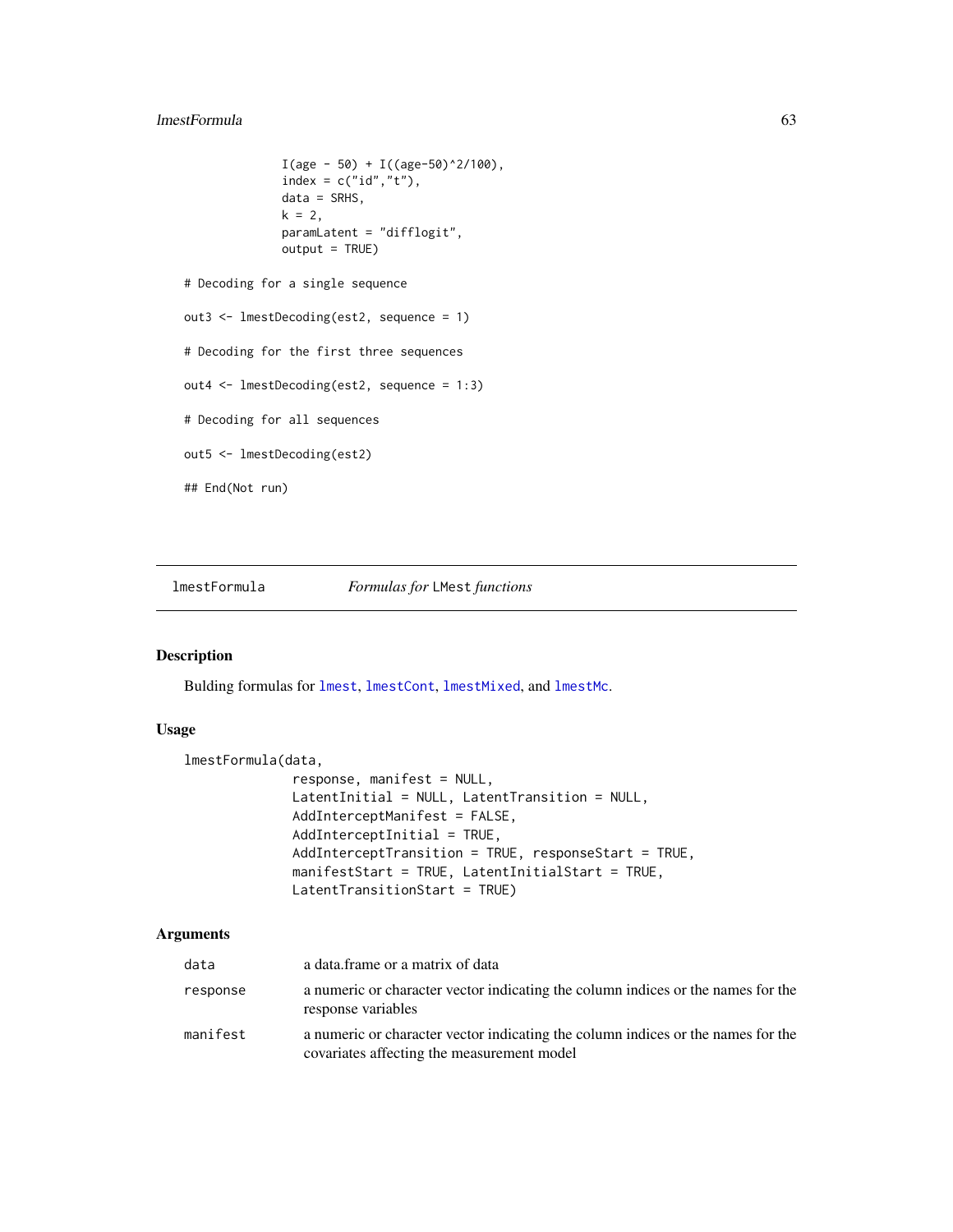|                        | LatentInitial a numeric or character vector indicating the column indices or the names for the<br>covariates affecting the initial probabilities |  |
|------------------------|--------------------------------------------------------------------------------------------------------------------------------------------------|--|
| LatentTransition       |                                                                                                                                                  |  |
|                        | a numeric or character vector indicating the column indices or the names for the<br>covariates affecting the transition probabilities            |  |
| AddInterceptManifest   |                                                                                                                                                  |  |
|                        | a logical value indicating whether the intercept is added to the covariates affect-<br>ing the measurement model                                 |  |
| AddInterceptInitial    |                                                                                                                                                  |  |
|                        | a logical value indicating whether the intercept is added to covariates affecting<br>the initial probabilities                                   |  |
| AddInterceptTransition |                                                                                                                                                  |  |
|                        | a logical value indicating whether the intercept is added to covariates affecting<br>the transition probabilities                                |  |
| responseStart          | a logical value indicating whether the response variables names start with response<br>argument                                                  |  |
| manifestStart          | a logical value indicating whether the covariates names start with manifest<br>argument                                                          |  |
| LatentInitialStart     |                                                                                                                                                  |  |
|                        | a logical value indicating whether the covariates names start with LatentInitial<br>argument                                                     |  |
| LatentTransitionStart  |                                                                                                                                                  |  |
|                        | a logical value indicating whether the covariates names start with LatentTransition<br>argument                                                  |  |

## Details

Generates formulas for responsesFormula and latentFormula to use in [lmest](#page-49-0), [lmestCont](#page-54-0), [lmestMixed](#page-68-0), and [lmestMc](#page-65-0).

### Value

Returns a list with responsesFormula and latentFormula objects.

### Author(s)

Francesco Bartolucci, Silvia Pandolfi, Fulvia Pennoni, Alessio Farcomeni, Alessio Serafini

## Examples

```
data(data_SRHS_long)
names(data_SRHS_long)
```
# Formula with response srhs and covariates for both initail and transition: # gender,race,educational,age.

```
## LM model with covariates on the latent model
# and with intercepts on the initial and transition probabilities
```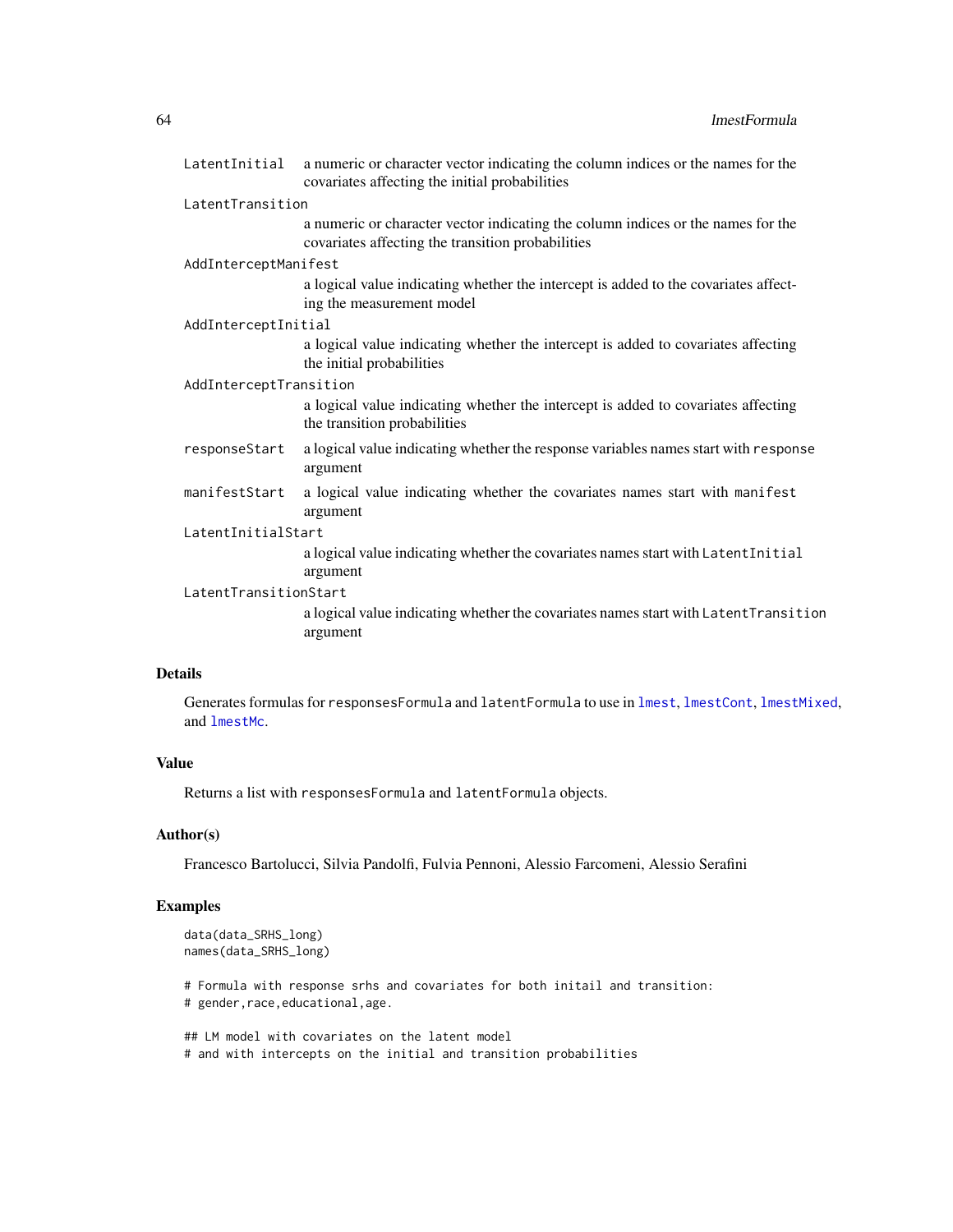```
fm <- lmestFormula(data = data_SRHS_long,
                   response = "srhs",
                   LatentInitial = 3:6, LatentTransition = 3:6)
fm
## LM model with covariates on the latent model
# and without intercepts on the initial and transition probabilities
fm <- lmestFormula(data = data_SRHS_long,
                   response = "srhs",
                   LatentInitial = 3:6, LatentTransition = 3:6,
                   AddInterceptInitial = FALSE,AddInterceptTransition = FALSE)
fm
######
data(data_criminal_sim)
str(data_criminal_sim)
# Formula with only the responses from y1 to y10
fm <- lmestFormula(data = data_criminal_sim,response = "y")$responsesFormula
fm
# Formula with only the responses from y1 to y10 and intercept for manifest
fm <- lmestFormula(data = data_criminal_sim,
                   response = "y",AddInterceptManifest = TRUE)$responsesFormula
fm
## LM model for continous responses
data(data_long_cont)
names(data_long_cont)
# Formula with response Y1, Y2, no covariate for manifest,
# X1 covariates for initail and X2 covariate for transition
fm <- lmestFormula(data = data_long_cont,
                   response = c("Y"),
                   LatentInitial = "X"LatentTransition = "X2")
fm
## Wrong model specification since two variable start with X.
# Check the starts arguments.
# For the right model:
fm <- lmestFormula(data = data_long_cont,
                   response = c("Y"),
```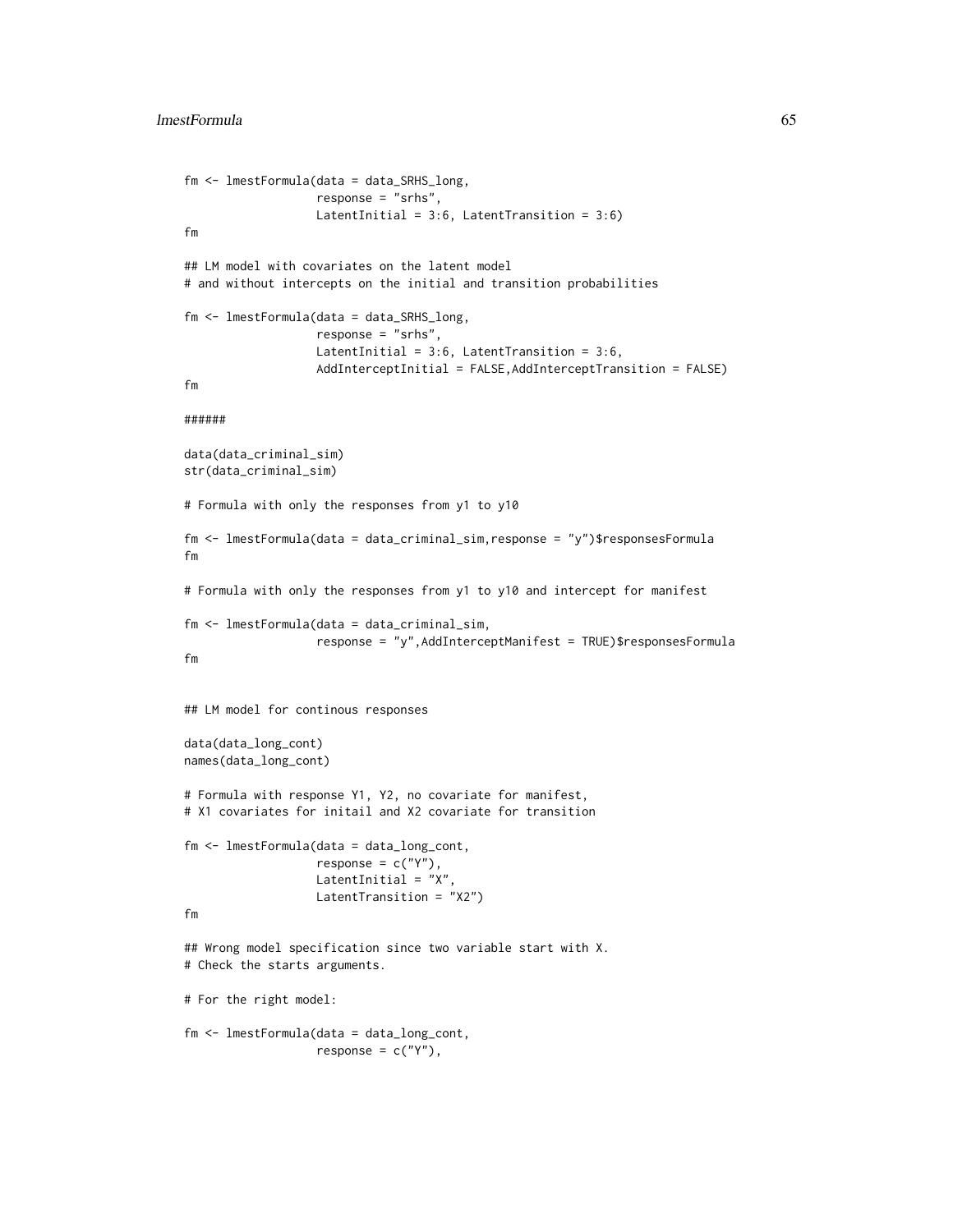```
LatentInitial = "X1",LatentTransition = "X2")
fm
## or
fm <- lmestFormula(data = data_long_cont,
                   response = c("Y"),
                   LatentInitial = 6, LatentTransition = "X2",
                   LatentInitialStart = FALSE)
fm
## Not run:
data(data_criminal_sim)
data_criminal_sim <- data.frame(data_criminal_sim)
# Mixed LM model for females
responsesFormula <- lmestFormula(data = data_criminal_sim,
                                 response = "y")$responsesFormula
out <- lmest(responsesFormula = responsesFormula,
             index = c("id", "time"),data = data_criminal_sim,
             k = 2## End(Not run)
```
<span id="page-65-0"></span>

lmestMc *Estimate Markov Chain models*

### Description

Main function for estimating Markov Chain (MC) models for categorical responses with or without covariates.

#### Usage

```
lmestMc(responsesFormula = NULL,
        data, index, start = 0,
        modBasic = 0, weights = NULL,
        tol = 10^{\circ}-8, maxit = 1000,
        out_se = FALSE, output = FALSE, fort = TRUE, seed = NULL)
```
### Arguments

responsesFormula

a symbolic description of the model to fit. A detailed description is given in the 'Details' section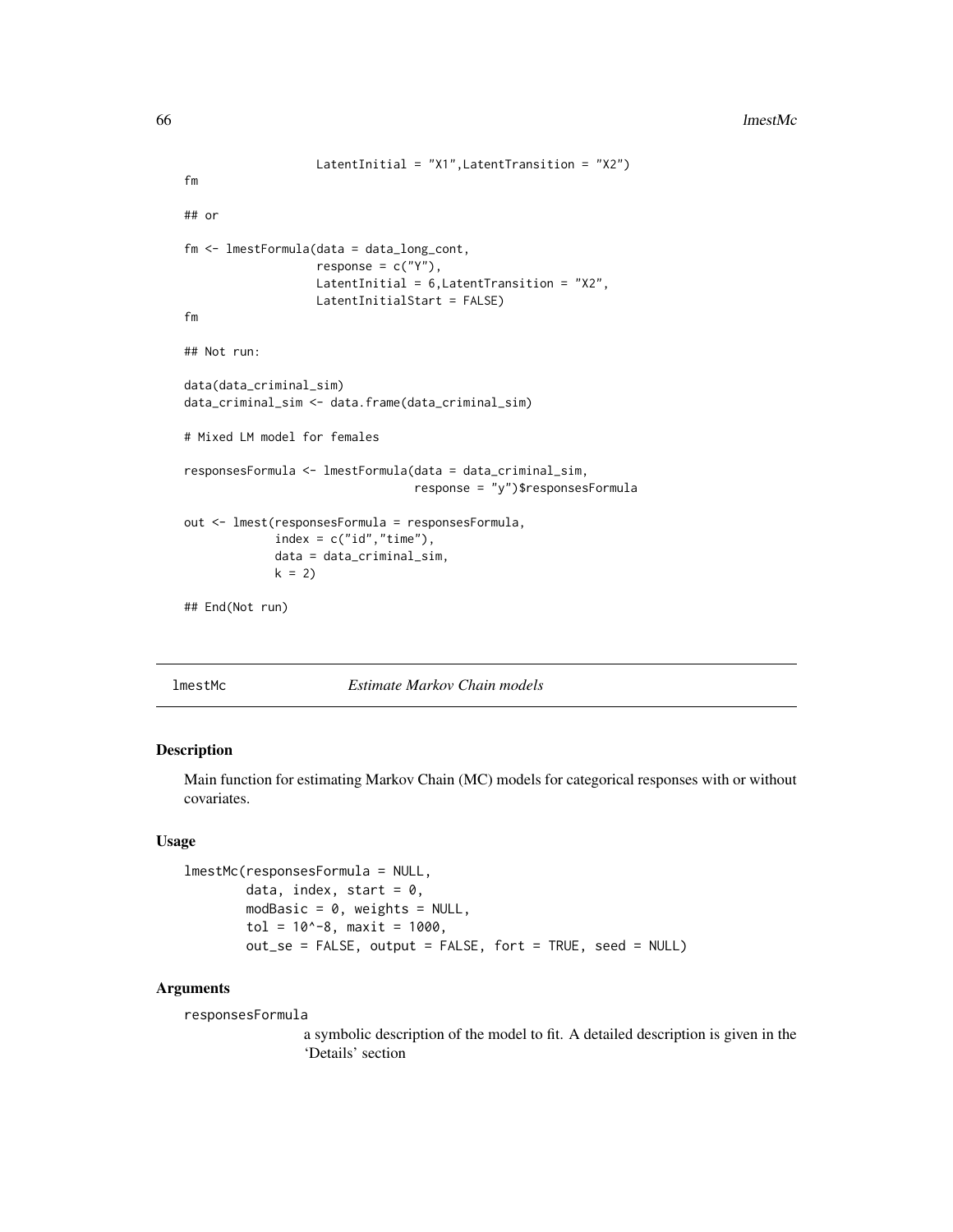#### $l$ mestMc 67

| data     | a data. frame in long format                                                                                                     |
|----------|----------------------------------------------------------------------------------------------------------------------------------|
| index    | a character vector with two elements, the first indicating the name of the unit<br>identifier, and the second the time occasions |
| start    | type of starting values (0 = deterministic, 1 = random, 2 = initial values in input)                                             |
| modBasic | model on the transition probabilities (0 for time-heter., 1 for time-homog., from<br>2 to (TT-1) partial homog. of that order)   |
| weights  | an optional vector of weights for the available responses                                                                        |
| tol      | tolerance level for convergence                                                                                                  |
| maxit    | maximum number of iterations of the algorithm                                                                                    |
| out_se   | to compute the information matrix and standard errors (FALSE is the default<br>option)                                           |
| output   | to return additional output (PI, Piv) (MCcov-class)                                                                              |
| fort     | to use fortran routines when possible (By default is set to TRUE)                                                                |
| seed     | An integer value with the random number generator state.                                                                         |
|          |                                                                                                                                  |

### Details

The function lmestMc estimates the basic MC model and the MC model with covariates for categorical responses. The function requires data in long format and two additional column indicating the unit identifier and the time occasions.

responsesFormula is used to specify the basic MC models and the model with covariates:

• responsesFormula =  $y1 + y2 \sim \text{NULL}$ the MC model without covariates and two responses (y1 and y2) is specified;

• responsesFormula = NULL all the columns in the data except the "id" and "time" columns are used to estimate MC

- responsesFormula =  $y1 \sim x1 + x2$  |  $x3 + x4$ the MC model with one response (y1), two covariates affecting the initial probabilities (x1 and  $x2$ ) and other two different covariates affecting the transition probabilities ( $x3$  and  $x4$ ) is specified;
- responsesFormula =  $y1 \sim x1 + x2$ the MC model with one response (y1) and two covariates (x1 and x2) affecting both the initial and transition probabilities is specified.

Missing responses are not allowed.

without covariates;

# Value

Returns an object of class 'MCbasic' for the basic model without covariates (see [MCbasic-class](#page-80-0)), or an object of class 'MCcov' for the model with covariates (see [MCcov-class](#page-81-0)).

### Author(s)

Francesco Bartolucci, Silvia Pandolfi, Fulvia Pennoni, Alessio Farcomeni, Alessio Serafini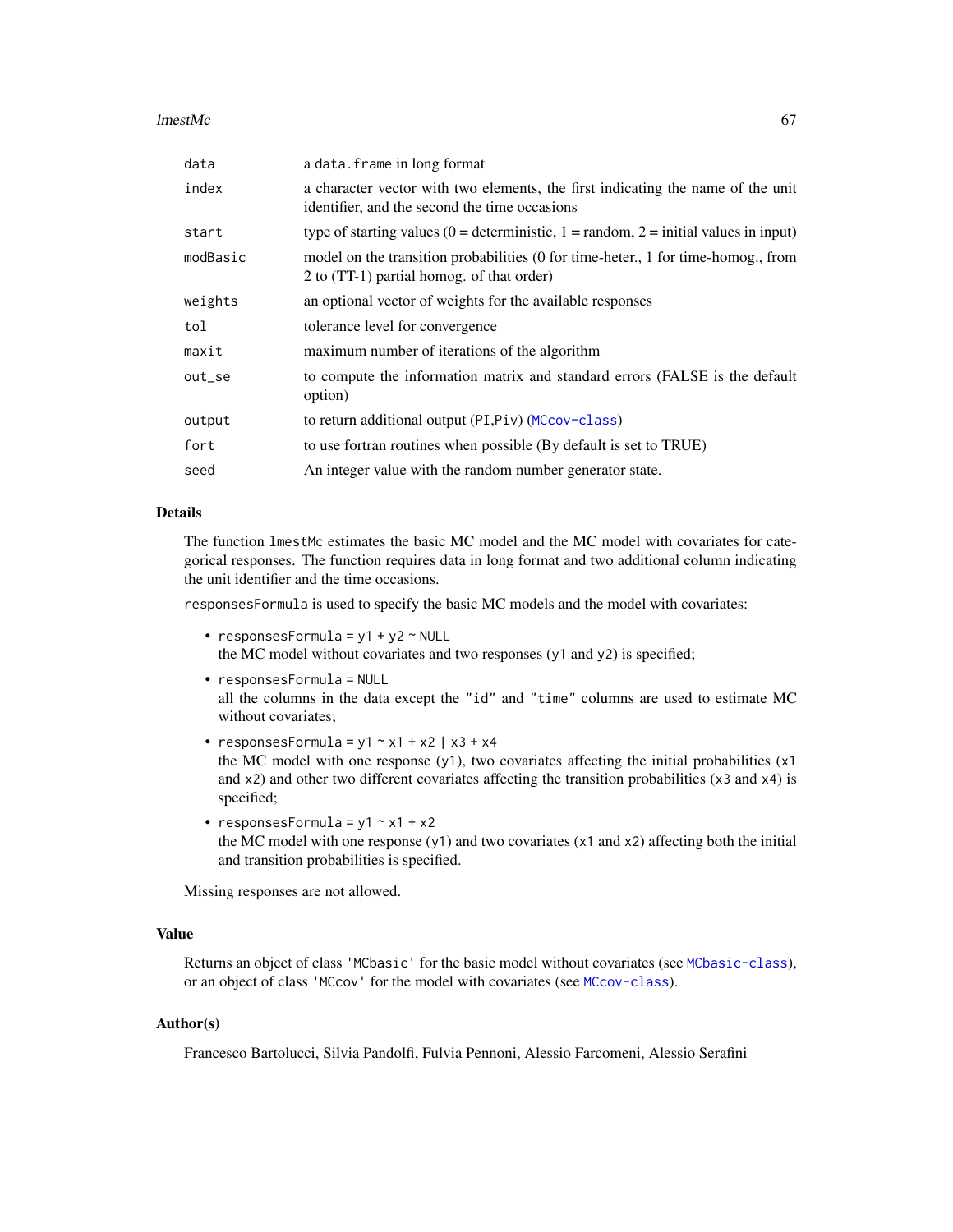### References

Bartolucci F., Pandolfi S., Pennoni F. (2017) LMest: An R Package for Latent Markov Models for Longitudinal Categorical Data, *Journal of Statistical Software*, 81(4), 1-38.

Bartolucci, F., Farcomeni, A. and Pennoni, F. (2013) *Latent Markov Models for Longitudinal Data*, Chapman and Hall/CRC press.

```
## Not run:
# Basic Markov Chain model
data("RLMSlong")
# Categories rescaled from 1 "absolutely unsatisfied" to 5 "absolutely satisfied"
RLMSlong$value <- 5 - RLMSlong$value
out <- lmestMc(responsesFormula = value ~ NULL,
              index = c("id", "time"),
              modBasic = 1,
              data = RLMSlong)
out
summary(out)
# Example of drug consumption data
data("data_drug")
long <- data_drug[,-6]
long \leq data.frame(id = 1:nrow(long), long)
long <- reshape(long,direction = "long",
                idvar = "id",varying = list(2:ncol(long)))out1 <- lmestMc(index = c("id","time"), data = long,
               weights = data_drug[,6], modBasic = 1, out_se = TRUE)
out1
### MC model with covariates
### Covariates: gender, race, educational level (2 columns), age and age^2
data("data_SRHS_long")
SRHS <- data_SRHS_long[1:2400,]
# Categories of the responses rescaled from 1 "poor" to 5 "excellent"
SRHS$srhs <- 5 - SRHS$srhs
```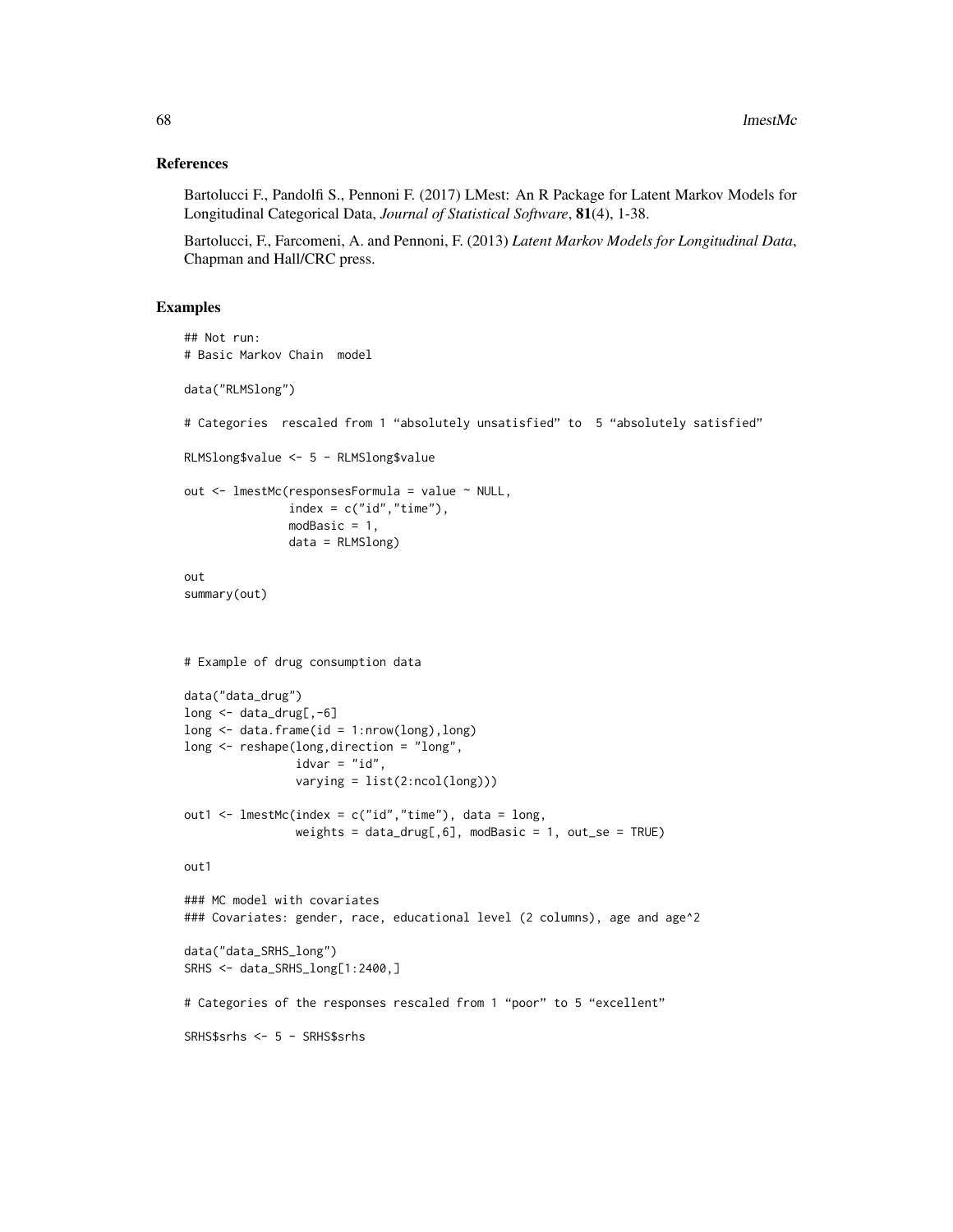```
out2 <- lmestMc(responsesFormula = srhs ~
                I( 0 + (race==2) + (race == 3)) +I(\emptyset + (education == 4)) +I(\emptyset + (education == 5)) +I(age - 50) +I((age-50)^2/100),
                index = c("id", "t"),
                data = SRHS)
out2
summary(out2)
# Criminal data
data(data_criminal_sim)
data_criminal_sim = data.frame(data_criminal_sim)
out3 <- lmestMc(responsesFormula = y5~sex,
                index = c("id", "time"),
                data = data_criminal_sim,
                output = TRUE)
out3
## End(Not run)
```
<span id="page-68-0"></span>lmestMixed *Estimate mixed Latent Markov models*

## Description

Main function for estimating the mixed latent Markov (LM) models for categorical responses with discrete random effects in the latent model.

### Usage

```
lmestMixed(responsesFormula = NULL,
           data, index, k1, k2, start = 0,
           weights = NULL, tol = 10^{\circ}-8, maxit = 1000,
           out_se = FALSE, seed = NULL)
```
### Arguments

responsesFormula

a symbolic description of the model to fit. A detailed description is given in the 'Details' section

data a data.frame in long format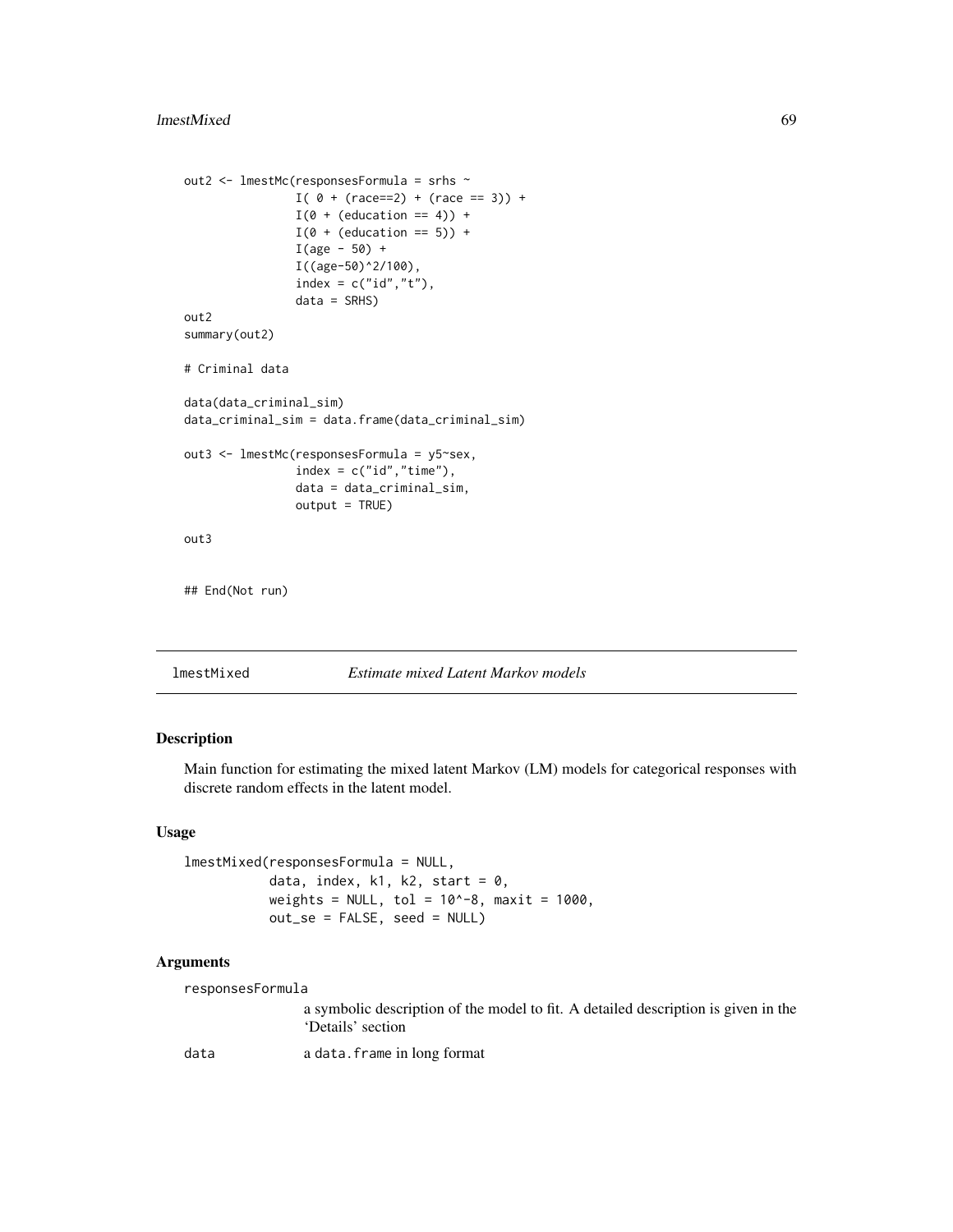| index          | a character vector with two elements, the first indicating the name of the unit<br>identifier, and the second the time occasions |
|----------------|----------------------------------------------------------------------------------------------------------------------------------|
| k1             | number of latent classes                                                                                                         |
| k <sub>2</sub> | number of latent states                                                                                                          |
| start          | type of starting values (0 = deterministic, 1 = random, 2 = initial values in input)                                             |
| weights        | an optional vector of weights for the available responses                                                                        |
| tol            | tolerance level for convergence                                                                                                  |
| maxit          | maximum number of iterations of the algorithm                                                                                    |
| out_se         | to compute the information matrix and standard errors (FALSE is the default<br>option)                                           |
| seed           | an integer value with the random number generator state                                                                          |

#### Details

The function lmestMixed estimates the mixed LM for categorical data. The function requires data in long format and two additional columns indicating the unit identifier and the time occasions.

responsesFormula is used to specify the responses of the mixed LM model:

- responsesFormula =  $y1 + y2 \sim \text{NULL}$ the mixed LM model with two categorical responses (y1 and y2) is specified;
- responsesFormula = NULL all the columns in the data except the "id" and "time" columns are used as responses to estimate the mixed LM.

Missing responses are not allowed.

### Value

Returns an object of class 'LMmixed' (see [LMmixed-class](#page-76-0)).

## Author(s)

Francesco Bartolucci, Silvia Pandolfi, Fulvia Pennoni, Alessio Farcomeni, Alessio Serafini

## References

Bartolucci F., Pandolfi S., Pennoni F. (2017) LMest: An R Package for Latent Markov Models for Longitudinal Categorical Data, *Journal of Statistical Software*, 81(4), 1-38.

Bartolucci, F., Farcomeni, A. and Pennoni, F. (2013) *Latent Markov Models for Longitudinal Data*, Chapman and Hall/CRC press.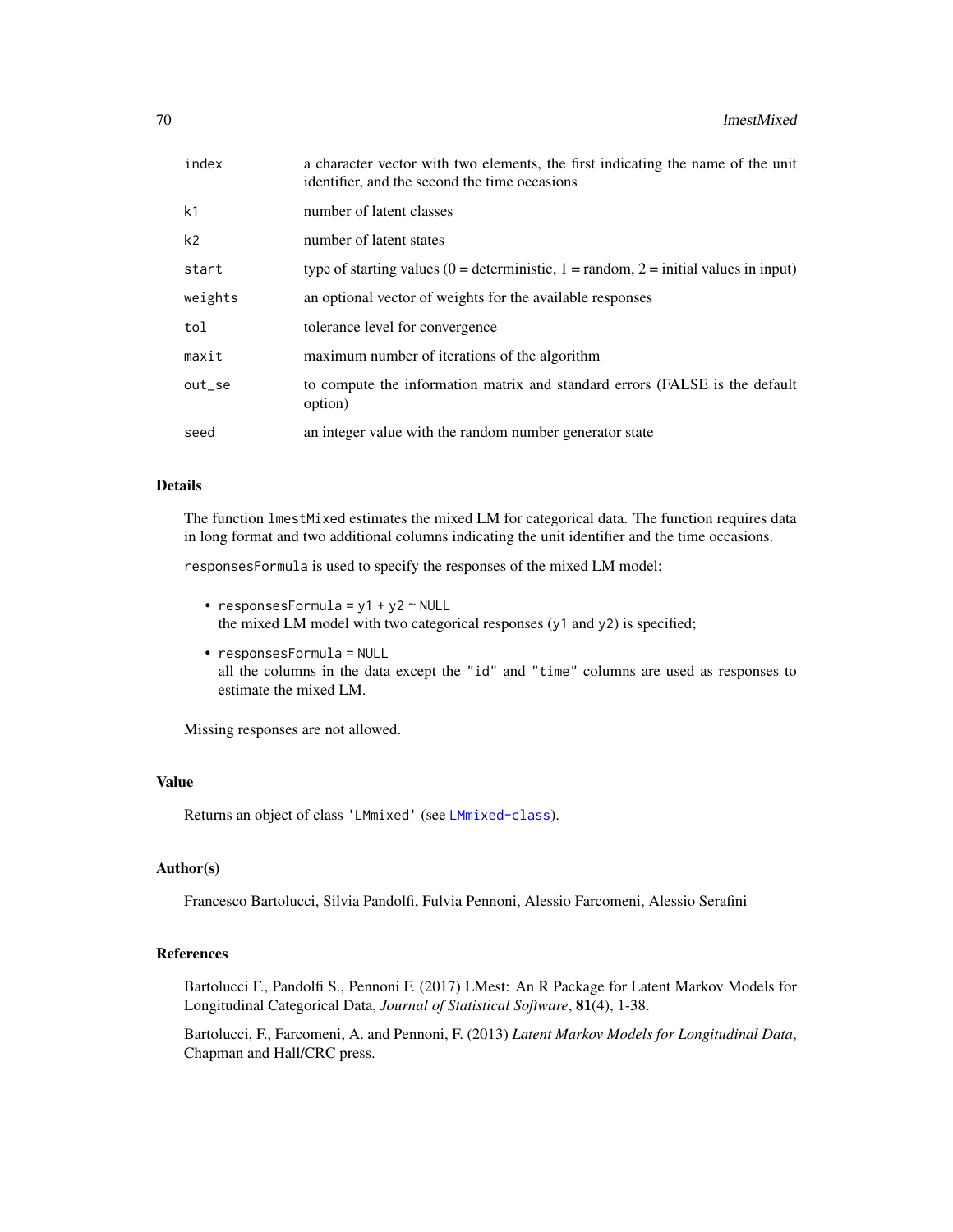#### lmestSearch 71

## Examples

```
## Not run:
# Example based on criminal data
data(data_criminal_sim)
data_criminal_sim <- data.frame(data_criminal_sim)
# Estimate mixed LM model for females
responsesFormula <- lmestFormula(data = data_criminal_sim,
                                 response = "y")$responsesFormula
# fit mixed LM model only for females
out <- lmestMixed(responsesFormula = responsesFormula,
                  index = c("id", "time"),
                  k1 = 2,
                  k2 = 2,
                  data = data_criminal_sim[data_criminal_sim$sex == 2,])
out
summary(out)
## End(Not run)
```
lmestSearch *Search for the global maximum of the log-likelihood*

### Description

Function that searches for the global maximum of the log-likelihood of different models and selects the optimal number of states.

#### Usage

```
lmestSearch(responsesFormula = NULL, latentFormula = NULL,
             data, index, k,
             version = c("categorical", "continuous"),
             weights = NULL, nrep = 2, tol1 = 10^{\circ}-5,
             tol2 = 10^{\circ} - 10, out_se = FALSE, seed = NULL, ...)
```
#### Arguments

| responsesFormula |                                                                                                                         |
|------------------|-------------------------------------------------------------------------------------------------------------------------|
|                  | a symbolic description of the model to fit. A detailed description is given in the<br>'Details' section of lmest        |
| latentFormula    | a symbolic description of the model to fit. A detailed description is given in the<br>'Details' section of <b>lmest</b> |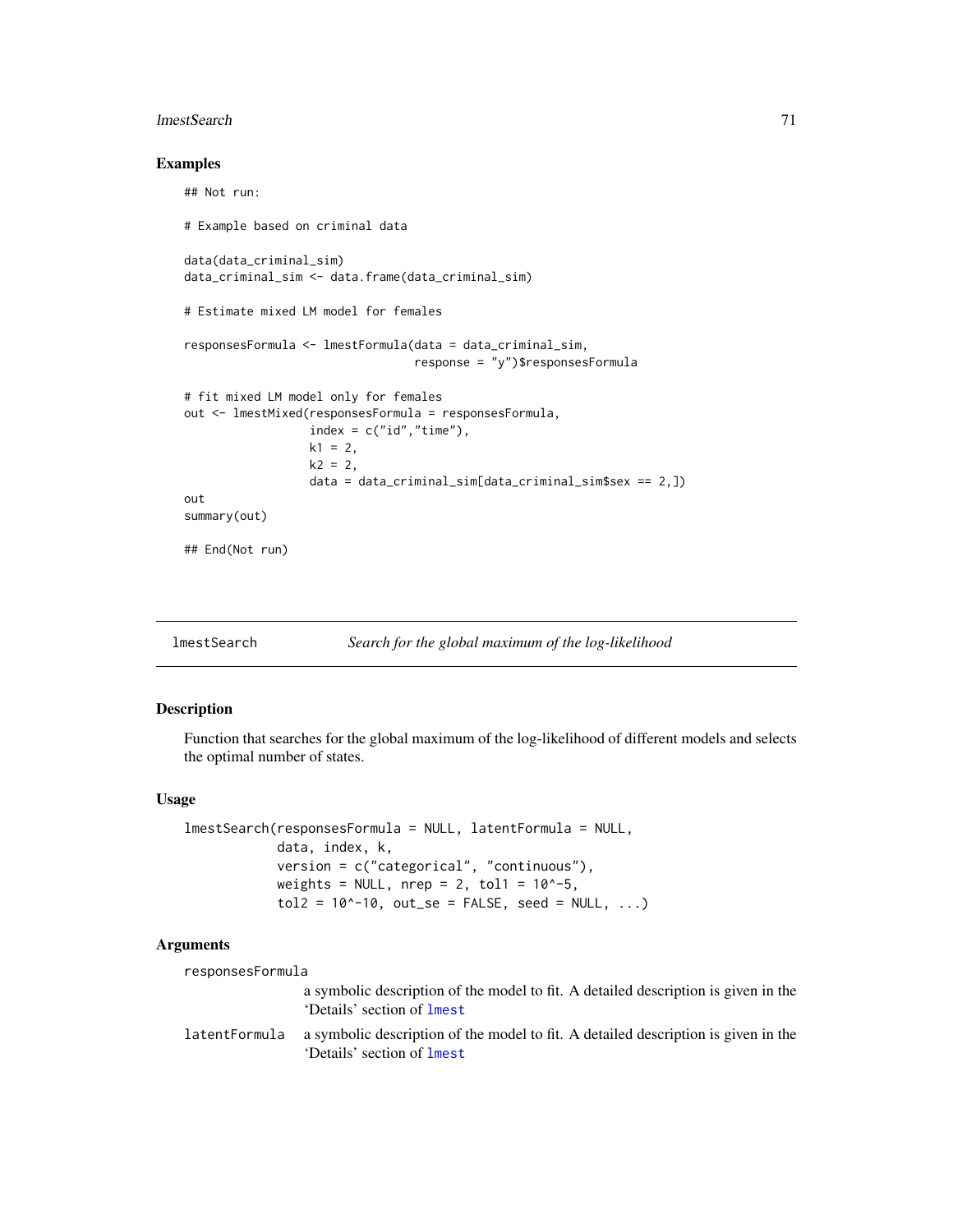| data      | a data. frame in long format                                                                                                     |
|-----------|----------------------------------------------------------------------------------------------------------------------------------|
| index     | a character vector with two elements, the first indicating the name of the unit<br>identifier, and the second the time occasions |
| k         | a vector of integer values for the number of latent states                                                                       |
| weights   | an optional vector of weights for the available responses                                                                        |
| version   | type of responses for the LM model: "categorical" and "continuous"                                                               |
| nrep      | number of repetitions of each random initialization                                                                              |
| tol1      | tolerance level for checking convergence of the algorithm in the random initial-<br>izations                                     |
| tol2      | tolerance level for checking convergence of the algorithm in the last determinis-<br>tic initialization                          |
| out_se    | to compute the information matrix and standard errors (FALSE is the default<br>option)                                           |
| seed      | an integer value with the random number generator                                                                                |
| $\ddotsc$ | additional arguments to be passed to functions linest or linest Cont                                                             |
|           |                                                                                                                                  |

## Details

The function combines deterministic and random initializations strategy to reach the global maximum of the model log-likelihood. It uses one deterministic initialization (start=0) and a number of random initializations (start=1) proportional to the number of latent states. The tolerance level is set equal to 10^-5. Starting from the best solution obtained in this way, a final run is performed (start=2) with a default tolerance level equal to  $10^{\text{A}}-10$ .

Missing responses are allowed according to the model to be estimated.

### Value

Returns an object of class 'LMsearch' with the following components:

| out.single | Output of every LM model estimated for each number of latent states given in<br>input           |
|------------|-------------------------------------------------------------------------------------------------|
| Aic        | Values the Akaike Information Criterion for each number of latent states given<br>in input      |
| Bic        | Values of the Bayesian Information Criterion for each number of latent states<br>given in input |
| lkv        | Values of log-likelihood for each number of latent states given in input.                       |

### Author(s)

Francesco Bartolucci, Silvia Pandolfi, Fulvia Pennoni, Alessio Farcomeni, Alessio Serafini

## References

Bartolucci F., Pandolfi S., Pennoni F. (2017) LMest: An R Package for Latent Markov Models for Longitudinal Categorical Data, *Journal of Statistical Software*, 81(4), 1-38.

Bartolucci, F., Farcomeni, A. and Pennoni, F. (2013) *Latent Markov Models for Longitudinal Data*, Chapman and Hall/CRC press.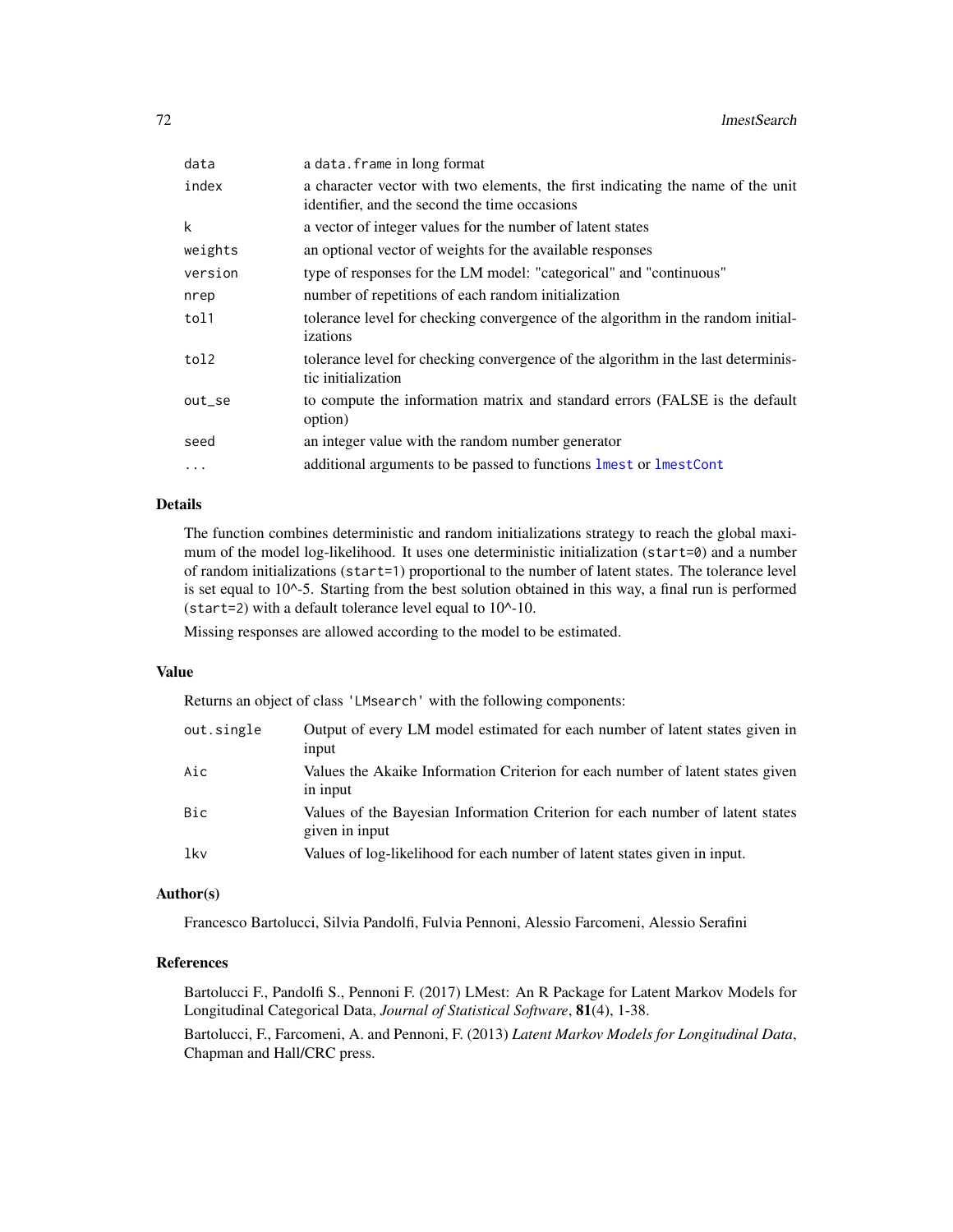#### lmestSearch 73

# Examples

```
### Example with data on drug use in wide format
data("data_drug")
long <- data_drug[,-6]
# add labels referred to the identifier
long \leq data.frame(id = 1:nrow(long), long)
# reshape data from the wide to the long format
long <- reshape(long,direction = "long",
                idvar = "id",
                varying = list(2:ncol(long)))
out <- lmestSearch(data = long,
                   index = c("id", "time"),
                   version = "categorical",
                   k = 1:3,
                   weights = data_drug[, 6],modBasic = 1,
                   seed = 123)
out
summary(out$out.single[[3]])
## Not run:
### Example with data on self rated health
# LM model with covariates in the measurement model
data("data_SRHS_long")
SRHS <- data_SRHS_long[1:1000,]
# Categories rescaled to vary from 1 ("poor") to 5 ("excellent")
SRHS$srhs <- 5 - SRHS$srhs
out1 <- lmestSearch(data = SRHS,
                    index = c("id", "t"),
              version = "categorical",
             responsesFormula = srhs ~ -1 +
             I(gender - 1) +I( 0 + (race == 2) + (race == 3)) +I(\emptyset + (education == 4)) +I(\emptyset + (education == 5)) + I(age - 50) +I((age-50)^2/100),
                   k = 1:2,
                   out_se = TRUE,
```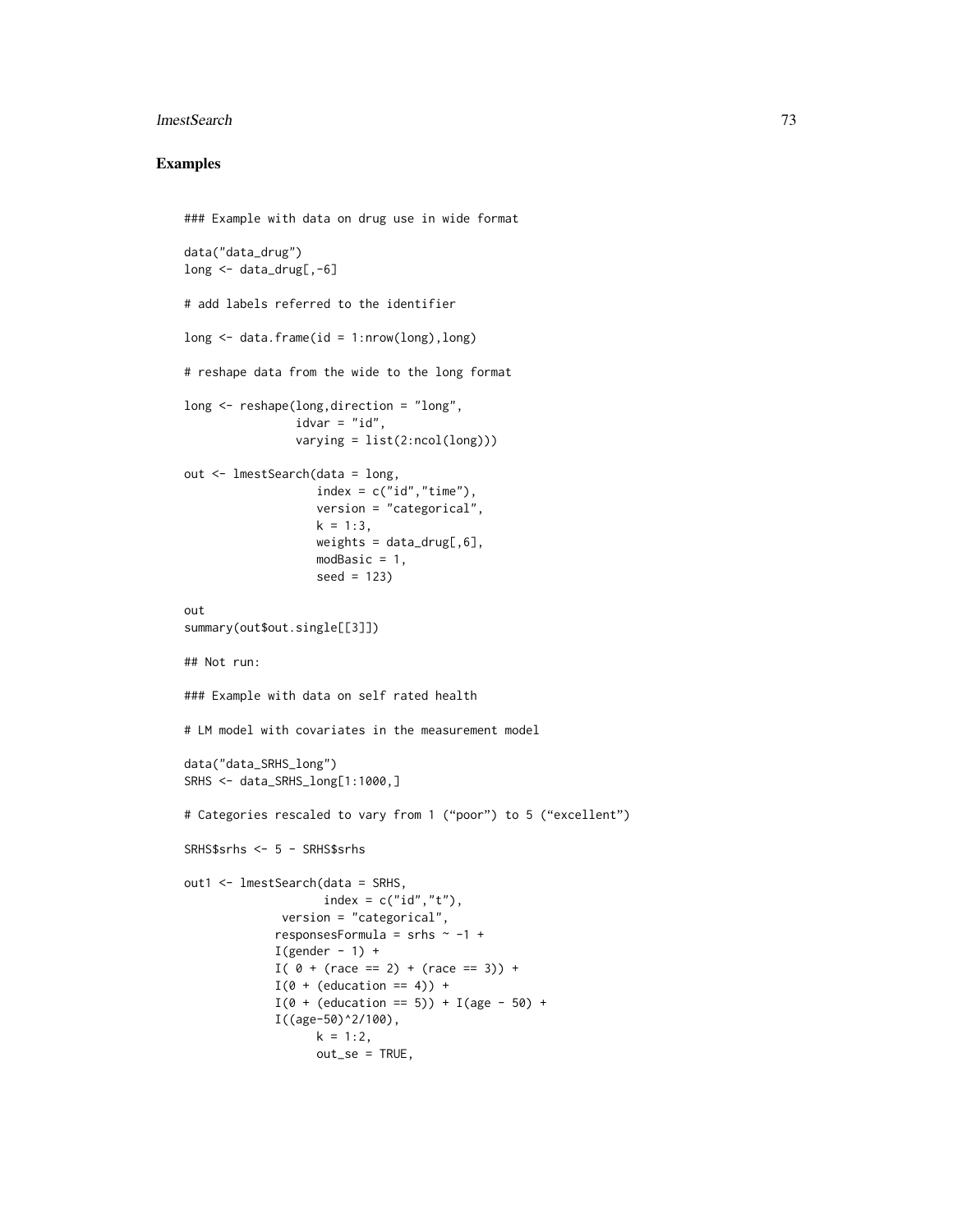```
seed = 123)
summary(out1)
summary(out1$out.single[[2]])
## End(Not run)
```
LMlatent-class *Class* 'LMlatent'

# Description

An S3 class object created by [lmest](#page-49-0) for Latent Markov (LM) model with covariates in the latent model.

| 1 <sup>k</sup> | maximum log-likelihood                                                                                                                                                                                                                      |
|----------------|---------------------------------------------------------------------------------------------------------------------------------------------------------------------------------------------------------------------------------------------|
| Be             | estimated array of the parameters affecting the logit for the initial probabilities                                                                                                                                                         |
| Ga             | estimated array of the parameters affecting the logit for the transition probabili-<br>ties                                                                                                                                                 |
| Piv            | estimate of initial probability matrix. The first state is used as reference category<br>when $param = "multilogit"$                                                                                                                        |
| PI             | estimate of transition probability matrices. State u is used as reference category<br>when $paramLatent = "multilogit"$                                                                                                                     |
| Psi            | estimate of conditional response probabilities (mb $x$ k $x$ r)                                                                                                                                                                             |
| np             | number of free parameters                                                                                                                                                                                                                   |
| k              | optimal number of latent states                                                                                                                                                                                                             |
| aic            | value of the Akaike Information Criterion for model selection                                                                                                                                                                               |
| bic            | value of the Bayesian Information Criterion for model selection                                                                                                                                                                             |
| lkv            | log-likelihood trace at every step of the EM algorithm                                                                                                                                                                                      |
| n              | number of observations in the data                                                                                                                                                                                                          |
| TT             | number of time occasions                                                                                                                                                                                                                    |
| paramLatent    | type of parametrization for the transition probabilities ("multilogit" = standard<br>multinomial logit for every row of the transition matrix, "difflogit" = multino-<br>mial logit based on the difference between two sets of parameters) |
| V              | array containing the posterior distribution of the latent states for each response<br>configuration and time occasion                                                                                                                       |
| Ul             | matrix containing the predicted sequence of latent states by the local decoding<br>method                                                                                                                                                   |
| sePsi          | standard errors for the conditional response matrix                                                                                                                                                                                         |
| seBe           | standard errors for Be                                                                                                                                                                                                                      |
| seGa           | standard errors for Ga                                                                                                                                                                                                                      |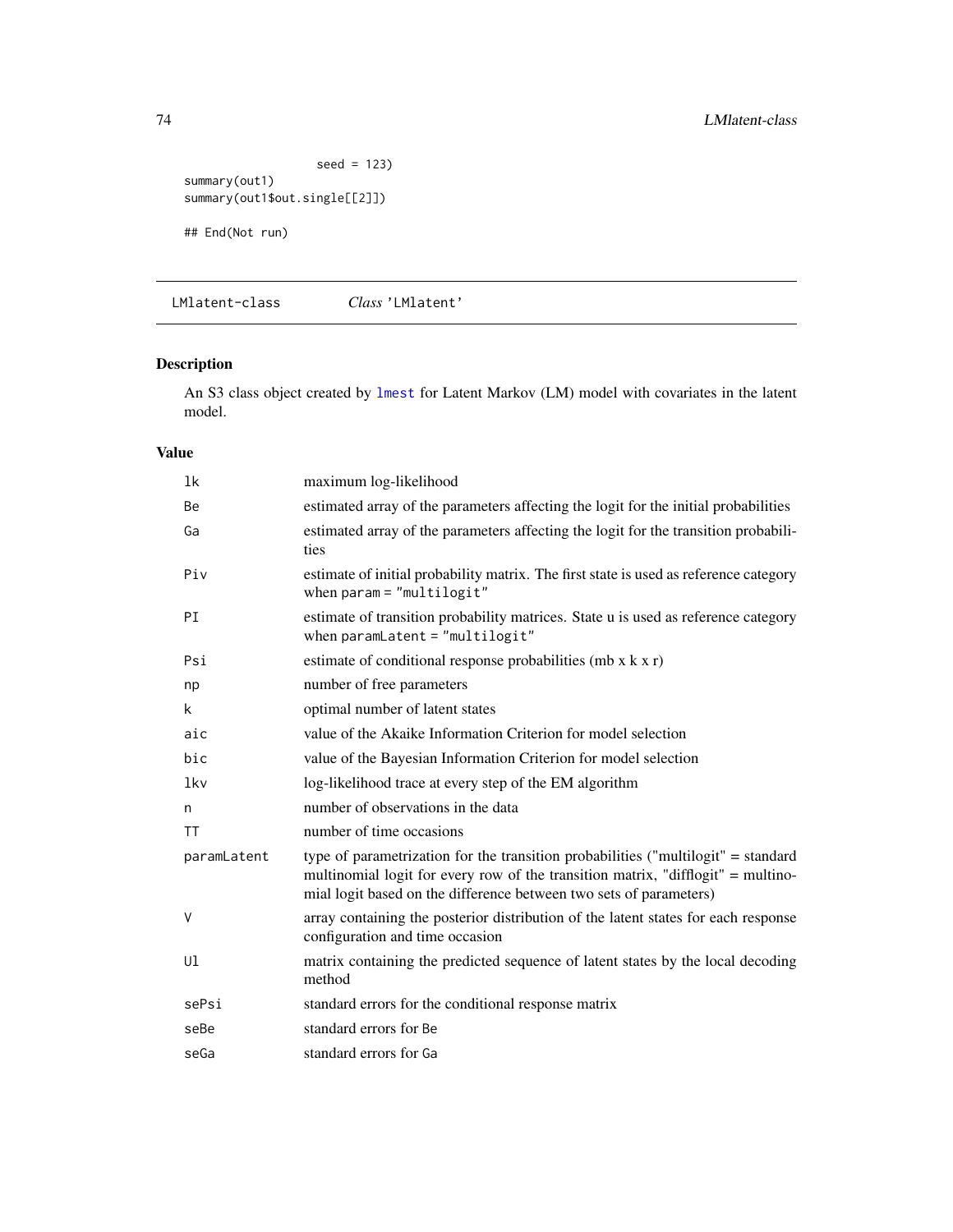# <span id="page-74-0"></span>LMlatentcont-class 75

| Lk         | vector containing the values of the log-likelihood of the LM model with each k<br>(latent states) |
|------------|---------------------------------------------------------------------------------------------------|
| <b>Bic</b> | vector containing the values of the BIC for each k                                                |
| Aic        | vector containing the values of the AIC for each k                                                |
| call       | command used to call the function                                                                 |
| data       | Data frame given in input                                                                         |

# Author(s)

Francesco Bartolucci, Silvia Pandolfi, Fulvia Pennoni, Alessio Farcomeni, Alessio Serafini

#### See Also

[lmest](#page-49-0)

LMlatentcont-class *Class* 'LMlatentcont'

# Description

An S3 class object created by [lmestCont](#page-54-0) for the Latent Markov (LM) model for continuous responses in long format with covariates in the latent model.

| 1k          | maximum log-likelihood                                                                                                                                                                                                                      |  |
|-------------|---------------------------------------------------------------------------------------------------------------------------------------------------------------------------------------------------------------------------------------------|--|
| Be          | estimated array of the parameters affecting the logit for the initial probabilities                                                                                                                                                         |  |
| Ga          | estimated array of the parameters affecting the logit for the transition probabili-<br>ties                                                                                                                                                 |  |
| Mu          | estimate of conditional means of the response variables                                                                                                                                                                                     |  |
| Si          | estimate of var-cov matrix common to all states                                                                                                                                                                                             |  |
| np          | number of free parameters                                                                                                                                                                                                                   |  |
| k           | optimal number of latent states                                                                                                                                                                                                             |  |
| aic         | value of the Akaike Information Criterion for model selection                                                                                                                                                                               |  |
| bic         | value of the Bayesian Information Criterion for model selection                                                                                                                                                                             |  |
| lkv         | log-likelihood trace at every step                                                                                                                                                                                                          |  |
| n           | number of observations in the data                                                                                                                                                                                                          |  |
| TT          | number of time occasions                                                                                                                                                                                                                    |  |
| paramLatent | type of parametrization for the transition probabilities ("multilogit" = standard<br>multinomial logit for every row of the transition matrix, "difflogit" = multino-<br>mial logit based on the difference between two sets of parameters) |  |
| seMu        | standard errors for the conditional means                                                                                                                                                                                                   |  |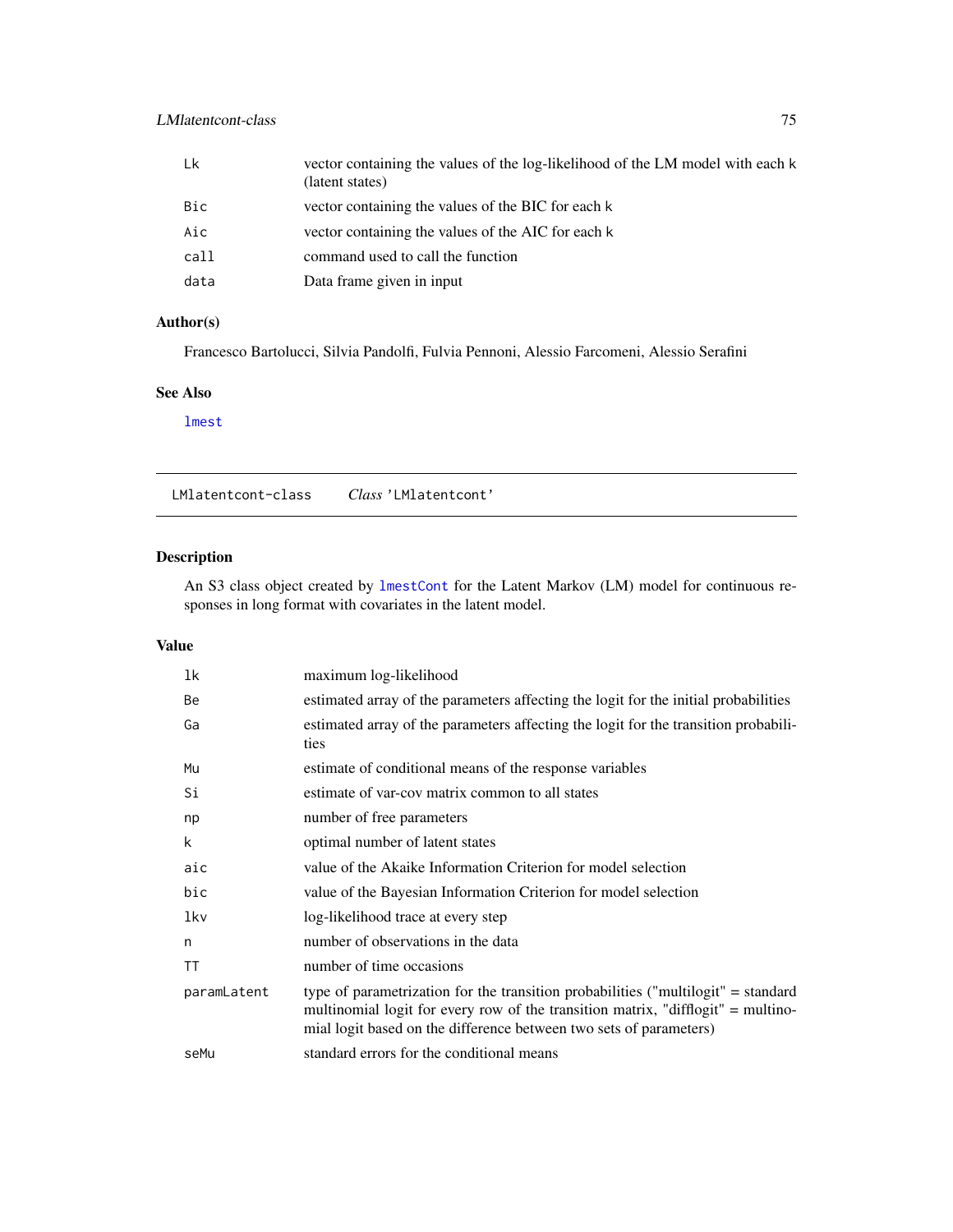<span id="page-75-0"></span>

| standard errors for Be<br>seBe<br>standard errors for Ga<br>seGa<br>PI<br>estimate of transition probability matrices<br>Piv<br>estimate of initial probability matrix<br>Ul<br>matrix containing the predicted sequence of latent states by the local decoding<br>method<br>Lk<br>vector containing the values of the log-likelihood of the LM model with each k |  |
|-------------------------------------------------------------------------------------------------------------------------------------------------------------------------------------------------------------------------------------------------------------------------------------------------------------------------------------------------------------------|--|
|                                                                                                                                                                                                                                                                                                                                                                   |  |
|                                                                                                                                                                                                                                                                                                                                                                   |  |
|                                                                                                                                                                                                                                                                                                                                                                   |  |
|                                                                                                                                                                                                                                                                                                                                                                   |  |
|                                                                                                                                                                                                                                                                                                                                                                   |  |
| (latent states)                                                                                                                                                                                                                                                                                                                                                   |  |
| Bic<br>vector containing the values of the BIC of the LM model with each k (latent<br>states)                                                                                                                                                                                                                                                                     |  |
| Aic<br>vector containing the values of the AIC of the LM model with each k (latent<br>states)                                                                                                                                                                                                                                                                     |  |
| command used to call the function<br>call                                                                                                                                                                                                                                                                                                                         |  |
| data frame given in input<br>data                                                                                                                                                                                                                                                                                                                                 |  |

# Author(s)

Francesco Bartolucci, Silvia Pandolfi, Fulvia Pennoni, Alessio Farcomeni, Alessio Serafini

#### See Also

[lmestCont](#page-54-0)

LMmanifest-class *Class* 'LMmanifest'

# Description

An S3 class object created by [lmest](#page-49-0) for Latent Markov (LM) model with covariates in the measurement model.

| mu  | vector of cut-points                              |
|-----|---------------------------------------------------|
| al  | support points for the latent states              |
| be  | estimate of the vector of regression parameters   |
| si  | sigma of the AR(1) process (mod = "FM")           |
|     |                                                   |
| rho | parameter vector for $AR(1)$ process (mod = "FM") |
| la  | vector of initial probabilities                   |
| PT. | transition matrix                                 |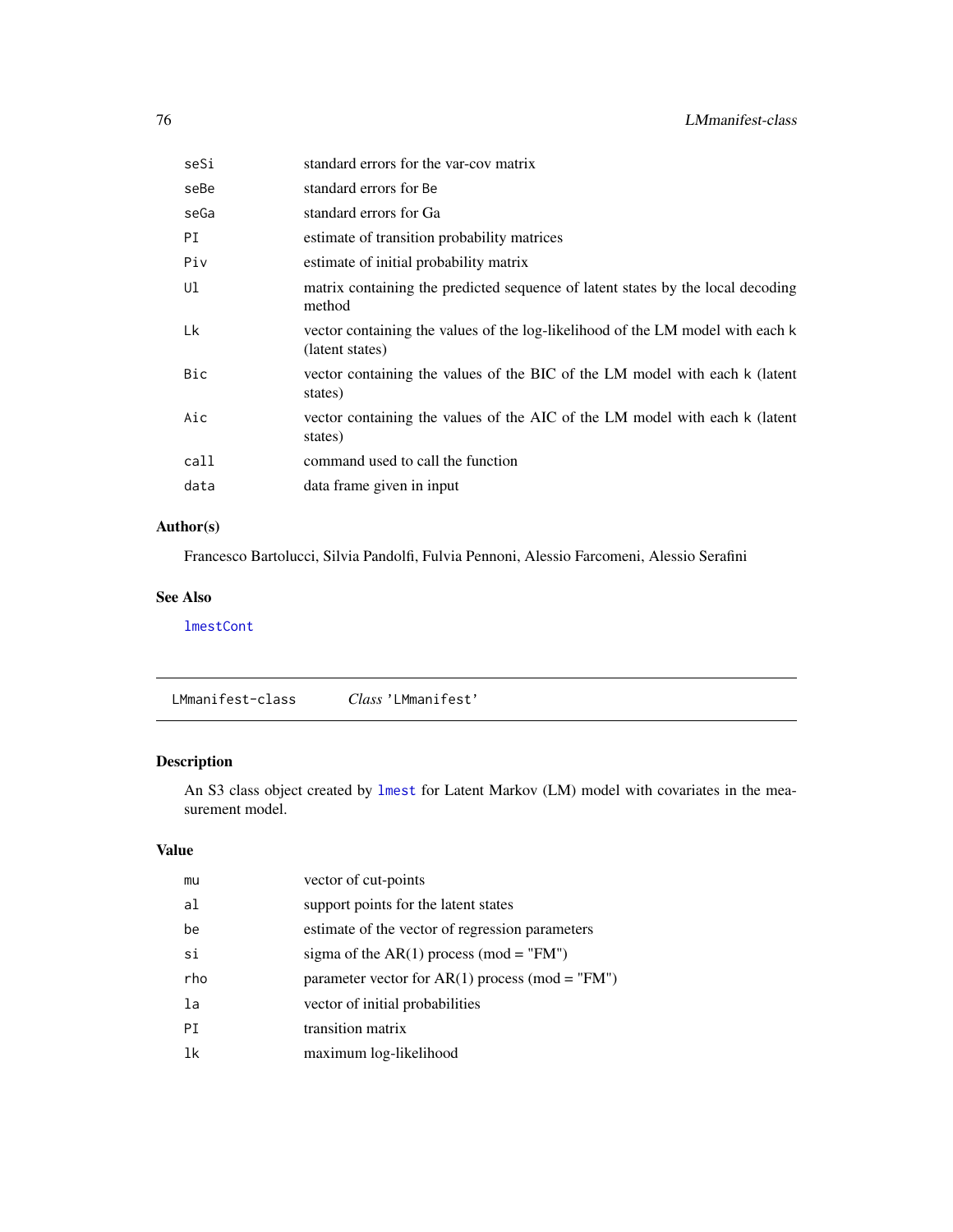# <span id="page-76-0"></span>LMmixed-class 77

| np          | number of parameters                                                                                                                                                                                                                                   |  |
|-------------|--------------------------------------------------------------------------------------------------------------------------------------------------------------------------------------------------------------------------------------------------------|--|
| k           | optimal number of latent states                                                                                                                                                                                                                        |  |
| aic         | value of the Akaike Information Criterion                                                                                                                                                                                                              |  |
| bic         | value of Bayesian Information Criterion                                                                                                                                                                                                                |  |
| n           | number of observations in the data                                                                                                                                                                                                                     |  |
| <b>TT</b>   | number of time occasions                                                                                                                                                                                                                               |  |
| modManifest | for LM model with covariates on the manifest model: "LM" = Latent Markov<br>with stationary transition, "FM" = finite mixture model where a mixture of<br>$AR(1)$ processes is estimated with common variance and specific correlation<br>coefficients |  |
| sebe        | standard errors for the regression parameters be                                                                                                                                                                                                       |  |
| selrho      | standard errors for logit type transformation of rho                                                                                                                                                                                                   |  |
| J1          | information matrix                                                                                                                                                                                                                                     |  |
| PRED0       | prediction of latent state                                                                                                                                                                                                                             |  |
| PRED1       | prediction of the overall latent effect                                                                                                                                                                                                                |  |
| Lk          | vector containing the values of the log-likelihood of the LM model with each k<br>(latent states)                                                                                                                                                      |  |
| Bic         | vector containing the values of the BIC for each k                                                                                                                                                                                                     |  |
| Aic         | vector containing the values of the AIC for each k                                                                                                                                                                                                     |  |
| call        | command used to call the function                                                                                                                                                                                                                      |  |
| data        | data frame given in input                                                                                                                                                                                                                              |  |

# Author(s)

Francesco Bartolucci, Silvia Pandolfi, Fulvia Pennoni, Alessio Farcomeni, Alessio Serafini

# See Also

[lmest](#page-49-0)

LMmixed-class *Class* 'LMmixed'

# Description

An S3 class object created by [lmestMixed](#page-68-0) for the mixed latent Markov (LM) models for categorical data in long format.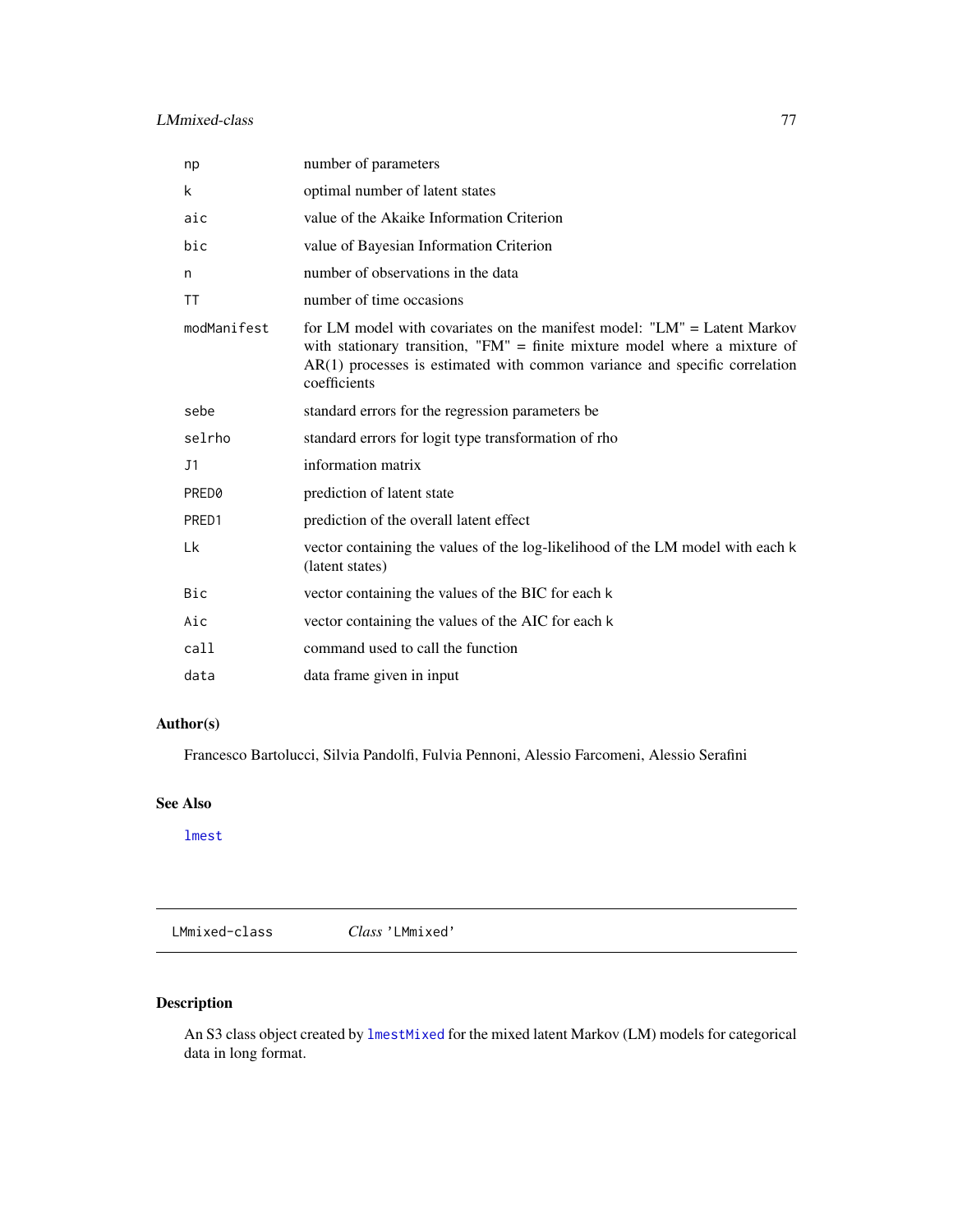# <span id="page-77-0"></span>Value

| estimate of the mass probability vector (distribution of the random effects)                                |
|-------------------------------------------------------------------------------------------------------------|
| estimate of initial probabilities                                                                           |
| estimate of transition probability matrices                                                                 |
| estimate of conditional response probabilities                                                              |
| maximum log-likelihood                                                                                      |
| posterior probabilities of the random effect                                                                |
| number of free parameters                                                                                   |
| number of support points (latent classes) of the latent variable defining the un-<br>observed clusters      |
| number of support points (latent states) of the latent variable defining the first-<br>order Markov process |
| value of the Akaike Information Criterion for model selection                                               |
| value of the Akaike Information Criterion for model selection                                               |
| number of observations in the data                                                                          |
| number of time occasions                                                                                    |
| standard errors for la                                                                                      |
| estimate of initial probability matrix                                                                      |
| standard errors for the transition probabilities                                                            |
| standard errors for the conditional response matrix                                                         |
| command used to call the function                                                                           |
| the input data                                                                                              |
|                                                                                                             |

# Author(s)

Francesco Bartolucci, Silvia Pandolfi, Fulvia Pennoni, Alessio Farcomeni, Alessio Serafini

# See Also

[lmestMixed](#page-68-0)

long2matrices *From data in the long format to data in array format*

# Description

Function that transforms data in the long format to data in array format.

# Usage

```
long2matrices(id, time = NULL, X = NULL, Y)
```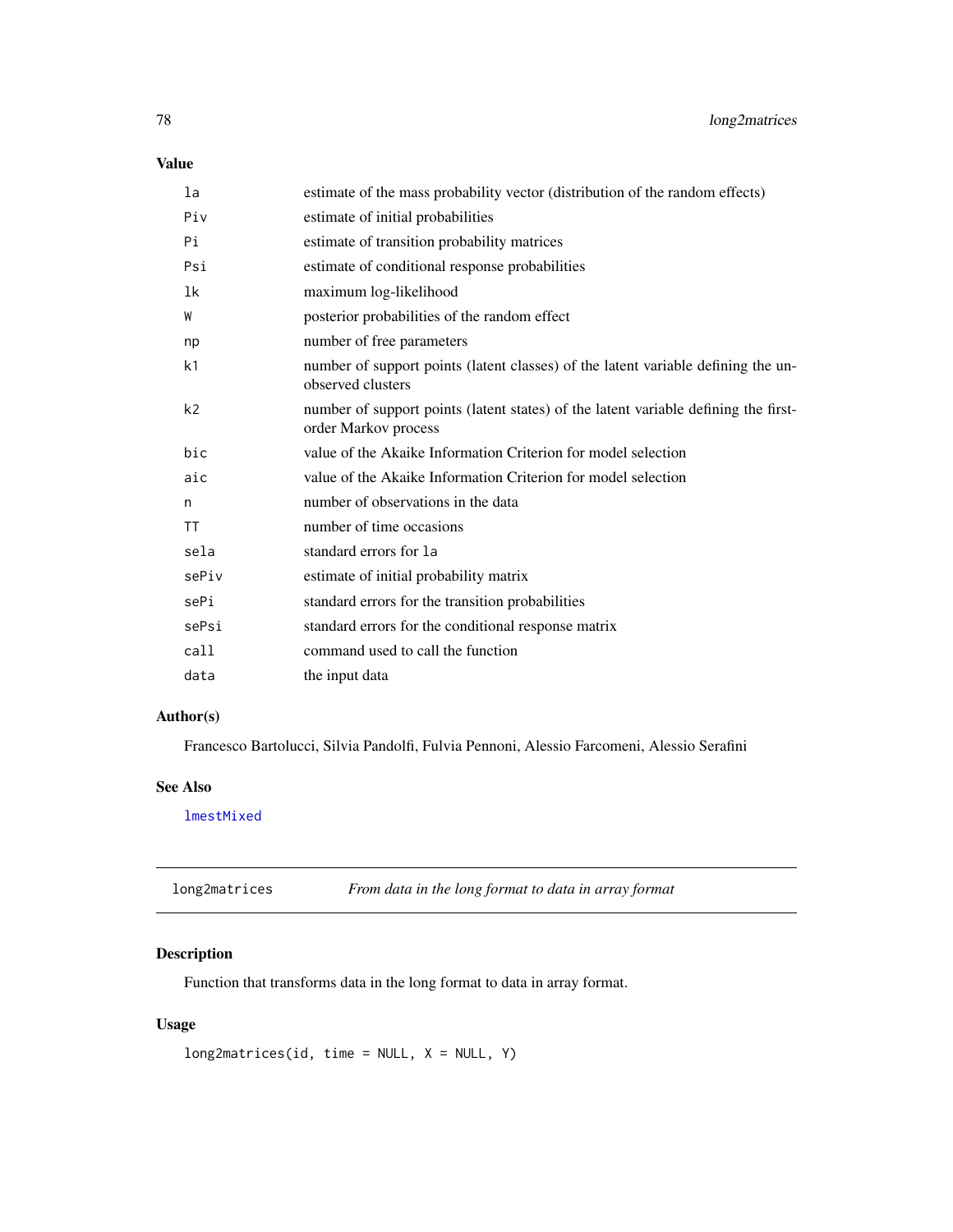# <span id="page-78-0"></span>long2wide 79

# Arguments

| id   | vector of subjects id               |
|------|-------------------------------------|
| time | vector of time occasions            |
| X    | matrix of covariates in long format |
|      | matrix of responses in long format  |
|      |                                     |

# Value

| XX   | array of covariates (n x TT x nc)           |
|------|---------------------------------------------|
| - YY | array of responses $(n \times TT \times r)$ |

# Example based on SRHS data

# Author(s)

Francesco Bartolucci, Silvia Pandolfi, University of Perugia (IT), http://www.stat.unipg.it/bartolucci

# Examples

```
# load SRHS data
data(data_SRHS_long)
dataSRHS <- data_SRHS_long[1:1600,]
head(dataSRHS)
X <- cbind(dataSRHS$gender-1, dataSRHS$race == 2 | dataSRHS$race == 3,
dataSRHS$education == 4,dataSRHS$education == 5, dataSRHS$age-50,
(dataSRHS$age-50)^2/100)
Y <- dataSRHS$srhs
res <- long2matrices(dataSRHS$id, X = X, Y = Y)
```
long2wide *From data in the long format to data in the wide format*

#### Description

Function that transforms data in the long format to data in the wide format.

#### Usage

```
long2wide(data, nameid, namet, colx, coly, aggr = T, full = 999)
```
# Arguments

| data   | matrix of data                                       |
|--------|------------------------------------------------------|
| nameid | name of the id column                                |
| namet  | name of the t column                                 |
| colx   | vector of the names of the columns of the covariates |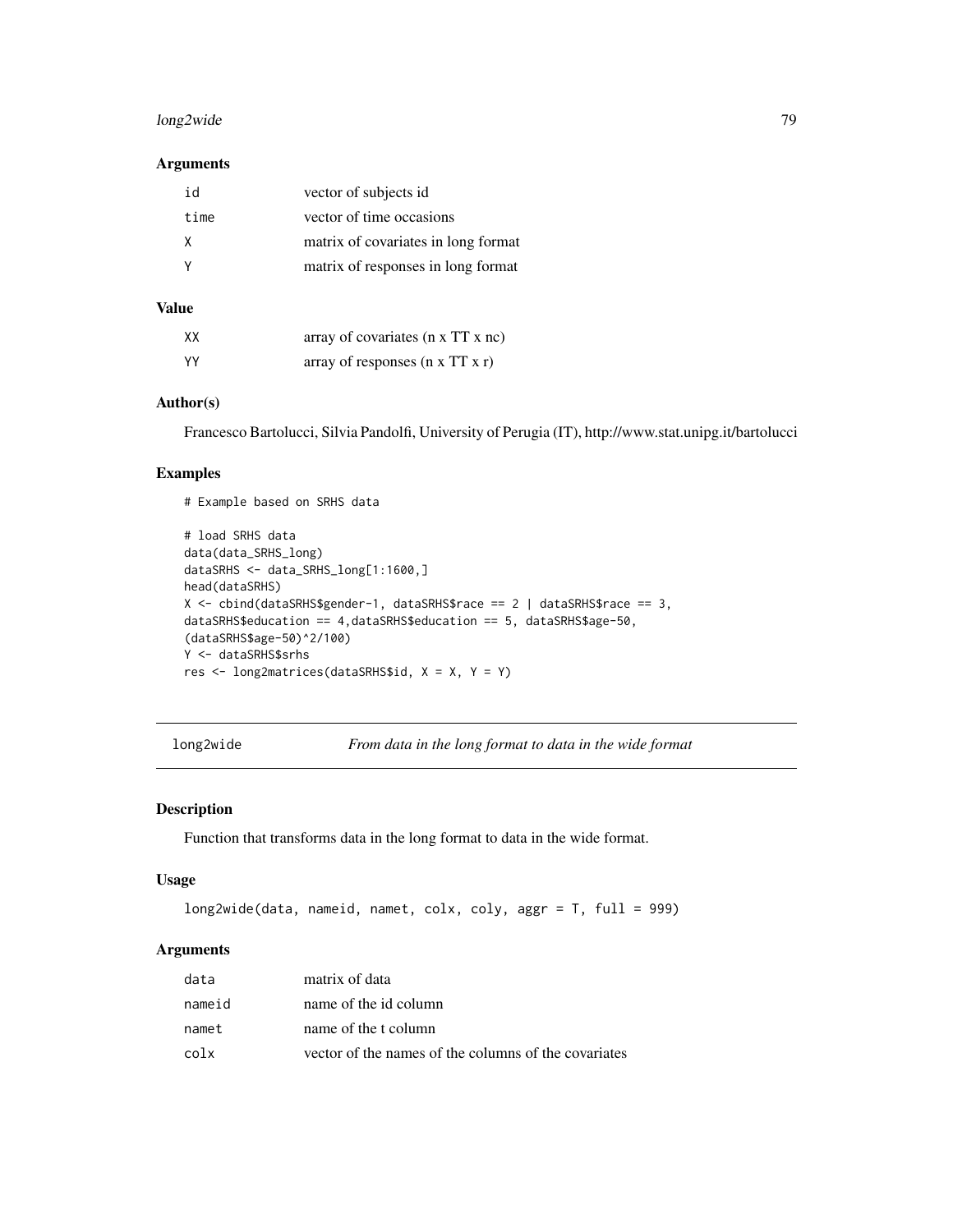<span id="page-79-0"></span>

| colv | vector of the names of the columns of the responses |
|------|-----------------------------------------------------|
| aggr | if wide aggregated format is required               |
| full | number to use for missing data                      |

# Value

| listid    | list of id for every unit               |
|-----------|-----------------------------------------|
| listt     | list of the time occasions              |
| data_wide | data in wide format                     |
| XX        | array of the covariates                 |
| YY        | array of the responses                  |
| freg      | vector of the corresponding frequencies |

# Author(s)

Francesco Bartolucci, Silvia Pandolfi, University of Perugia (IT), http://www.stat.unipg.it/bartolucci

# Examples

```
# Example based on criminal data
# load criminal data
data(data_criminal_sim)
# consider only the first 1000 records to shorten time
out <- long2wide(data_criminal_sim[1:1000,], "id", "time", "sex",
c("y1", "y2", "y3", "y4", "y5", "y6", "y7", "y8", "y9", "y10"), <math>aggr = TRUE</math>, <math>full = 999</math>)
```

| matrices2long | From data in array format to data in long format |  |
|---------------|--------------------------------------------------|--|
|               |                                                  |  |

# Description

Function to convert data with array format in data with long format.

# Usage

```
matrices2long(Y, X1 = NULL, X2 = NULL)
```
# Arguments

|                | array of responses $(n \times TT \times r)$    |
|----------------|------------------------------------------------|
| X1             | array of covariates $(n \times TT \times nc1)$ |
| X <sub>2</sub> | array of covariates $(n \times TT \times nc2)$ |

# Details

Y, X1 and X2 must have the same number of observations.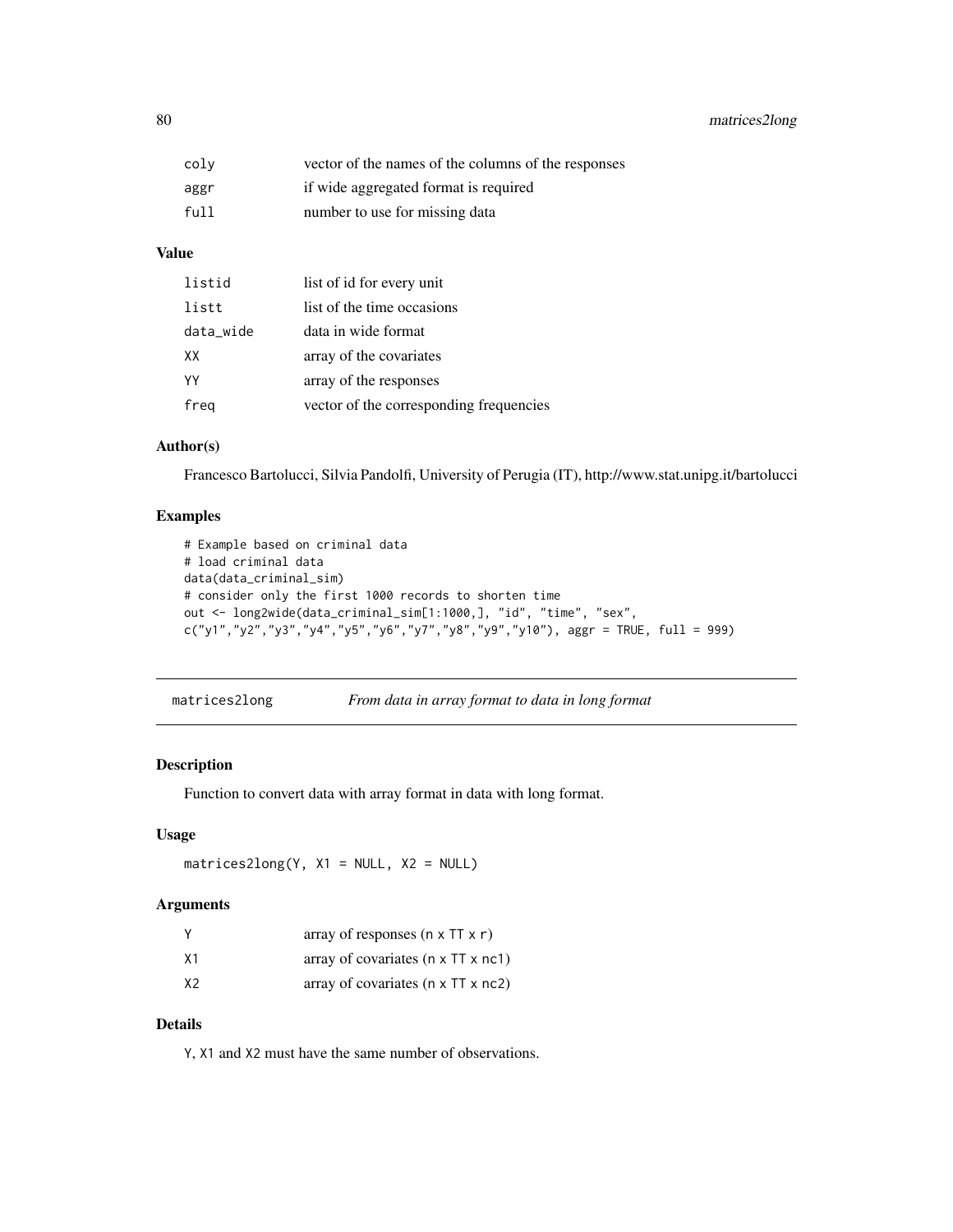#### <span id="page-80-0"></span>MCbasic-class 81

#### Value

Returns a data.frame with data in long format. The first column indicates the name of the unit identifier, and the second column indicates the time occasions.

# Author(s)

Francesco Bartolucci, Silvia Pandolfi, Fulvia Pennoni, Alessio Farcomeni, Alessio Serafini

# Examples

```
### Example with data on self rated health
data(data_SRHS_long)
SRHS <- data_SRHS_long[1:1600,]
# Covariates
X <- cbind(SRHS$gender-1,
           SRHS$race == 2 | SRHS$race == 3,
           SRHS$education == 4,
           SRHS$education == 5,
           SRHS$age-50,
           (SRHS$age-50)^2/100)
# Responses
Y <- SRHS$srhs
res <- long2matrices(SRHS$id, X = X, Y = Y)
long \leq matrices2long(Y = res$YY, X1 = res$XX)
```
MCbasic-class *Class* 'MCbasic'

#### Description

An S3 class object created by [lmestMc](#page-65-0) function for the Markov chain (MC) model without covariates.

| lk  | maximum log-likelihood                      |
|-----|---------------------------------------------|
| piv | estimate of initial probability vector      |
| Рi  | estimate of transition probability matrices |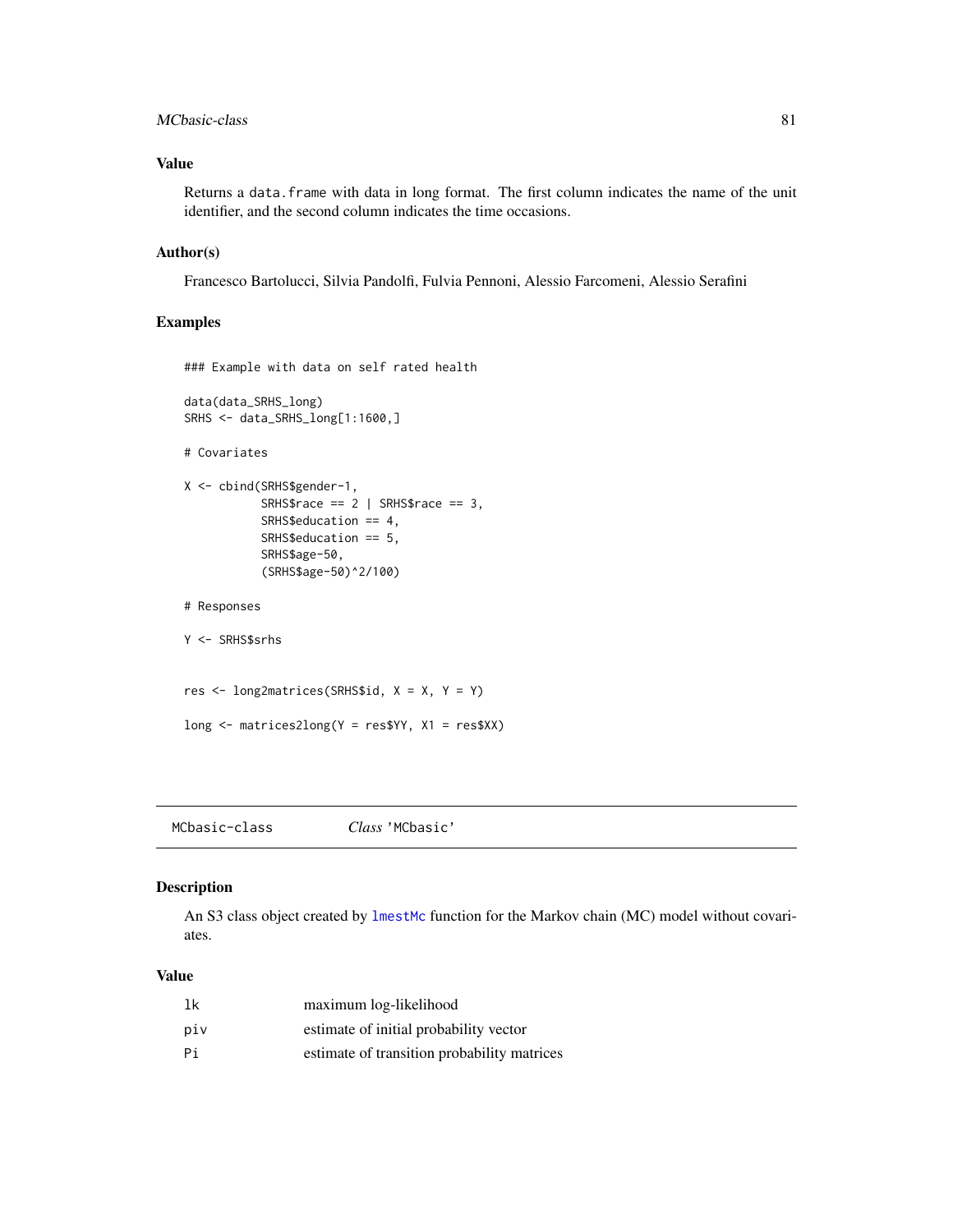<span id="page-81-0"></span>

| np       | number of free parameters                                                                                                                                                                                                                                     |
|----------|---------------------------------------------------------------------------------------------------------------------------------------------------------------------------------------------------------------------------------------------------------------|
| aic      | value of the Akaike Information Criterion for model selection                                                                                                                                                                                                 |
| bic      | value of the Bayesian Information Criterion for model selection                                                                                                                                                                                               |
| Fv       | estimated marginal distribution of the response variable ats each time occasion                                                                                                                                                                               |
| n        | number of observations in the data                                                                                                                                                                                                                            |
| TT       | number of time occasions                                                                                                                                                                                                                                      |
| modBasic | model on the transition probabilities: default 0 for time-heterogeneous transition<br>matrices, 1 for time-homogeneous transition matrices, 2 for partial time homo-<br>geneity based on two transition matrices one from 2 to (TT-1) and the other for<br>TT |
| sepiv    | standard errors for the initial probabilities                                                                                                                                                                                                                 |
| sePi     | standard errors for the transition probabilities                                                                                                                                                                                                              |
| call     | command used to call the function                                                                                                                                                                                                                             |
| data     | data frame given in input                                                                                                                                                                                                                                     |
|          |                                                                                                                                                                                                                                                               |

# Author(s)

Francesco Bartolucci, Silvia Pandolfi, Fulvia Pennoni, Alessio Farcomeni, Alessio Serafini

# See Also

[lmestMc](#page-65-0)

|  | MCcov-class | Class 'MCcov' |  |  |
|--|-------------|---------------|--|--|
|--|-------------|---------------|--|--|

# Description

An S3 class object created by [lmestMc](#page-65-0) function for Markov chain (MC) model for categorical responses in long format with covariates.

| 1k  | maximum log-likelihood                                                                      |
|-----|---------------------------------------------------------------------------------------------|
| Be  | estimated array of the parameters affecting the logit for the initial probabilities         |
| Ga  | estimated array of the parameters affecting the logit for the transition probabili-<br>ties |
| np  | number of free parameters                                                                   |
| aic | value of the Akaike Information Criterion (AIC) for model selection                         |
| bic | value of the Bayesian Information Criterion (BIC) for model selection                       |
| n   | number of observations in the data                                                          |
| ТT  | number of time occasions                                                                    |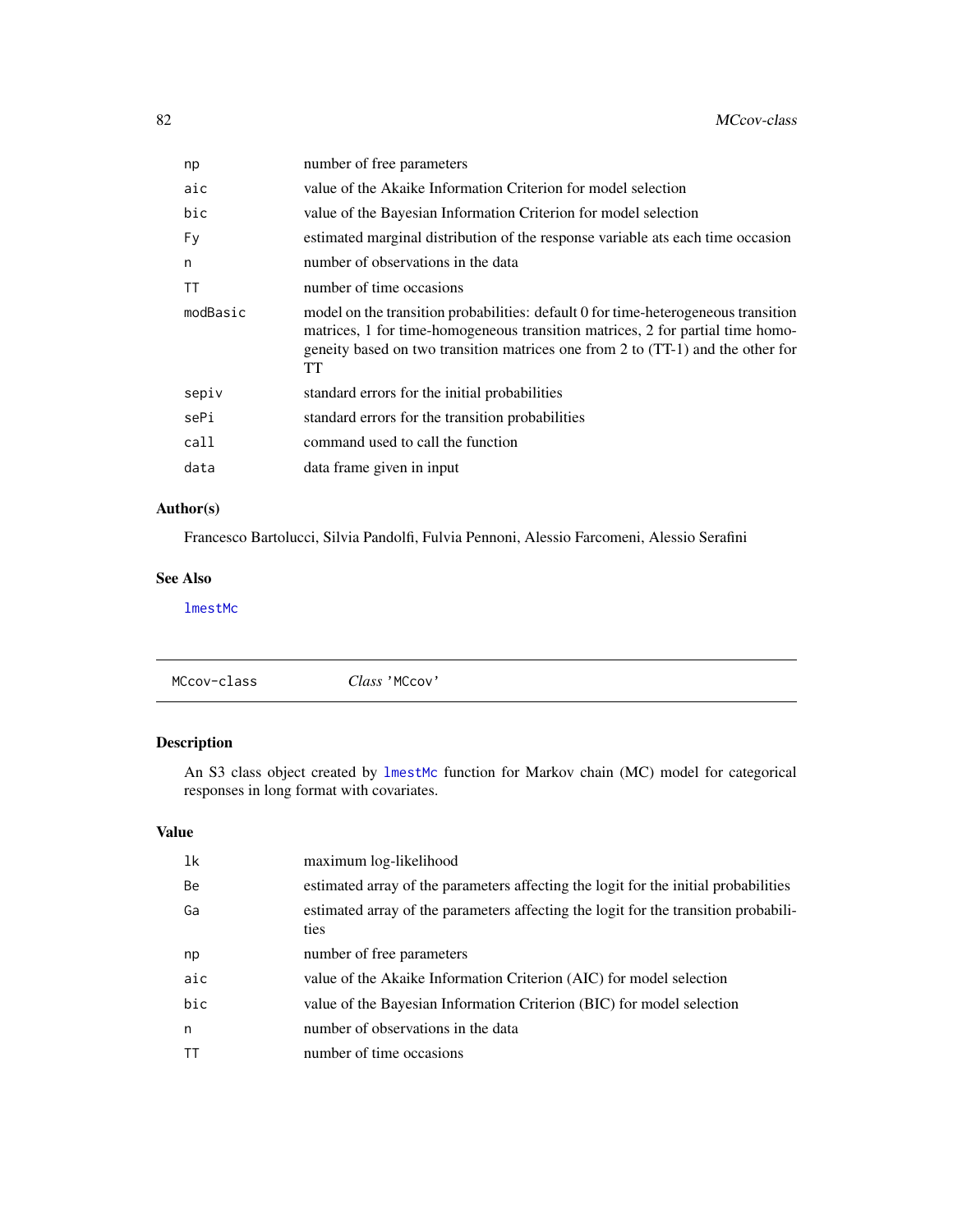# <span id="page-82-0"></span>NLSYlong 83

| seBe | standard errors for Be                      |
|------|---------------------------------------------|
| seGa | standard errors for Ga                      |
| Piv  | estimate of initial probability matrix      |
| PT.  | estimate of transition probability matrices |
| call | command used to call the function           |
| data | data frame given in input                   |

#### Author(s)

Francesco Bartolucci, Silvia Pandolfi, Fulvia Pennoni, Alessio Farcomeni, Alessio Serafini

#### See Also

[lmestMc](#page-65-0)

NLSYlong *National Longitudinal Survey of Youth data*

# Description

Longitudinal dataset in long format deriving from the National Longitudinal Survey of Youth with information about 581 individuals followed from 1990 to 1994.

#### Usage

data(NLSYlong)

#### Format

A data frame with 1743 observations on the following 12 variables.

momage mother's age at birth.

gender 0 if male, 1 if female.

childage child's age at first interview.

hispanic 1 if child is Hispanic, 0 if not.

black 1 if child is black, 0 if not.

momwork 1 if mother works, 0 if not.

married 1 if parents are married, 0 if not.

time occasion of observation.

anti a measure of antisocial behavior measured on a scale from 0 to 6.

self a measure of self-esteem measured on a scale from 6 to 24.

pov a time varying variable assuming value 1 if family is in poverty, 0 if not.

id subject id.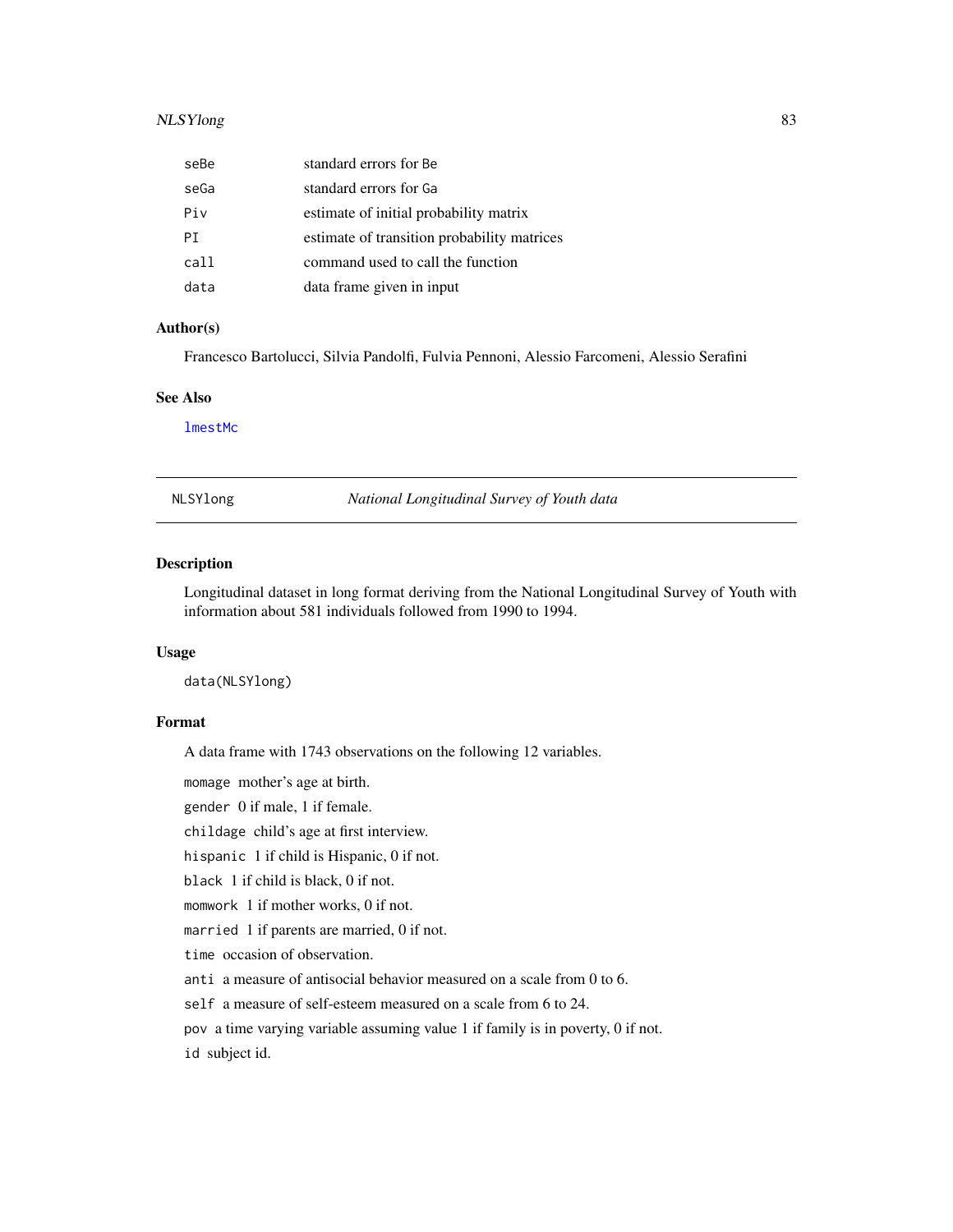# <span id="page-83-0"></span>Source

<https://www.nlsinfo.org/content/cohorts/nlsy79>

#### References

The wide format of this dataset is downloadable from the package 'panelr'.

#### Examples

data(NLSYlong)

plot *Plots for Generalized Latent Markov Models*

#### Description

Plots for outputs of LMest objects: LMbasic, LMbasiccont, LMlatent, LMlatentcont, and LMsearch

#### Usage

```
## S3 method for class 'LMbasic'
plot(x,
                       what = c("modSel", "CondProb", "transitions","marginal"),
                            verbose=interactive(),...)
## S3 method for class 'LMlatent'
plot(x,
                       what = c("modSel", "CondProb", "transitions","marginal"),
                            verbose=interactive(),...)
## S3 method for class 'LMbasiccont'
plot(x,
                        what = c("modSel", "density", "transitions","marginal"),
                                components, verbose=interactive(),...)
## S3 method for class 'LMlatentcont'
plot(x,
                        what = c("modSel", "density", "transitions","marginal"),
                                 components, verbose=interactive(),...)
## S3 method for class 'LMsearch'
plot(x,...)
```
#### Arguments

| $\mathsf{x}$ | an object of class LMbasic, LMlatent, LMbasiccont, LMlatentcont or LMsearch                                            |
|--------------|------------------------------------------------------------------------------------------------------------------------|
| what         | a string indicating the type of plot. A detailed description is provided in the<br>'Details' section.                  |
| components   | An integer or a vector of integers specifying the components (latent states) to be<br>selected for the "density" plot. |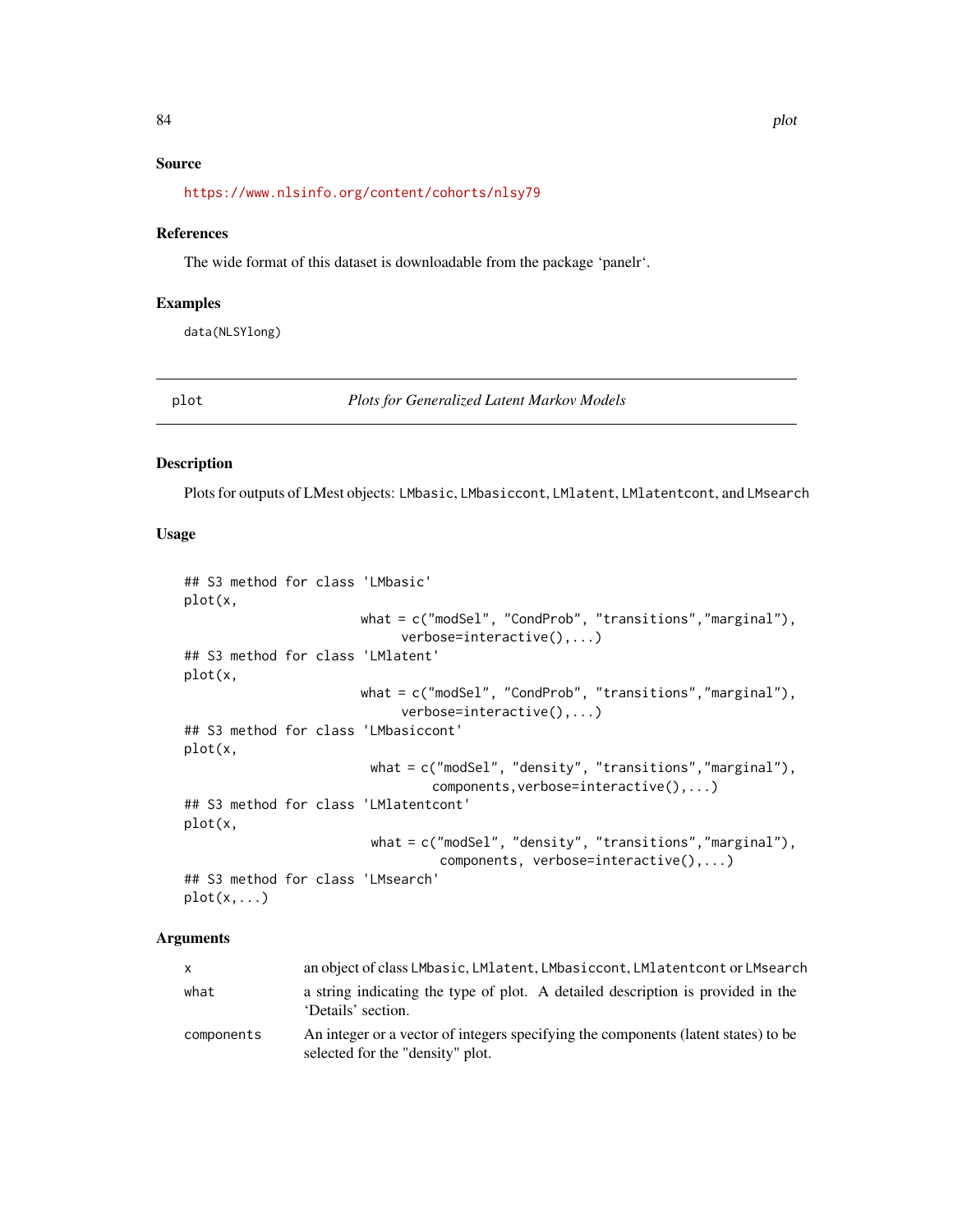| verbose                 | A logical controlling if a text progress bar is displayed during the fitting proce- |
|-------------------------|-------------------------------------------------------------------------------------|
|                         | dure. By default is TRUE if the session is interactive, and FALSE otherwise.        |
| $\cdot$ $\cdot$ $\cdot$ | Unused argument.                                                                    |

# Details

The type of plots are the following:

| "modSel"      | plot of values of the Bayesian Information Criterion and of the Akaike Information      |
|---------------|-----------------------------------------------------------------------------------------|
|               | Criterion for model selection                                                           |
| "CondProb"    | plot of the estimated conditional response probabilities                                |
| "density"     | plot of the overall estimated density for continuous responses, with weights given by   |
|               | the estimated marginal distribution of the latent variable. For multivariate continuous |
|               | responses a contour plot is provided. If the argument components is specified, the      |
|               | density plot for the selected components results                                        |
| "transitions" | path diagram of the estimated transition probabilities                                  |
| "marginal"    | plot of the estimated marginal distribution of the latent variable                      |
|               |                                                                                         |

If argument what is not specified, a menu of choices is proposed in an interactive session.

# Author(s)

Francesco Bartolucci, Silvia Pandolfi, Fulvia Pennoni, Alessio Farcomeni, Alessio Serafini

# Examples

```
## Not run:
### Plot of basic LM model
data("data_SRHS_long")
SRHS <- data_SRHS_long[1:2400,]
# Categories rescaled to vary from 0 ("poor") to 4 ("excellent")
SRHS$srhs <- 5 - SRHS$srhs
out <- lmest(responsesFormula = srhs ~ NULL,
            index = c("id", "t"),
            data = SRHS,
           k = 1:3,
            start = 1,
           modBasic = 1,
            seed = 123)
out
summary(out)
plot(out)
### Plot of basic LM model for continuous responses
data(data_long_cont)
```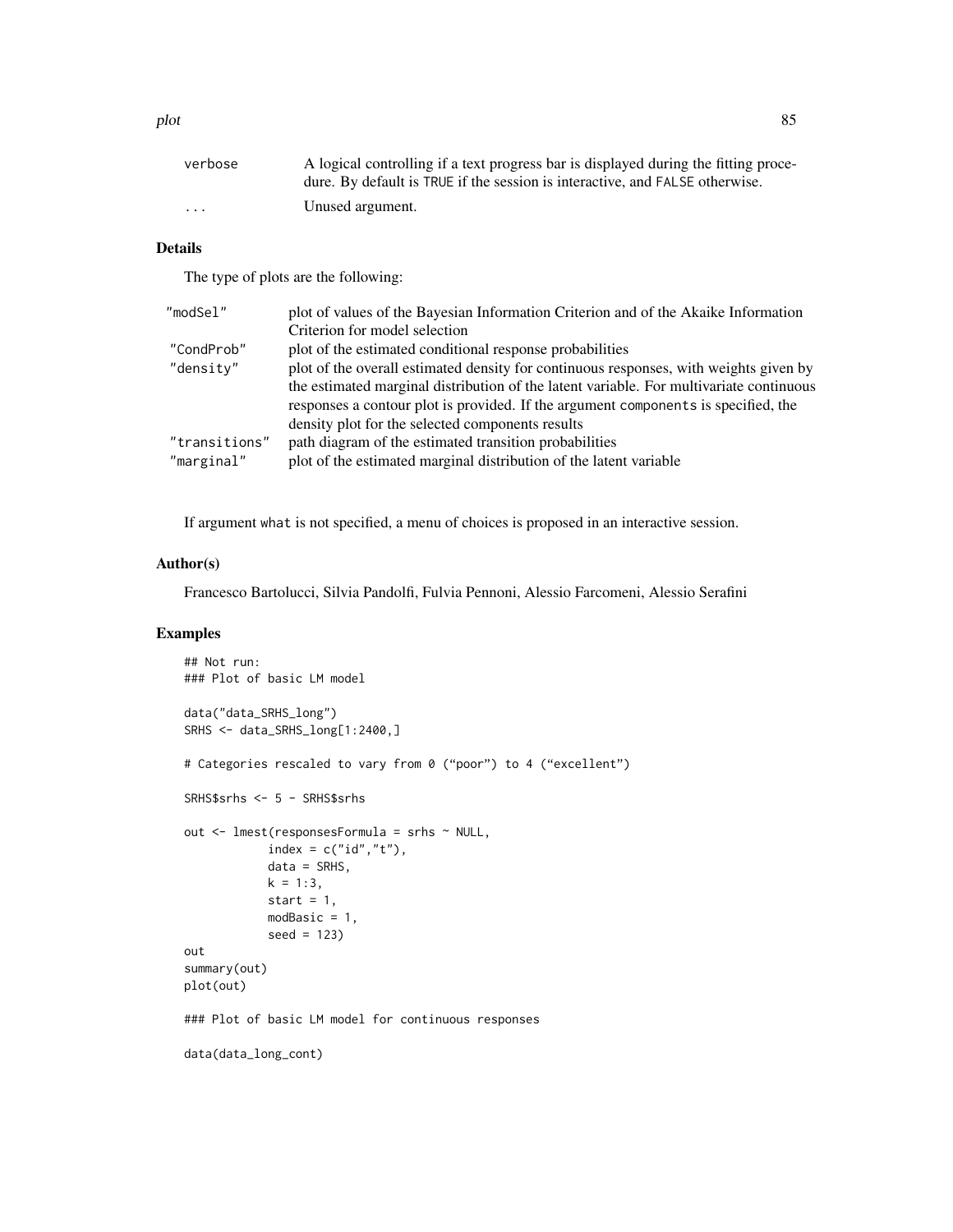```
out1 <- lmestCont(responsesFormula = Y1 + Y2 + Y3 ~ NULL,
                  index = c("id", "time"),data = data_long_cont,
                  k = 1:5,
                  modBasic=1,
                  tol=10^-5)
plot(out1,what="modSel")
plot(out1,what="density")
plot(out1,what="density",components=c(1,3))
```
## End(Not run)

#### print *Print the output*

# Description

Given the output, it is written in a readable form

# Usage

```
## S3 method for class 'LMbasic'
print(x, \ldots)## S3 method for class 'LMbasiccont'
print(x, \ldots)## S3 method for class 'LMlatent'
print(x, \ldots)## S3 method for class 'LMlatentcont'
print(x, \ldots)## S3 method for class 'LMmanifest'
print(x, \ldots)## S3 method for class 'LMmixed'
print(x, \ldots)## S3 method for class 'MCbasic'
print(x, \ldots)## S3 method for class 'MCcov'
print(x, \ldots)## S3 method for class 'LMsearch'
print(x, model = "BIC",...)
```
#### Arguments

x output from [lmest](#page-49-0),[lmestCont](#page-54-0),[lmestMixed](#page-68-0), and [lmestMc](#page-65-0)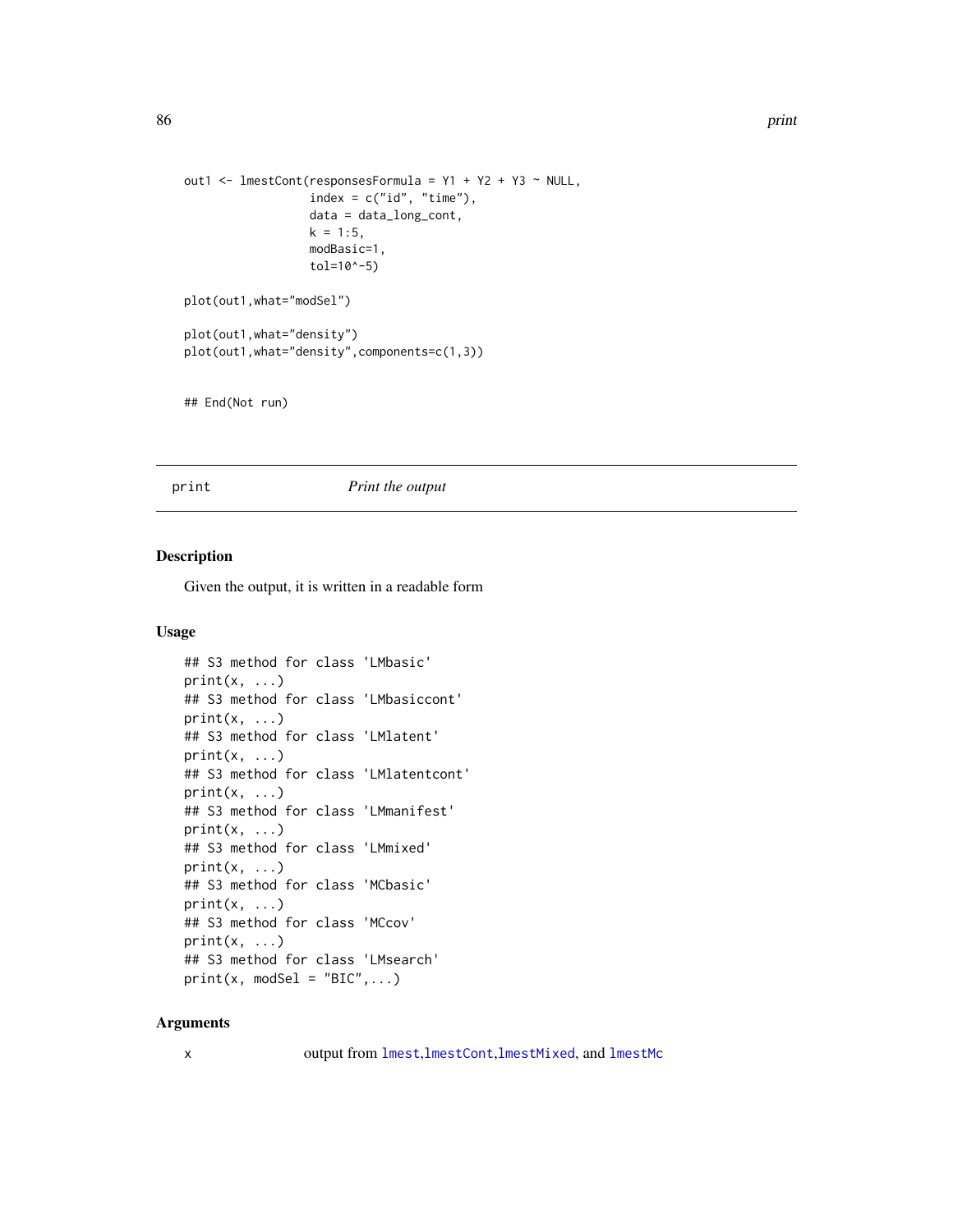#### <span id="page-86-0"></span>PSIDlong 87

| modSel   | a string indicating the model selection criteria: "BIC" (default) for Bayesian |
|----------|--------------------------------------------------------------------------------|
|          | Information Criterion and "AIC" for Akaike Information Criterion Criterion     |
| $\cdots$ | further arguments passed to or from other methods                              |

# Author(s)

Francesco Bartolucci, Silvia Pandolfi, Fulvia Pennoni, Alessio Farcomeni, Alessio Serafini

PSIDlong *Dataset about income dynamics*

# Description

Longitudinal dataset deriving from the Panel Study of Income Dynamics (PSID) from 1987 to 1993.

#### Usage

data(PSIDlong)

#### Format

A data frame with 1446 observations on the following variables.

id subject id.

time occasion of observation.

Y1Fertility indicating whether a woman had given birth to a child in a certain year 1 for "yes", 0 for "no".

Y2Employment indicating whether she was employed 1 for "yes", 0 for "no".

X1Race dummy variable equal to 1 for a "black" woman, 0 for "other".

X2Age age in 1986, rescaled by its maximum value.

X3Age2 squared age.

X4Education number of years of schooling.

X5Child1\_2 number of children in the family aged between 1 and 2 years, referred to the previous year.

- X6Child3\_5 number of children in the family aged between 3 and 5 years, referred to the previous year.
- X7Child6\_13 number of children in the family aged between 6 and 13 years, referred to the previous year.

X8Child14 number of children in the family aged over 14 years, referred to the previous year.

X9Income income of the husband (in dollars, referred to the previous year, divided by 1,000.

#### Source

<https://psidonline.isr.umich.edu>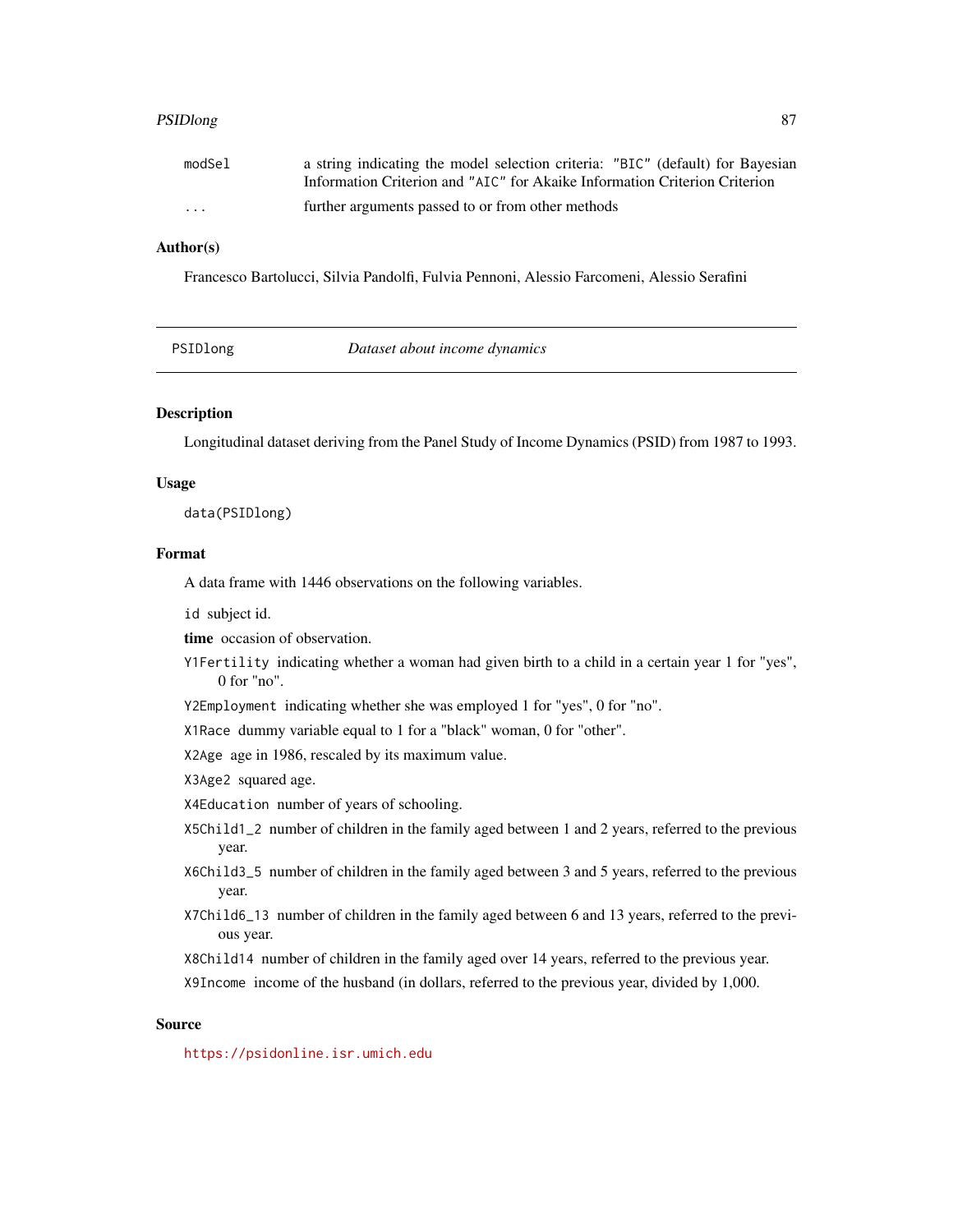#### <span id="page-87-1"></span>References

This dataset is downloadable through the package 'psidR'.

#### Examples

data(PSIDlong)

<span id="page-87-0"></span>

RLMSdat *Dataset about job satisfaction*

#### Description

Longitudinal dataset deriving from the Russia Longitudinal Monitoring Survey (RLMS) about job satisfaction measured by an ordinal variable at seven different occasions with five categories, 1 for "absolutely satisfied", 2 for "mostly satisfied", 3 for "neutral", 4 for "not very satisfied", and 5 for "absolutely unsatisfied".

#### Usage

data(RLMSdat)

#### Format

A data frame with 1718 observations on the following 7 variables.

IKSJQ reported job satisfaction at the 1st occasion

IKSJR reported job satisfaction at the 2nd occasion

IKSJS reported job satisfaction at the 3rd occasion

IKSJT reported job satisfaction at the 4th occasion

IKSJU reported job satisfaction at the 5th occasion

IKSJV reported job satisfaction at the 6th occasion

IKSJW reported job satisfaction at the 7th occasion

#### Source

<http://www.cpc.unc.edu/projects/rlms-hse>, <https://www.hse.ru/org/hse/rlms>

#### References

Russia Longitudinal Monitoring survey, RLMS-HSE, conducted by Higher School of Economics and ZAO "Demoscope" together with Carolina Population Center, University of North Carolina at Chapel Hill and the Institute of Sociology RAS

#### Examples

data(RLMSdat)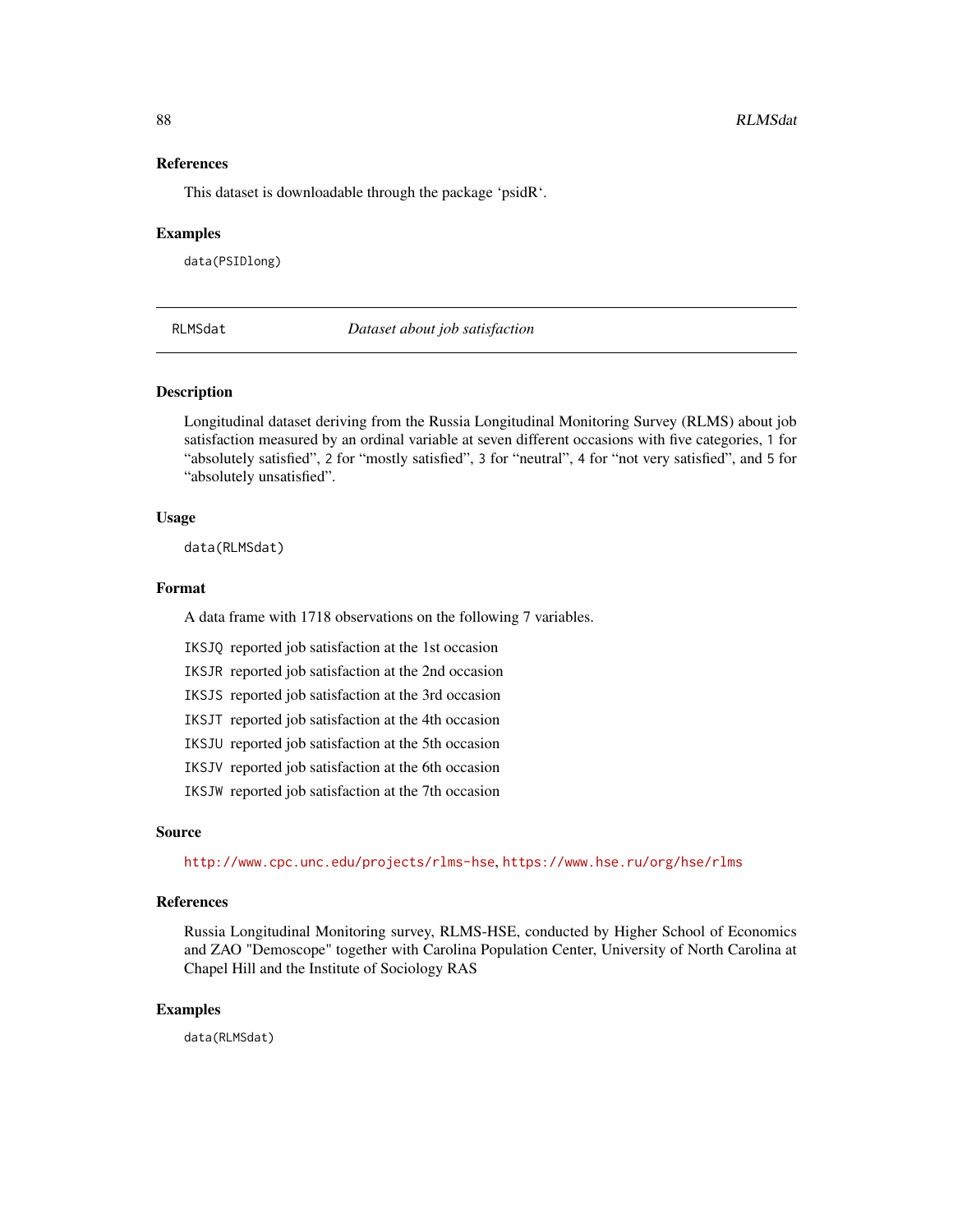<span id="page-88-0"></span>

#### Description

Longitudinal dataset in long format deriving from the Russia Longitudinal Monitoring Survey (RLMS) about job satisfaction measured by an ordinal variable at seven different occasions with five categories, 1 for "absolutely satisfied", 2 for "mostly satisfied", 3 for "neutral", 4 for "not very satisfied", and 5 for "absolutely unsatisfied".

# Usage

data(RLMSlong)

# Format

A data frame with 1718 observations on the following 7 variables.

time occasion of observation.

id subject id.

rlms see [RLMSdat](#page-87-0).

value reported job satisfaction at different time occasions coded as 1 for "absolutely satisfied", 2 for "mostly satisfied", 3 for "neutral", 4 for "not very satisfied", 5 for "absolutely unsatisfied".

#### Source

<http://www.cpc.unc.edu/projects/rlms-hse>, <https://www.hse.ru/org/hse/rlms>

#### References

Russia Longitudinal Monitoring survey, RLMS-HSE, conducted by Higher School of Economics and ZAO "Demoscope" together with Carolina Population Center, University of North Carolina at Chapel Hill and the Institute of Sociology RAS

#### Examples

data(RLMSlong)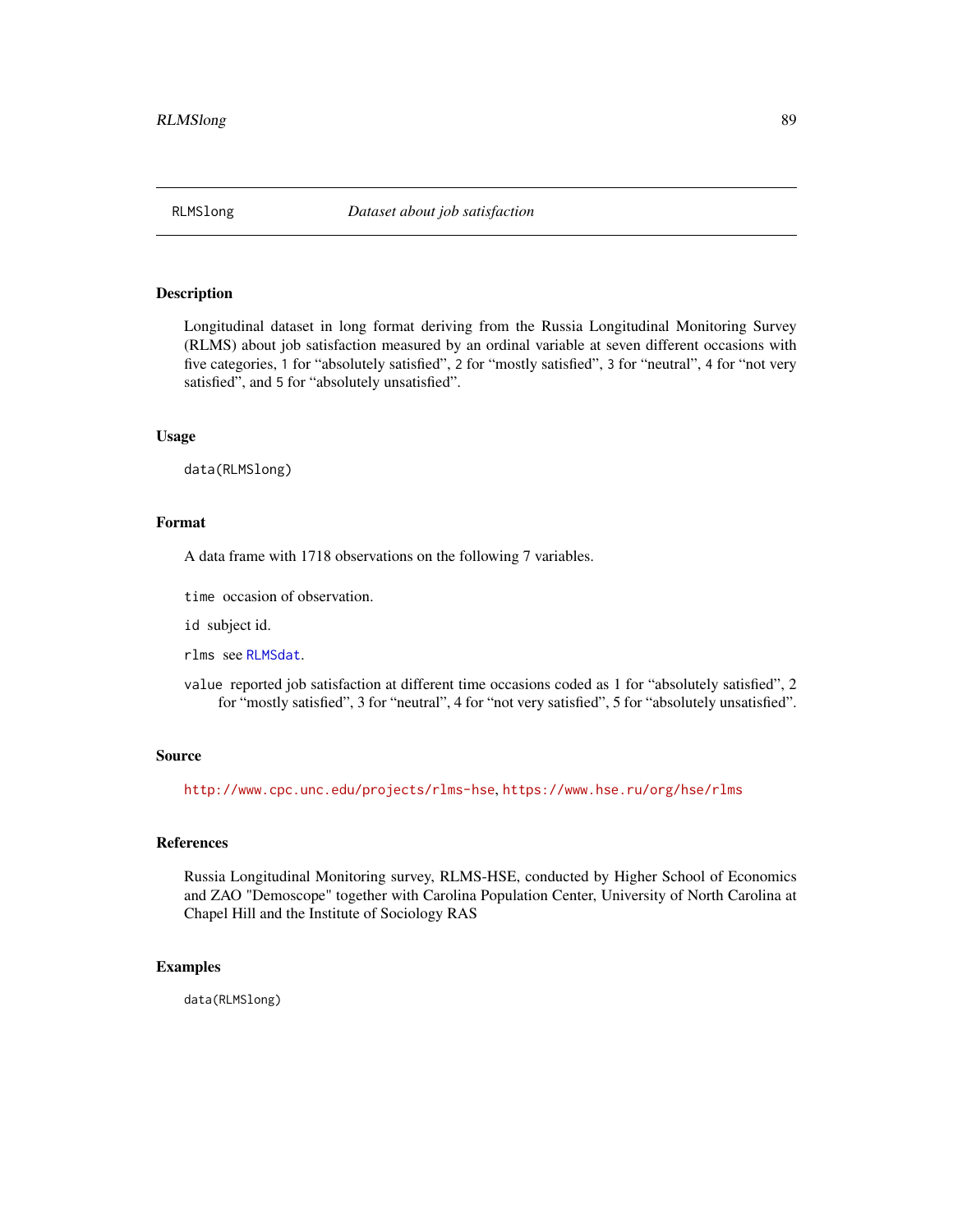#### <span id="page-89-0"></span>Description

Function to compute standard errors for the parameter estimates.

# Usage

```
se(est, ...)
## S3 method for class 'LMbasic'
se(est, \ldots)## S3 method for class 'LMbasiccont'
se(est, \ldots)## S3 method for class 'LMlatent'
se(est, \ldots)## S3 method for class 'LMlatentcont'
se(est, \ldots)
```
#### Arguments

| est      | an object obtained from a call to lmest and lmestCont |
|----------|-------------------------------------------------------|
| $\cdots$ | further arguments                                     |

# Value

Standard errors for estimates in est object.

# Author(s)

Francesco Bartolucci, Silvia Pandolfi, Fulvia Pennoni, Alessio Farcomeni, Alessio Serafini

# Examples

```
## Not run:
# LM model for categorical responses without covariates
data("data_SRHS_long")
SRHS <- data_SRHS_long[1:2400,]
# Categories rescaled to vary from 0 ("poor") to 4 ("excellent")
SRHS$srhs <- 5 - SRHS$srhs
out <- lmest(responsesFormula = srhs ~ NULL,
            index = c("id", "t"),data = SRHS,
            k = 3,
```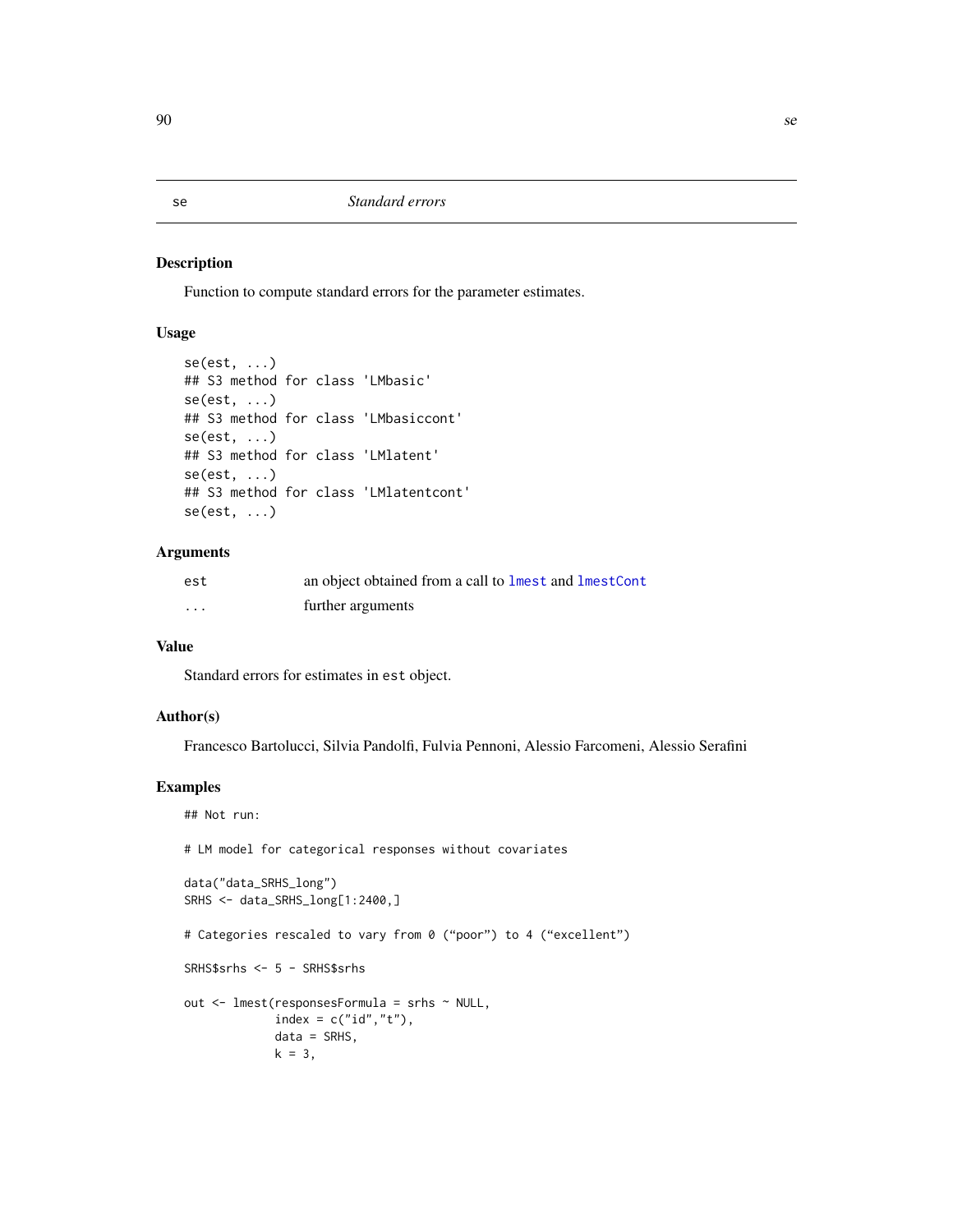```
modBasic = 1,
             out_se = FALSE)
out.se <- se(out)
out1 <- lmest(responsesFormula = srhs ~ NULL,
              index = c("id", "t"),data = SRHS,
              k = 3,
              modBasic = 1,
              out_se = TRUE)
out1.se <- se(out1)
# LM model for categorical responses with covariates on the latent model
out2 <- lmest(responsesFormula = srhs ~ NULL,
              latentFormula = ~I(gender - 1) +I( 0 + (race == 2) + (race == 3)) +I(\emptyset + (education == 4)) +I(\emptyset + (education == 5)) +I(age - 50) + I((age - 50)^2/100),index = c("id", "t"),
              data = SRHS,
              k = 2,paramLatent = "multilogit",
              start = 0)
out2.se <- se(out2)
# LM model for continous responses without covariates
data(data_long_cont)
out3 <- lmestCont(responsesFormula = Y1 + Y2 + Y3 ~ NULL,
                  index = c("id", "time"),data = data_long_cont,
                  k = 3,
                  modBasic = 1,
                  tol = 10^{\circ} - 5)out3.se <- se(out3)
# LM model for continous responses with covariates
out4 <- lmestCont(responsesFormula = Y1 + Y2 + Y3 ~ NULL,
                  latentFormula = \sim X1 + X2 | X1 + X2,
                  index = c("id", "time"),data = data_long_cont,
                  k = 3,output = TRUE)
```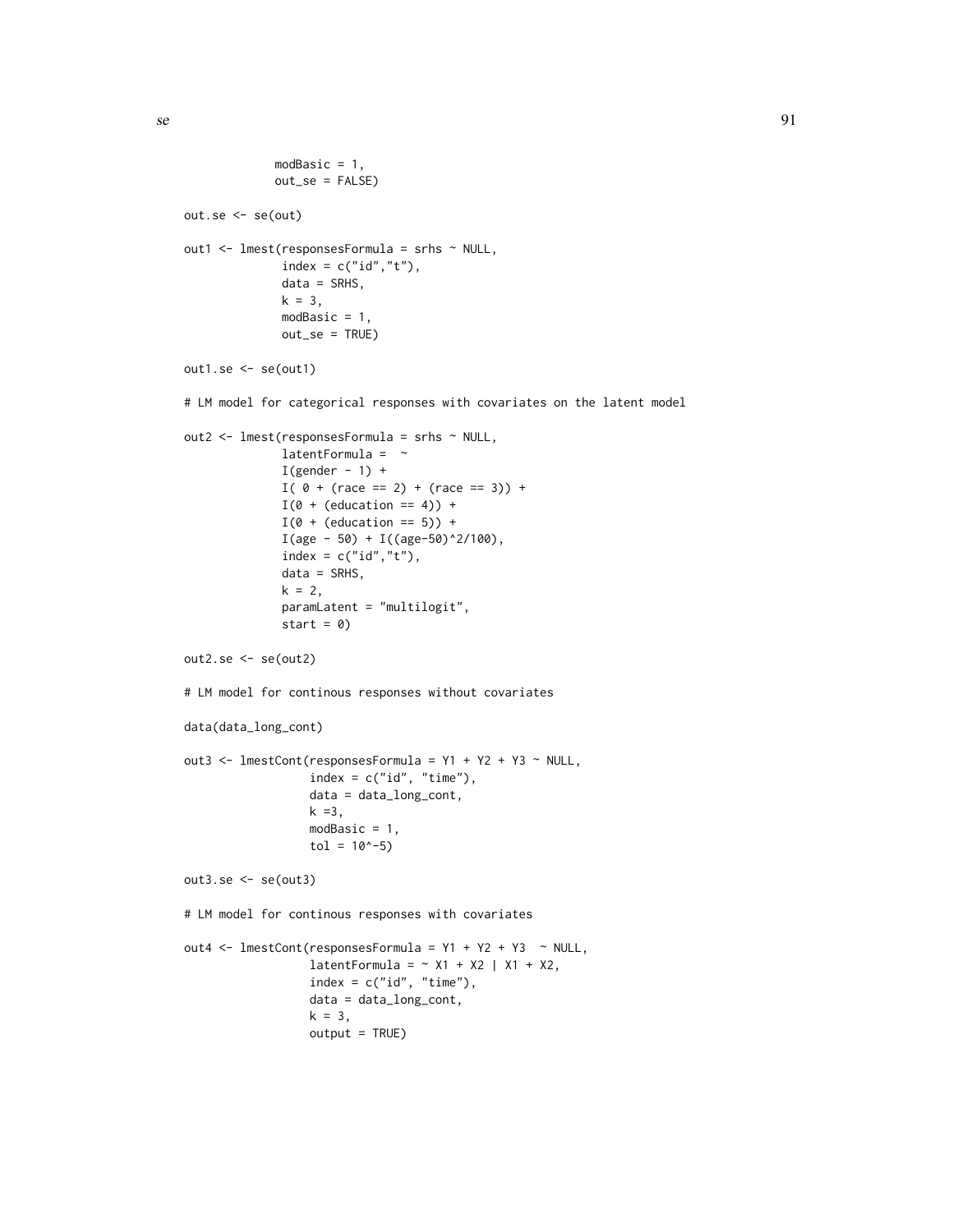```
out4.se <- se(out4)
```

```
## End(Not run)
```
search.model.LM *Search for the global maximum of the log-likelihood*

# Description

Function that searches for the global maximum of the log-likelihood of different models given a vector of possible number of states to try for.

#### The function is no longer maintained. Please look at lmest Search function.

#### Usage

```
search.model.LM(version = c("basic","latent","manifest","basic.cont", "latent.cont"),
                 kv, ..., nrep = 2, tol1 = 10^{\circ}-5, tol2 = 10^{\circ}-10, out\_se = FALSE)
```
#### Arguments

| version  | model to be estimated ("basic" = basic LM model (est 1m basic function); "la-                                                                                                |
|----------|------------------------------------------------------------------------------------------------------------------------------------------------------------------------------|
|          | tent" = LM model with covariates in the distribution of the latent process (est_lm_cov_latent<br>function); "manifest" = $LM$ model with covariates in the measurement model |
|          | $\text{test\_lm\_cov\_maifest function}$ , "basic.cont" = basic LM model for continuous                                                                                      |
|          | outcomes (est_lm_basic_cont function); "latent.cont" = LM model for continu-                                                                                                 |
|          | ous outcomes with covariates in the distribution of the latent process (est_lm_cov_latent_cont                                                                               |
|          | function)                                                                                                                                                                    |
| kv       | vector of possible number of latent states                                                                                                                                   |
| $\ddots$ | additional arguments to be passed based on the model to be estimated (see de-                                                                                                |
|          | tails)                                                                                                                                                                       |
| nrep     | number of repetitions of each random initialization                                                                                                                          |
| tol1     | tolerance level for checking convergence of the algorithm in the random initial-                                                                                             |
|          | izations                                                                                                                                                                     |
| tol2     | tolerance level for checking convergence of the algorithm in the last determinis-                                                                                            |
|          | tic initialization                                                                                                                                                           |
| out_se   | TRUE for computing information matrix and standard errors                                                                                                                    |
|          |                                                                                                                                                                              |

#### Details

The function combines deterministic and random initializations strategy to reach the global maximum of the model log-likelihood. It uses one deterministic initialization (start=0) and a number of random initializations (start=1) proportional to the number of latent states. The tolerance level is set equal to  $10^{\lambda}$ -5. Starting from the best solution obtained in this way, a final run is performed (start=2) with a default tolerance level equal to  $10^{\text{A}}-10$ .

Arguments in ... depend on the model to be estimated. They match the arguments to be passed to functions est\_lm\_basic, est\_lm\_cov\_latent, est\_lm\_cov\_manifest, est\_lm\_basic\_cont, or est\_lm\_cov\_latent\_cont.

<span id="page-91-0"></span>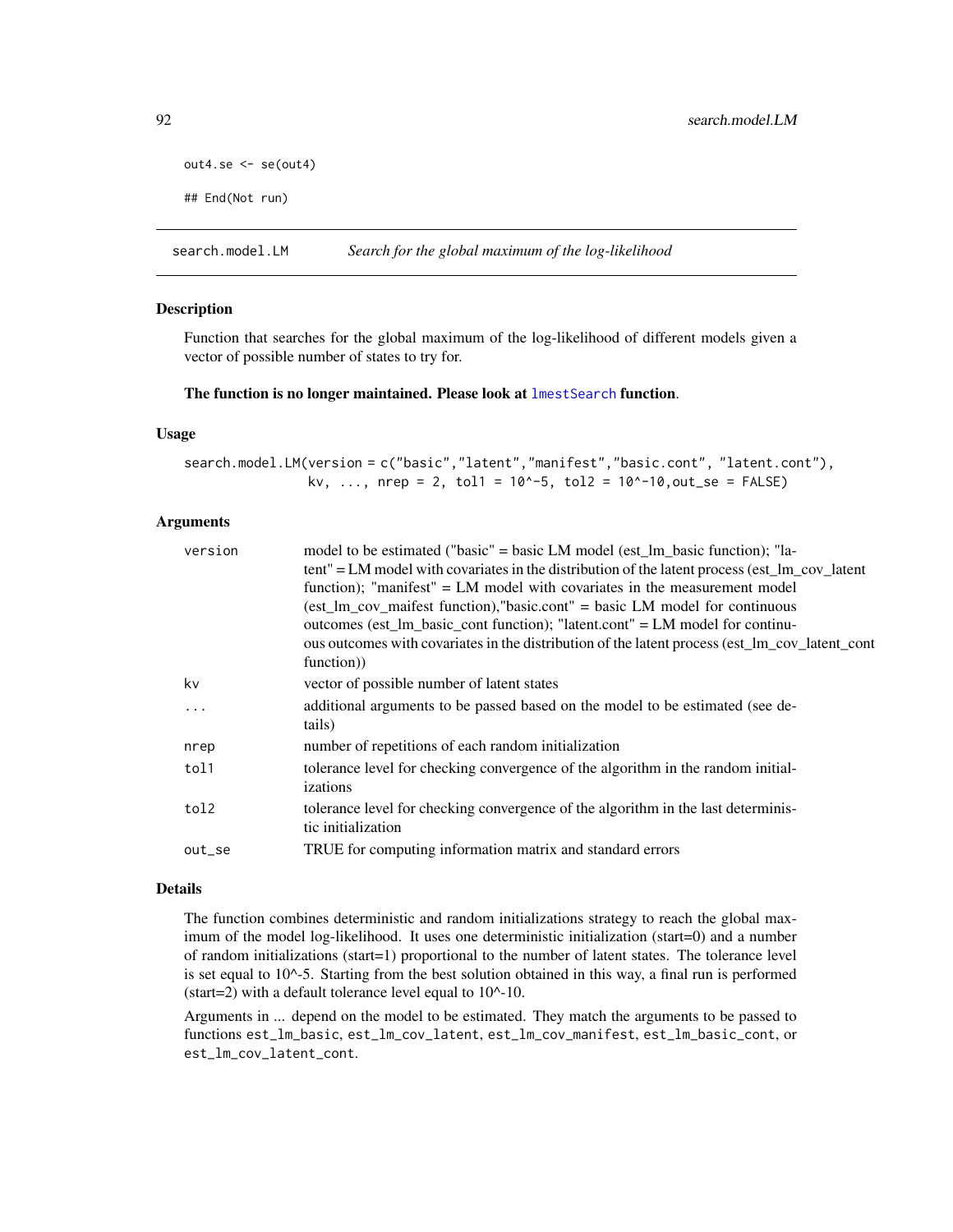#### <span id="page-92-0"></span>summary 2008 and 2008 and 2008 and 2008 and 2008 and 2008 and 2008 and 2008 and 2008 and 2008 and 2008 and 200

#### Value

| out.single | output of each single model (as from est_lm_basic, est_lm_cov_latent or<br>est_lm_cov_manifest) for each k in kv |
|------------|------------------------------------------------------------------------------------------------------------------|
| aicv       | value of AIC index for each k in ky                                                                              |
| bicv       | value of BIC index for each k in kv                                                                              |
| lkv        | value of log-likelihood for each k in kv                                                                         |

#### Author(s)

Francesco Bartolucci, Silvia Pandolfi, University of Perugia (IT), http://www.stat.unipg.it/bartolucci

#### Examples

```
## Not run:
```

```
# example for est_lm_basic
data(data_drug)
data_drug <- as.matrix(data_drug)
S <- data_drug[,1:5]-1
yv <- data_drug[,6]
n \leq -\text{sum}(yv)# Search Basic LM model
res <- search.model.LM("basic", kv = 1:4, S, yv, mod = 1)
summary(res)
```
## End(Not run)

summary *Summary of LM fits*

# Description

Summary methods

### Usage

```
## S3 method for class 'LMbasic'
summary(object, ...)
## S3 method for class 'LMbasiccont'
summary(object, ...)
## S3 method for class 'LMlatent'
summary(object, ...)
## S3 method for class 'LMlatentcont'
summary(object, ...)
## S3 method for class 'LMmanifest'
```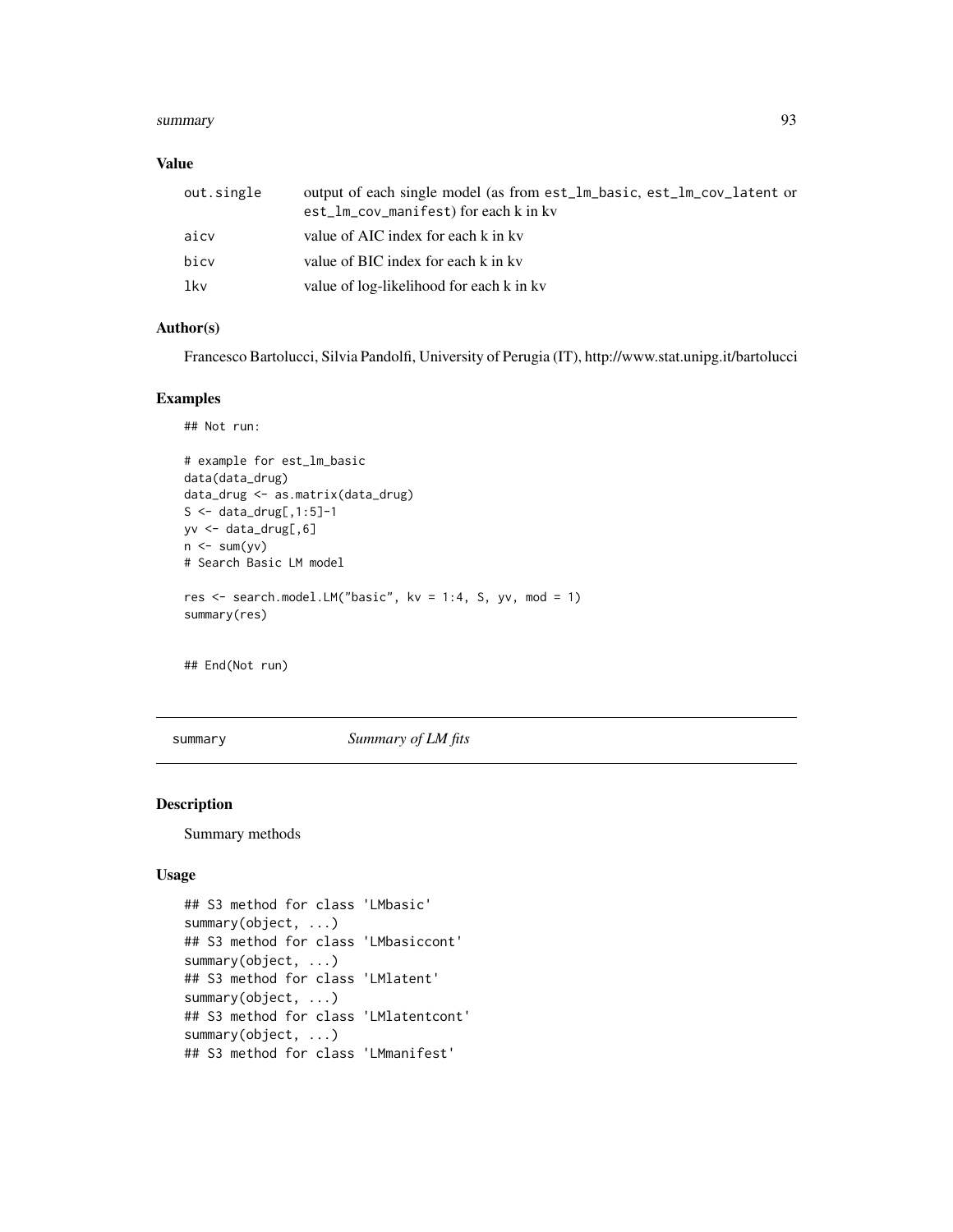```
summary(object, ...)
## S3 method for class 'LMmixed'
summary(object, ...)
## S3 method for class 'MCbasic'
summary(object, ...)
## S3 method for class 'MCcov'
summary(object, ...)
## S3 method for class 'LMsearch'
summary(object,...)
```
# Arguments

| object   | output from lmest. ImestCont. ImestMixed, and ImestMc |
|----------|-------------------------------------------------------|
| $\cdots$ | further arguments passed to or from other methods     |

#### Author(s)

Francesco Bartolucci, Silvia Pandolfi, Fulvia Pennoni, Alessio Farcomeni, Alessio Serafini

summary.lmestData *Summary and plot of* lmestData

#### Description

Methods for lmestData object providing basic descriptive statistics (summary) and plots.

# Usage

```
## S3 method for class 'lmestData'
summary(object, type = c("all","cross", "year"),
      dataSummary = c("all", "responses", "manifest", "initial", "transition"),
        varType = rep("c", x$d), digits = getOption("digits"),
        maxsum = 10, maxobs = 20, ...)
## S3 method for class 'lmestData'
plot(x, typePlot = c("s", "sh"),dataPlots = c("all", "responses", "manifest", "initial", "transition"),
        ...)
## S3 method for class 'lmestData'
print(x, \ldots)
```
#### Arguments

| object | an object of class lmestData |  |
|--------|------------------------------|--|
| x      | an object of class lmestData |  |

<span id="page-93-0"></span>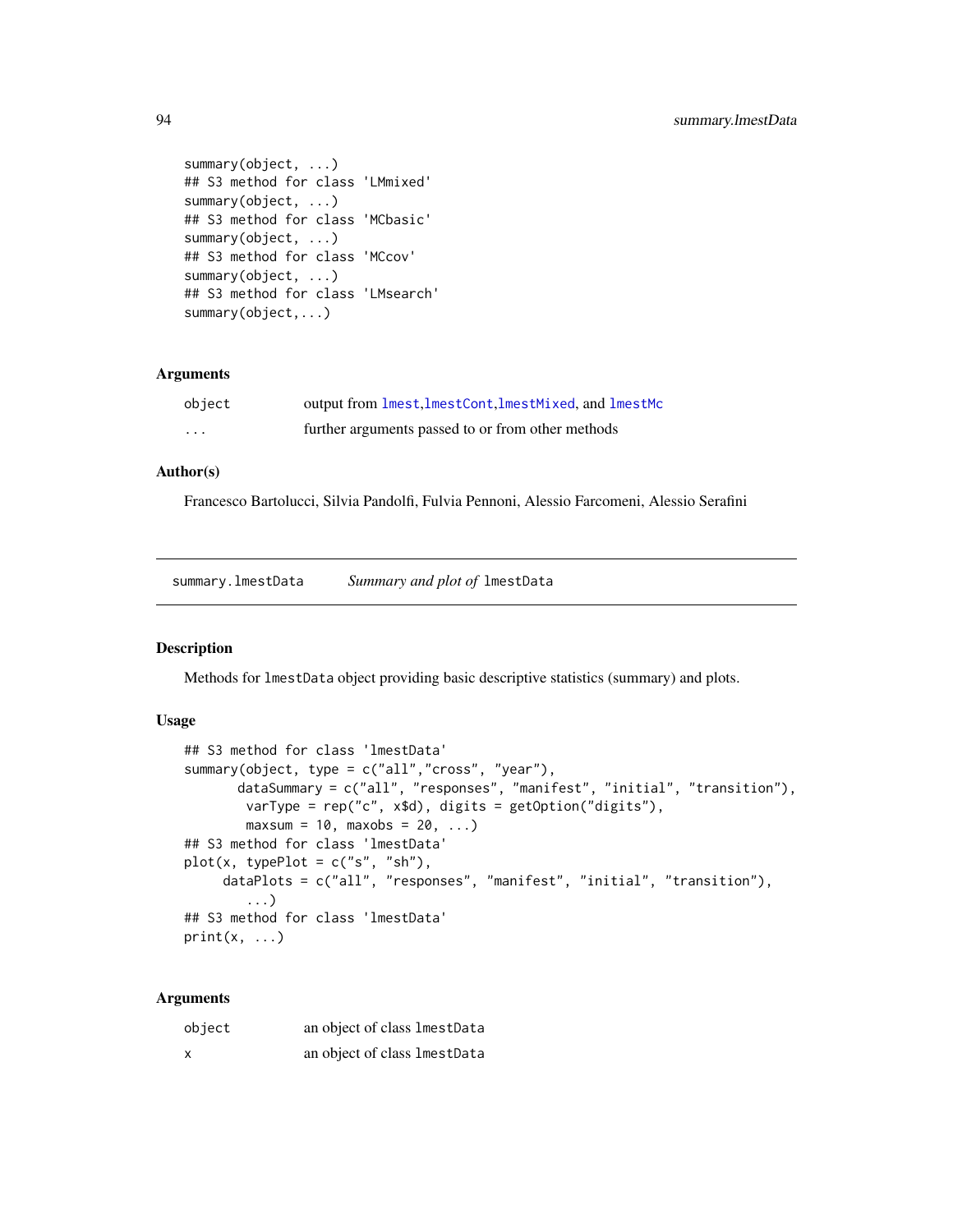| type        | type of summary to print. all prints a summary for each varaible, and a sum-<br>mary for each variables by time. cross prints a summary for each variable. year<br>prints a summary for each variable by time. The summary is adapted according<br>to varType (By default is set to all)                                                    |
|-------------|---------------------------------------------------------------------------------------------------------------------------------------------------------------------------------------------------------------------------------------------------------------------------------------------------------------------------------------------|
| dataSummary | a string indicating whether summary is returned: all for the entire data, responses<br>for the responses, manifest for covariates on the manifest distribution, initial<br>for the covariate affecting the initial probabilities, and transition for the co-<br>variates affecting the transition probabilities. (By default is set to all) |
| varType     | a string vector of lengh equal to the number of variables, "c" for continuous and<br>"d" for discrete, indicating wich varaibles are continuos and which are discrete                                                                                                                                                                       |
| digits      | the number of significant digits                                                                                                                                                                                                                                                                                                            |
| maxsum      | an integer value indicating the maximum number of levels to print                                                                                                                                                                                                                                                                           |
| maxobs      | an integer value indicating the maximun number of observation in which the<br>summary statistics are reported for each observation                                                                                                                                                                                                          |
| typePlot    | a string indicating the type of plot. "s" plots a scaterplot matrix. "sh" plots a<br>scatterplot matrix with the histogram for each variable in the diagonal                                                                                                                                                                                |
| dataPlots   | a string indicating whether the plot is returned: all for the entire data, responses<br>for the responses, manifest for covariates on the manifest distribution, initial<br>for the covariate affecting the initial probabilities, transition for the covariates<br>affecting the transition probabilities. (By default is set to all)      |
|             | further arguments                                                                                                                                                                                                                                                                                                                           |

# Author(s)

Francesco Bartolucci, Silvia Pandolfi, Fulvia Pennoni, Alessio Farcomeni, Alessio Serafini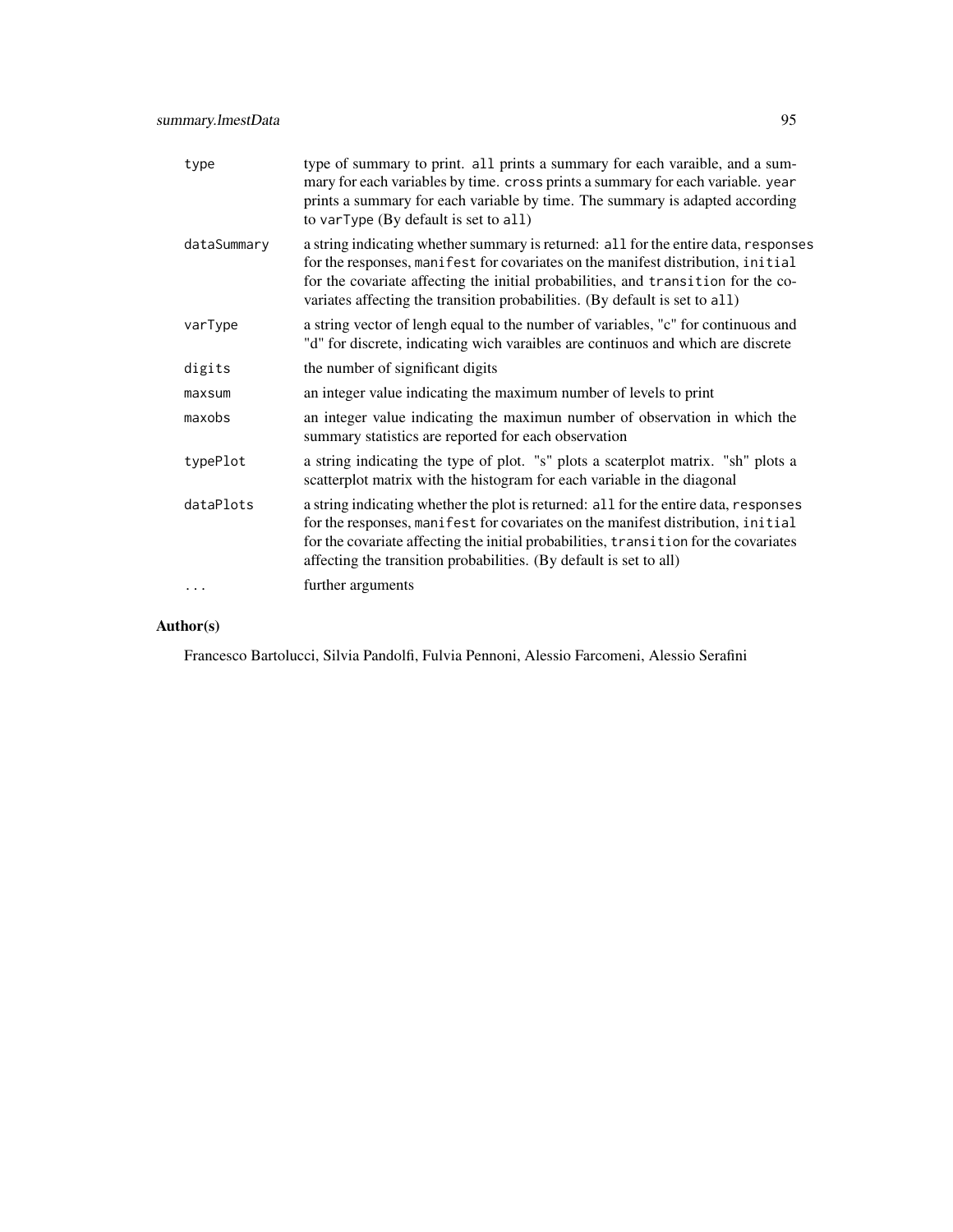# **Index**

∗ datasets data\_criminal\_sim, [12](#page-11-0) data\_drug, [13](#page-12-0) data\_long\_cont, [14](#page-13-0) data\_SRHS\_long, [15](#page-14-0) NLSYlong, [83](#page-82-0) PSIDlong, [87](#page-86-0) RLMSdat, [88](#page-87-1) RLMSlong, [89](#page-88-0) bootstrap, [5,](#page-4-0) *[7](#page-6-0)[–9](#page-8-0)*, *[11](#page-10-0)* bootstrap\_lm\_basic, [7](#page-6-0) bootstrap\_lm\_basic\_cont, [8](#page-7-0) bootstrap\_lm\_cov\_latent, [9](#page-8-0) bootstrap\_lm\_cov\_latent\_cont, [11](#page-10-0) data\_criminal\_sim, [12](#page-11-0) data\_drug, [13](#page-12-0) data\_long\_cont, [14](#page-13-0) data\_SRHS\_long, [15](#page-14-0) decoding, [16](#page-15-0) draw\_lm\_basic, [26](#page-25-0) draw\_lm\_basic\_cont, [27](#page-26-0) draw\_lm\_cov\_latent, [28](#page-27-0) draw\_lm\_cov\_latent\_cont, [29](#page-28-0) draw\_lm\_mixed, [31](#page-30-0) drawLMbasic, [18,](#page-17-0) *[26](#page-25-0)* drawLMbasiccont, [19,](#page-18-0) *[27](#page-26-0)* drawLMlatent, [21,](#page-20-0) *[28](#page-27-0)* drawLMlatentcont, [23,](#page-22-0) *[30](#page-29-0)* drawLMmixed, [24,](#page-23-0) *[31](#page-30-0)* est\_lm\_basic, [32](#page-31-0) est\_lm\_basic\_cont, [34](#page-33-0) est\_lm\_cov\_latent, [36](#page-35-0)

est\_lm\_cov\_latent\_cont, [38](#page-37-0) est\_lm\_cov\_manifest, [40](#page-39-0)

est\_lm\_mixed, [43](#page-42-0) est\_mc\_basic, [44](#page-43-0) est\_mc\_cov, [46](#page-45-0)

LMbasiccont-class, [49](#page-48-0) LMest *(*LMest-package*)*, [3](#page-2-0) lmest, *[3–](#page-2-0)[5](#page-4-0)*, *[21,](#page-20-0) [22](#page-21-0)*, *[32](#page-31-0)*, *[36](#page-35-0)*, *[40](#page-39-0)*, *[47,](#page-46-0) [48](#page-47-0)*, [50,](#page-49-1) *[57](#page-56-0)*, *[59](#page-58-0)*, *[61](#page-60-0)*, *[63,](#page-62-0) [64](#page-63-0)*, *[71,](#page-70-1) [72](#page-71-0)*, *[74](#page-73-0)[–77](#page-76-0)*, *[86](#page-85-0)*, *[90](#page-89-0)*, *[94](#page-93-0)* LMest-package, [3](#page-2-0) lmestCont, *[3](#page-2-0)[–5](#page-4-0)*, *[23,](#page-22-0) [24](#page-23-0)*, *[34](#page-33-0)*, *[38](#page-37-0)*, *[49,](#page-48-0) [50](#page-49-1)*, *[52](#page-51-0)*, [55,](#page-54-1) *[59](#page-58-0)*, *[61](#page-60-0)*, *[63,](#page-62-0) [64](#page-63-0)*, *[72](#page-71-0)*, *[75,](#page-74-0) [76](#page-75-0)*, *[86](#page-85-0)*, *[90](#page-89-0)*, *[94](#page-93-0)* lmestData, [58](#page-57-0) lmestDecoding, *[4](#page-3-0)*, *[16](#page-15-0)*, [61](#page-60-0) lmestFormula, *[57](#page-56-0)*, [63](#page-62-0) lmestMc, *[3,](#page-2-0) [4](#page-3-0)*, *[44](#page-43-0)*, *[46](#page-45-0)*, *[63,](#page-62-0) [64](#page-63-0)*, [66,](#page-65-1) *[81](#page-80-0)[–83](#page-82-0)*, *[86](#page-85-0)*, *[94](#page-93-0)* lmestMixed, *[3,](#page-2-0) [4](#page-3-0)*, *[43](#page-42-0)*, *[61](#page-60-0)*, *[63,](#page-62-0) [64](#page-63-0)*, [69,](#page-68-1) *[77,](#page-76-0) [78](#page-77-0)*, *[86](#page-85-0)*, *[94](#page-93-0)* lmestSearch, *[4](#page-3-0)*, [71,](#page-70-1) *[92](#page-91-0)* LMlatent-class, [74](#page-73-0) LMlatentcont-class, [75](#page-74-0) LMmanifest-class, [76](#page-75-0) LMmixed-class, [77](#page-76-0) long2matrices, [78](#page-77-0) long2wide, [79](#page-78-0) matrices2long, [80](#page-79-0) MCbasic-class, [81](#page-80-0) MCcov-class, [82](#page-81-0) NLSYlong, [83](#page-82-0) plot, [84](#page-83-0) plot.lmestData *(*summary.lmestData*)*, [94](#page-93-0) print, *[4](#page-3-0)*, [86](#page-85-0) print.lmestData *(*summary.lmestData*)*, [94](#page-93-0) PSIDlong, [87](#page-86-0) RLMSdat, [88,](#page-87-1) *[89](#page-88-0)* RLMSlong, [89](#page-88-0) se, *[4](#page-3-0)*, [90](#page-89-0) search.model.LM, [92](#page-91-0) summary, *[4](#page-3-0)*, [93](#page-92-0)

LMbasic-class, [47](#page-46-0)